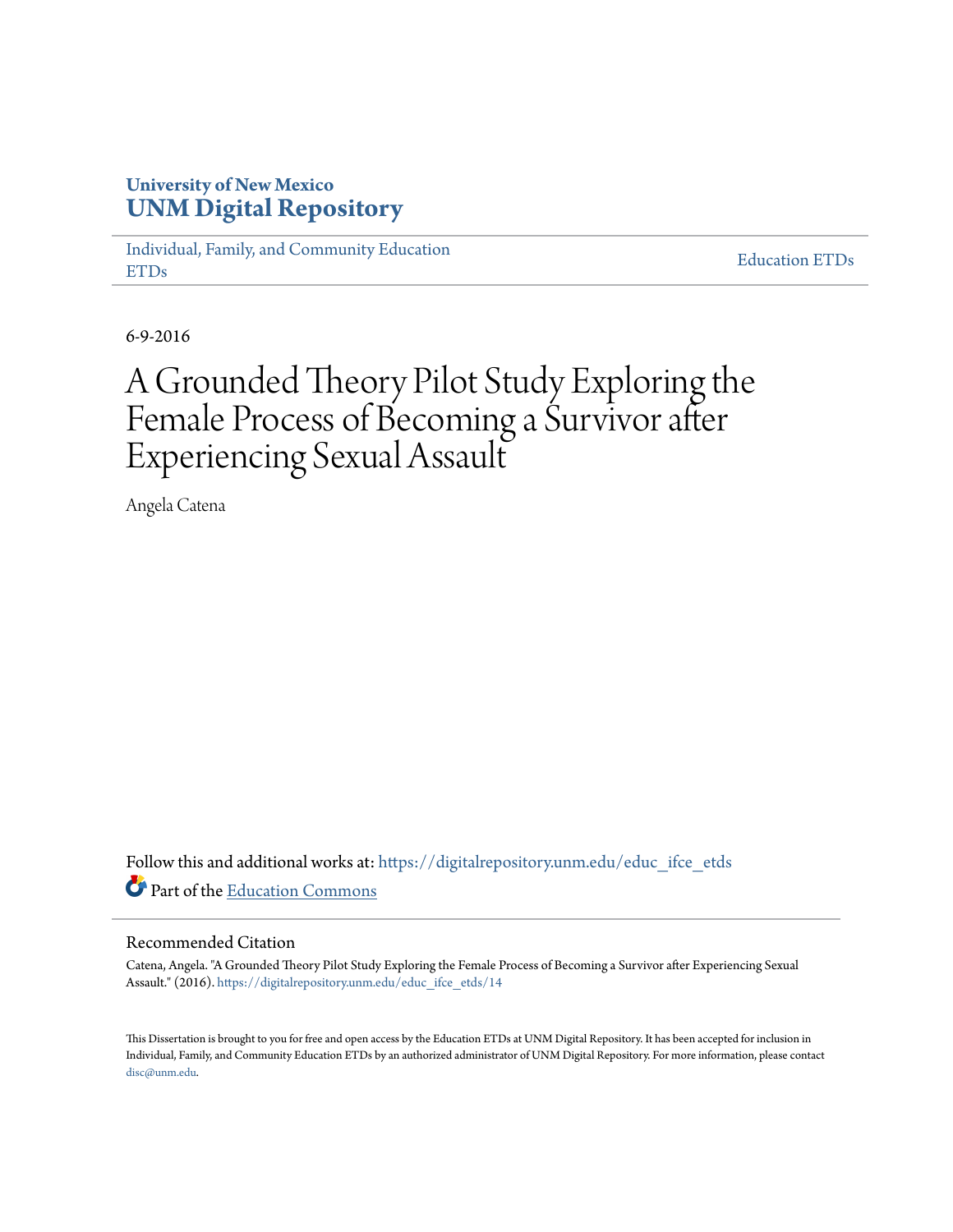Angela M Catena

 *Candidate*

Counselor Education; Individual, Family, and Community Education

*Department*

This dissertation is approved, and it is acceptable in quality and form for publication:

*Approved by the Dissertation Committee:*

Kristopher Goodrich , Chairperson

Matthew E. Lemberger-Truelove

Kimberly Jane

Ruth Trinidad-Galvan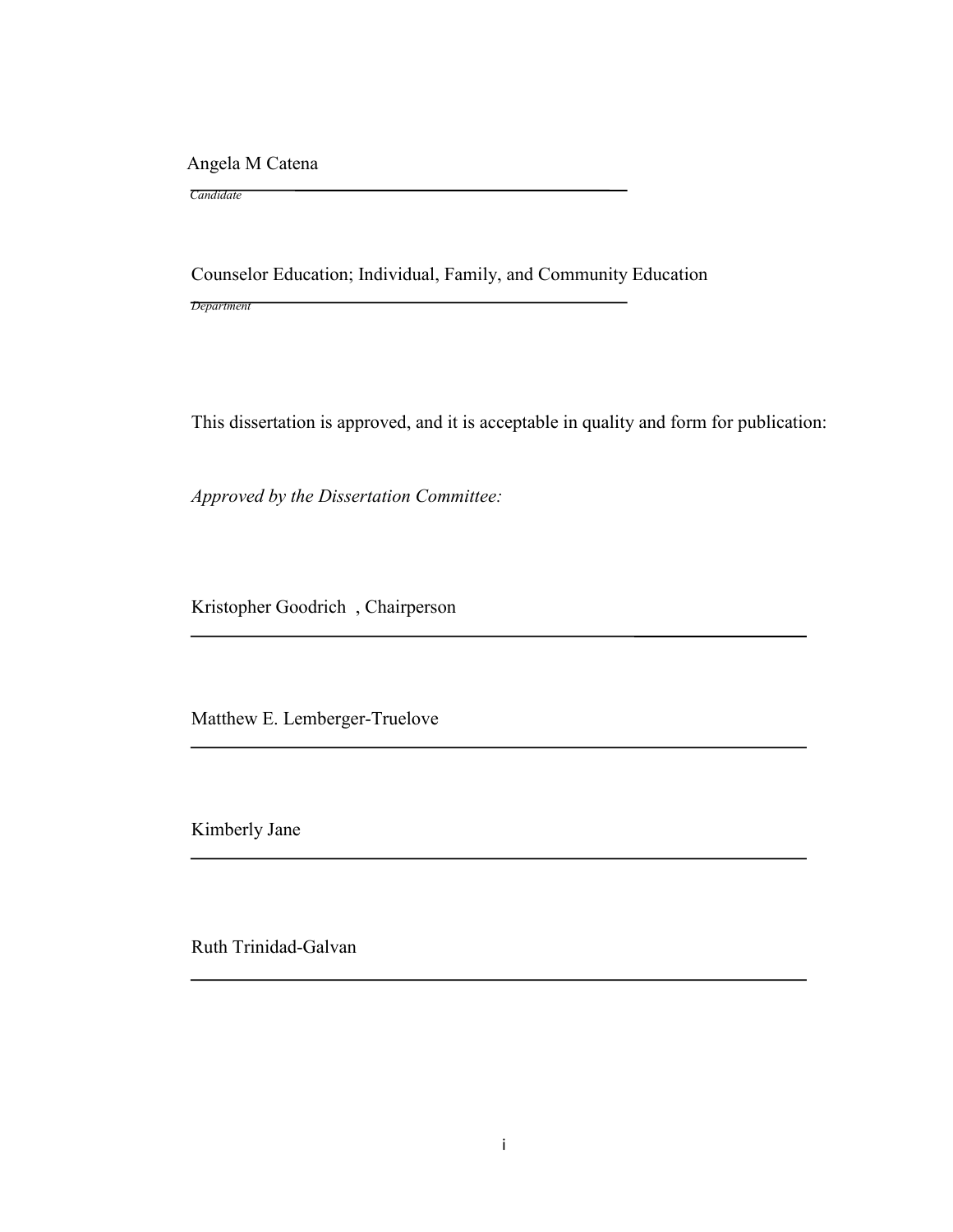A Grounded Theory Pilot Study Exploring the Female Process of Becoming a Survivor after Experiencing Sexual Assault

**By** 

# **ANGELA M CATENA**

B.A., Psychology, Carthage College, 2008

M.A., Community Mental Health, Argosy University, 2011

# DISSERTATION

Submitted in Partial Fulfillment of the Requirements for the Degree of

**Doctor of Philosophy**

**Counselor Education** 

The University of New Mexico Albuquerque, New Mexico

**May, 2016**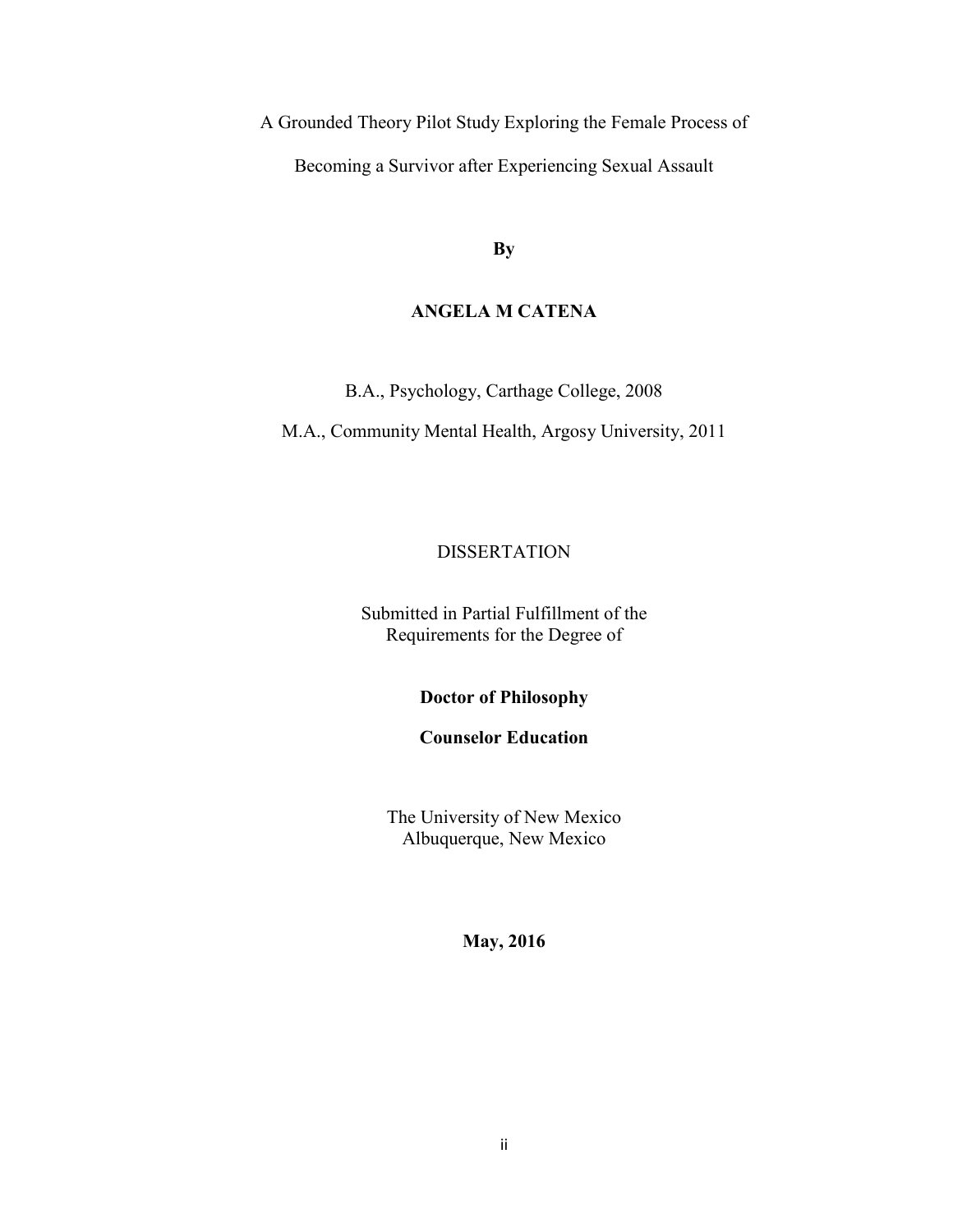## **Dedication**

This past year has proven to be challenging in ways that extend far beyond academics. Through these turbulent times my dedication and persistence exemplified the values instilled me in by some of the most influential people in my life. It is because of them I will carry these values and work ethic with me in everything I do. To my grandfather who left us far too soon, this work of art is for you. Thank you, Grandpa, for always motivating me to be a better person and for believing in me. The endless love and comfort I found in you throughout the years influenced the woman I am today. I will always love you and I hope I was able to make you proud.

To my incredible participants, thank you for trusting me with their stories and allowing me to be a part of your journeys. I am truly inspired by the strength and courage of each one of you. You all embody the very definition and spirit of a survivor. And to every woman who has endured any form of abuse, may you find strength and sunshine through the stormy weather.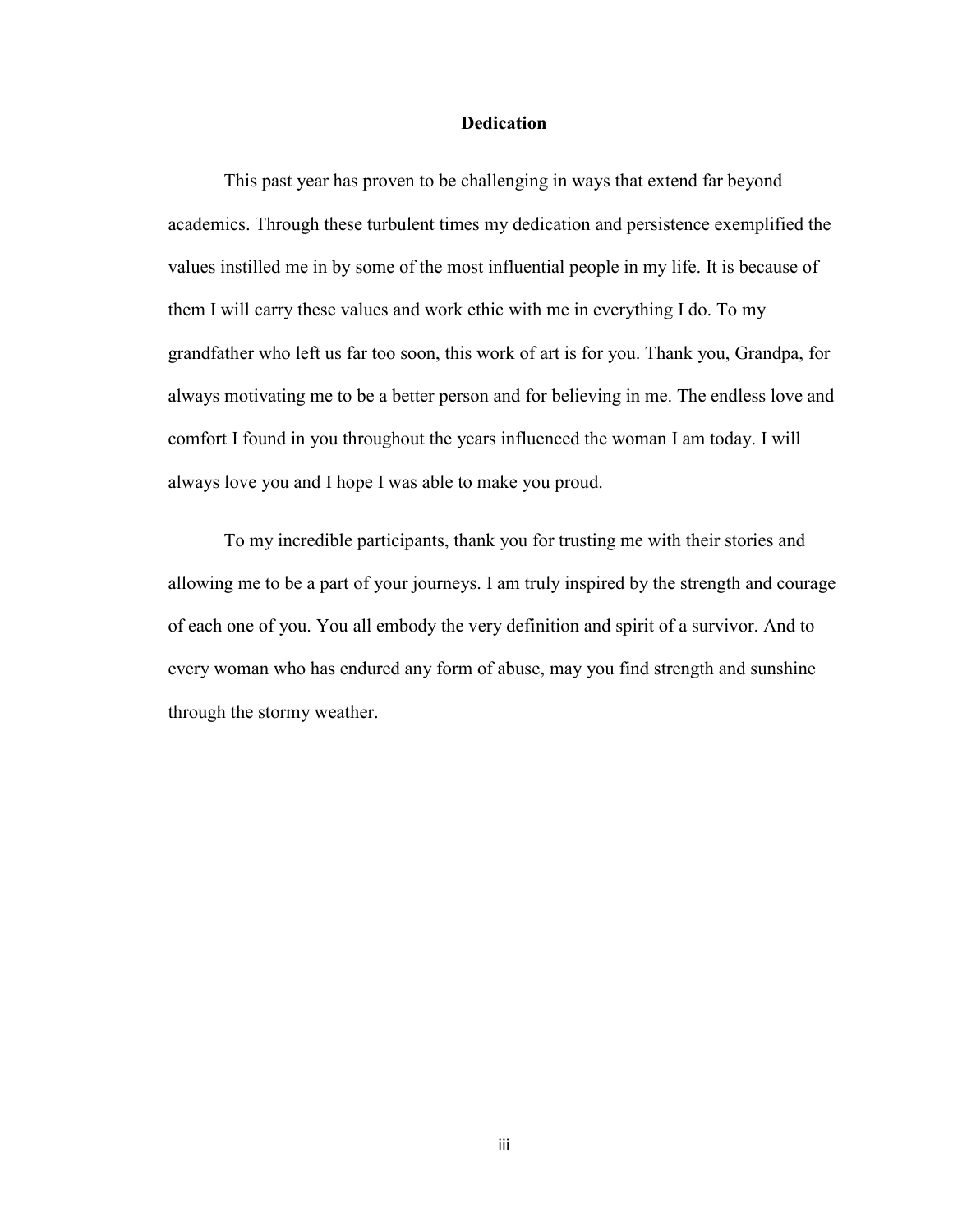#### **Acknowledgements**

Thank you to my advisor and chair of my dissertation, Dr. Kristopher Goodrich, for your support, direction, and honesty during not only my dissertation process, but throughout my doctoral student career. Your guidance and advice have helped mold me into the Counselor Educator I am today. To my committee, Dr. Matthew Lemberger-Truelove, Dr. Kimberly Jane, and Dr. Ruth Trinidad Galvan, thank you for your support and feedback and for motivating me to think critically and to always take my ideas one step further. My dissertation would not be what it is today without your expertise and energy; thank you for everything you've done for me.

I would not be who I am today without the endless love and support from so many amazing individuals I have been fortunate enough to have in my life. Thank you, to my mom and dad for supporting me and accompanying me throughout this journey and for being my rock whenever I'd lose my grounding. To my incredible siblings, Amy, Jessica, and Rafael for allowing me the space to be human and make mistakes. Thank you to my entire family for loving and supporting me in all of my endeavors. To Aixa, for your unconditional love and support, and for always being there for me through the years. To my dearest friends, Hannah Bowers, Heather Sands, Chriselle Martinez, Jerry Evaro, and Jennifer Rogers, thank you for your endless support, for pushing me when I was unsure of myself, and for being a part of this journey with me. To Caitlin, for allowing me the space to process my thoughts, emotions, and frustrations, and for always believing in me. And to my faithful companion, Benny, for the emotional support, endless love, and for always letting me know when I needed to step away from my work and go outside for a walk.

iv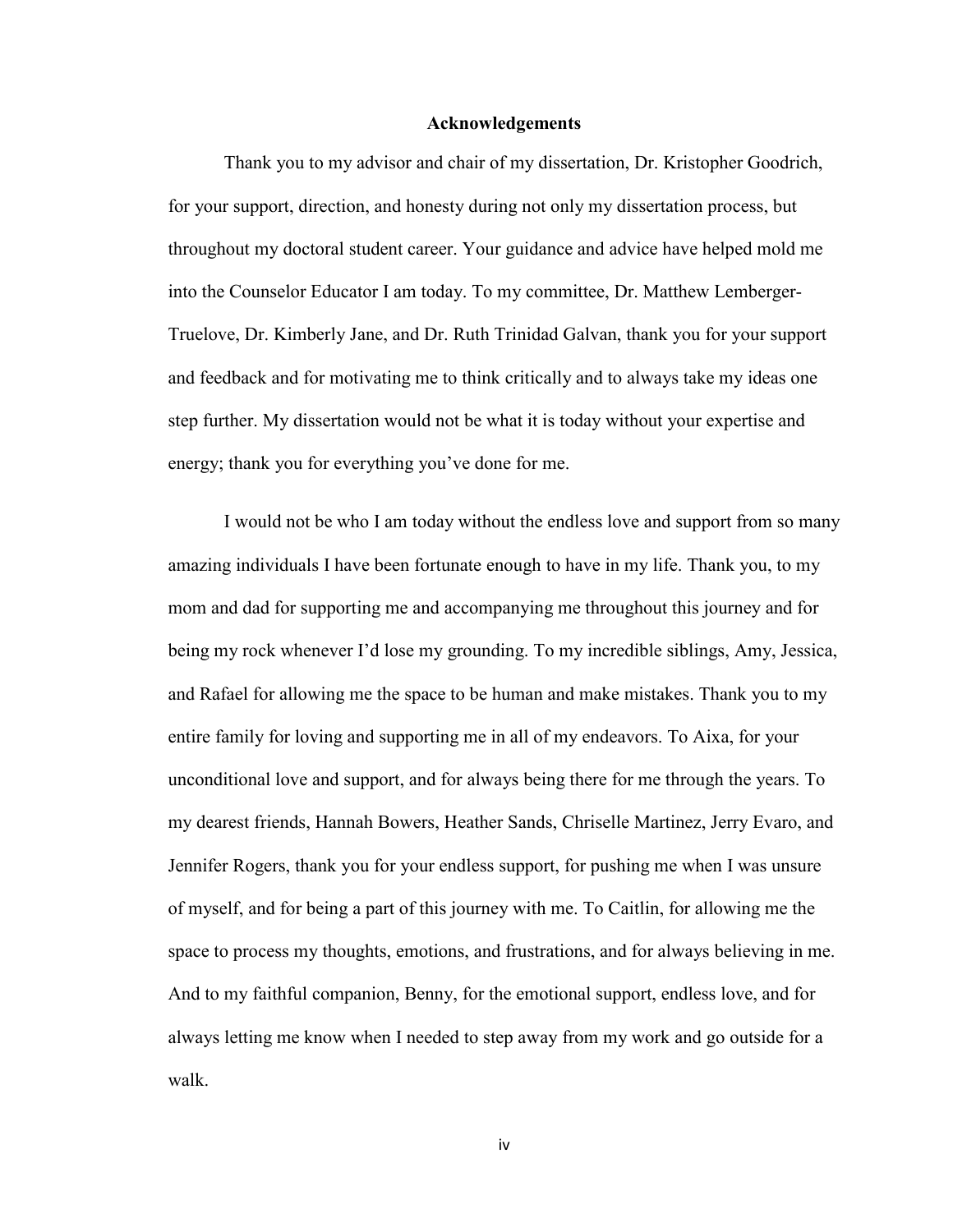A Grounded Theory Pilot Study Exploring the Female Process of Becoming a Survivor after Experiencing Sexual Assault

By

Angela Catena B.A., Psychology, Carthage College, 2008 M.A., Community Mental Health, Argosy University, 2011 Ph.D., Counselor Education, University of New Mexico

#### **ABSTRACT**

This pilot study utilized constructivist grounded theory to explore the process of identifying as a survivor among women who have been sexually assaulted. An overwhelming majority of research available on survivors of traumatic events, such as sexual assault, focus primarily on the psychological, and sometimes physical, reactions. The literature fails to investigate personal influences, experiences, and processes on a more individual level; rather it discusses symptomology and treatment modalities used to alleviate symptoms related to various clinical diagnoses. Seven women were interviewed twice exploring their specific journey and processes to identifying as a survivor after victimization. Six theoretical phases emerged from the data: identification, conceptualization of the assault, barriers, coping mechanisms, disclosure and community, and altruism. These categories, conditions, strategies, and consequences explicated the process that emerged from the data collected. These findings may influence future research as well as clinical approaches by incorporating various aspects such as partnership and intimacy and reconstructing meaning. Lastly, implications for counselor education are suggested in an effort to better equip counselors in training with the appropriate tools to effectively work with victims of sexual violence. Keywords: sexual assault survivor, trauma, healing, female survivors

v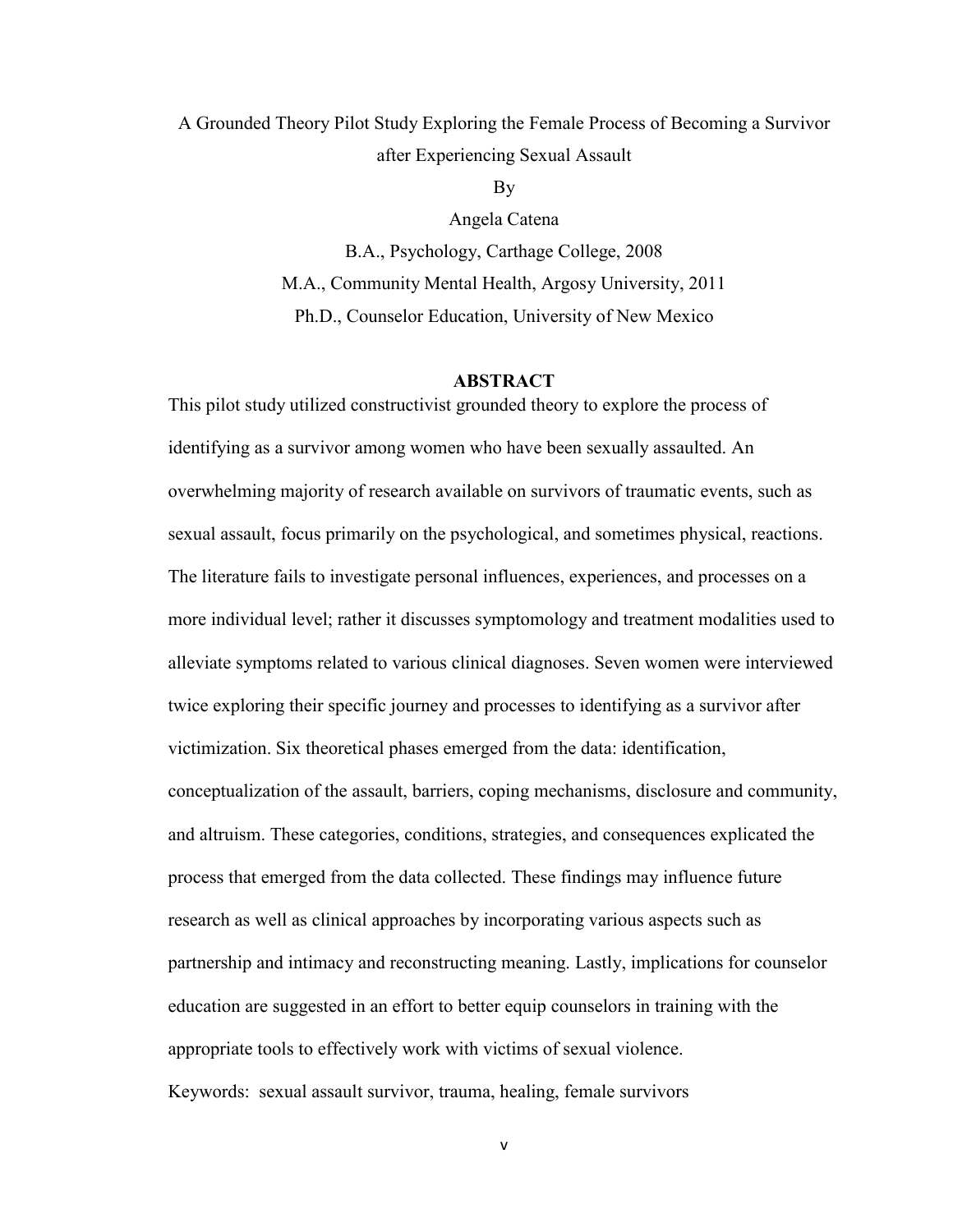# **Table of Contents**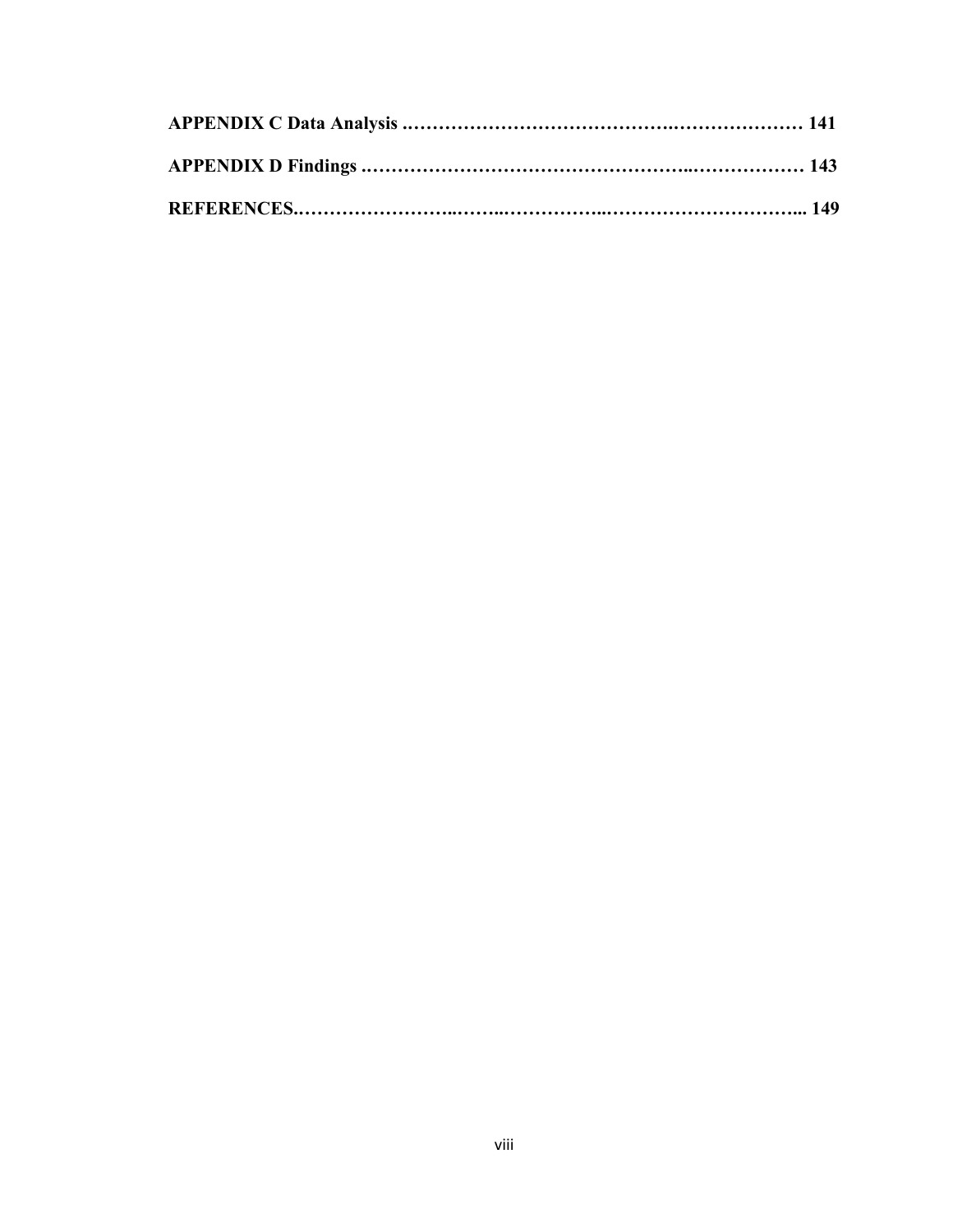## **CHAPTER ONE: INTRODUCTION**

Sexual assault is both a prevalent and pervasive act of violence against another individual (CDC, 2014) and has been described as reaching epidemic proportions (Russell & Bolen, 2000). Although sexual assault was identified as rampant 16 years ago, it has recently become a national, and internal, topic of discussion. In recent years we have even seen sexual assault being addressed within the White House. The definition of sexual assault is not a universal term; but rather varies from state to state within the United States. For the purpose of this study sexual assault is defined by Lawson (2013) as,

Sexual assault refers to unwanted or forced sexual relations (e.g., intercourse, oral sex, or anal sex), including attempted sexual assault, by force or threat of force independent of sexual orientation. It includes unwanted sexual contact, such as fondling or other types of sexual touching (p. 166).

Sexual assault has been described as both a social justice and human rights problem violating a number of international human rights standards (Fernandez, 2011). This is a crime that plagues individuals regardless of one's social positioning (i.e., age, race, status, affectual orientation, etc.), directly and indirectly. According to Beebe, Gulledge, Lee, and Replogle (1994), sexual assault is one of the fastest growing crimes in the United States, with an increase of 17% of violent crimes between 2010 and in the United States (Truman & Planty, 2012). In 2007, over 90,000 completed or attempted rapes were reported in the United States alone (FBI, 2008).

Sexual violence has been identified as the most gender-dependent form of trauma (Cortina & Pimlott-Kubiak, 2006), placing women at greater risks for victimization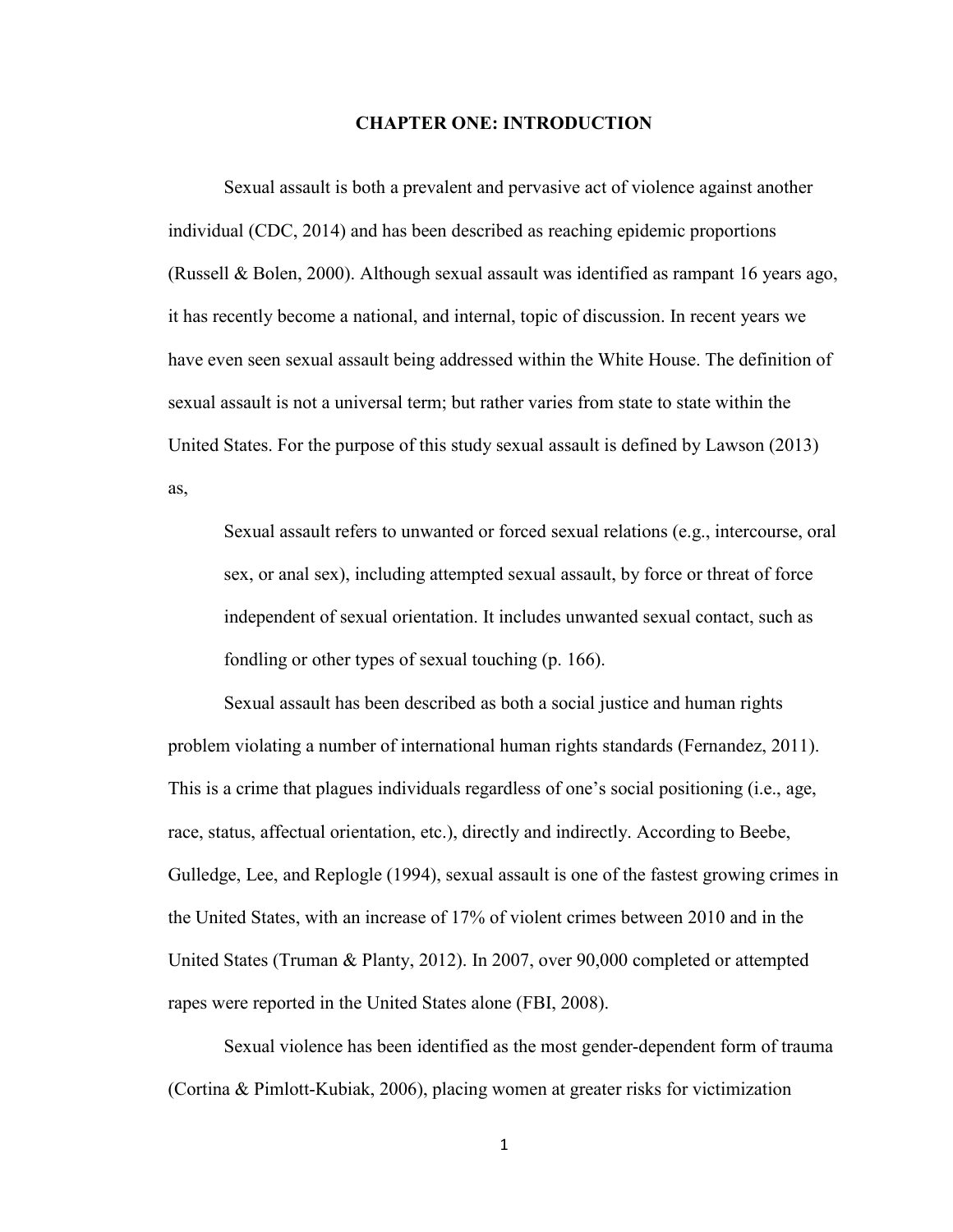within her lifetime. Additionally, the feminist theory of rape postulates women's increased risk for sexual assault is a direct result of gender inequalities and existing power structures that oppress women (Brownmiller, 1975). A study conducted by the Center for Disease Control and Prevention (CDC) in 2014 found that 19.3% of women, or approximately 23 million women, in the United States had been raped during her lifetime. If one expands the scope internationally, it is estimated that one in three women worldwide will be sexually assaulted during her lifetime (George Mason, 2005). Although these numbers are staggering, it is worth acknowledging that sexual assault, particularly rape, exists as one of the most underreported crimes (Lawson, 2013). Due to high prevalence rates and the pervasive nature of sexual assault, it can be said that most people will be affected by sexual violence, either directly or indirectly, at some point in their lives.

A study completed by Beebe et al. (1994) explored the prevalence of sexual assault and rape among adult female patients within two family medicine residencytraining clinics. Of the 188 women who completed the survey, 28.7% reported experiencing some form of sexual assault. Fifteen percent of patients reported being a victim of rape, with 41.4% of those women reporting being raped more than once. Of the patients that reported having been raped, 18.2% sought medical attention and 21% reported seeking counseling services. As is consistent with the available literature, this study suggests a small proportion of victims seek out and utilize services. Gaining a better understanding of these experiences immediately following an assault may help medical and mental health providers offer more effective and sensitive services to victims.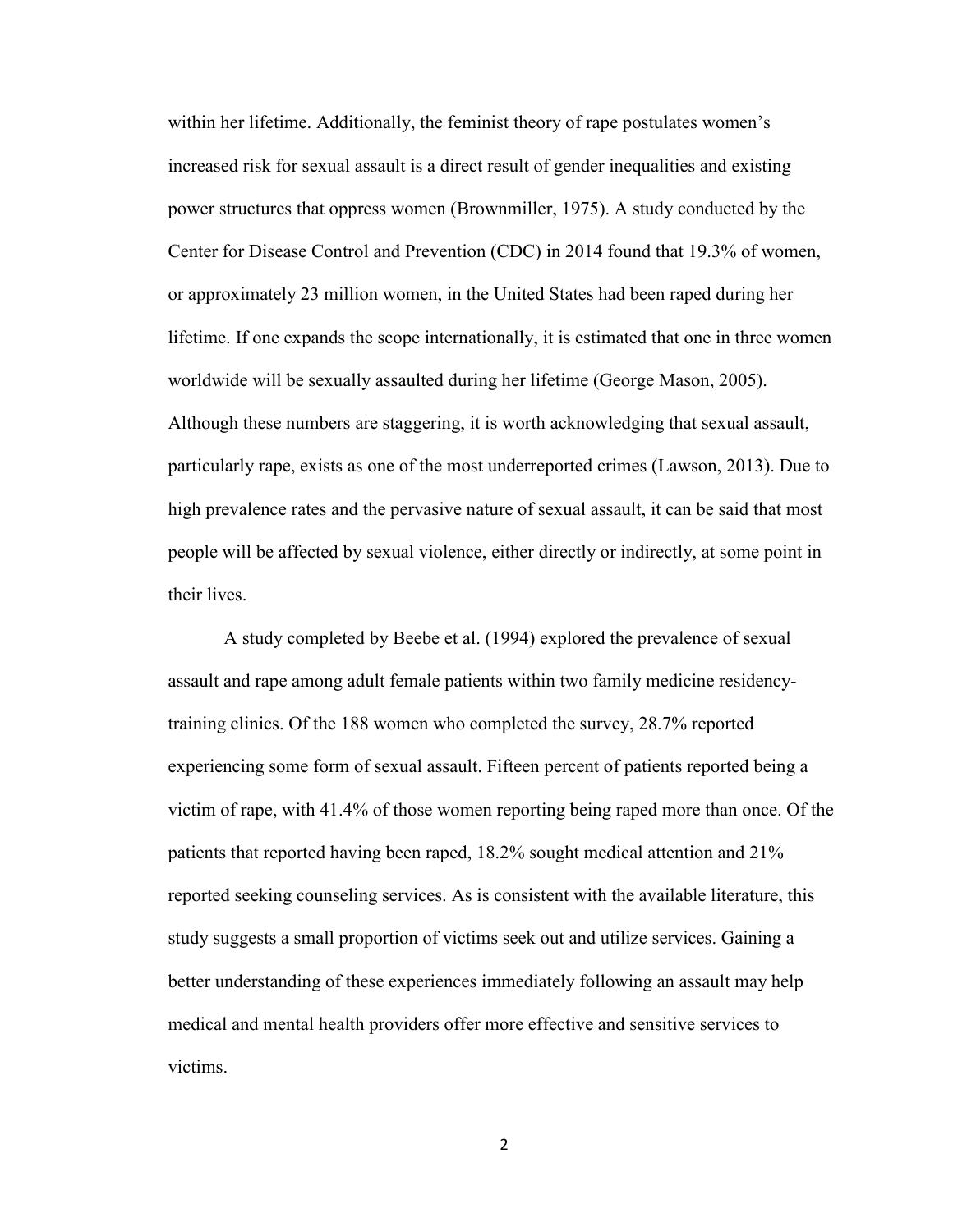A plethora of factors exist that may hinder one's ability to better understand the ways in which a victim experiences sexual assault. Greenfeld (1997) found that 77% of attempted or completed rapes are committed by an acquaintance of the victim. Although these numbers are astounding, it is important to acknowledge these statistics may not represent the picture in its entirety (Fernandez, 2011). Potential barriers influencing a victim's willingness to disclose an assault may be, but are not limited to, stigma, guilt, intrusive questions and/or accusations, fear of revenge, confusion, and denial. Being assaulted by someone known to the survivor may make it difficult to disclose the abuse, therefore providing an open and safe space for individuals to process their trauma may facilitate a cathartic experience.

#### **Statement of the Problem**

Barriers to disclosure hardly begin to reveal the effects of sexual assault. Common symptoms and effects associated with traumatic events are well documented. Symptoms experienced by individuals who have been sexually assaulted are oftentimes associated with Posttraumatic Stress Disorder (PTSD; Smith & Kelly, 2001). Diagnostic and clinical manuals are available to address presenting symptoms within a clinical mental health setting. While symptoms may be addressed, with the end-goal of alleviating symptoms, the personal and subjective factors related to a sexual assault are oftentimes overlooked, or broadly grouped together (Hall, 2011). Specific influences that contribute to the healing process of an individual have not been widely explored.

Available research focusing on the individual factors influencing one's ability to identify as a survivor after being sexual assault is limited. What is available is placed under the broad umbrella terms of resiliency and coping skills (Anderson & Hiersteiner,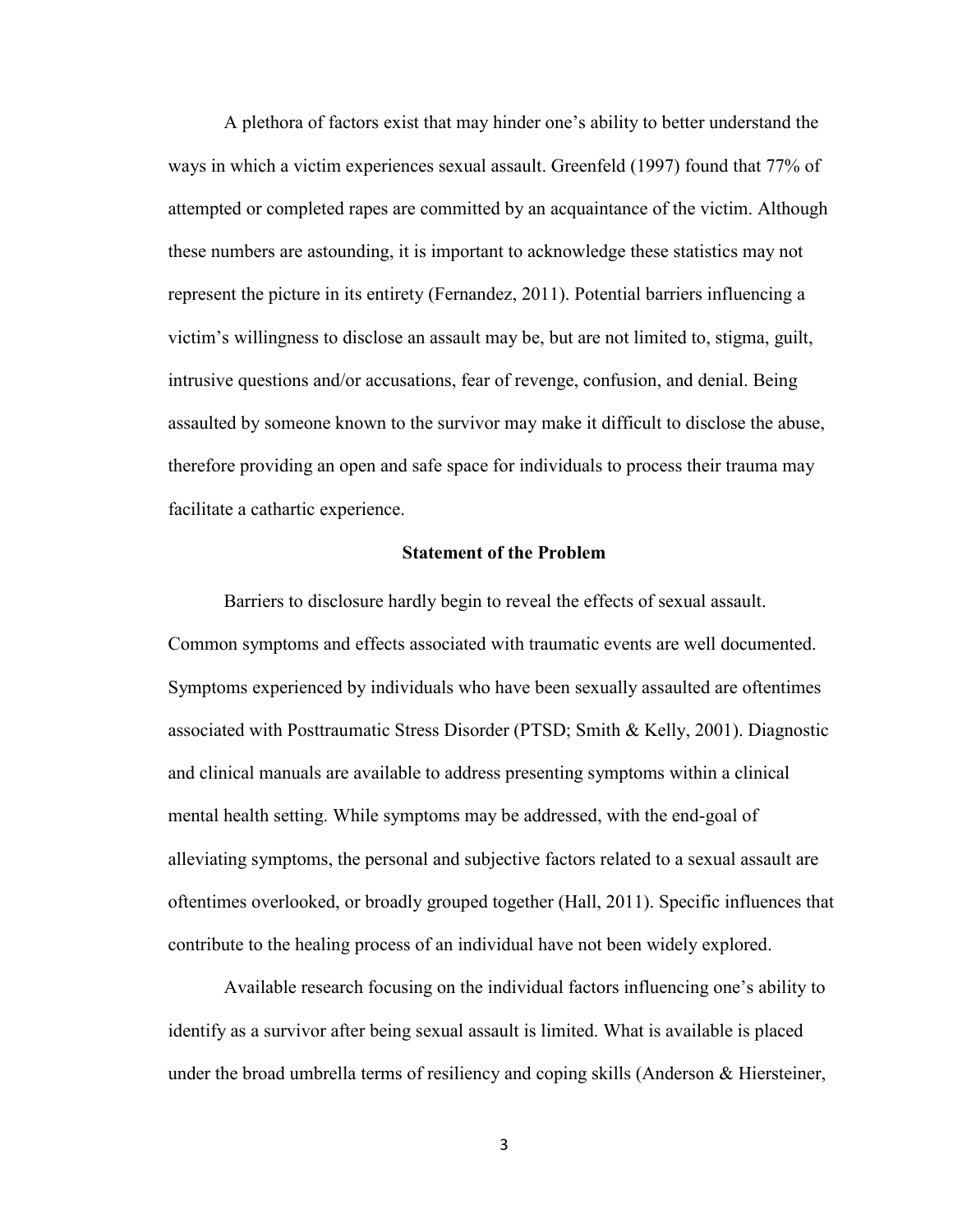2008; Bonanno, 2013; Smith & Kelly, 2001; Walsh, Blaustein, Knight, Spinazzola, & van der Kolk, 2007; Zraly & Nyirazinyoye, 2010). A majority of the literature has addressed the psychological and physical harm caused by sexual violence (Ahrens  $\&$ Aldana, 2012; Cortina & Pimlott-Kubiak, 2006; Mahoney & Williams, 1998). Minimal research addresses the factors contributing to personal characteristics, support systems external, and other factors that may contribute one's process of healing. Even less attention has been given to the experiences that facilitate a sense of moving forward and identifying as a survivor after enduring such a traumatic event.

My interests in exploring specific personal experiences with sexual assault have been ignited by both personal and professional interactions with survivors, as well as my continued research and implementation of a gendered violence prevention program within a large university setting. Addressing violence from primary, secondary, and tertiary prevention methods cultivated a disheartening introduction into the bleak reality that is prevention and advocacy work. I believe that understanding basic human experiences and processes related to sexual assault and recovery can greatly influence the ways in which clinicians conceptualize sexual assault and address the needs of their clients. Additionally, counselor education standards can better prepare clinicians to work with those affected by sexual violence by creating more comprehensive and traumainformed curricula.

## **Purpose of the Study**

The purpose of this pilot study was to explore, and understand, the process of identifying as a survivor among women who have been sexually assaulted. Throughout this study a survivor will be defined as someone who has experienced sexual assault and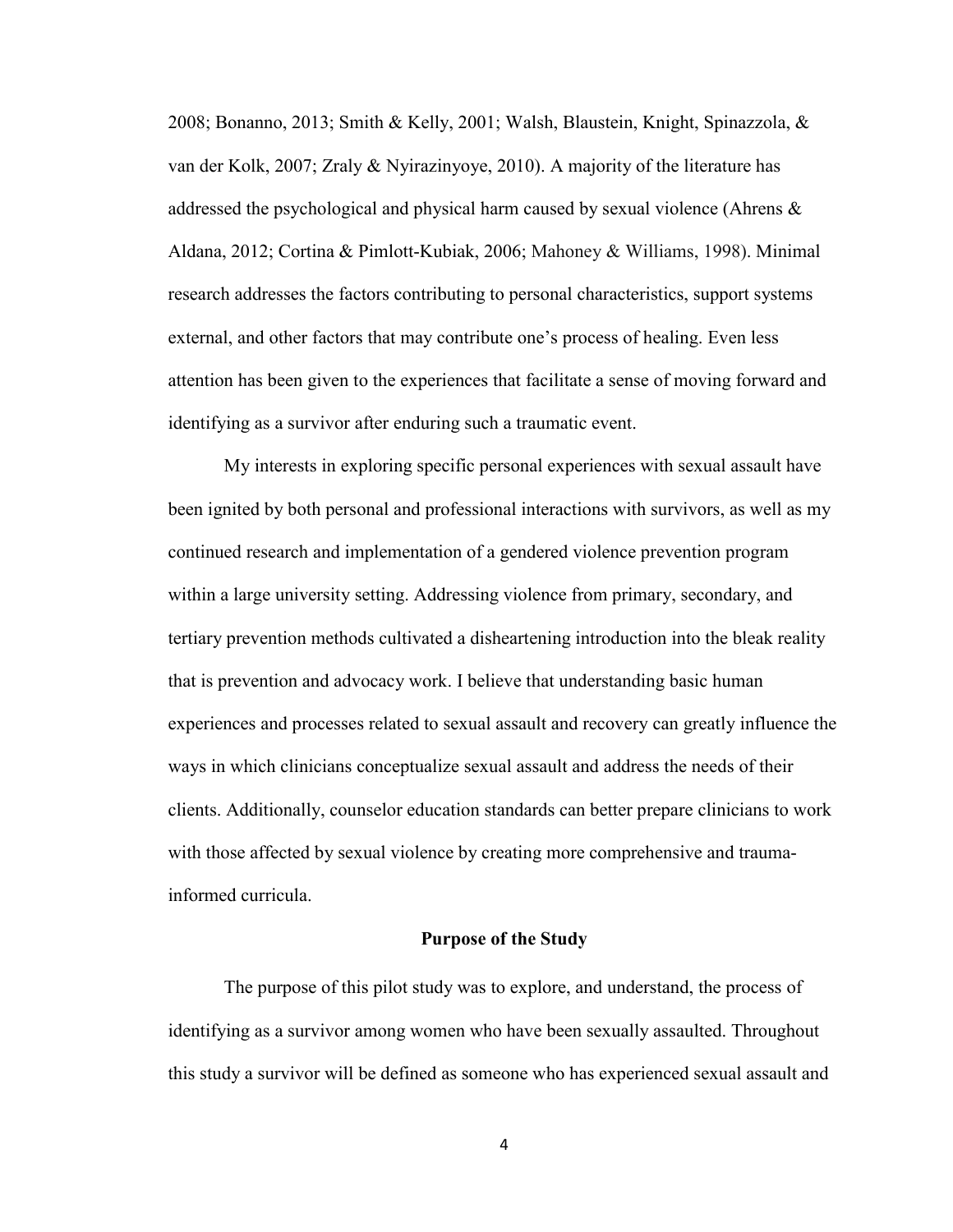has acquired the necessary strengths and/or tools to heal. According to Fernandez (2011) the word survivor is used to highlight the strengths and ability to survive. A definition of the term can also be found in Appendix B.

Working with populations that have experienced various forms of abuse such as domestic, sexual, and interpersonal violence, has prompted a desire for a deeper understanding of the experiences and processes of healing from such a traumatic event. My interest has transformed beyond conceptualizing trauma and choosing among and applying various theoretical and clinical interventions to alleviate negative symptoms associated with trauma to understanding the individual experiences from a more personal and comprehensive perspective. Diagnoses are created to be generalizable and are categorized based upon symptomology for clinical purposes but lack the intimate details that comprise human experience. Individual counseling involves two people: a client and a clinician, therefore understanding the process of becoming a survivor from the most fundamental and individual perspectives has the capacity to inform and improve the counseling profession. This study was designed to explore these personal experiences and develop a more comprehensive understanding of the process of identifying as a survivor in women after being sexually assaulted based upon their individual personal accounts and narratives.

#### **Research Question**

The overarching research question for the current study is: What is the process of identifying as a survivor for women after being sexually assaulted? Sub-questions, such as identifying coping skills and aspects within one's journey to identifying as a survivor that may have had a significant impact on a participant are used to explore the assault and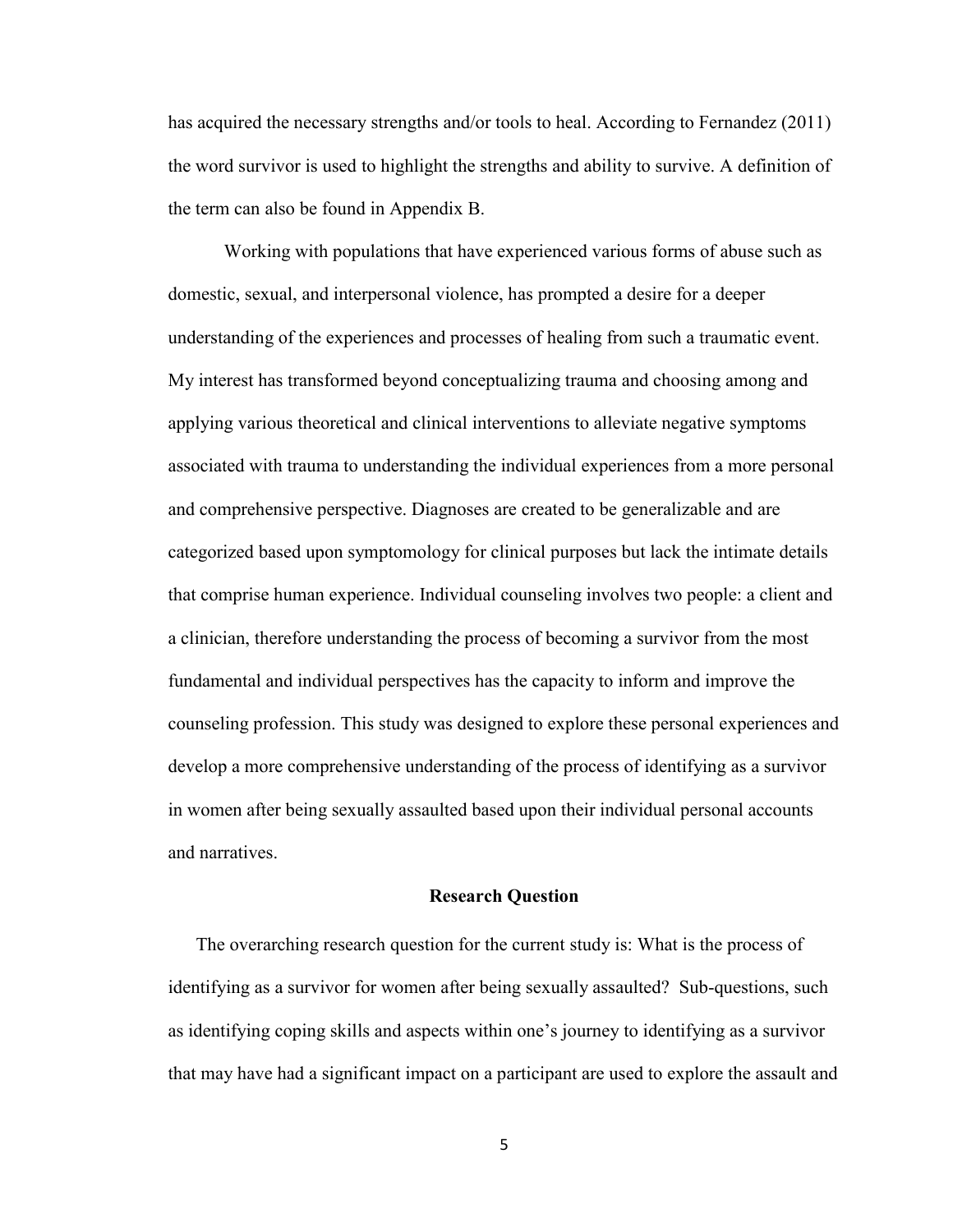the events that occurred in the aftermath that facilitated the identification process. Additional information and interview protocols can be found in Appendix C and D.

### **Significance of the Study**

There is an existing body of literature that explores resiliency and effective coping mechanisms and skills after trauma (Smith & Kelly, 2001; Walsh, et al., 2007; Zraly & Nyirazinyoye, 2010). Both "resiliency" and "effective coping skills" appear to be broad and commonly used terms within the realm of trauma and healing. I am interested in moving beyond the term resiliency as a generic factor and exploring the specific and personal experiences, as well as situational characteristics of a particular traumatic event. Through this exploration, I hope to develop a more comprehensive understanding of how individuals are able to transition into a state of "survivor-hood."

While formulating a research question that effectively encompassed each area of interest for this study, I struggled with the use of the words "victim" and "survivor." Through my personal and professional interactions with individuals who have been sexually assaulted I have found the debate between these two labels to be quite controversial, as well as personal. Some individuals may choose to reclaim the word "victim" while others may abhor the word as a result of the negative implications and stigma that are associated with victimization. The term victim is commonly used as legal and medical jargon. Fernandez (2011) described his use of the words victim and survivor, in which he stated that the term victim refers to the "connotations of powerlessness, the term survivor is used to emphasize strength and capacity for survival" (p. 596). I acknowledge the negative connotations related to the word "victim" as well as the fluidity between both "victim" and "survivor" recognizing the lack of concrete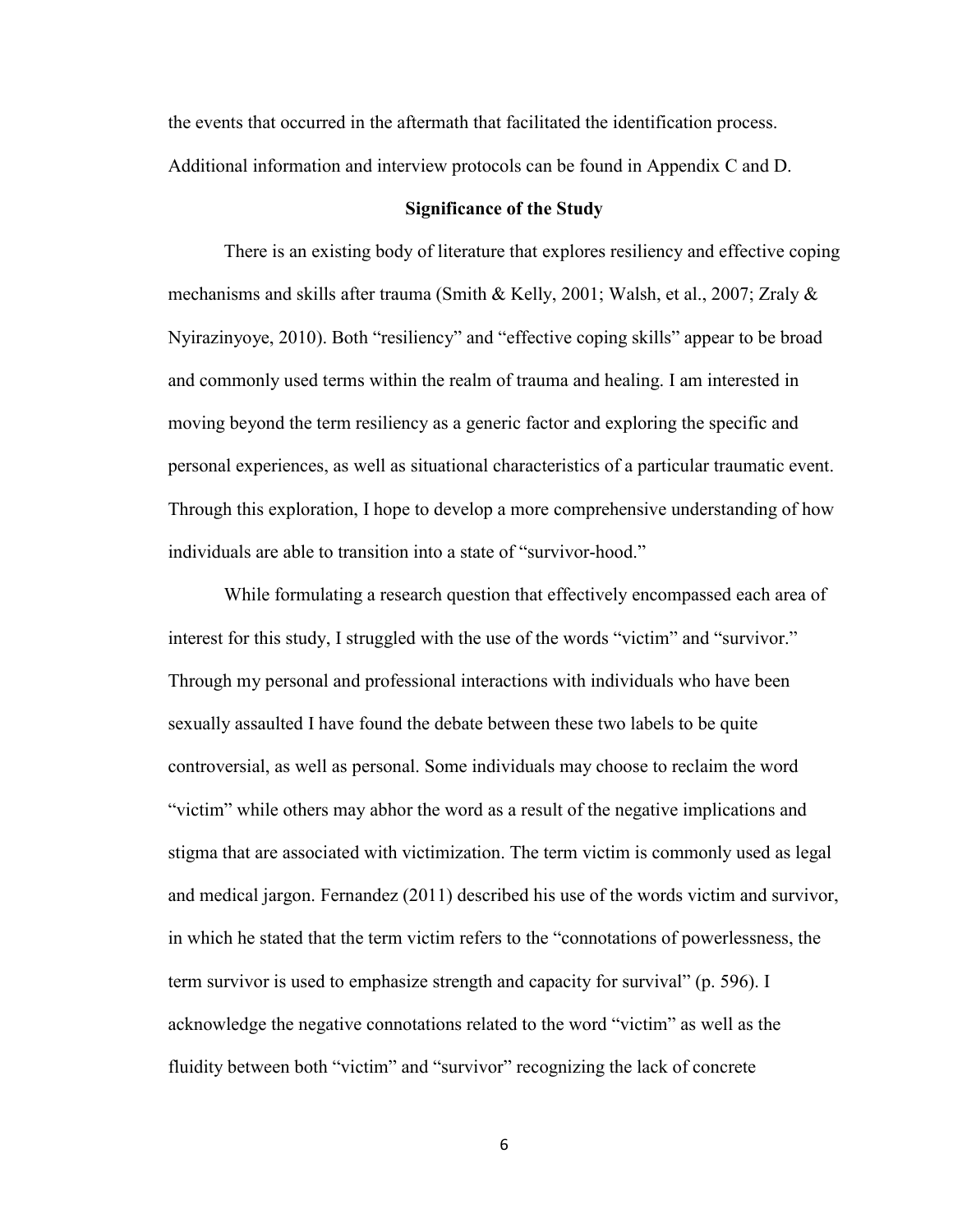measurements to differentiate the stages of each. Therefore, for the purpose of this study participants who self-identified as a survivor were considered for participation.

With sexual assault being as widespread as it is, both nationally and internationally, it is important to understand the implications as well as methods of healing. Resiliency and effective coping mechanisms are necessary to assist individuals through the healing process after experiencing such a traumatic event. Coping mechanisms may differ greatly and resiliency is used as a broad term to encompass an individual's capacity to recover, or move forward. Having a deeper understanding of the process to identifying as a survivor after sexual assault can have significant clinical implications for the mental health fields. Through exploring and understanding the processes, coping strategies, and experiences of female survivors of sexual assault, treatment modalities can be implemented to promote optimal healing and well-being rather than merely addressing presenting symptoms. Additionally, this research provides recommendations for clinical practice, counselor educators, and suggestions for further exploration.

#### **Summary**

Sexual assault is a topic that has been explored for many years. Its numbers are staggering, yet they have not reduced significantly in almost two decades. The widespread prevalence of sexual assault and the stigma associated with being victimized prevent victims from seeking help, therefore silencing this epidemic and maintaining the imbalances in power structures.

As a result of my experiences with victims and survivors of sexual assault, in both professional and personal settings, this pilot study was developed in an effort to better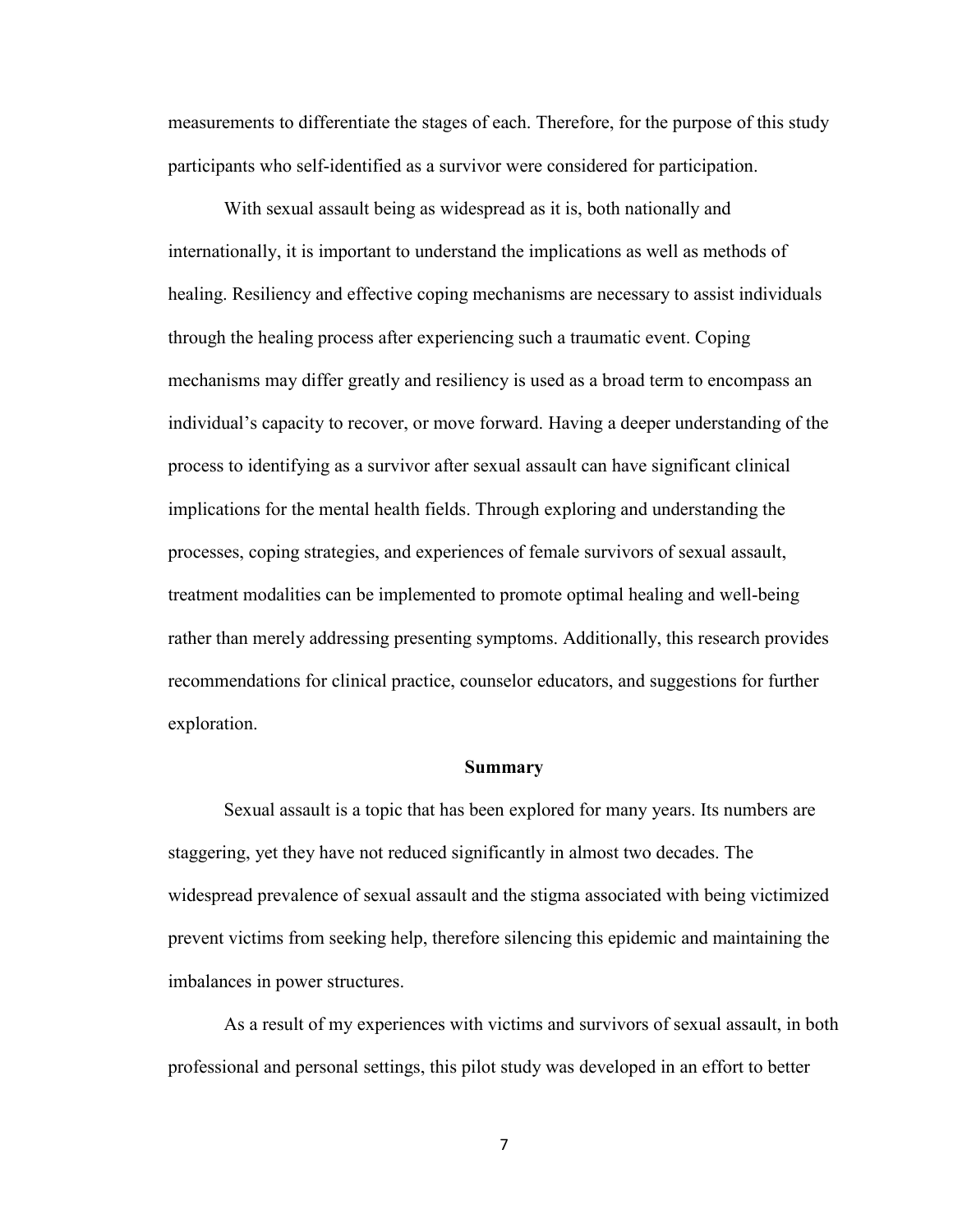inform clinical interventions and promote best practices and educational curricula for training future counselors. The purpose of this study was to explore the personal processes of women who identified as survivors of sexual assault. Their experiences were used to inform theory and relationships among phases and processes to becoming a survivor. Understanding the barriers a victim may experience after being assaulted can help to improve services overall and improve quality of life and wellbeing in those affected by sexual violence.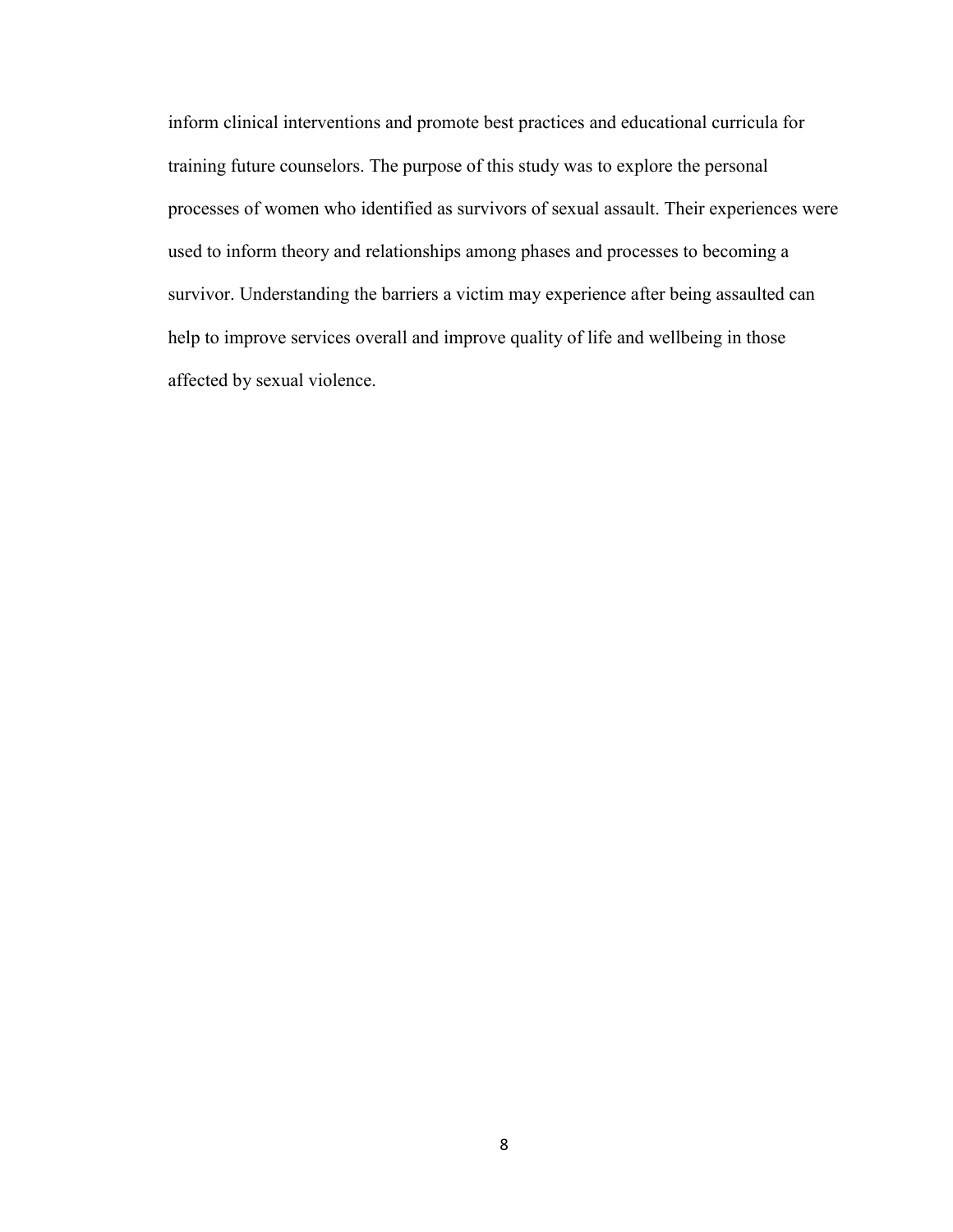#### **CHAPTER TWO: LITERATURE REVIEW**

This chapter explores the major themes present in the literature regarding violence against women, the effects of sexual assault, influences on the healing process, basic tenets of social constructivism and implications for the counseling field. As previously stated, there is minimal research available exploring the experiences one may encounter after being sexually assaulted, particularly around the healing process into survivor-hood (Smith & Kelly, 2001; Walsh, et al., 2007; Zraly & Nyirazinyoye, 2010). This chapter begins with an exploration of what constitutes as trauma, information about posttraumatic stress disorder (PTSD), a common diagnosis to experiencing trauma, and various factors that influence effective coping skills including: meaning making, disclosure, and perpetrator type. A second literature review will be conducted after data has been collected and analyzed to align the available research with the findings of the study.

The focus of this study is to understand the healing process, and ultimately the process of identifying as a survivor, in women after being sexually assault. A majority of the available research has focused on the negative precipitating events following a sexual assault, such as PTSD, depression, and anxiety (Hanley, Leifker, Blandon, & Marshall, 2013; Mahoney & Williams, 1998; Ullman, 2000). Posttraumatic growth refers to the positive changes that may arise in an individual's life after such a traumatic event. These changes may include a positive outlook on oneself, greater spirituality or religiousness, and positive changes within one's relationships (Frazier, Greer, Gabrielsen, Tennen, Park, & Tomich, 2013). Smith and Kelly (2001) described a woman's recovery from sexual victimization as a multidimensional, deeply personalized, and highly individualized process. Therefore, understanding such a complex phenomenon requires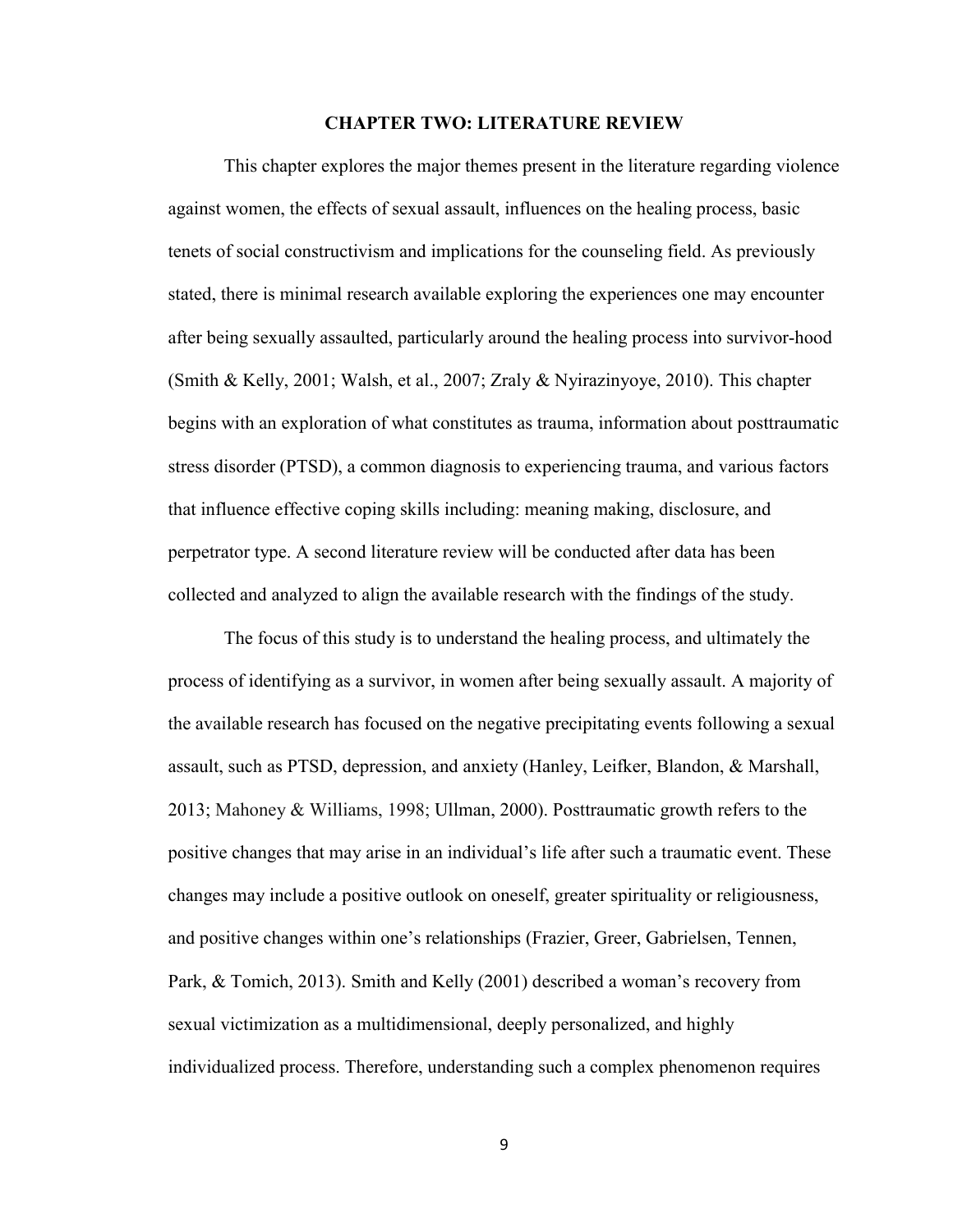the inclusion of subjective information in an effort to more accurately portray an individual's personal experience and effectively facilitate their process of healing.

#### **Violence Against Women**

 Gender is a major determinant of both experience and exposure to sexual violence (Cortina & Pimlott-Kubiak, 2006). Although there has been an increase in research within the past 30 years exploring elements of male-perpetrated violence against women, with an effort on developing effective intervention and prevention methods, violence against women continues (Gallagher & Parrott, 2011) at staggering rates. When looking at gender as a contributing factor to risk of victimization (Brownmiller, 1975), sexual assault is one of the most gender dependent forms of violence and trauma (Cortina & Pimlott-Kubiak, 2006). Women are at an increased risk of experiencing violence than men as a direct result of social inequalities (Kimberling, Rellini, Kelly, Judson, & Learman, 2002), in addition to the structure and beliefs in traditional gender norms of masculinity and femininity.

Hostility toward women (Malamuth, 1983) is a major predictive tool in assessing sexual and physical violence against women; the more hostile a man is toward women the more likely he will exhibit violent behaviors. In a quantitative study by Gallagher and Parrott (2011) adherence to three norms of hegemonic masculinity, status, toughness, and antifemininity were found to be associated with hostility toward women. These results support the literature on masculinity and gender role stress in that men become aggressive and dominant toward women when traditional male roles are interrupted. Additionally, those who follow hegemonic masculine gender roles are also more likely to expect others to adhere to the same roles. Gender-role traditionality is also associated to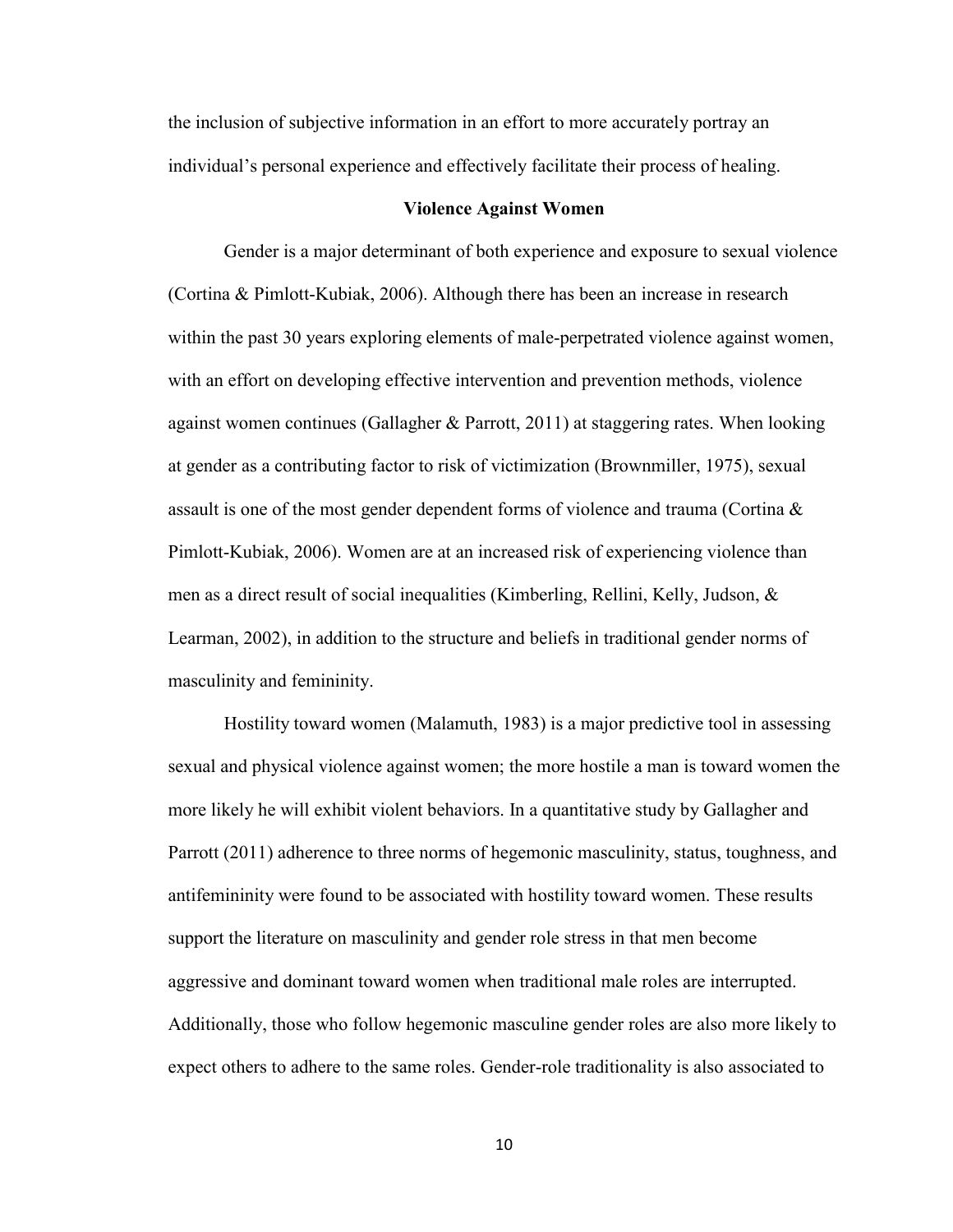attitudes toward violence against women (Yamawaki, Ostenson, & Brown, 2009) among American and Japanese college students. Therefore those who follow traditional gender roles are more likely to be more accepting of violence against women. Yamawaki et al. (2009) found that increased adherence to traditional gender roles also increased the prevalence of victim blaming, excusing the perpetrator, and minimizing violence against women. These studies have implications for future exploration of the ways in which social and gender norms influence violence against women.

In a quantitative study conducted by Sundaram, Lauren, and Helweg-Larsen (2008) in Demark, they found statistically significantly higher rates of female victims of forced sexual activity for both the adult and adolescent groups. Within the adult population 14% of women and 2% of men reported sexual victimization; with 10% of the women reported being perpetrated against by a stranger. 4% of female adolescents and 1% of male adolescents reported forced sexual activity at least once. 14% of the female adolescents reported being victimized by a stranger. While this study examined instances of forced sexual activity, it is important to note that sexual assault encompasses instances that extend beyond the use of force. As defined by Lawson (2013), sexual assault is unwanted or forced, including instances of threat or coercion.

Women experience significantly more instances of sexual violence than men, and are more likely to result in injury, hospitalization, disability, or death (CDC, 2014). Gender-dependent violence, adherence to traditional gender roles, and aggression and hostility toward women represent a large-scale societal problem in which social norms encourage violence against women. Further understanding of the ways in which society influences victimization, as well as reactions to sexual assault can provide additional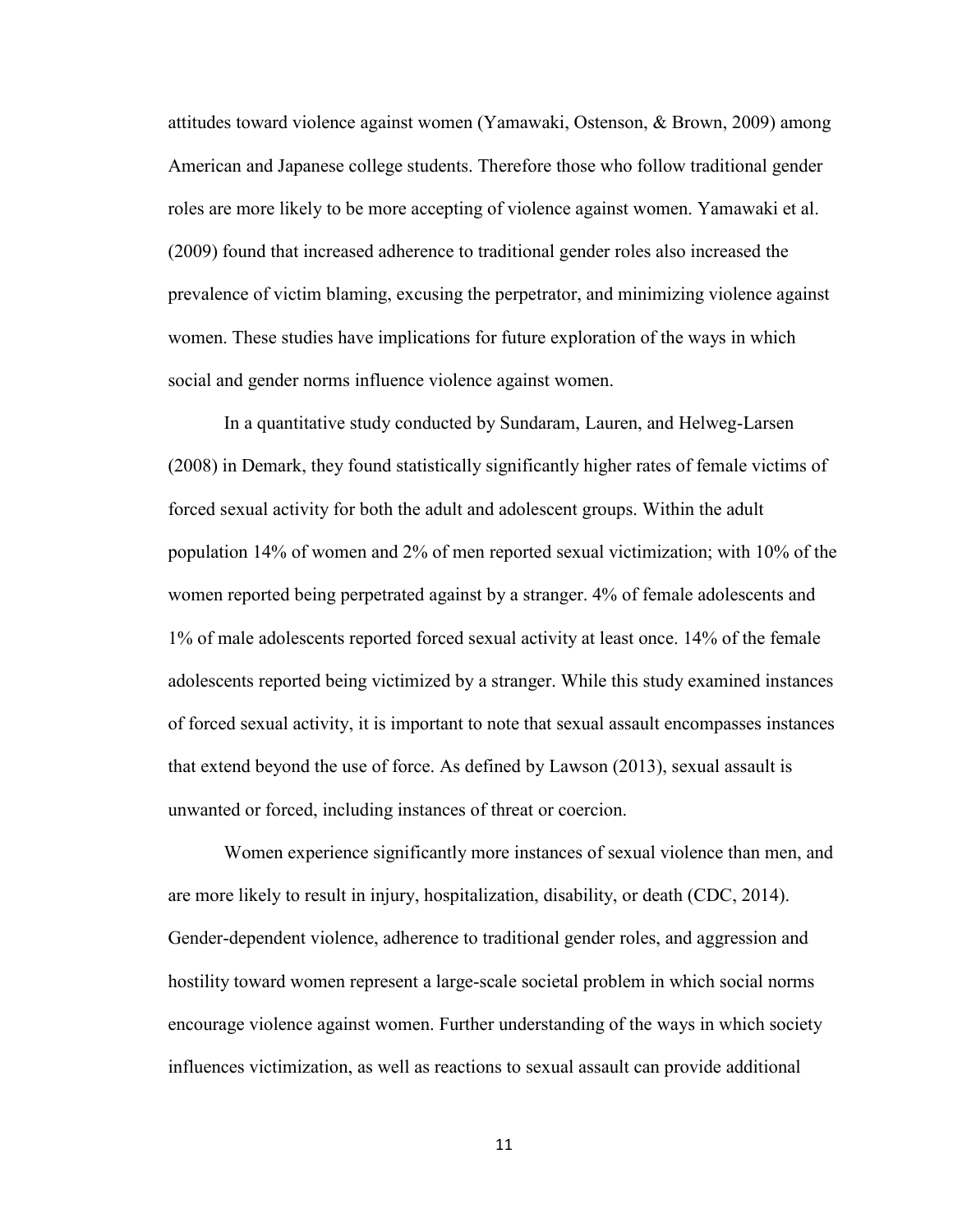insight into the structure of violence and potential for healing. Social structures exist in a manner that promotes violence against women. Once the assault has occurred society continues to affect the victim through victim-blaming and minimizing the assault; therefore creating additional barriers to heal and become a survivor.

#### **Trauma**

Trauma is something most people will experience within one's lifetime. The type of trauma varies from accidents and natural disasters, to acts of terrorism and violence. Trauma has been described as an event that produces extreme stress and causes an individual to become overwhelmed and unable to access the appropriate resources (Quosh & Gergen, 2008). Wiger and Harowski (2003) furthered this definition of trauma by including the presence of a perceived threat in which an individual's ability to function effectively is disrupted. The trauma that is experienced by sexual assault can have a long-term psychological impact on an individual (Culbertson & Dehle, 2001). The trauma caused by sexual assault has been associated with a plethora of negative outcomes such as depression, substance abuse, anxiety disorders, low self-esteem, and interpersonal difficulties (Walsh et al., 2007). Although the aforementioned symptoms are commonly associated with trauma, it is useful to note that trauma affects people differently, therefore two people experiencing a similar event may conceptualize it differently and present with varying levels of distress (Wiger & Harowski, 2003).

#### **Posttraumatic Stress Disorder**

Experiencing a traumatic event can have lasting negative effects on an individual, such as the development of PTSD (Smith & Kelly, 2001). Nevid, Rathus, and Greene (2008) defined PTSD as a "prolonged maladaptive reaction to a traumatic experience"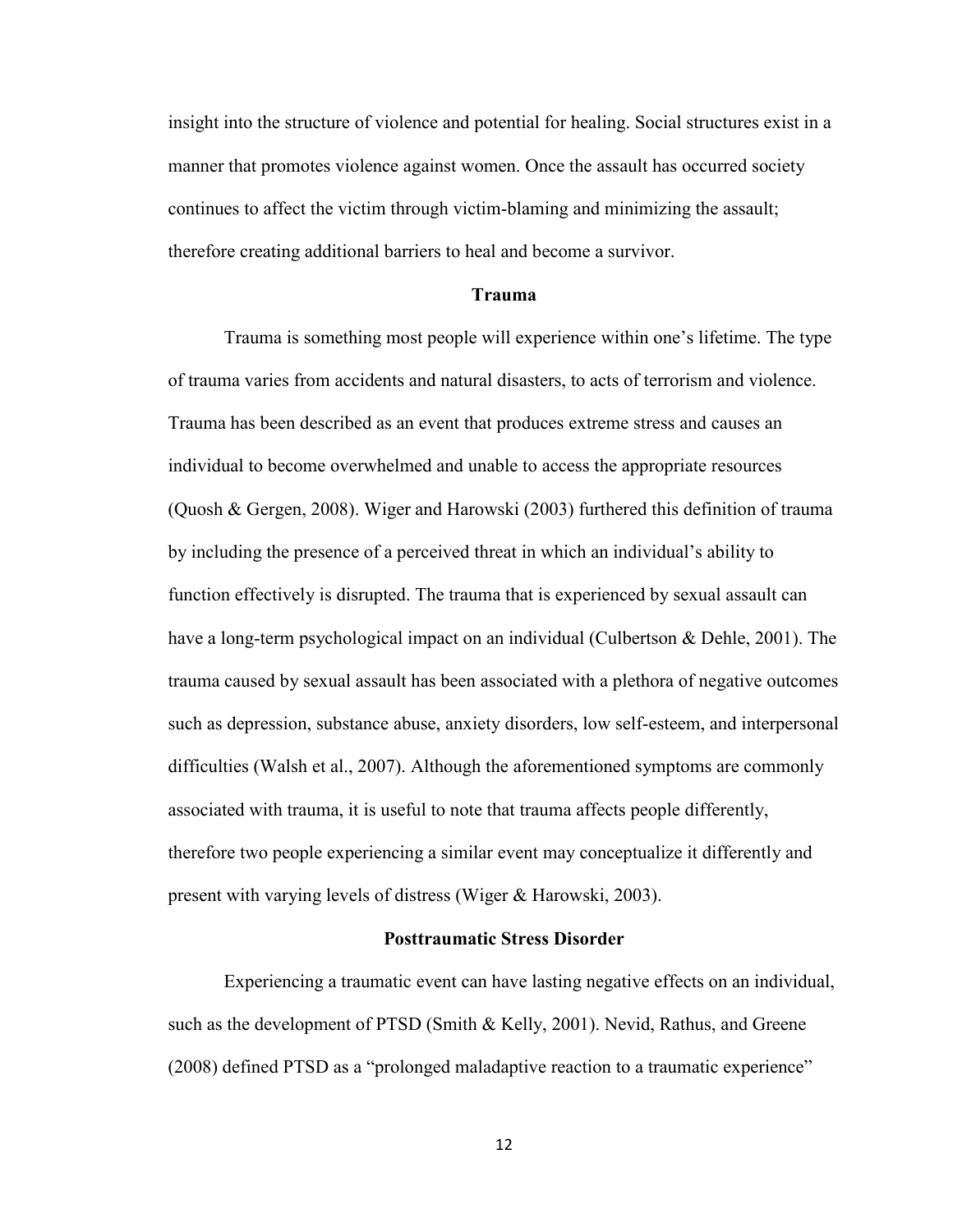(pp. 200). The symptoms of PTSD can persist for months, years, or even decades. Symptoms are made up of four clusters: intrusion, avoidance, negative alterations in cognition and mood, and alterations in arousal and reactivity; these symptoms may include recurrent and distressing thoughts or dreams about the event, a sense of reliving the traumatic event, becoming triggered by exposure to particular cues, and increased arousal or persistent avoidance of stimuli associated with the trauma (American Psychiatric Association, 2013). Recovering from sexual assault can be a lengthy and highly emotional process (Koss & Figueredo, 2004). It is quite possible for a selfidentified survivor to experience symptoms of PTSD such as, but not limited to, recurrent and distressing thoughts or dreams about the event, a sense of reliving the traumatic event, being triggered by exposure to particular cues, increased arousal or persistent avoidance of stimuli associated with the trauma (American Psychiatric Association, 2013).

The onset of PTSD may develop immediately following exposure to a traumatic event, or can present itself long after the event took place, but should persist for a minimum of one month (American Psychiatric Association, 2013). A delay in PTSD symptoms can occur in individuals for up to six months after experiencing a traumatic event. PTSD is a common anxiety disorder associated with the experience of various traumatic events (Lawson, 2013). Although symptoms of PTSD are considered disruptive some aspects may be potentially used as coping mechanisms, such as hyper arousal and avoidant behaviors; thus allowing the individual to continue to be an active member of society through effective means of protecting oneself.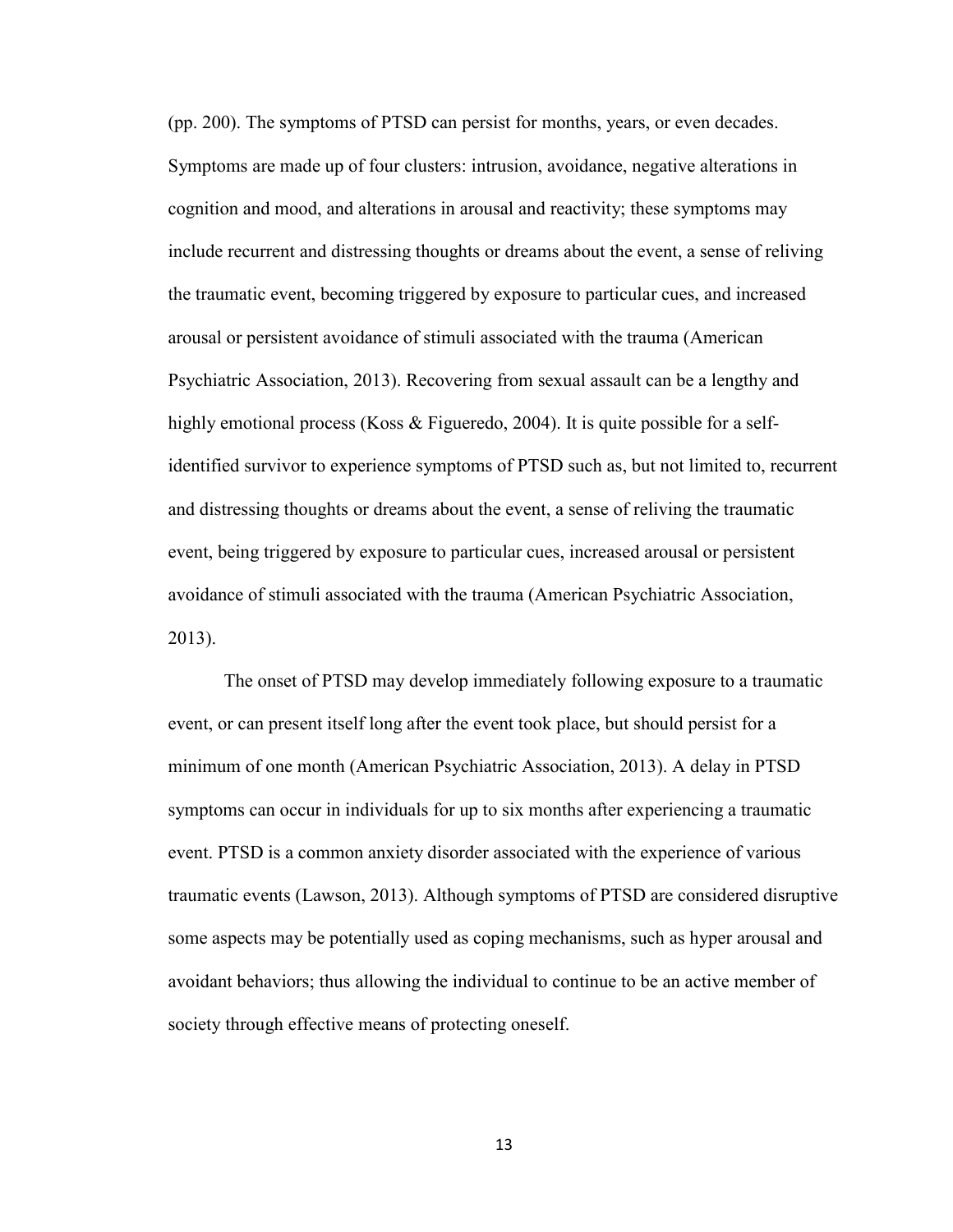Smith and Kelly (2001) note that recent research has linked many of the symptoms described by survivors of sexual assault to those found within the diagnostic criteria of PTSD, as laid out in the DSM-5. Quosh and Gergen (2008) added that these symptoms must be pervasive enough to cause significant impairment within one's social, interpersonal, and occupational areas of life. Although some symptoms of PTSD can be used as effective coping strategies, Bonanno (2013) found that survivors of sexual assault were among one of the largest groups to experience trauma and not exhibit factors of resiliency, or effective coping strategies, compared to those that experienced emergency surgery or escaped a collapsing building. As such, he suggested that the level of severity of trauma experienced from sexual assault might be higher than other groups that have also experienced a traumatic event.

### **Gender Differences with Posttraumatic Stress Disorder**

Women are twice as likely to develop PTSD than their male counterparts, although it is believed that men experience trauma at higher rates than women in general (Tolin & Foa, 2006; Hanley et al., 2013). A quantitative study conducted by Du Mont, Macdonald, White and Turner (2013) reported that male victims of sexual assault generally experienced greater levels of force and violence than women, which can influence both the conceptualization and internalization of the event. Men were also assaulted by strangers less than what was originally thought based upon research conducted within hospital settings; influencing the degree of traumatization based upon the relatedness of the perpetrator (Du Mont et al., 2013, Culbertson & Dehle, 2001). Although males may experience greater levels of force and violence, women are more likely to suffer injuries and experience penetration which can lead to physical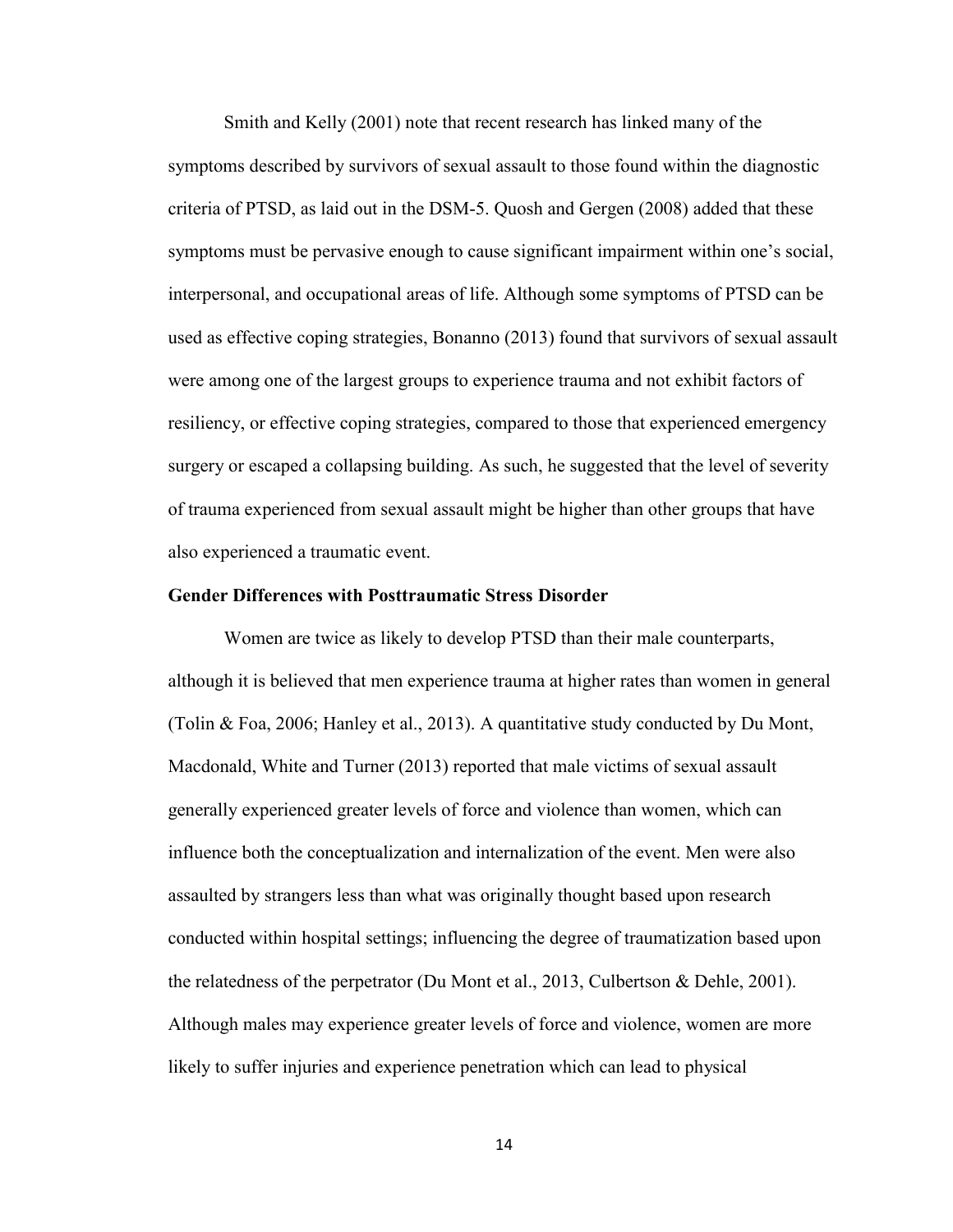consequences including, but not limited to, sexual dysfunction, pregnancy, or sexually transmitted infections (Kimberling et al., 2002). Women's greater rates of vulnerability can be attributed to the forms of trauma experienced, such as sexual assault and domestic violence (Cortina & Pimlott-Kubiak, 2006).

Although research exists that explores the ways in which men experience trauma, little is known about how males conceptualize PTSD. Hanley et al. (2013) explored various coping skills, support, and levels of intimacy within marital relationships, but there seems to be a lack of how men present with PTSD and utilize effective support systems and coping mechanisms. A vast majority of the research that explores trauma, sexual assault, coping, and healing focus on female participants; therefore a gap exists in the literature regarding gender differences and experiencing trauma.

#### **Meaning Making**

Although information exists within support groups and the ways in which telling stories can benefit survivors, there is a lack of information on how these narratives affect an individual in regards to exploring new meaning, information, and possibilities (Dean, 1998). Smith and Kelly (2001) conducted an existential-phenomenological qualitative study of seven women and their journey to recovery after experiencing rape. Reframing the event, or meaning making, was one significant theme that emerged from the data. Based upon their analysis, it was necessary for these women to find a purpose for the assault; noting that the purpose varied for each participant.

The experience of the sexual assault will differ based upon the individual's interpretation of the event (Smith & Kelly, 2007). Positive reframing of one's experience has shown to be an effective method in recovery from rape trauma (Walsh et al., 2007).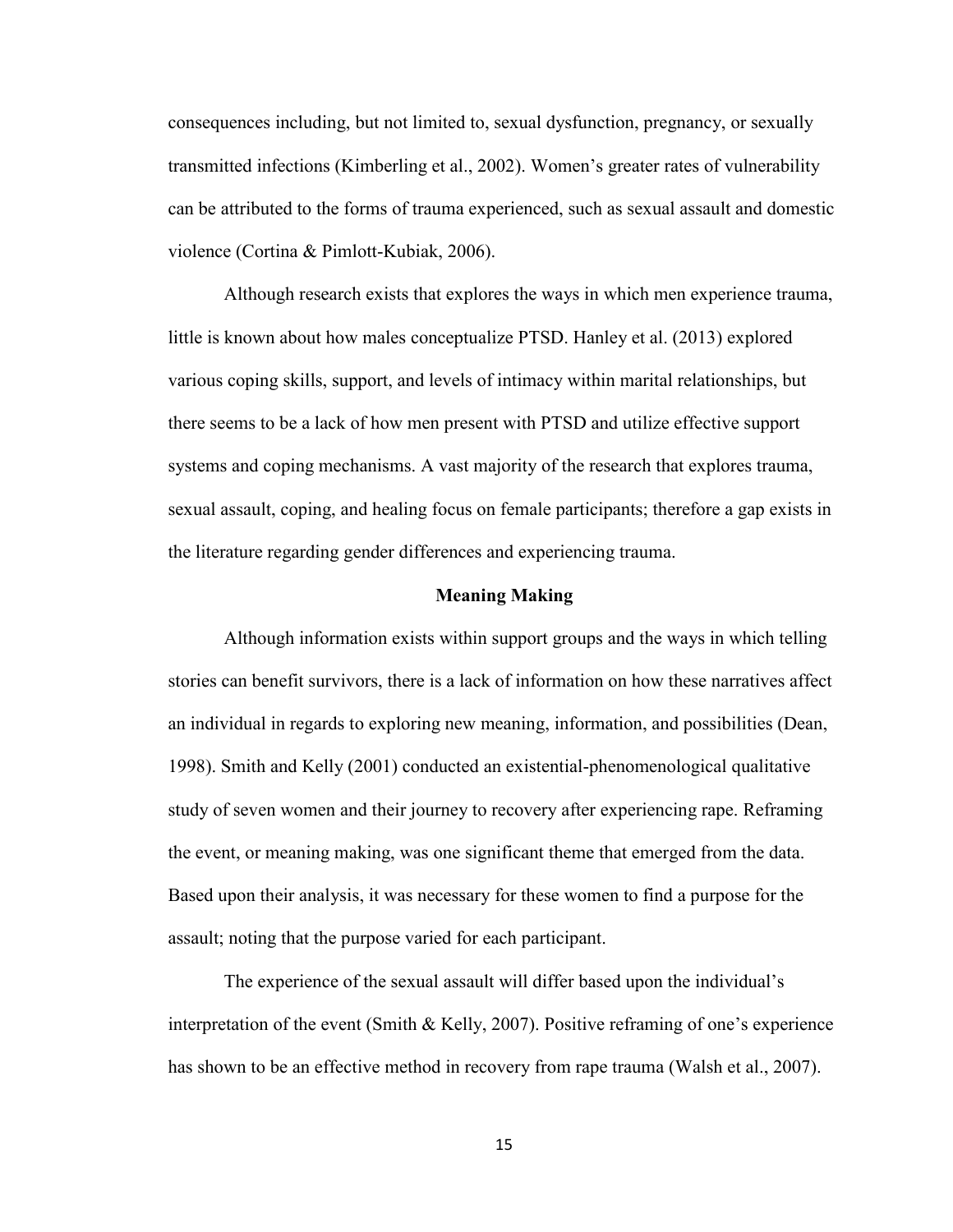These women were better adjusted emotionally than those who did not utilize coping mechanisms with such positive outlooks. According to Zraly and Nyirazinyoye (2010), the idea of living again was the motivating factor for women who experienced genocide rape in Southern Rwanda to move forward with their lives.

According to Anderson and Hiersteiner (2008) an individual's socially constructed narrative is increasingly becoming viewed as a valid tool for healing, analysis, and expression. Hall (2011) further elaborated on this idea by identifying narrative approaches as incorporating subjectivity, pluralism, and relativism; all based upon the interpretation of the individual. A qualitative study conducted by Valencia, Shakespeare-Finch, and Obst (2013) described the healing process of two women after experiencing sexual assault. Both women stated that avoidance was no longer an option after a certain point; therefore it was essential to their healing process to conceptualize and address the event(s) that had taken place. Although painful as it may have been, each woman was able to connect herself to the assault, thus facilitating the healing process.

Positive outcomes and growth from trauma is best explained through literature on posttraumatic growth. Calhoun and Tedeschi (2001) posit that an individual may be able to grow and develop effective coping skills following a traumatic experience. Therefore, reconstructing one's interpretation of traumatic event(s) can have positive effects on one's overall well-being. The meaning(s) associated with a particular experience can be greatly influenced by personal interpretations of the event. Self-shame is promoted through the structures within which society exists; which act as the voice reinforcing blame. Understanding one's methods of self-shame can be a critical tool in overcoming the guilt and shame placed upon an individual by others (Brown, 2012).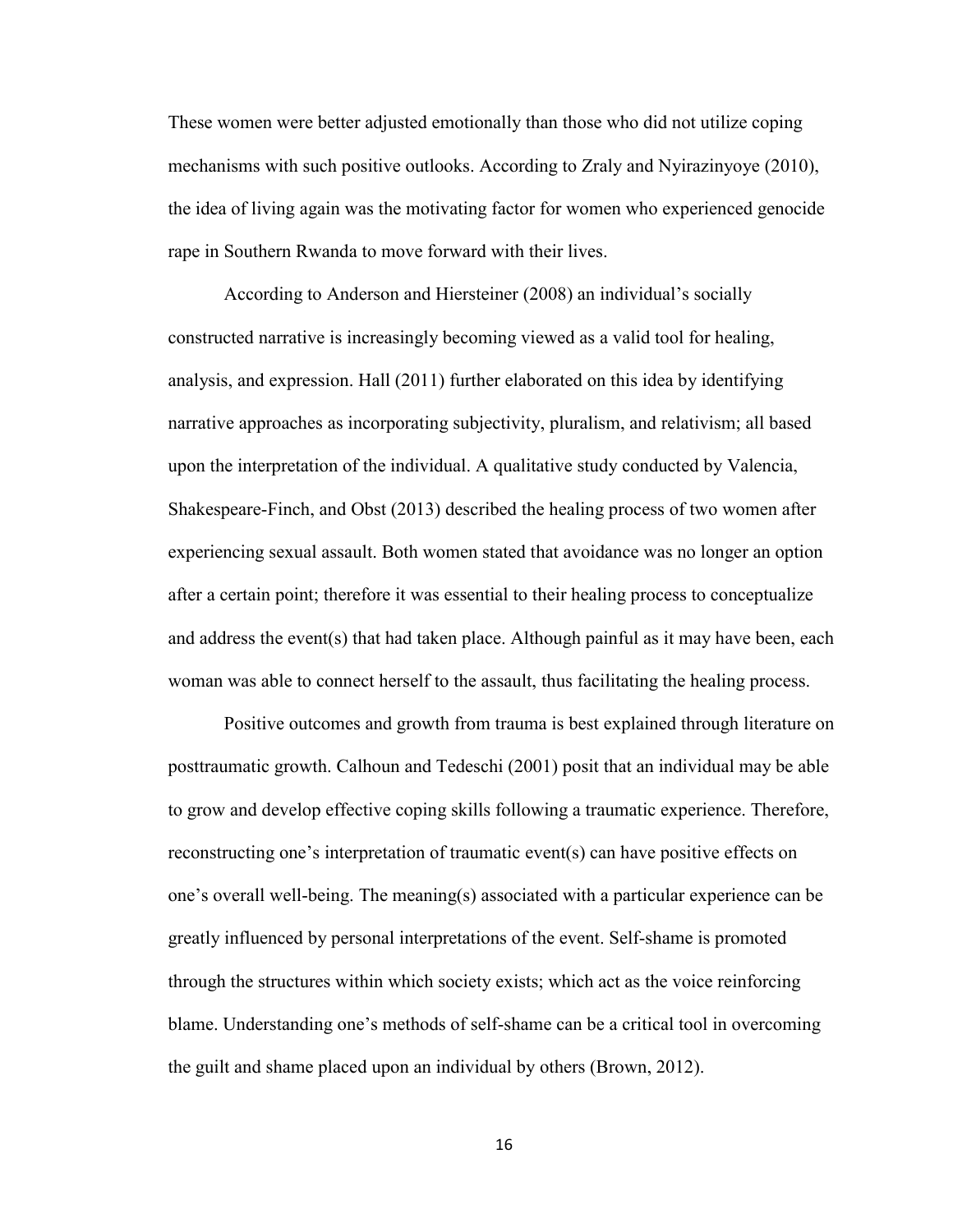## **Social Constructionism**

 Within the field of counseling it is important to understand a client's story, and experiences, from their perspective. In addition to honoring the subjectivity of experience, it is also paramount to the therapeutic relationship to acknowledge and respect the power differences between client and counselor, so as to not use it in a harmful manner. Personal narratives, and experiences, can be co-constructed by the "teller" and the "audience" (Hall, 2011). It is important to note here that the "audience" can vary greatly from a friend, social support provider, or even society. The "audience" influences the way in which the "teller" conceptualizes and presents their story. Social constructionism incorporates all forms of existence into its practice (Gergen & Gergen, 2008) such as, but not limited to, physical, mental, emotional, and spiritual constructs. Its meaning is relational to the individual experiencing it. Societal pressures and social stigma, as noted by Fernandez (2011), can have a deleterious impact on a survivor. Blame, guilt, and negative stigma can affect the ways in which a survivor views the assault, thus creating a more negative narrative. Ahrens and Aldana's (2012) study suggests that the absence or presence of positive social reactions following a disclosure may have a profound impact on the ways in which a survivor conceptualizes the assault, and ultimately influencing the process of healing. Understanding the assault from the survivor's subjective view provides the most accurate interpretation; particularly when considering experiences, meanings, and labels inherent to a traumatic event not only vary among individuals, but are also fluid and may change with time (Quosh & Gergen, 2008).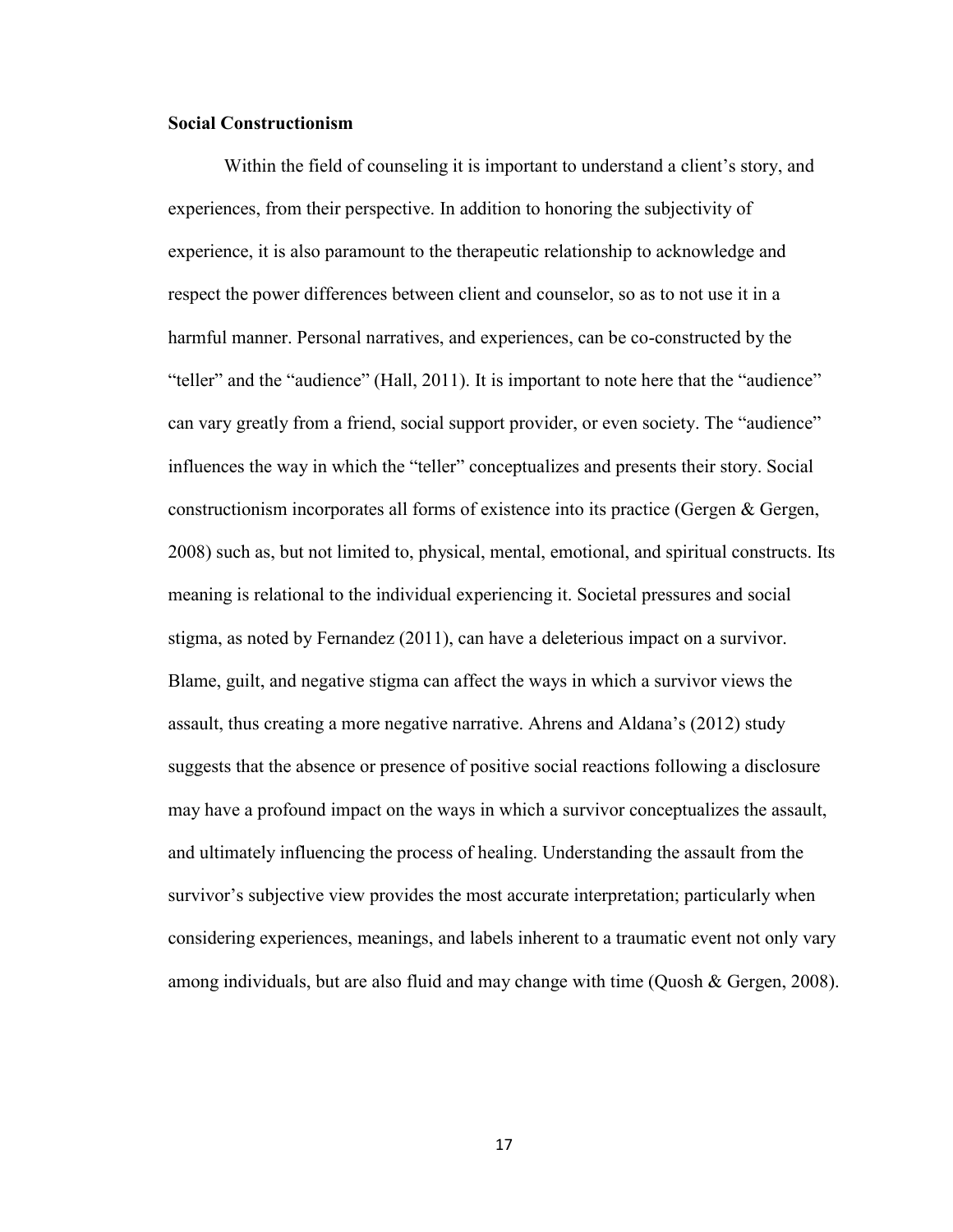#### **Disclosure**

Disclosing an experience of assault may assist a survivor in gaining support, acknowledge that they are not alone, and validation from other survivors in terms of what they may be feeling and experiencing (Smith & Kelly, 2001). A quantitative study by Hanley et al. (2013) found that elevated levels of PTSD were associated with lower engagement in support. Using one's story, or narrative, to open the discussion and increase awareness has been utilized as a community agent in building a sense of belonging. In regards to the use of narrative as a method of regaining one's loss of identity, Nelson (2001) stated:

Although oppression always damages people's identities by depriving them of opportunity, it frequently also has a second kind of destructive impact. A person's identity is twice damaged by oppression when she internalized as a selfunderstanding the hateful or dismissive views that other people have of her (p. 21).

Although disclosure of sexual assault is typically met with supportive responses, it is not uncommon to receive negative reactions, such as being blamed and doubted (Ahrens, Cabral & Abeling, 2009).

Various factors play into the idea of social interaction within a survivor's process of recovery. Coping strategies, such as disclosure and discussing one's experience of sexual assault, are effective methods influencing one's recovery process (Walsh et al., 2007). The sharing of a victim's story of survival can influence an individual long after the event has occurred. According to Zraly and Nyirazinyoye (2010), a mother shared her experience of the 1959 massacre in Rwanda with her daughter, which prompted her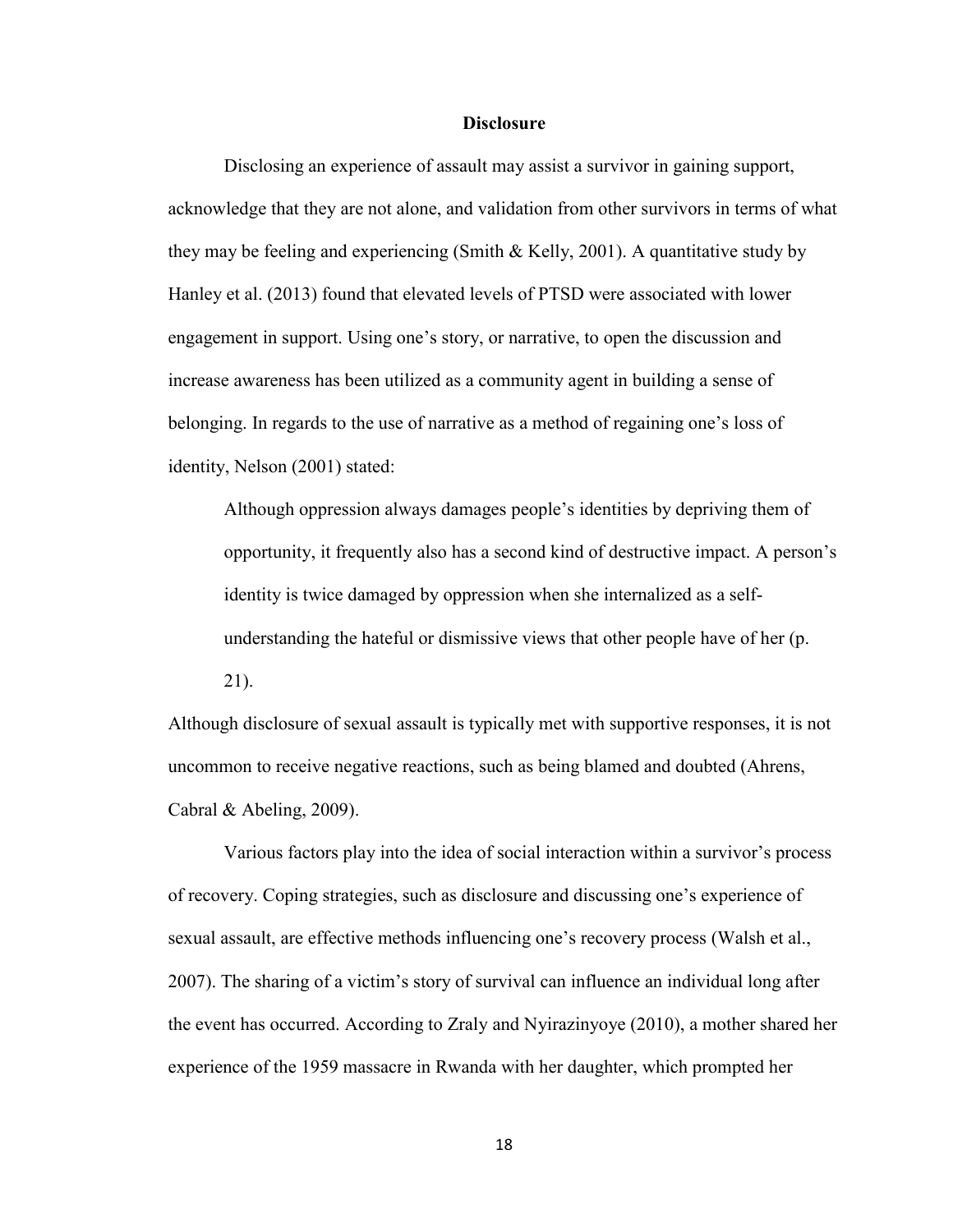daughter being open about her rape experience later in life. PTSD symptoms may hinder an individual's willingness to self-disclose (Henry, Smith, Archuleta, Sanders-Hahs, Nelson, Goff, Reisbig & Scheer, 2011), thus making the process of recovery an arduous task. Although social interactions can be utilized as a positive coping mechanism, Zraly and Nyirazinyoye (2010) added that individuals continue to be hesitant to disclose their experience of assault because of the fear of societal views such as stigma and marginalization.

Disclosure to informal support systems, such as friends and family, occurs more frequently than to formal service providers such as medical personnel or the police (Filipas & Ullman, 2001). According to a mixed methods study by Ahrens et al. (2009) 81.6% of survivors disclosed an assault to some form of support provider. Survivors, who disclosed, on average, are more likely to disclose to friends, counselors, and followed by family members, while acquaintances and medical personnel being the least likely support systems to receive a disclosure.

#### **Reactions to Disclosure**

Research has suggested that the type of reactions a survivor of sexual assault receives may greatly affect the survivor's well-being and process of healing (Ahrens & Aldana, 2012). Ullman (2000) identified seven types of social reactions to disclosure of a sexual assault: (1) Emotional support; (2) Tangible aid; (3) Blame; (4) Taking control; (5) Distraction (6) Treating differently; and (7) Egocentric reactions. *Emotional support*, as stated by Ullman (2000) is defined as supportive reactions including listening, telling survivors it was not their fault and believing him/her after disclosing*. Tangible aid* is providing information and/or actual assistance. *Blame* occurs when someone tells the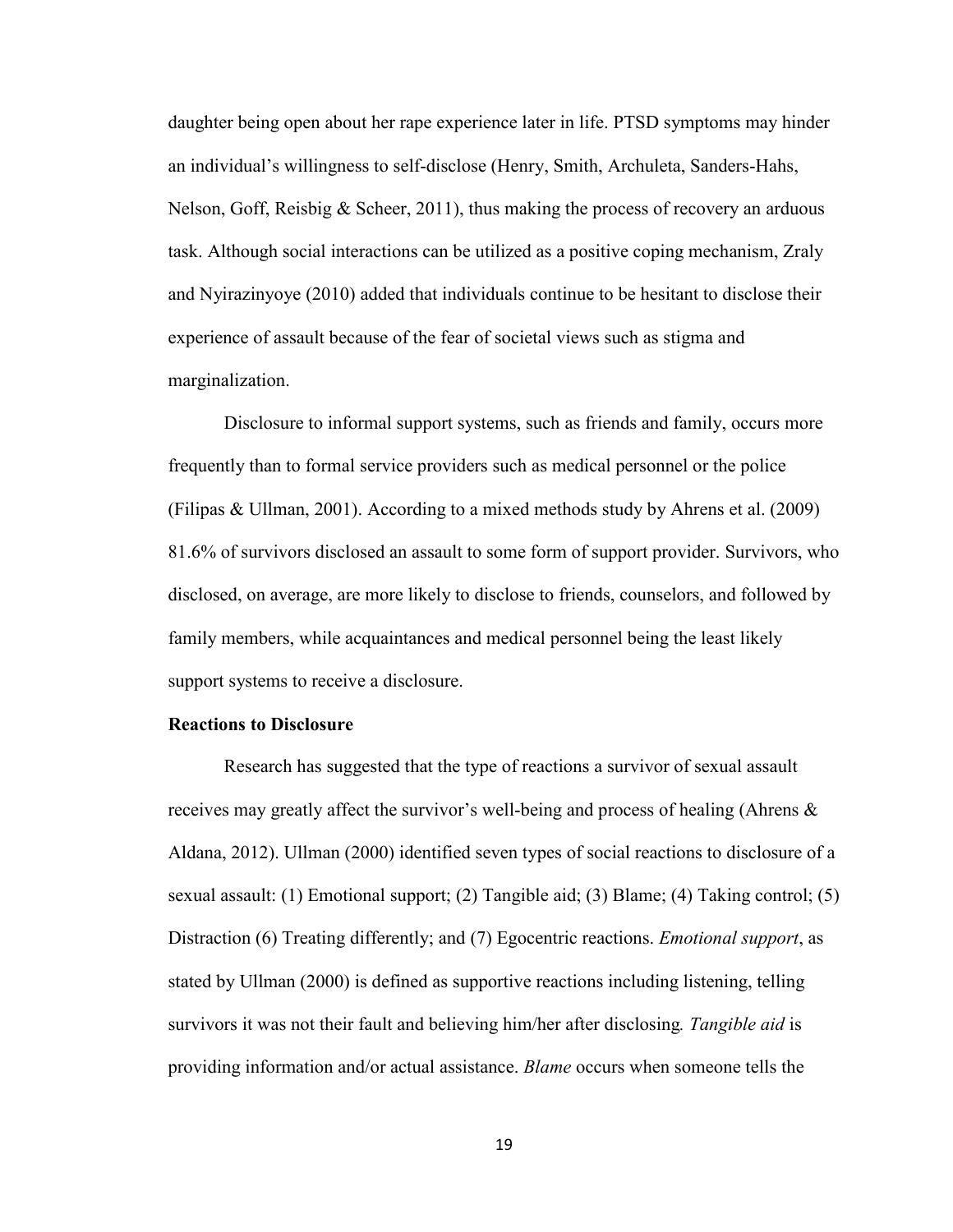survivor they are not careful enough and is at fault for what happened. *Taking control* involves treating the survivor like a child and/or making decisions for him/her. *Distraction* occurs when someone tries to get the survivor to stop talking or thinking about the assault. *Treating differently* occurs when the survivor is treating like "damaged goods" or when one begins to exhibit avoidant behaviors toward the survivor following disclosure of the assault. Lastly, *egocentric reactions* occur when an individual becomes so emotionally upset they cannot support the survivor or focuses on their own needs rather than the needs of the survivor.

Brown's (2012) research on shame resilience addresses the importance of the ways in which one responds to an individual's disclosure. Responding with judgment, rather than empathy, exacerbates shame. "Empathy is connecting with the emotion that someone is experiencing, not the event or the circumstances" (Brown, 2012, pp. 81). Through listening, withholding judgment, and fostering a safe space the act of empathy provides a sense of connectedness, rather than isolation caused by shame. Although a response may be well intentioned, it is possible for these responses to be interpreted as negative, especially when considering the identity of the respondent (Ahrens et al., 2009). Therefore it is important to understand the underlying messages that are present within the responses that are given to individuals who have experienced sexual assault. There are times when messages are not given with good intention and are deliberately negative. Negative reactions can have profound negative influences on survivors, particularly after experiencing various levels of loss and trauma before disclosing (Ahrens & Aldana, 2012).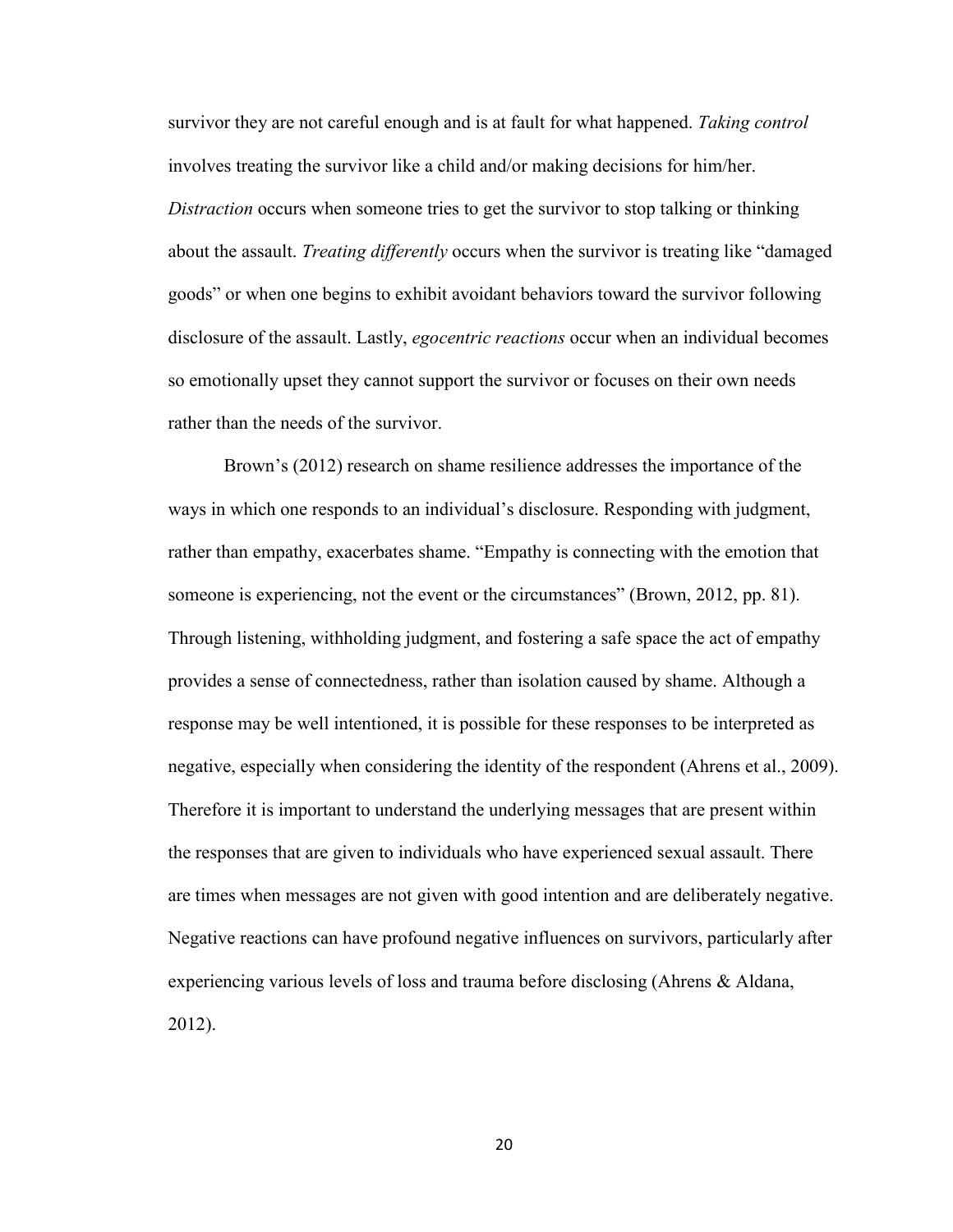It is also suggested that the identity of the respondent, coupled with the response, may have a tremendous impact on how the message is received. Ahrens and Aldana (2012) have suggested that social support from informal support systems, such as family, friends and significant others, are typically viewed as more cathartic than reactions from more formal support providers. For instance, it may be more harmful to the recovery and coping process of a survivor if blame is received by a family member or significant other as opposed to a medical or legal official (Filipas & Ullman, 2001). A mixed methods study by Ahrens and Aldana (2012) showed that participants rated the most influential disclosure to friends as the highest, followed by family members and ending with intimate partners. More than 66% of the social reactions received were positive and negative reactions coupled together upon disclosure of the assault by the survivor. It is interesting to note the relationship of the responder to the survivor was even for all three categories, therefore regardless of the relationship; reactions were commonly a mixture of both negative and positive (Ahrens & Aldana, 2012). Disclosures that received all positive reactions were viewed as being the most beneficial with the greatest impact from the survivor, while all negative reactions were viewed as being detrimental to the survivor, her emotional well-being, and to the relationship as a whole. Furthermore, Ahrens and Aldana (2012) concluded there are less beneficial impacts on an informal relationship than there are detrimental impacts after disclosing a sexual assault.

#### **Perpetrator Type**

Perpetrators of sexual assault vary from strangers, dates, significant others, intimate partners, acquaintances to family members of the survivor. Culbertson and Dehle (2001) suggested that the interpersonal relatedness of the perpetrator to the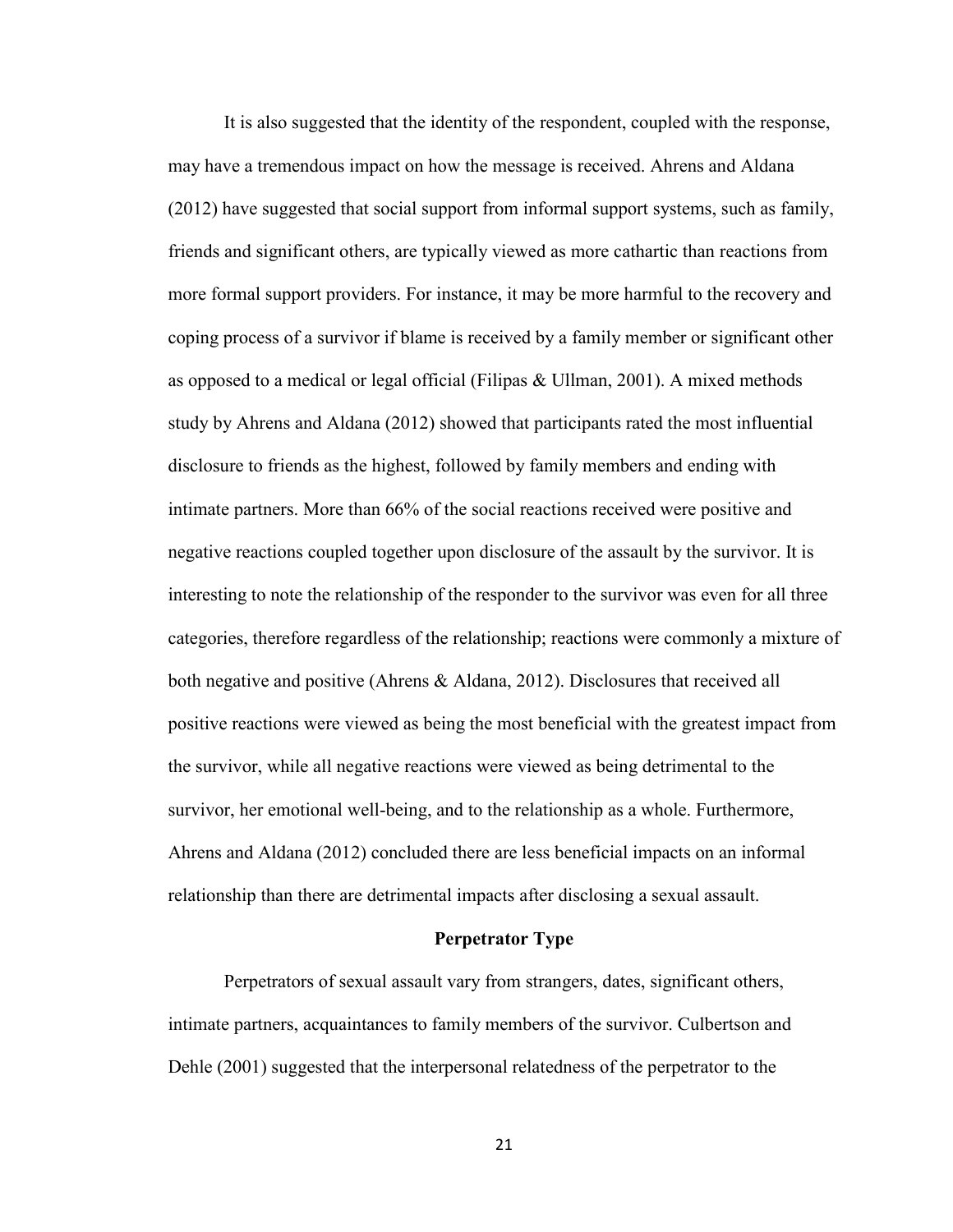survivor might be influential in regards to determining their prognosis. If the prognosis of an individual is poor, this can have a great impact on the healing process and experience of a survivor. Interpersonal relatedness can be an important determinant based upon how the assault is understood by the survivor, as well as by society (Culbertson & Dehle, 2001). Societal views include gender norms and legal codes that possibly create further confusion regarding issues such as acquaintance or wife rape. As noted by Mahoney and Williams (1998) it was not viewed as a crime in the United States for a husband to rape his wife until the late 1970's. Furthermore, the relationship of the perpetrator to the survivor can influence the level of support that may be either sought after or received. Culbertson and Dehle (2001) suggested that those who are more intimately involved with the perpetrator might have limited social support systems, which make leaving or distancing oneself from the perpetrator an increasingly nebulous and arduous task. Research has suggested that positive support system can facilitate the healing process after experiencing trauma (Walsh et al., 2007). It could therefore be the case that being assaulted by an intimate partner may create a roadblock in one's ability to seek support.

 Culbertson and Dehle (2001) conducted a study and found statistically significant group differences when looking at perpetrator types and the impact it has on a survivor. Individuals in the cohabiting/marriage group reported the highest levels of distress and hyper-arousal based upon the Impact of Event Scale-Revised (IES-R) instrument. The acquaintance group reported the second highest score on the IES-R, followed by the sexually intimate group and ending with the lowest scoring group, dating. Although this study did not include sexual assaults committed by strangers, due to a low number of respondents, it does provide an understanding of how the relationship of the survivor and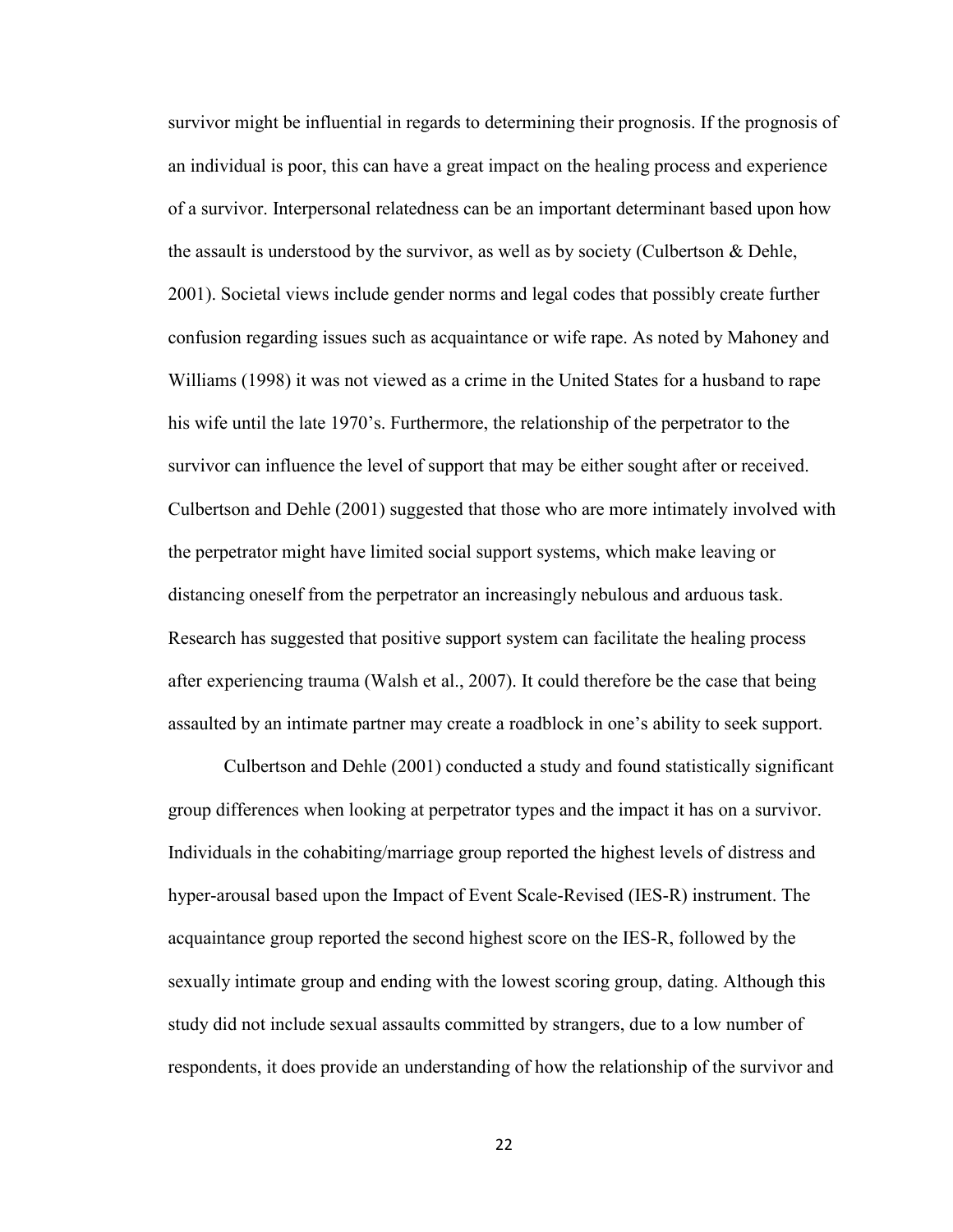perpetrator may influence or hinder the healing process, as well as how the assault may be conceptualized by both the survivor and society.

Culbertson and Dehle (2001) noted that assaults perpetrated by strangers yielded such low responses they made decision to omit it from their study. The results and decision made by these researches directly contradicts the mainstream societal beliefs and assumptions about sexual assault statistics. Studies similar to this can be used to inform lawmakers, medical service providers, and mental health clinicians in order to address sexual assault in a more effective, understanding, educated, and sensitive manner.

## **Counseling Implications**

 Conceptualizing how an individual experiences trauma and understanding how to work with and help survivors of trauma are fluid and complex issues (Danzer, 2011). Understanding effective methods of clinical interventions when working with clients who have experienced severe trauma is beneficial to treatment outcomes. Danzer (2011) stated that a strong therapeutic relationship between the survivor and clinician might assist a client in healing from oppressive and traumatic events. The rapport that is built within a therapeutic alliance can support clients in developing trust that was once lost due to the experience of sexual assault. Smith and Kelly (2001) suggested that a survivor could benefit greatly from a professional who is nonjudgmental, supportive, and empathetic. It is also important for the professional to use supportive and empowering statements, as well as understand that healing is a subjective and individualized process that will vary from one survivor to the next. As stated by Quosh and Gergen (2008) "by increasing sensitivity to the multiple and malleable constructions of trauma, we also expand the domain of potentially useful practice" (pp. 106).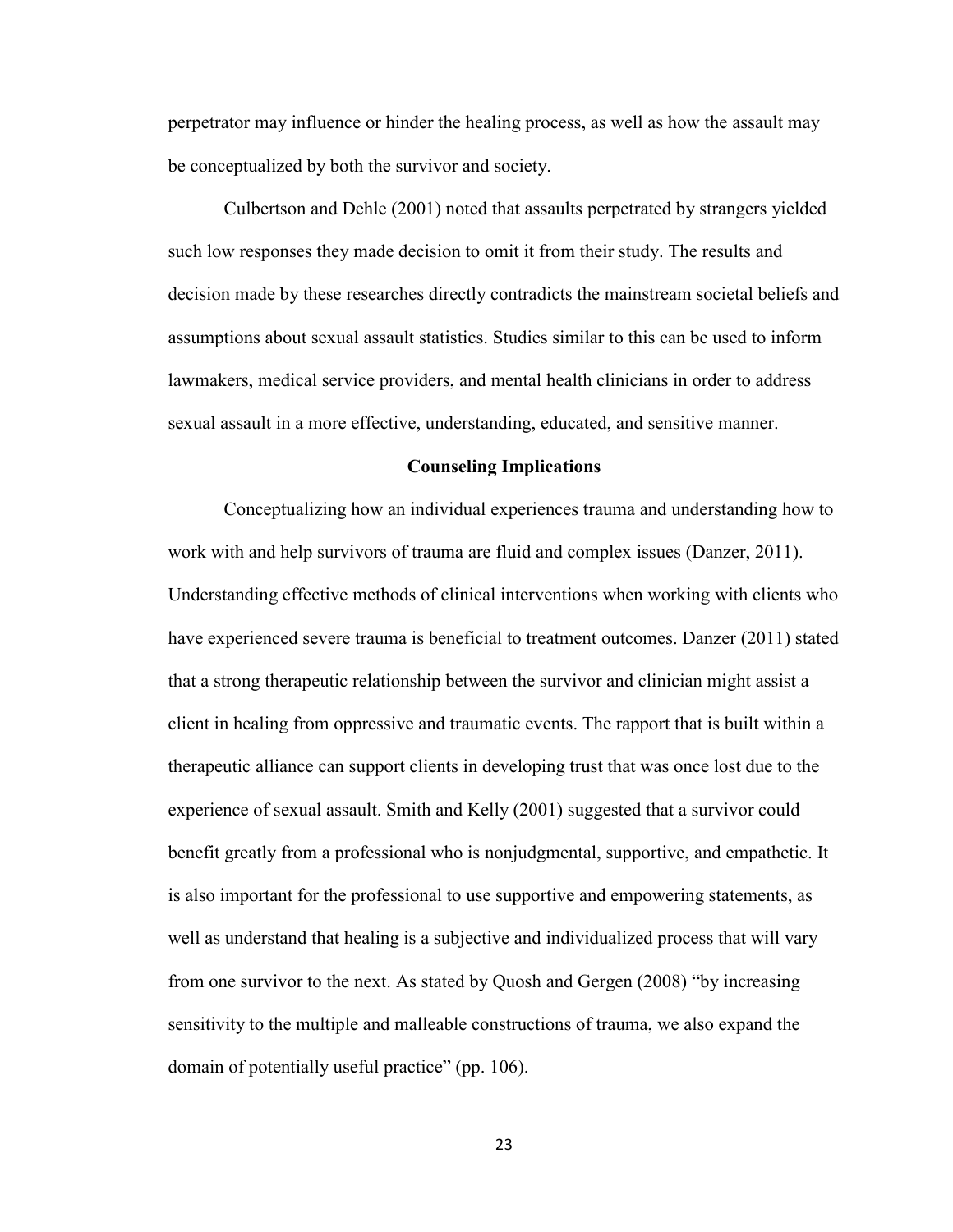Although research exists on trauma, crisis, and treatment modalities there seems to lack a more personalized approach. Much of what is available falls within the lines of manualized treatment approaches and symptomology-based diagnoses. The available research exploring the more subjective and personalized experiences are just that; understanding particular phenomena. The need for additional research is evident, not just in my search for information but also in the social sciences where clinicians continue to struggle with trauma clients and in the legal system where survivors are faced with laws and regulations that continue to strip away their rights and power. Understanding not only the experiences but also the process of healing, both successes and downfalls can have profound implications in many aspects.

When using the traditional trauma/recovery paradigm that is available within the fields of mental health, an individual's interpretation of survival and healing experience may go unnoticed, and possibly invalidated (Anderson & Hiersteiner, 2008). Using certain labels that are associated with psychopathology can invalidate the individual's experience. The symptom/diagnosis/treatment approach paradigm is so rigid that it does not allow for fluidity and flexibility within each individual's personalized approach to navigating traumatic experiences. Not only does the medical model paradigm not allow for much flexibility, but also it is possible for an individual's coping skills to change with time, therefore creating a different outlook on prognosis (Anderson & Hiersteiner, 2008).

Available research explores factors that influence the ways in which sexual assault affects a victim. Perpetrator type, methods of and reactions to disclosure, gender differences related to PTSD, and conceptualization of the event can impact the ways in which an individual is affected by sexual assault. Through the use of social constructivist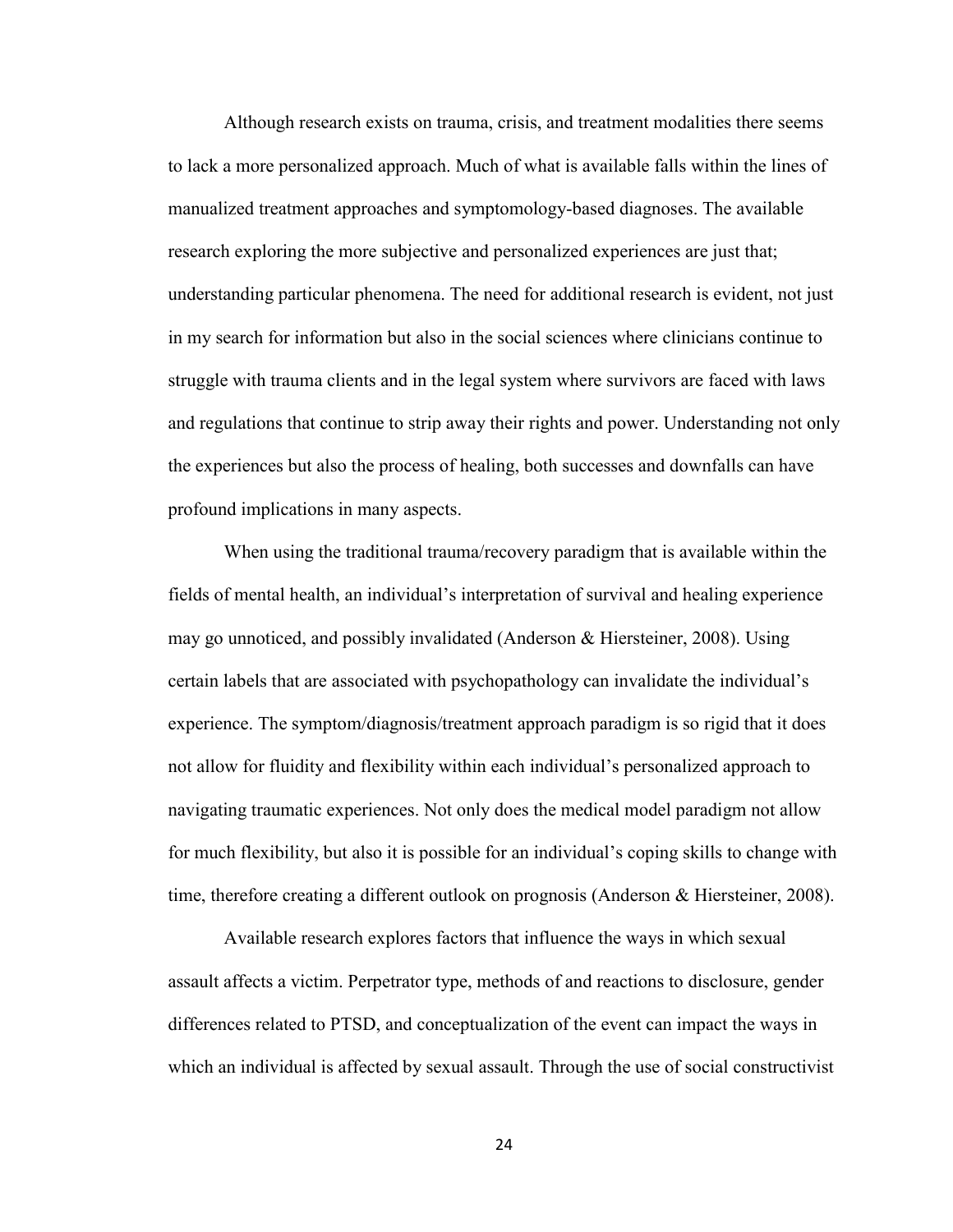methods the field of counseling may be able to develop more effective interventions to address and intervene with sexually abused clients to foster a environment that is conducive to the healing process and improve prognosis.

### **Extended Literature Review**

The following section of the literature review is in response to the emergent data obtained through this study. The data will speak to participant experiences and phases throughout their processes, support existing literature, identify gaps within the literature and introduce new findings. This section supports the emergent theory representing the process from victim to survivor in women that have been sexually assaulted.

#### **Rape Myths**

Rape myths, as defined by Lonsway and Fitzgerald (1994) as "Attitudes and beliefs that are generally false but are widely and persistently held, and that serve to deny and justify male sexual aggression against women" (p. 134). Rape myths are accepted universally and can be seen in places such as jury verdicts, public policy decisions, thus influencing others' reactions to survivors. Rape myths serve to function as a stereotype, thus justifying why survivors deserved the assault (Cassel, 2012), explaining how they contributed to their own victimization (Johnson, Kuck  $\&$  Schander, 1997) and shifting the blame onto the victim rather than the perpetrator (Lonsway  $\&$  Fitzgerald, 1994). Burt (1980) described this phenomenon as the "just world" hypothesis, thus justifying one's misfortune by placing the responsibility or blame on to the victim. Rape myths facilitate an environment that is accepting and encouraging for sexual assault to occur (Armstrong, Hamilton & Sweeney, 2006).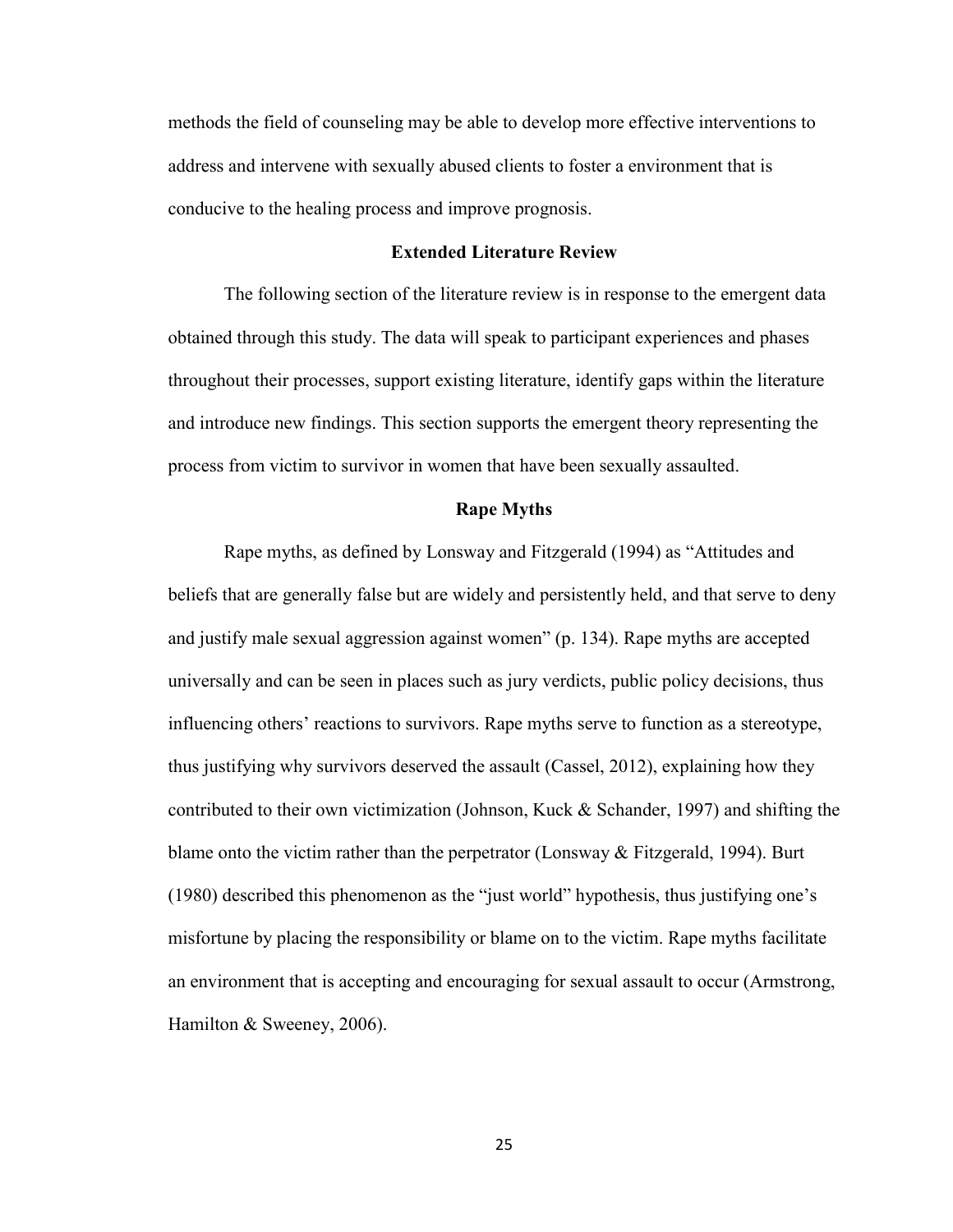The existence of rape myths serves as an avenue to reject sexual violence as being a common offense through misconceptions such as only "certain types of women" are raped, or women tend to "cry rape" (Lonsway  $\&$  Fitzgerald, 1994). Women are thus provided with a false sense of security through the acceptance of such rape myths. Contrary to the commonly held misconceptions, sexual assault occurs rather frequently, with younger women being victimized at an alarming rate of 20-25% (Fisher, Cullen  $\&$ Turner, 2000). The statistics and myths tell two very different stories regarding sexual assault; unfortunately rape myths are so ingrained in society they are normalized and upheld.

The misconceptions supported by rape myths can be seen among various circumstances. For instance, acquaintance rape constitutes approximately 66% of assaults (Koss, 1985), yet Johnson et al. (1997) report a significant response from respondents who believe strangers predominantly commit rapes. This can be interpreted in two ways; one being the misconceptions supported by rape culture, or the ambiguity surrounding the possibility, and realities, of nonconsensual sexual acts between people who know one another. This misconception can lead to a false sense of security. Individuals who are not aware of these potential dangers are oftentimes less prepared when faced with a situation that threatens their safety.

Higher acceptance rates of rape myths are believed to correlate with increased sexually aggressive behaviors and the adherence to more traditional sex role attitudes (Lonsway & Fitzgerald, 1994) and acceptance of interpersonal violence as well as general acts of violence (Payne, Lonsway, & Fitzgerald, 1999). Therefore the rejection of rape myths is a key component in preventing sexual violence (Talbot et al., 2010). Men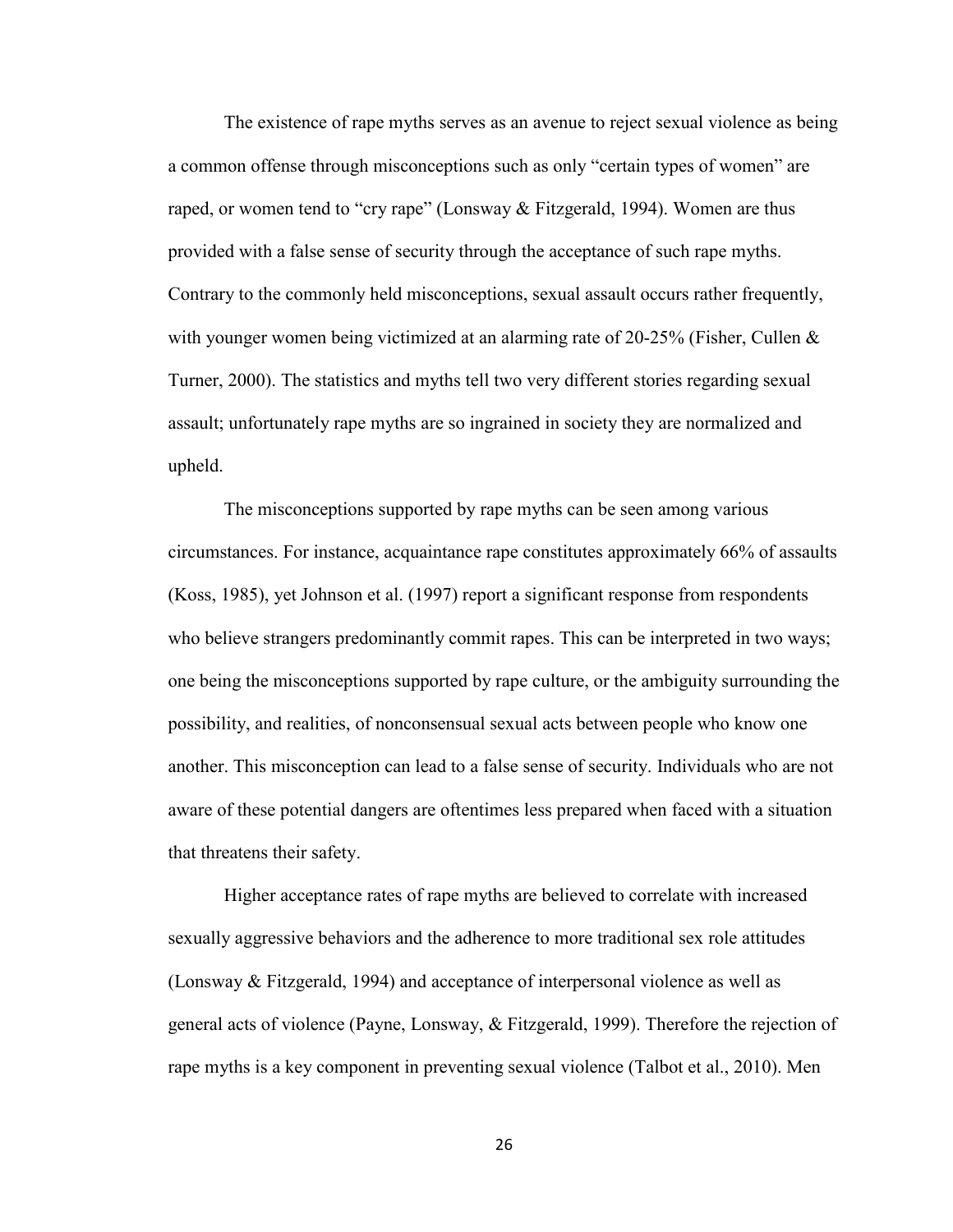who rank highly on traditional gender role beliefs tend to adhere to the rape myths that rape can be avoided if women did not secretly want to be raped and if women did not provoke men (Johnson et al., 1997). When observing various demographics that may contribute to acceptance rates of rape myths, Lonsway and Fitzgerald (1994) report the gender of the respondent as the only consistent relationship found, where men are more likely than women to be accepting of rape myths.

Furthermore, Johnson et al. (1997) found an overwhelming percentage of male respondents claim that a woman cannot report being raped by a man with whom she has previously had consensual sex with, and that a man has the right to assume a woman wants to have sex with him if they had engaged in an oral sex encounter. It is also believed that a man has the right to assume a woman wants to have sexual intercourse with him if she allows him to touch her in a sexual manner. Male respondents, particularly under the age of 15, also believe the rape myth that men have sexual urges they cannot control. Upholding these beliefs conveys a message of power, privilege, and entitlement and offers a justification supporting sexual violence against women.

Rape myths, as stated by Burt (1980), are difficult to combat because they are so closely unified with other strongly held insidious beliefs commonly found within Western culture, such as sex role stereotyping and the acceptance of interpersonal violence. An additional difficulty in combating acceptance rates of rape myths is the difference among function between men and women in society (Lonsway & Fitzgerald, 1995) where men are thought to be dominant and assertive while women are suppose to be submissive and passive. Therefore, rape myths serve to uphold socially constructed gender norms and encourage violence against women, particularly sexual violence.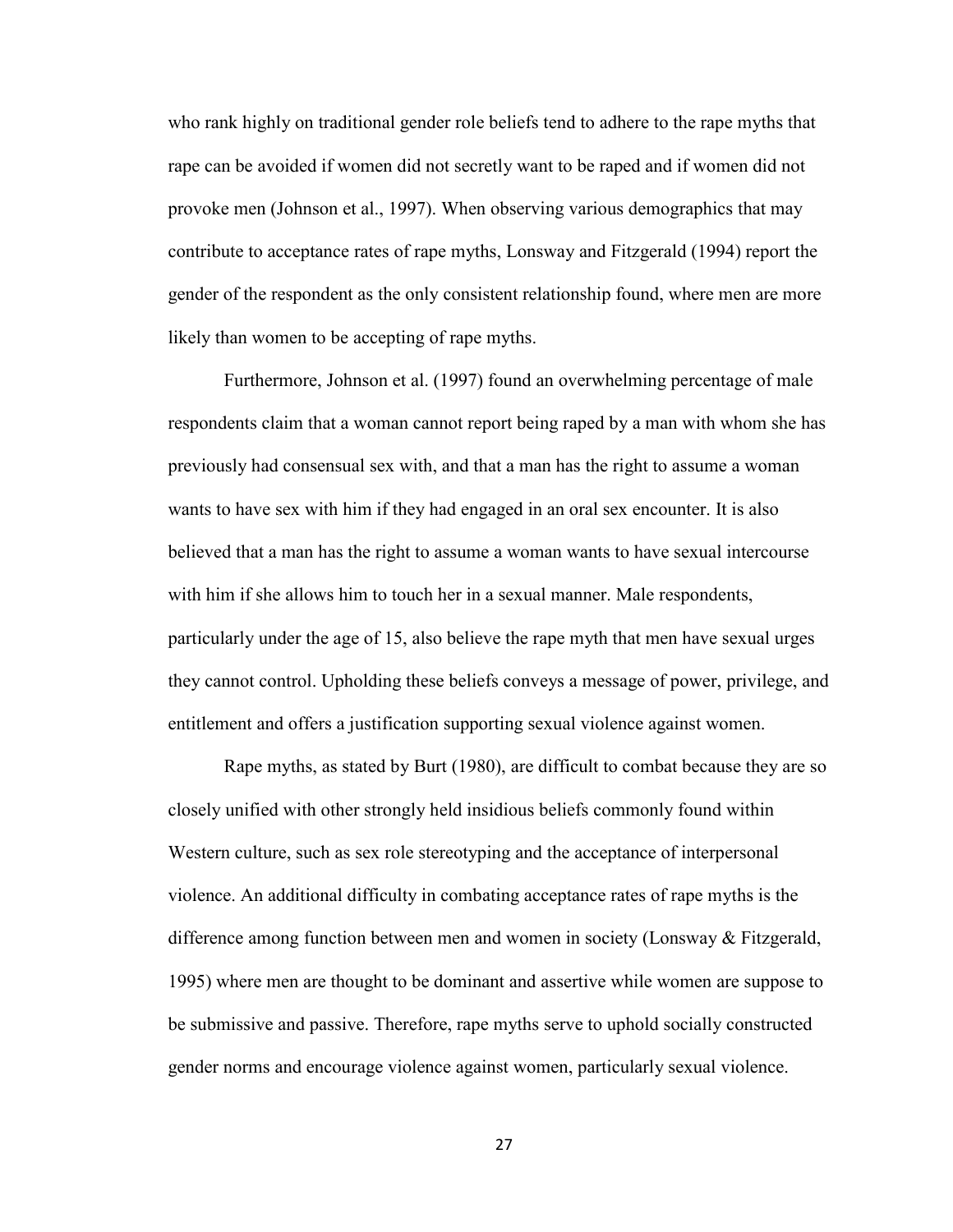#### **Religion**

Religion may be a system of support for individuals struggling with various life stressors. However, Ahrens, Abeling, Ahmad, and Hinman (2010) found minimal literature addressing the use of religion and spirituality among victims of sexual assault. Whether one's belief is rooted in a particular religion or spirituality, it is likely victims of assault may rely on their belief systems for support and healing. Ahrens et al. (2010) found that survivors of sexual assault turned to religion for meaning, comfort, and support, and engaged in good deeds as two major methods of coping.

While religious coping can be utilized in the aftermath of an assault, less is known about the implications of religious beliefs on the emotional wellbeing of a victim. For an individual who identifies as religious those beliefs may be incorporated into many aspects of their lives (Harrison, Koenig, Hays, Eme-Akwari, & Pargament, 2001), therefore influencing the ways in which they understand life events. For instance, the stigma that is oftentimes associated with premarital sex can negatively affect an individual that was assaulted. Additionally, a victim may attribute their assault to God's plan (Harrison et al., 2001), or a part of a larger plan. The lack of stigma within the religious realms suggests further exploration should be taken to understand the implications religion and spirituality have on victims of sexual assault.

#### **Intimacy after Sexual Assault**

The effects of supportive social networks and positive reactions to disclosures of sexual assault are well documented in existing literature. Exploring sex, sexuality, and intimacy after rape or sexual assault can increase understanding of assault that extends beyond trauma-related symptomology such as anxiety, depression, and posttraumatic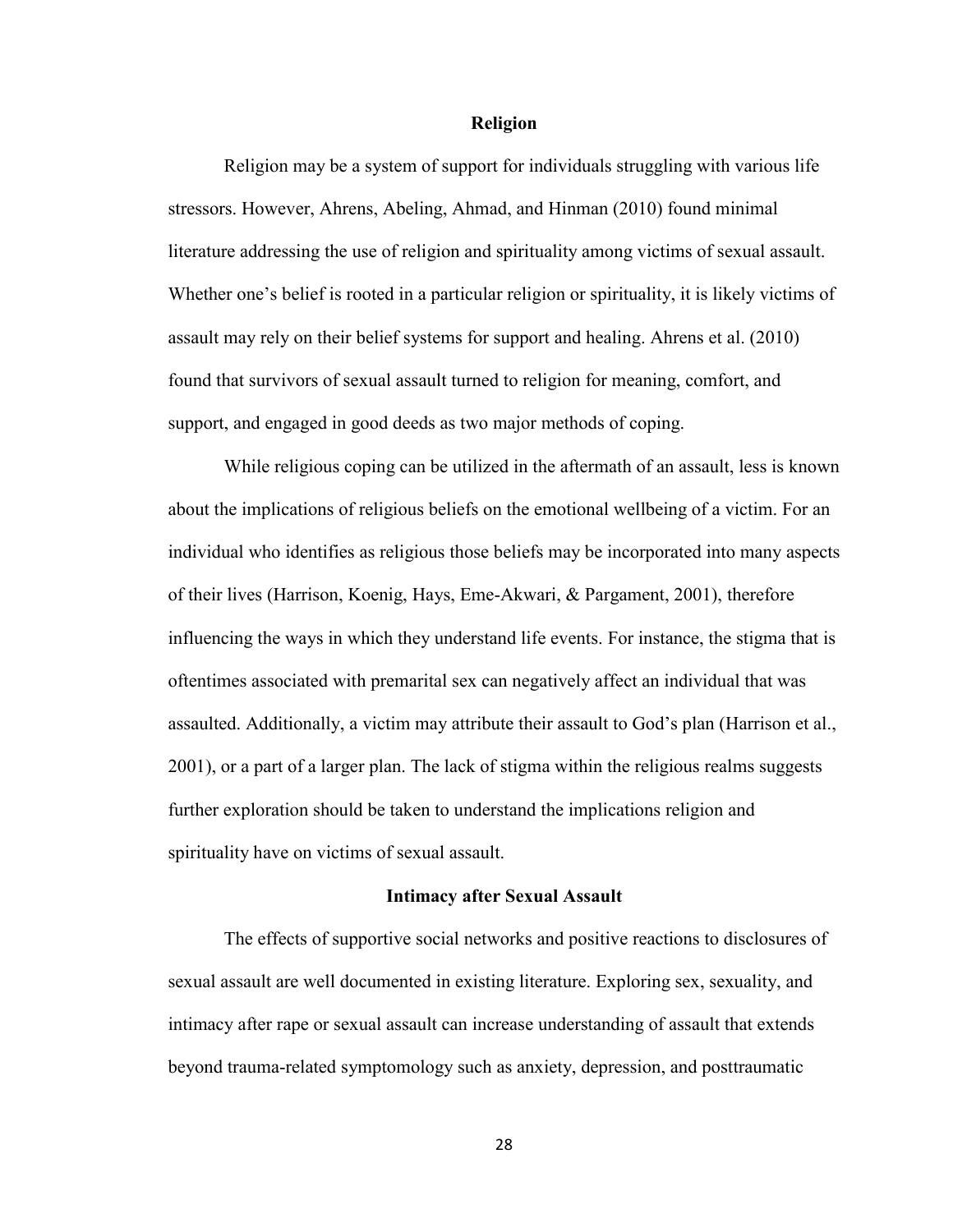stress disorder. Although sexual issues associated with physiological problems are known, understanding the benefits of a healthy intimate relationship are not as well known.

 An understanding and loving partner can serve as a protective factor for women victims of sexual assault (van Berlo & Ensink, 2000), but literature on how these supportive relationships affect a victim's ability to engage in and be comfortable with sex after being assaulted is relatively unchartered territory. Early research on sex and sexuality in the aftermath of assault focused on satisfaction and sexual behaviors. Van Berlo and Ensink (2000) conducted a review of literature on problems with sexuality after sexual assault and found research beginning in the late 1970's. Each study focused on emotional well-being related to the assault as a mechanism of satisfaction or sexual dysfunction. There is intimacy after sexual assault, although the literature only reflects the negative effects sexual assault has on one's sexuality and sex life. Reframing experiences and exploring the factors that improve a victim/survivor's relationships and sex life can inform treatment modalities and clinical approaches to working with victims of abuse.

#### **Posttraumatic Growth**

Posttraumatic growth is the positive outcome and psychological change and growth as a result of utilizing specific coping skills in the aftermath of an assault (Calhoun & Tedeschi, 2001; Wiesel, et al., 2006; Underleider, 2003), or the possibility that an individual may be able to "grow" psychologically from a traumatic event (Grubaugh & Resick, 2007). Barrington and Shakespeare-Finch (2013) have suggested that survivors of trauma experience both growth and loss, with levels of growth being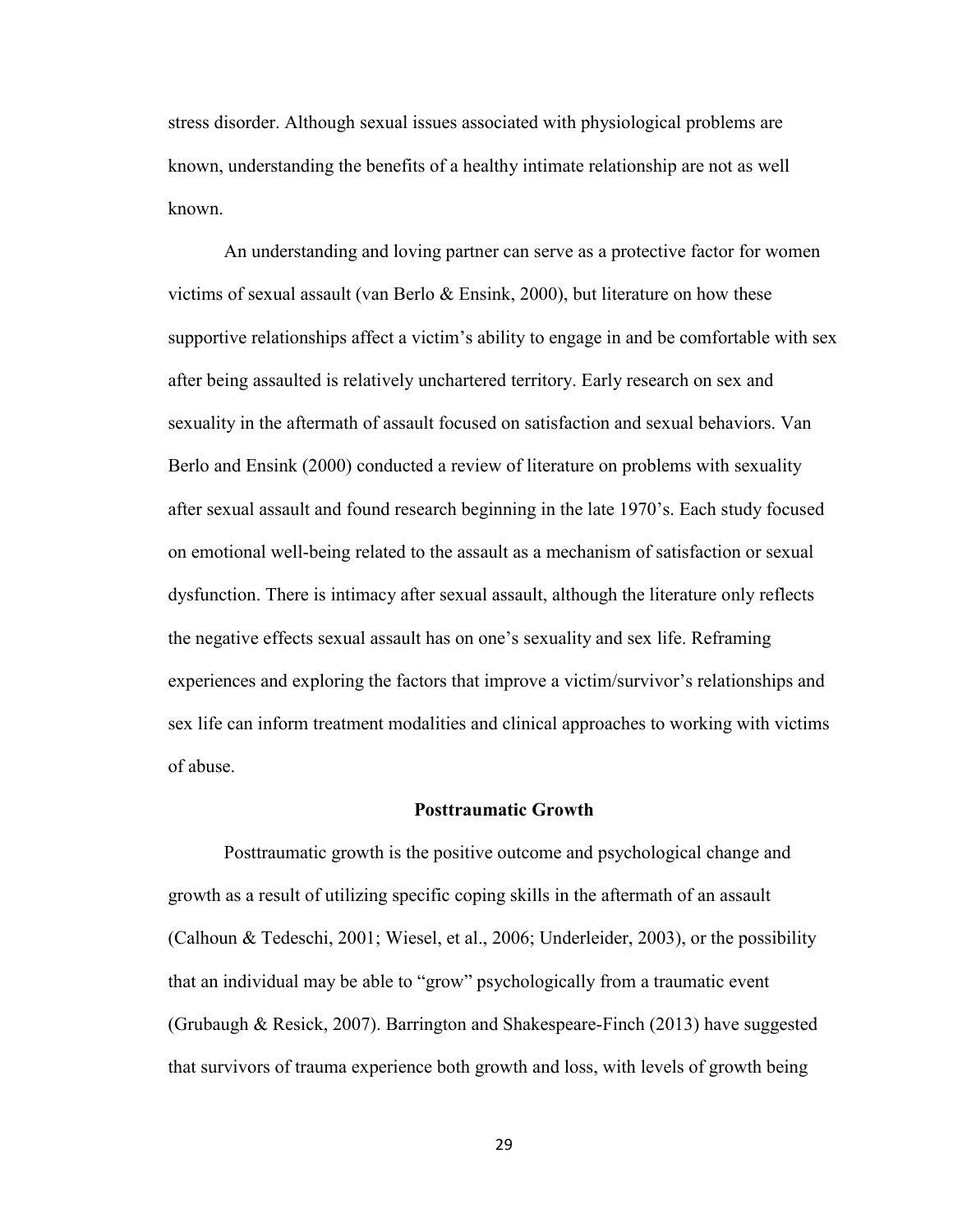significantly greater than loss. Posttraumatic depreciation (Barrington & Shakespeare-Finch, 2013) was associated with more negative experiences, such as distress while participants' growth was in more positive areas. This finding suggests that loss may in fact be beneficial to the healing process.

 Tedeschi and Calhoun (1996) identified five domains of posttraumatic growth defined by the Posttraumatic Growth Inventory (PTGI; Tedeschi & Calhoun, 1996). The five domains are: a greater appreciation of life, closer relationships, new possibilities, increased personal strength, and spiritual changes. A great appreciation for life can be seen from the reframes used by participants in this study. They were able to reconstruct their understanding of the assault and place new meaning on their experience and life purpose. With regards to closer relationships, survivors may also experience increased empathy and compassion for others (Sheikh, 2008). This ability to form closer relationships may facilitate a sense of validation and community through in-depth connections with others in more meaningful ways. New possibilities can be viewed as a change in career path or an increased interest in advocacy and activist activities (Sheikh, 2008). Increased personal strength is an additional opportunity for further growth (Sheikh, 2008). Individuals who have been able to implement adaptive coping methods and reframe their experiences may experience a greater sense of self, therefore improving their sense of personal strength and ability to overcome hardships. Lastly, spiritual change is not limited to religious beliefs. Individuals may experience a connection larger than themselves, including but not limited to God, the universe, and nature (Sheikh, 2008).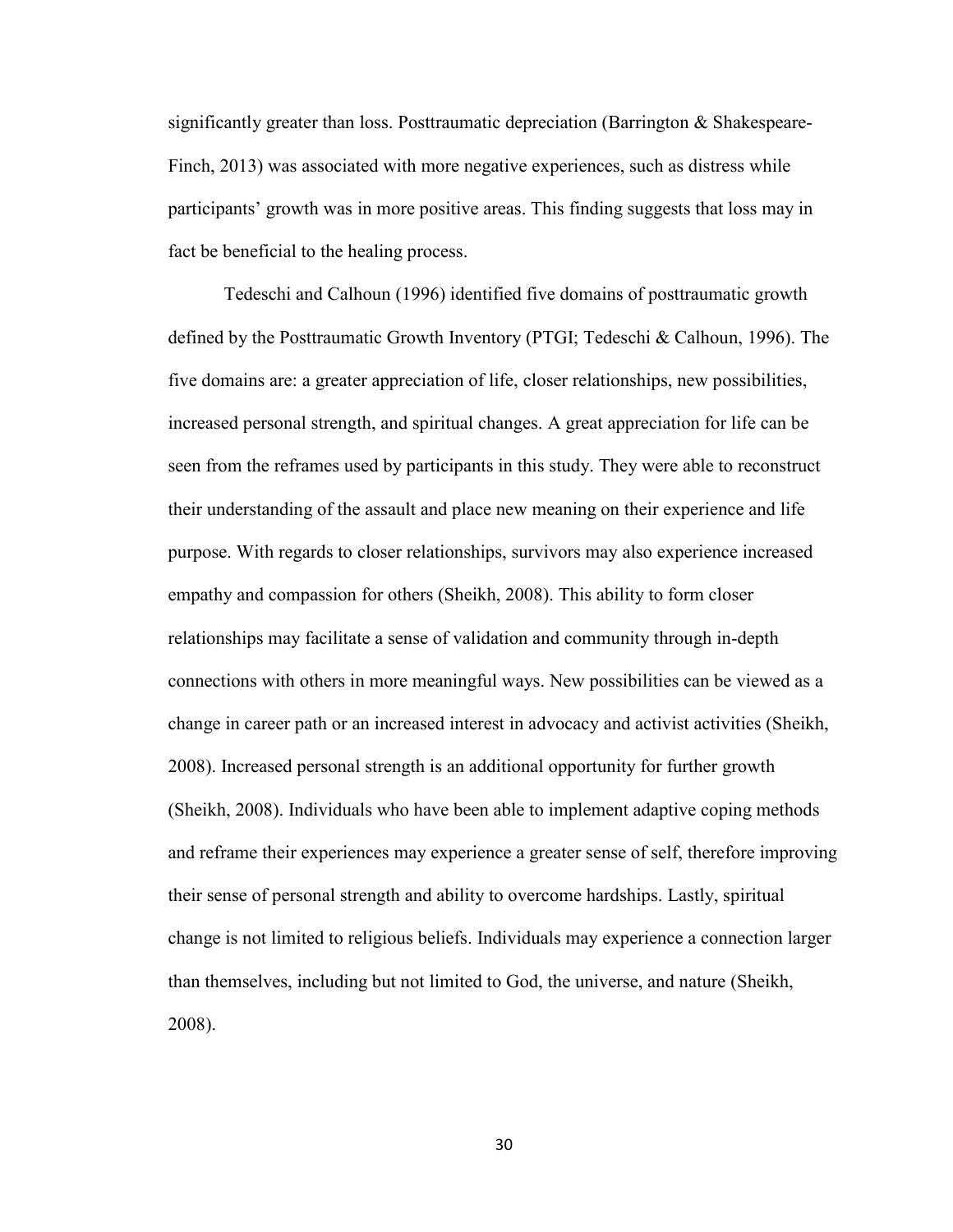After narrowing existing literature to events that are likely to meet the diagnostic criteria for a traumatic stressor, Grubaugh and Resick (2007) suggested that little is known about the relationship between growth outcomes in women who have experienced trauma and their severity of symptoms. Additionally, they looked at the ways in which treatment seeking female assault victims developed factors for posttraumatic growth. While their study yielded mixed results, Grubaugh and Resick (2007) suggested that victims of traumatic experiences may report instances of growth while continuing to struggle with symptomology related to trauma, such as depression. It can also be noted that the women within this study may be experiencing chronic symptoms, therefore being a motivating factor for seeking mental health services.

More research should be done to explore the relationships between growth and symptom severity in women at differing stages within their lives. For example, age and time can be seen as mediators in a victim's ability to identify growth after a traumatic event (Grubaugh & Resick, 2007). Understanding the process and implications of trauma can significantly influence the ways in which researchers are looking at posttraumatic growth while accounting for various factors that can potentially influence one's ability to heal.

Studies on posttraumatic growth have shown reports in positive changes in areas such as improved relationships, increased empathy, and a sense of becoming a better and stronger person (Cobb, Tedeschi, Calhoun, & Cann, 2006; Frazier, Conlon, & Glaser, 2001). A qualitative study conducted by Senter and Caldwell (2002) found that women that left their abusive relationships reported being more likely to help others in need and had improved interpersonal relationships. Greater levels of posttraumatic growth can be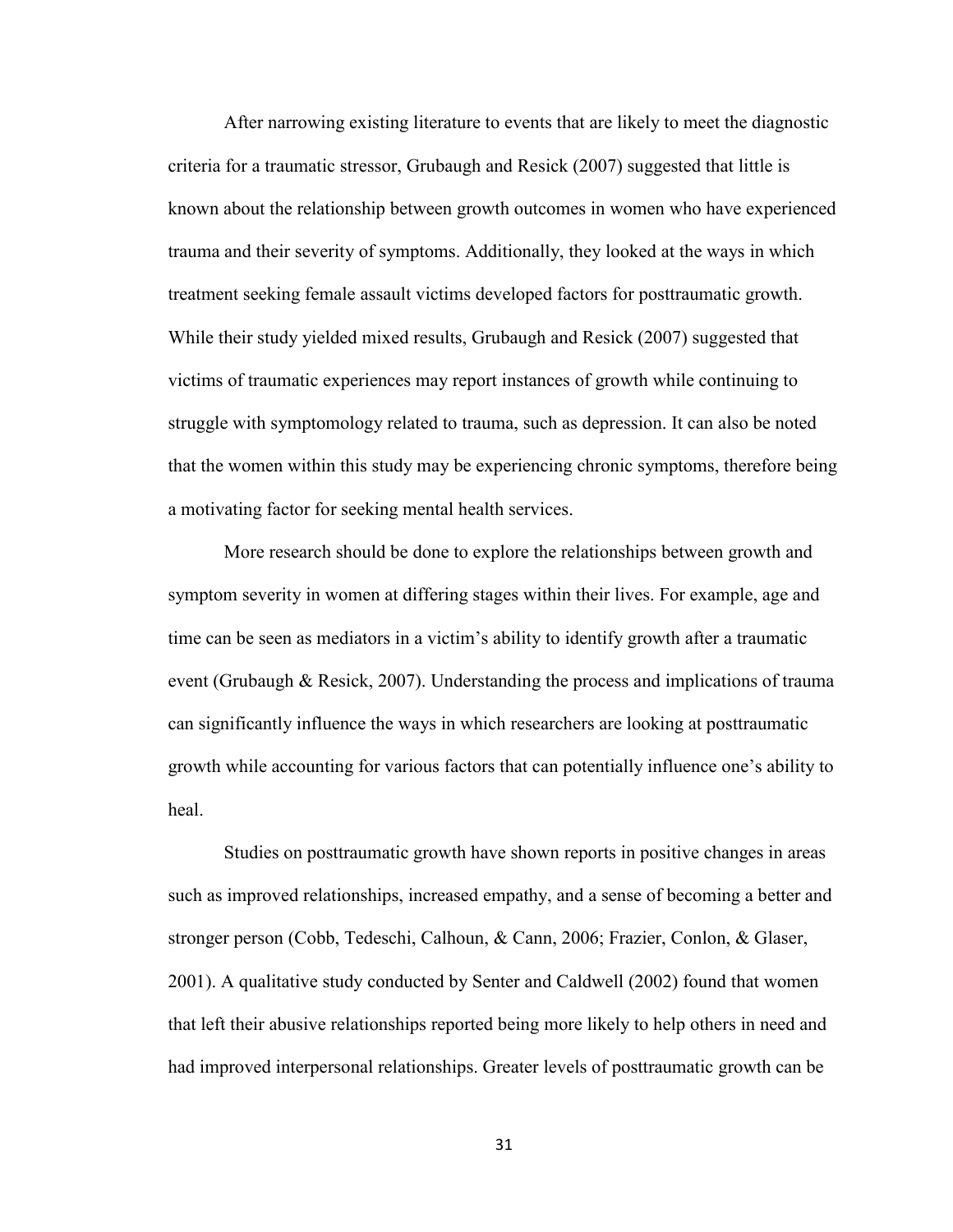related to a sense of connectedness and availability of a role model within a victim's life (Cobb et al., 2006). These findings support Weiss's (2002) suggestion that a social support and network have a positive impact on an individual's growth and development after experiencing a traumatic event. Therefore, feelings of connectedness and community can aid in the healing process and posttraumatic growth in victims of abuse.

Although trauma and traumatic events can have deleterious effects on an individual's life, there is hope for positive growth and development. Posttraumatic growth literature suggests positive outcomes in the aftermath of trauma. Although various factors may contribute to one's ability for growth, positive outcomes can be seen in individuals in as soon as two weeks following a traumatic event (Cobb et al., 2006). Therefore, an individual's prognosis may be improved with the appropriate support services and networks put in place.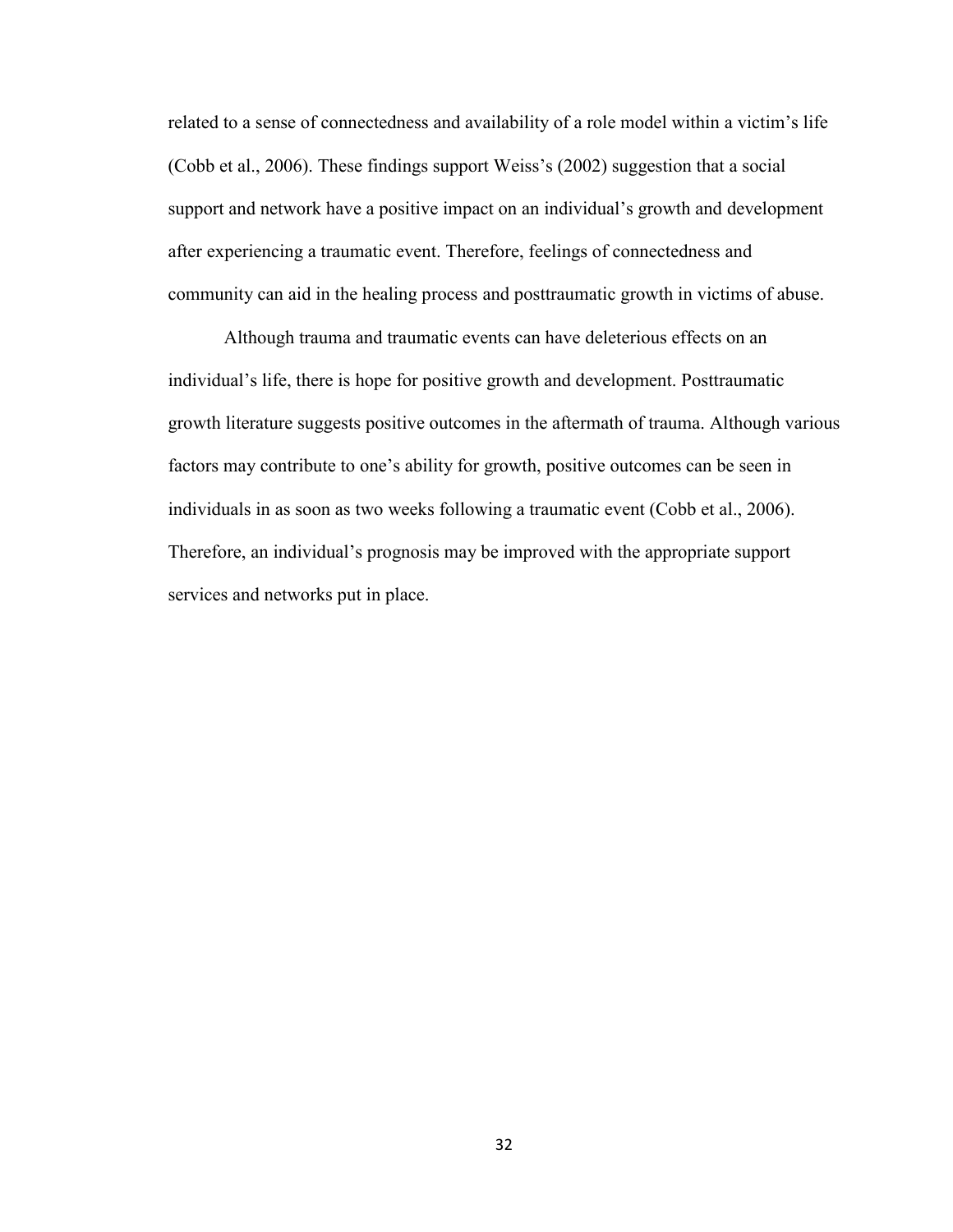#### **CHAPTER 3: METHODOLOGY AND ANALYSIS**

 This chapter provides the reader with an understanding of basic qualitative research, with a focus on grounded theory methodology. The methods of data collection and analysis are also offered with the intention of providing the basic tenets and goals for choosing to use a grounded theory methodology. Participant selection, recruitment styles, and analysis methods are provided in detail to involve the reader and provide a thorough understanding of the process in which I approached the research. Possible limitations and delimitations are discussed, as no research is completely error-free. Lastly, I briefly share my motivations, both professionally and personally, for pursuing this particular topic of research.

Qualitative research, as defined by Savin-Baden and Major (2013), is social research that aims at exploring the ways in which people make sense of their experiences and ideas. Although there are shared characteristics within qualitative research, the approaches vary depending on the focus and interest(s) of the researcher. Therefore qualitative research allows for flexibility that may not otherwise be possible. Qualitative research is emergent; the researcher typically enters the research with a very flexible and fluid research design (Merriam, 2009). Qualitative research is used to understand cultures, individuals, processes, and phenomena. As described by Savin-Baden and Major (2013), qualitative research has a focus on understanding the perceptions, perspectives, interpretations, and experiences of the people, as well as how they make meaning of the world in which they exists; an emic perspective. Grounded theory, a form of qualitative research, was developed in 1967 by Glasser and Strauss as a way of exploring processes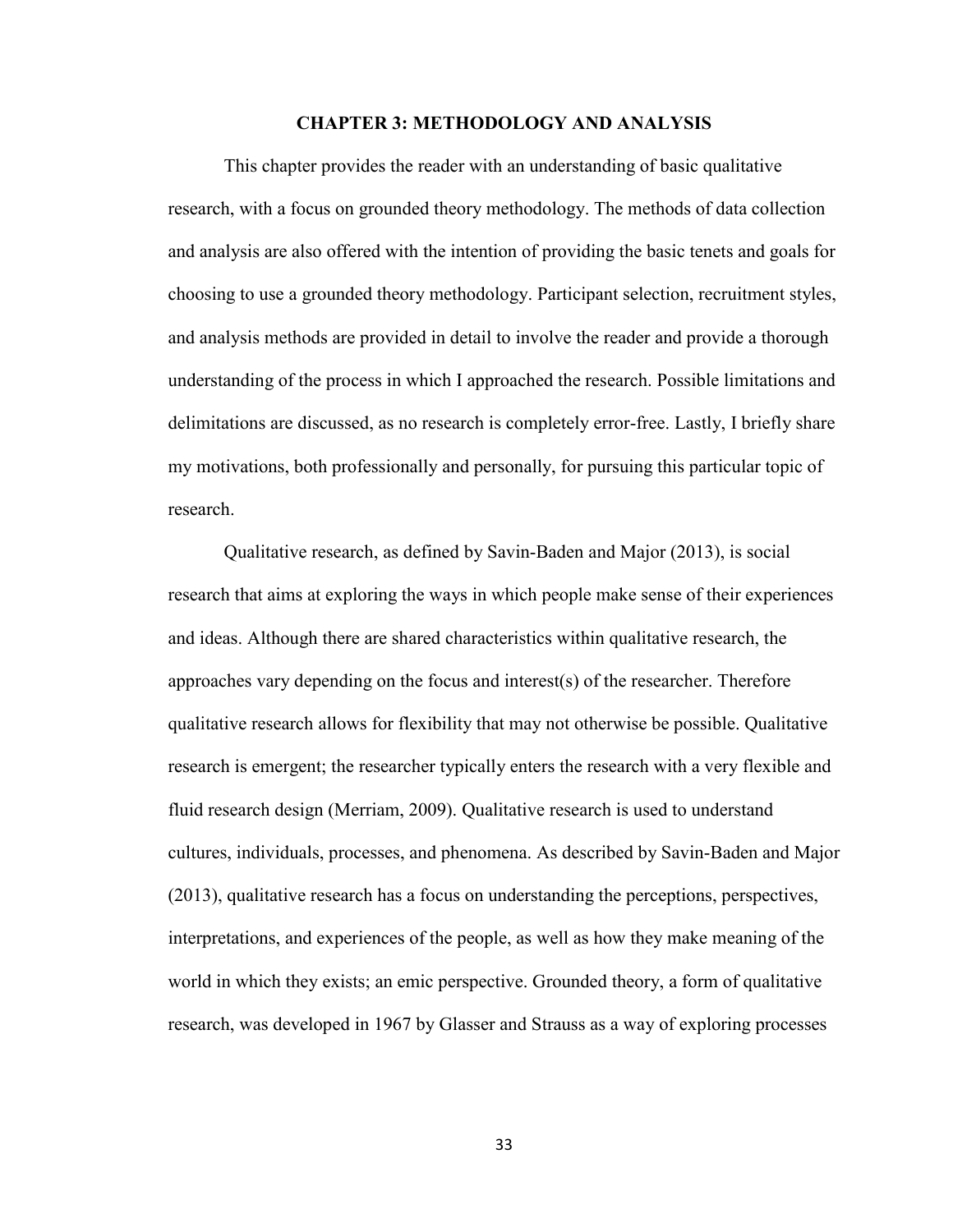and provide explanations based upon gathered data, as well as advancing theories for an identified phenomenon (Glaser & Strauss, 1967).

#### **Grounded Theory**

Grounded theory is a general qualitative methodology used to develop theory for an identified phenomenon grounded in data that is methodically gathered and analyzed (Savin-Baden & Major, 2013). Grounded theory methodology provides the researcher with a way of thinking about and conceptualizing data (Strauss & Corbin, 1990), and creates an innovated theory that is grounded within the data produced by participants to make sense of the individual's experiences within the social contexts in which they exist (Fassinger, 2005). The method of grounded theory starts with inductive strategies to collecting and analyzing data with an end goal of creating a middle-range theory (Charmaz, 2008). Ultimately, grounded theory results in a systematic interpretation of each participant's experience(s) and of the processes describing how their worlds are constructed (Charmaz, 2005). Theory emerges throughout the research within relationships between data analysis and continuous data collection (Strauss & Corbin, 1990). Theories are typically generated from the data and are referenced back to through constant comparative methods to ensure accurate analysis and further data collection.

The purpose of grounded theory was to generate a theory based upon the exploration of a particular phenomenon (Glasser & Strauss, 1967) through focused data collection and analysis, ultimately providing a descriptive theoretical foundation (Charmaz, 2014). Fundamentally, grounded theory begins with theoretical sampling and continues until data saturation is met. Along the data collection and analysis process the researcher engages in memo-writing, constant comparison of data, and continues to refine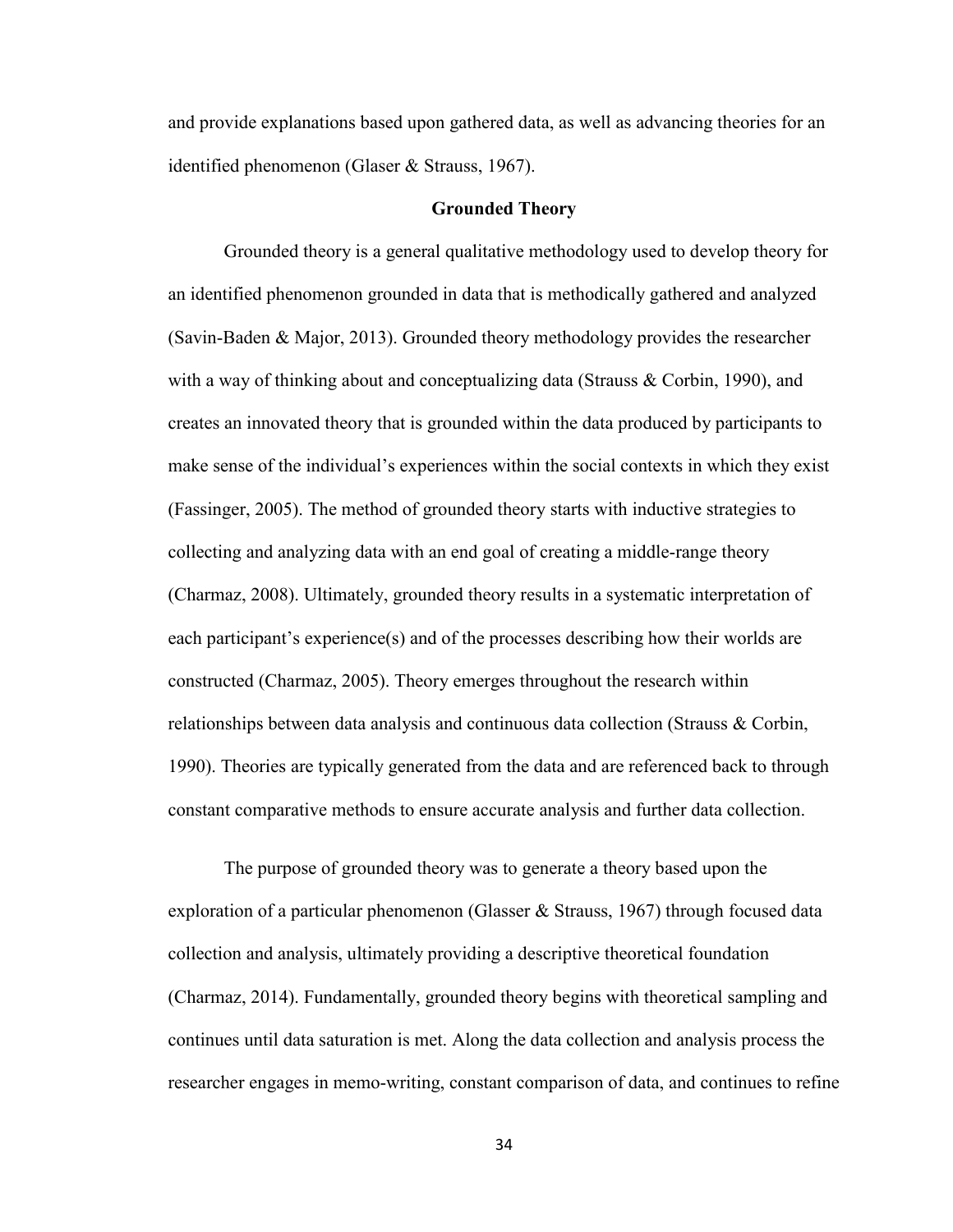the sampling and interview protocol to meet the needs emerging through the available data (Charmaz, 2014).

Due to the structure of grounded theory, the interpretations and perspectives of others must be considered and incorporated into the researcher's analysis (Strauss  $\&$ Corbin, 1990). For the development of a grounded theory to exist, multiple perspectives must be consistently gathered throughout the data collection and analysis. The constant collection and analysis of data along with the interactions with colleagues, one's self, and the research settings allow the researcher to build theory that encompasses a wide range of ideas without becoming caught in what may seem like insignificant details (Strauss  $\&$ Corbin, 1994; Charmaz, 2008). Grounded theory aims to explore patterns of interaction and action, as well as a process. "When stages or phases are distinguished for analytic purposes by the research, this signifies a conceptualization of what occurs under certain conditions" (Strauss & Corbin, 1994, pp. 278).

#### **Social Constructivism**

Social constructivist provides researchers with an innovative and modern approach to developing new understandings and, ultimately, creating a unique theory based upon the interpretations and analysis of individuals' personal experiences (Charmaz, 2014). Social constructivism, at its core, postulates that one's reality is socially constructed through subjective meanings based on personal experiences, thus giving way to multiple meanings (Bloomberg  $& \text{Volpe}, 2012$ ). Knowledge lies in the minds of the individuals who construct what they know based upon personal experiences (Savin-Badin & Major, 2013). Social constructivism suggests that people construct their own realities via shared beliefs, social interactions, and methods of communication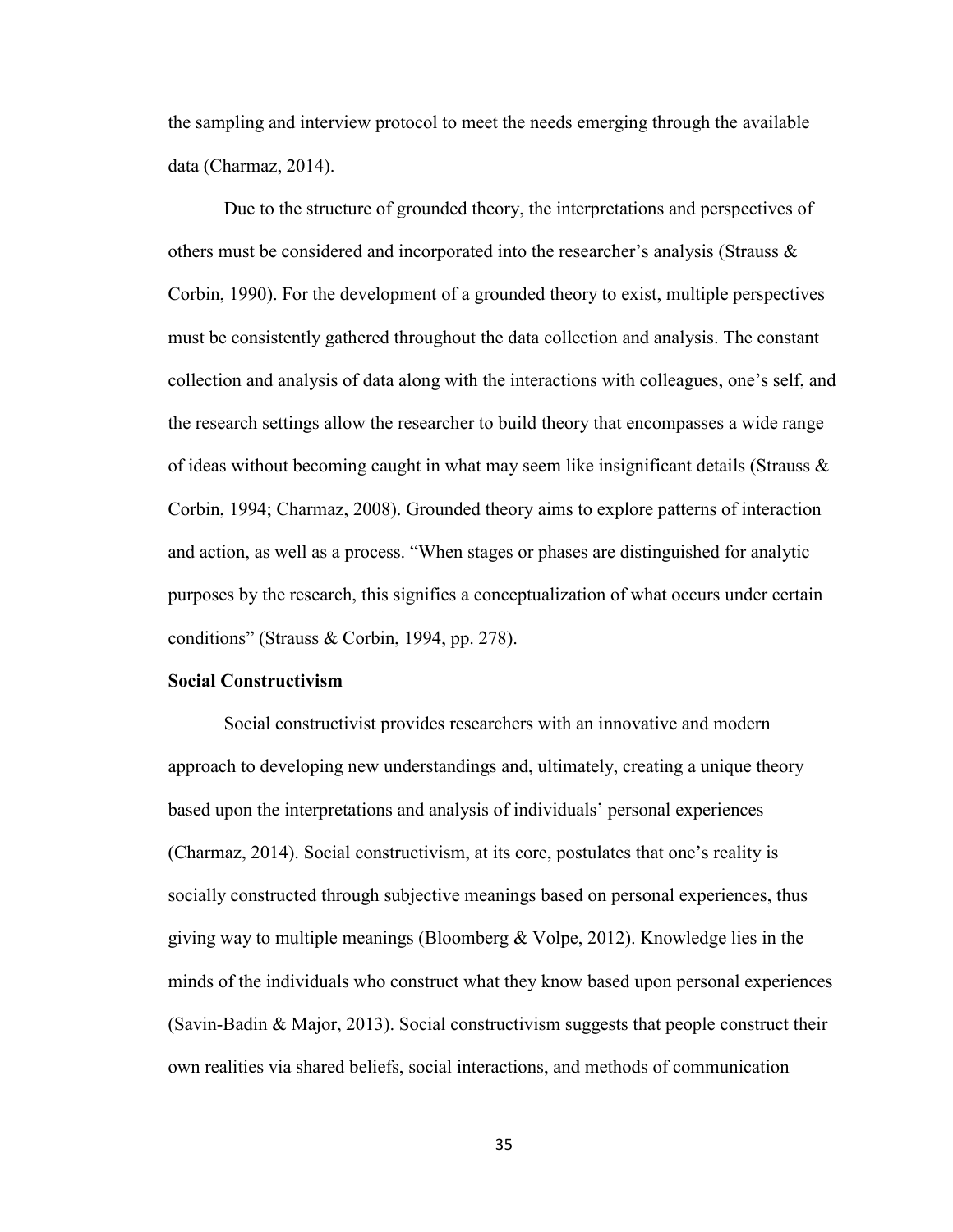(Fassinger, 2005). Constructing knowledge is an active process that is based upon the personal experiences of an individual's creation of one's own reality. As stated by Bloomberg and Volpe (2012), social constructivist researchers aim to address the process of interaction between individuals and an identified phenomenon. Sexual assault can be a very personal and subjective experience; therefore I believe it is imperative to allow participants the freedom to express the process through their own personal and individualized interpretations of the assault and the aftermath.

Social constructivism, as described by Lincoln and Guba (1985), asserts reality is a social construction that is created through the subjective meanings and understandings that are specific to the individual experiencing a particular phenomenon. The contexts in which people exist influence the meaning of an experience, thus providing additional insight into an individual's realities they belief to be valid and the meaning they associate with each experience. Constructions of reality differ from person to person, based upon their pre-established schemas of the world in which the individual exists.

According to Charmaz (2014) social constructivist grounded theory bring relativity and subjectivity into the ways in which we understand theory and involves the researcher in the construction and interpretation of the data. The researcher is also able to explore and address, the "what", "how", and "why" while respecting and maintaining the complexities of life by reflecting experiences in an authentic manner (Charmaz, 2008). Because of the sensitive nature of sexual assault, and the subjectivity of trauma experiences, it is important to incorporate participant perspectives throughout their process of healing. Not including participant subjectivity and the fluidity in the construction of experience could be seen as limiting to the purpose of this study. Because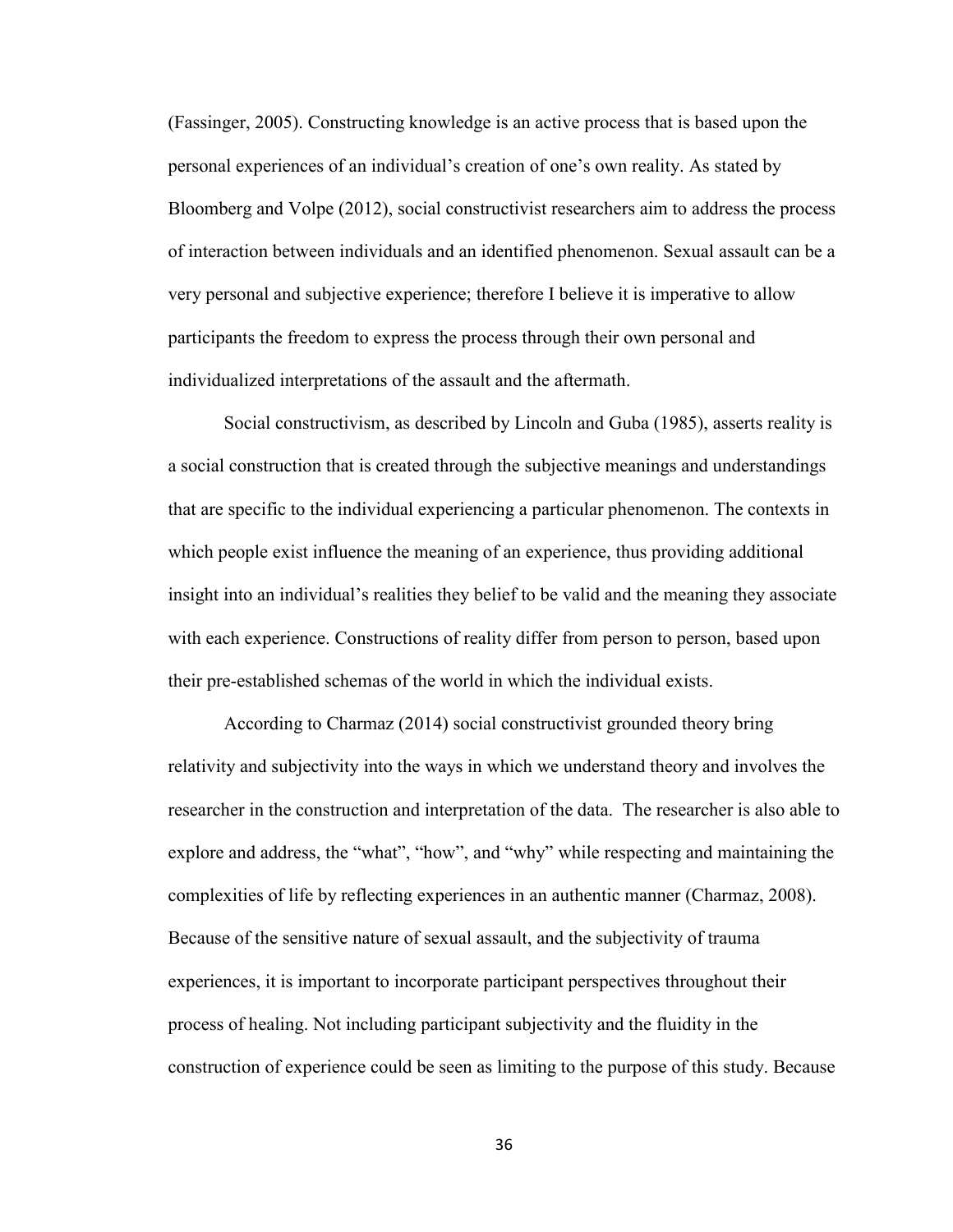the experience of trauma is subjective, I believe social constructivism is the most appropriate approach to gathering and analyzing data to develop a comprehensive understanding of the process to becoming a survivor.

### **Research Sample and Data Source**

Participants were recruited from the urban Southwest United States using purposeful, theoretical, and snowball sampling methods. Potential participants had to be women, 18 years of age and older with the most recent sexual assault occurring a minimum of 12 months prior to signing the informed consent form. A total of seven women  $(N = 7)$  participated in this study, yielding a total of 14 interviews.

Based upon differing societal expectations and norms between males and females (Fernandez, 2011; Weiss, 2010), females were the sole focus of this study. Individuals who were sexually assaulted within 12 months of the study were not eligible for participation. The use of the 12-month timeframe allowed these women time to process what they experienced. Although I understand there is no specific timeframe for healing, I felt more comfortable exploring such personal and sensitive details after some time had passed, thus allowing for possible delayed reactions to trauma to surface and allow the victim time to navigate and process their emotions. The timeframe was also implemented in an effort to reduce the likelihood of re-traumatizing participants. Although a diagnosis of PTSD was not required for participation within this study, it is quite possible for an individual to begin experiencing negative effects months after an assault has occurred (American Psychiatric Association, 2013). Therefore it was important to allow space and time for healing before exploring deeply traumatic events such as sexual assault.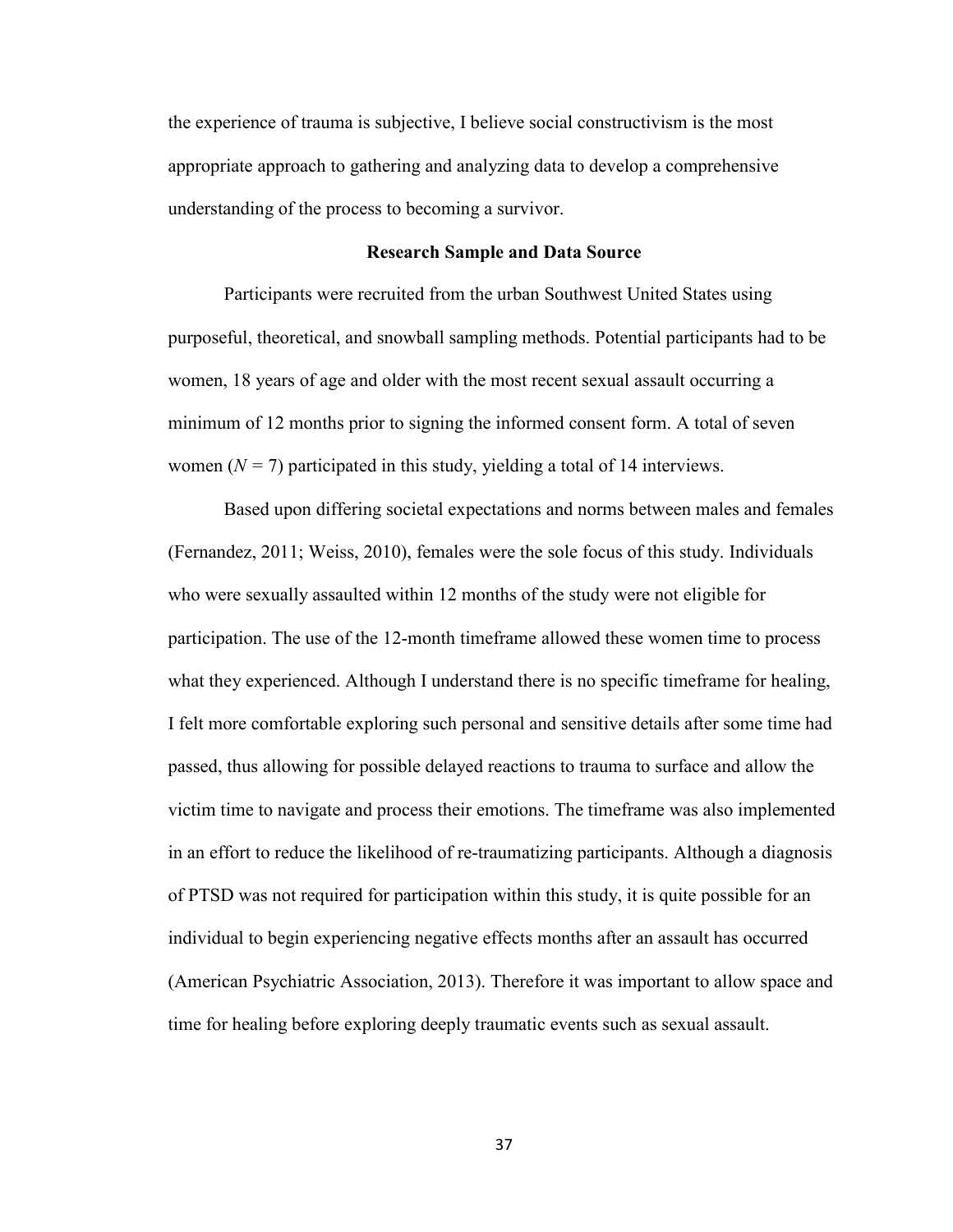After signing the informed consent form potential participants were screened using the PCL-C, a self-administered Civilian PTSD checklist comprised of 17 items, which can be found in Appendix E. Each item had a score between 1 and 5, ranging from not at all to extremely, which assessed responses to stressful life experiences. After consultation with an expert in the counseling profession, a cutoff score of 29 or below was identified for participation in this study, thus indicating little to no severity for PTSD. Scores above 29 were not considered for this study because of the possibility of PTSD symptoms, which ranged from low to severe based upon the assessment tool. I understand undergoing sexual assault can be a turbulent and emotionally taxing experience, therefore those who expressed interest in participating, whether accepted or denied, were provided with appropriate community resources and agency referrals, as well as information regarding the effects of sexual assault. Resources, community referrals, and information were included in a packet and provided to each potential participant I met with.

## **Sampling**

Participants were recruited from various community, clinical, and university organizations. Theoretical purposeful sampling was utilized to recruit participants for this study in an effort to better understand their process to becoming a survivor after being sexually assaulted. As noted by Creswell (2013), purposeful sampling is a method of selecting participants who have experienced a particular phenomenon; in this case the targeted phenomenon was identifying as a survivor after being sexually assaulted. Recruitment also occurred through electronic invitations, flyer advertisements, word of mouth, and snowball sampling. Invitations for participation were provided to community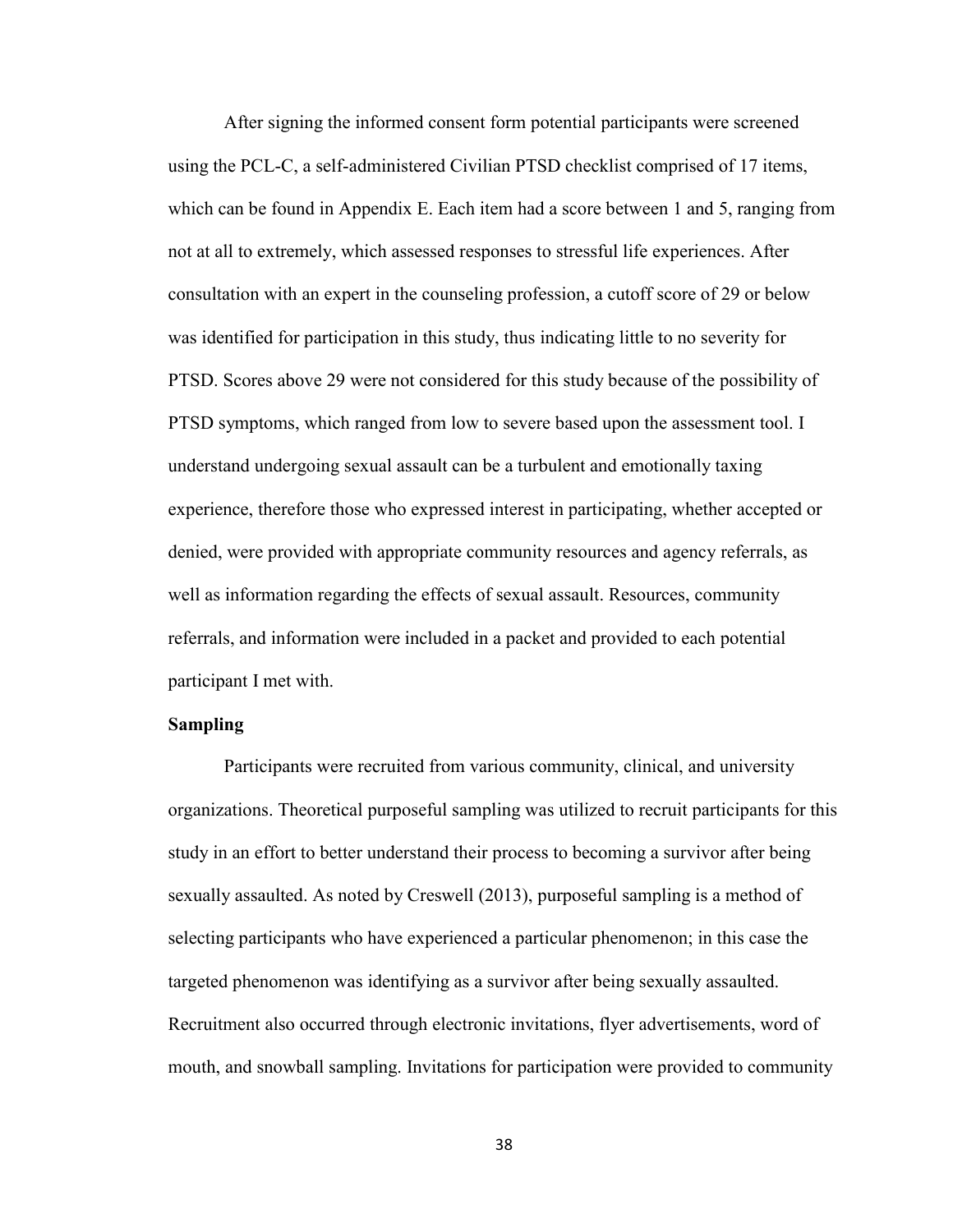organizations such as, but not limited to, the local Rape Crisis Center, Domestic Violence Resource Center, the local Coalition Against Domestic Violence, community mental health clinics, and local medical clinics. I chose to recruit through these organizations for a number of reasons. These organizations, in particular, have long-term relationships with victims and survivors of sexual assault. Effective referrals and warm hand-offs are important when developing rapport in a short timeframe. As a result of their familiarity with potential participants, organizations referred appropriate candidates for this study so as to reduce the likelihood of re-traumatizing a victim or survivor.

Interested individuals contacted me via email and were then invited to meet with me individually in my private office to discuss the study, and its requirements, in further detail.

Additional participants were recruited, via theoretical sampling, and interviewed to gain more information and elaborate on codes emerging from already existing data. Theoretical sampling is sampling that continues through the data analysis process (Fassinger, 2005) in an effort to build upon and refine the emerging theory through gathering additional pertinent data (Charmaz, 2014). Subsequent interviews with existing participants took place to clarify data and emerging themes, as well as return to existing data to inform future data collection (Charmaz, 2005). Theoretical sampling, and recruitment, continued with the addition of new interview data.

Although recruitment continued throughout the duration of the study, a small sample size was obtained. Because of the sensitive nature of this study, interviews were done in person. This allowed me the opportunity to create a safe space for participants and gauge their affect, intervene if necessary, and be as present as possible throughout the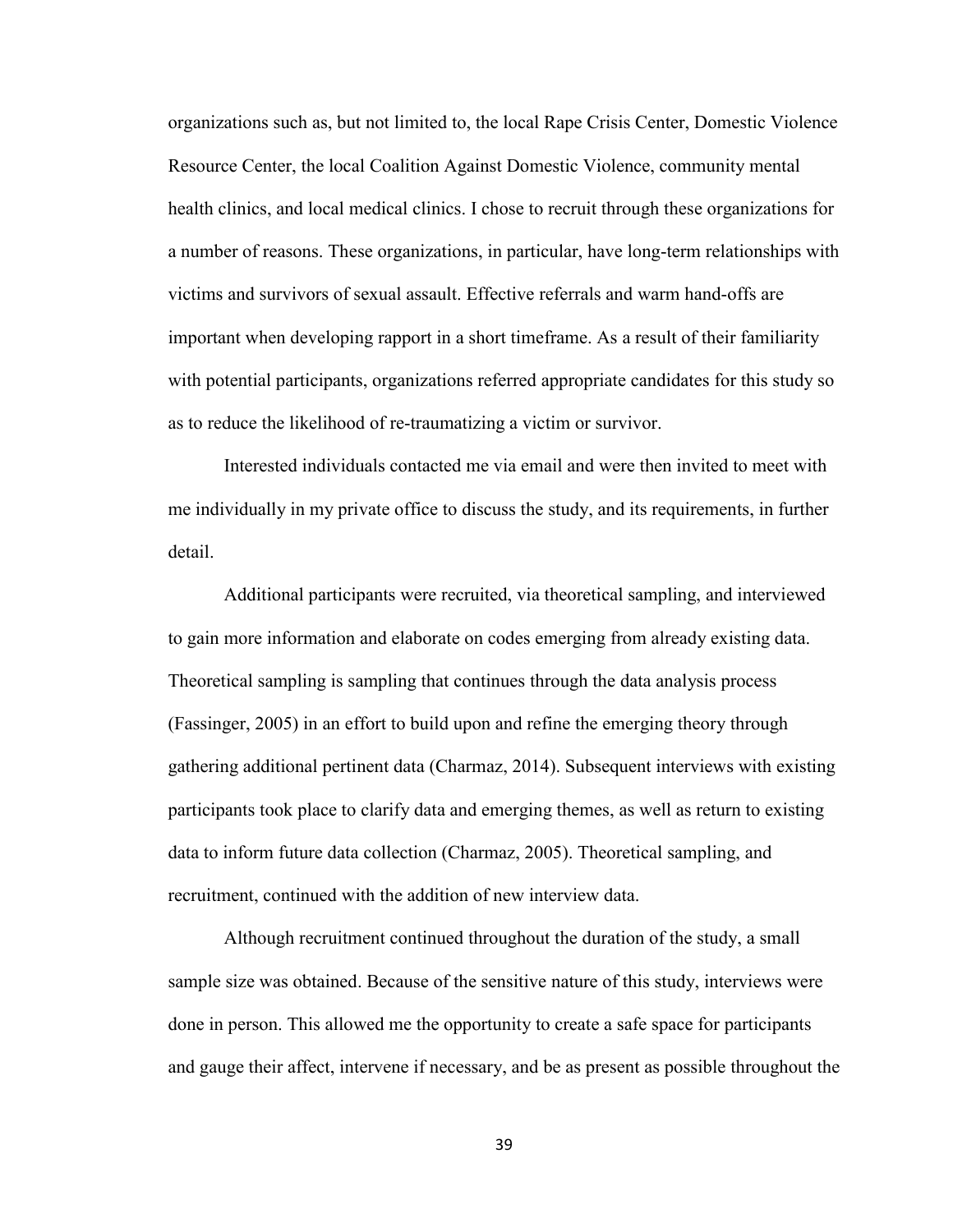interview processes. Recruitment existed within a small community, therefore affecting the overall sample size. After having turned away four potential participants because they did not meet the cutoff score the eligibility on the PCL-C Assessment, a total of seven participants met the criteria and took part in two interviews, resulting in a total of 14 interviews. Recruitment continued until the data analysis was complete, but no new individuals expressed interest in participation. Participant information can be found in the following table.

| Participant Name | Age | Age of Assault $(s)$ | Perpetrator Type    |
|------------------|-----|----------------------|---------------------|
| Paige            | 21  | 16                   | Partner             |
| Marilyn          | 55  | 5:23                 | Caregiver; Stranger |
| Angelina         | 30  | 18                   | Partner             |
| Melissa          | 19  | 16; 17               | Best friend;        |
|                  |     |                      | Acquaintance        |
| Tink             | 54  | 16                   | Stranger            |
| Katie            | 19  | 18                   | Acquaintance        |
| Roxy             | 22  | 16                   | Acquaintance        |

#### **Participant Information**

#### **Introduction to the Participants**

Due to the personal and sensitive nature of the content, and the personal experiences shared throughout the interviews, an introduction to each participant is warranted. General information regarding the assault, PCL-C assessment scores, and selfreported personality characteristics for each participant is provided. Although ten persons presented as potential participants in the study, three persons who expressed interest in the study were excluded due to PCL-C scores exceeding the cutoff score, resulting in a final study total of seven participants. The PCL-C assessment ranges in scores from one to 85 with a cutoff score for this study at 29.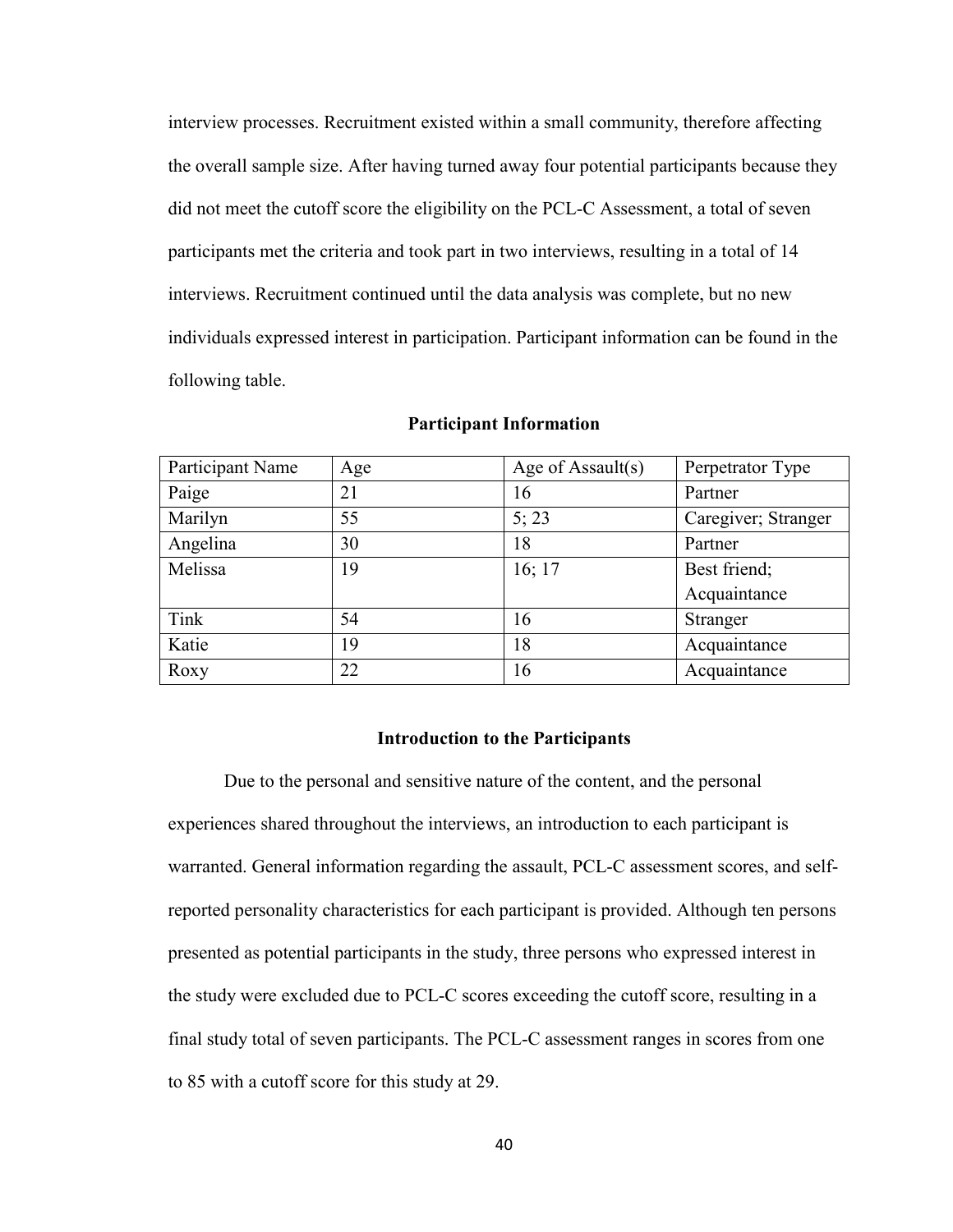## **Paige**

Paige is a 21-year old college graduate who was assaulted by her then boyfriend when she was 16-years old. The assault extended over a six-month time frame. Paige's PCL-C score was 27 at the time of the interview. Paige identified herself as religious, outgoing and enjoys being around people, and talking with and engaging people.

## **Katie**

Katie is a 19-year old college student who was assaulted by an acquaintance at a party when she was 18 years old. Katie scored a 28 on the PCL-C assessment. Katie described herself as being very independent and mature for her age and identified as a feminist. She has two kittens she loves and also reported being very loyal to her friends.

## **Marilyn**

Marilyn is a 55 year-old woman who reported being sexually abused by a caregiver when she was five years old. Additionally, a stranger broke into her home in the middle of the night when she was 23 years old and assaulted her by knifepoint. Marilyn scored a 25 on the PCL-C assessment. Marilyn described herself as natural and holistic and in tune with the environment. She further described herself as a protector and one who works to protect animals and the environment as much as she possibly can.

# **Angelina**

Angelina is a 30-year old woman currently employed in a helping profession. Angelina was assaulted by her partner at the time, and the abuse continued for a two-year period. The first assault occurred when Angelina was 18 years old during her freshman year in college. She scored a 23 on the PCL-C assessment. Angelina described herself as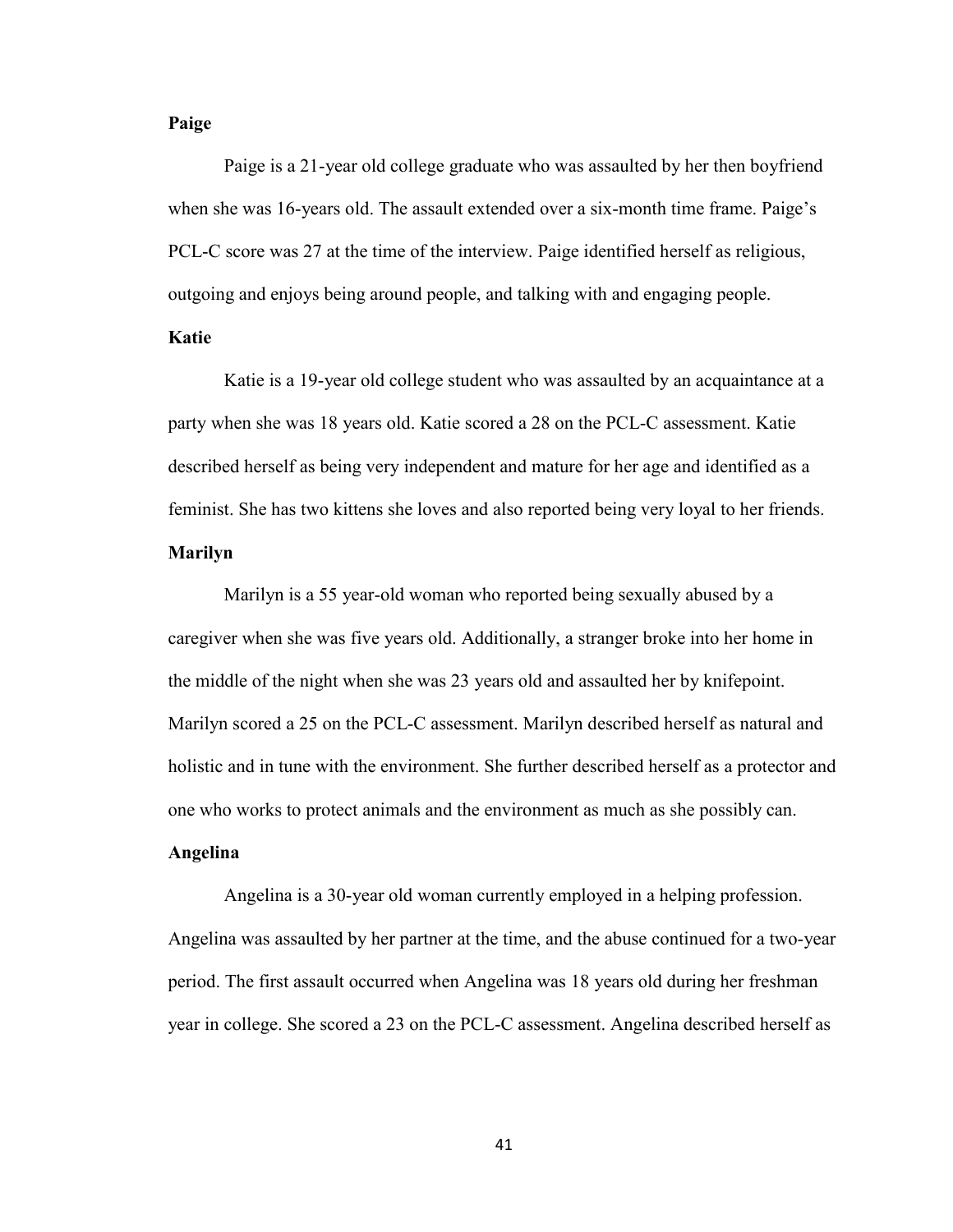being a very loving and loyal person. She also reports being driven, determined, and hardworking.

## **Roxy**

Roxy is a 22-year old woman who was assaulted when she was 16 years old. Roxy and her friend were intoxicated and assaulted by an acquaintance while housesitting. Roxy also reported having an emotionally and physically abusive exgirlfriend for approximately three years prior to the assault. Roxy's PCL-C assessment score was a 28. Roxy stated being very passionate about many topics and can also be hardheaded and stubborn at times.

## **Melissa**

Melissa is a 19-year old woman and was assaulted by her then best friend and subsequently assaulted a second time by an acquaintance. Melissa scored a 17 on the PCL-C assessment. Melissa stated she has always been interested in psychology and identified herself as both an introvert and an extrovert. Melissa described herself as being loyal and balanced, but stated it is also dependent upon the situation she is in.

## **Tink**

Tink is a 54-year old woman who was assaulted by a stranger at the age of 15. She was assaulted outside, at night, and by knifepoint while walking home from the corner store. Tink reported being assaulted a second time by a man she began dating immediately after the first assault. She scored a 28 on the PCL-C assessment. Tink described herself as being goofy, easy going, insecure, and a definite people-person.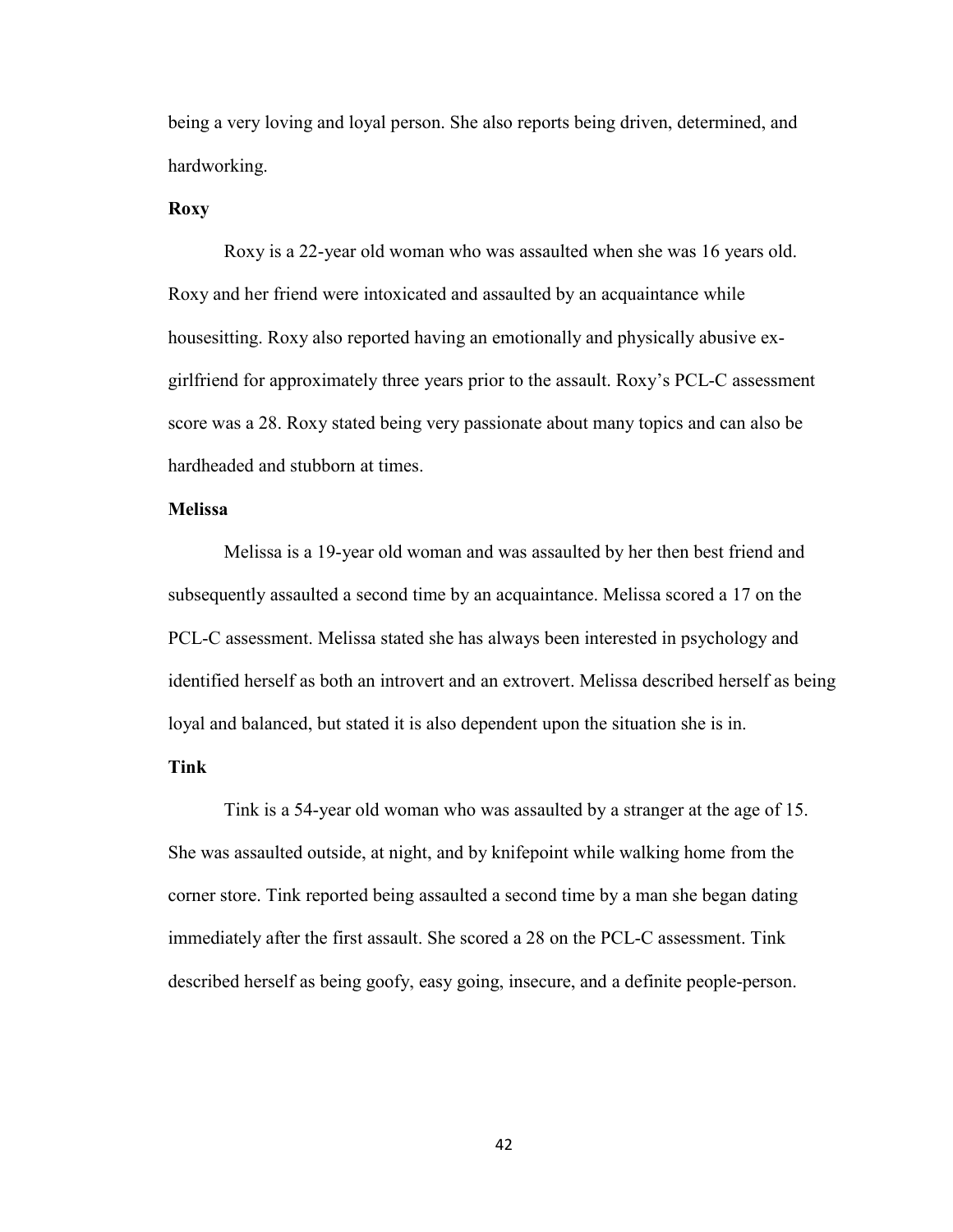#### **Data Collection Methods**

## **Interviews**

 Selected participants were invited to take part in two, video and audio-reordered, in-person interviews and two opportunities for member checking via email. Participants were provided with a copy of the informed consent via email and given an opportunity to read it over and ask questions for clarification before making their final decision as to whether or not they wanted to participate in the study. During the first interview I introduced my interests in this area of research, as well as limitations in confidentiality, participants' rights, and freedom to withdraw from the study at any time with no consequences. Once the participant read and understood the information provided in the informed consent and signed the agreement the assessment tool was administered, followed by the data collection portion of the first interview. Participation within all interviews was suggested, but not required. Data obtained from each interview provided the researcher with invaluable information about each participant and her journey to becoming a survivor after being sexually assaulted. Interview protocol for both interviews can be found in Appendix B. Interested individuals contacted me via email and we scheduled the first interview. All interviews occurred in my private office, with the door closed to ensure participant confidentiality. Most interviews were scheduled within a week from initial email contact.

The first interview began with a discussion exploring my interests, the scope of the study, expectations, and answering potential participant questions. We then moved into a review of the consent form. Participants were given the opportunity to read it over and come prepared with questions they may have. After the consent form was signed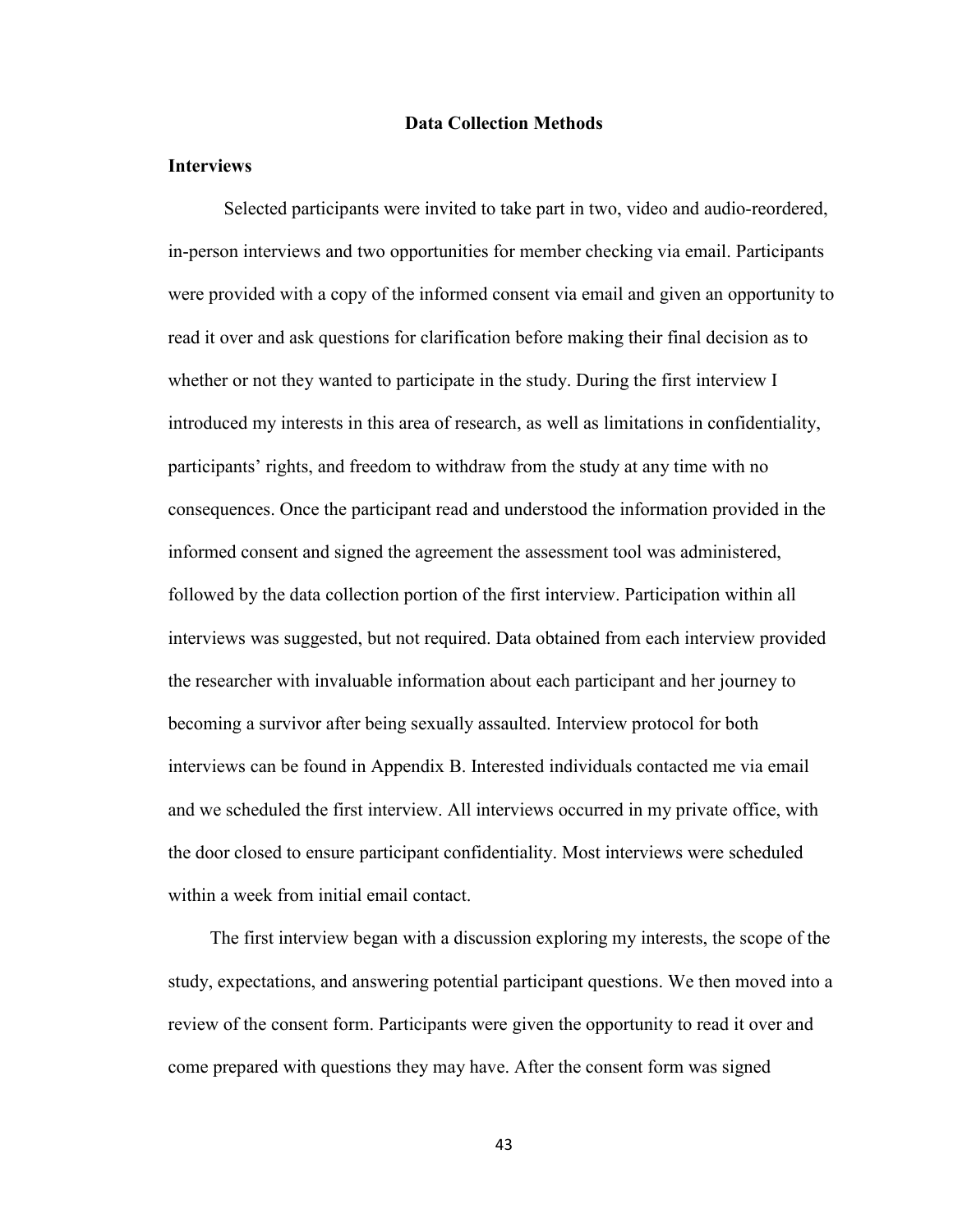participants were screened for appropriateness using the PCL-C, a PTSD assessment (found in Appendix E). If a participant did not meet the screening requirements she was given a packet with community resources and referrals. If a participant met the screening requirements, she was also provided with a list of community resources, then we continued with the second half of the interview. The remainder of the first interview was semi-structured and consisted of general, open-ended questions with the primary focus of establishing trust and rapport. First interviewed ranged from 45-55 minutes in length. This time was used to create a safe environment and open relationship between the participants and myself. Questions during the first interview were focused on getting to know the participants in greater detail and less about the assault she experienced. Participants were aware of the structure of each interview so they knew what to expect and could prepare themselves appropriately, if necessary. At the conclusion of the first interview we scheduled a 90-minute time slot for the second interview. Second interviews usually occurred within a week of the initial interview, although one interview was scheduled three weeks later because of holidays and traveling considerations.

The second interview was also a semi-structured interview and ranged in length from 50 to 85 minutes. This interview explored the details of each participant's experiences and interpretation of the assault(s) in greater depth. To gain a better understanding of each woman's experience, I believe the development of a trusting relationship, before exploring these areas, was vital to the well being of each participant. Additionally, a trusting relationship allowed for a more open and candid dialogue about their experiences. Areas explored during this interview included emotions and experiences after the assault, both positive and negative, interpretations of the event,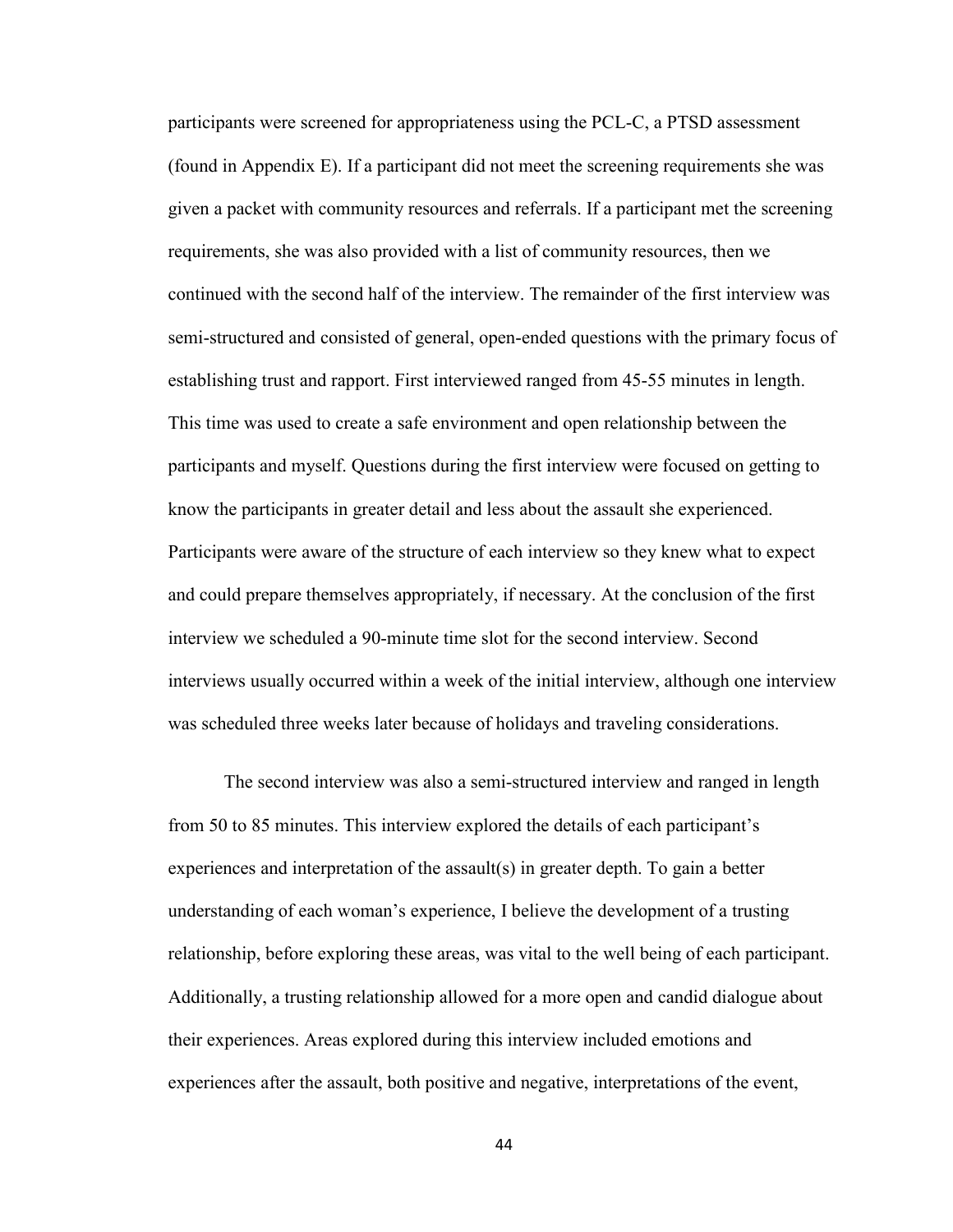support (or lack thereof), changes within oneself over time, and details about their journey from the time of the assault until the present. The semi-structure of the interviews allowed the participants to include information not included in the protocol they deemed significant to their process. At the end of the second interview I thanked participants and revisited the emails they would receive from me regarding member checking and gathering additional information.

 Transcription and coding of data began immediately. As soon as an interview was completed I began transcribing that evening. During the time periods between interviews I was actively recruiting new participants, transcribing and analyzing already collected data, and comparing data through constant comparison methods.

Once open coding was complete the data was organized to represent codes specific to each participant. This information was shared with an expert to discuss trustworthiness and confirm analysis. Participants were then invited to examine the analyzed data via member checking (Savin-Baden & Major, 2013). During member checking, themes from data analysis were presented to research participants via email for additional information or confirmation regarding the accuracy of the analysis (Charmaz, 2014). Participants were sent the analysis of open codes for their interviews and encouraged to provide feedback and engage in a focused discussion regarding the trustworthiness of the emergent themes. This process was used as an opportunity to clarify ambiguity and ultimately create a more comprehensive theory from the additional input provided. All seven participants agreed to being emailed the preliminary analysis and five provided a response for member checking. Five confirmed the interpretation and analysis of the codes and one participant provided new information stating she has begun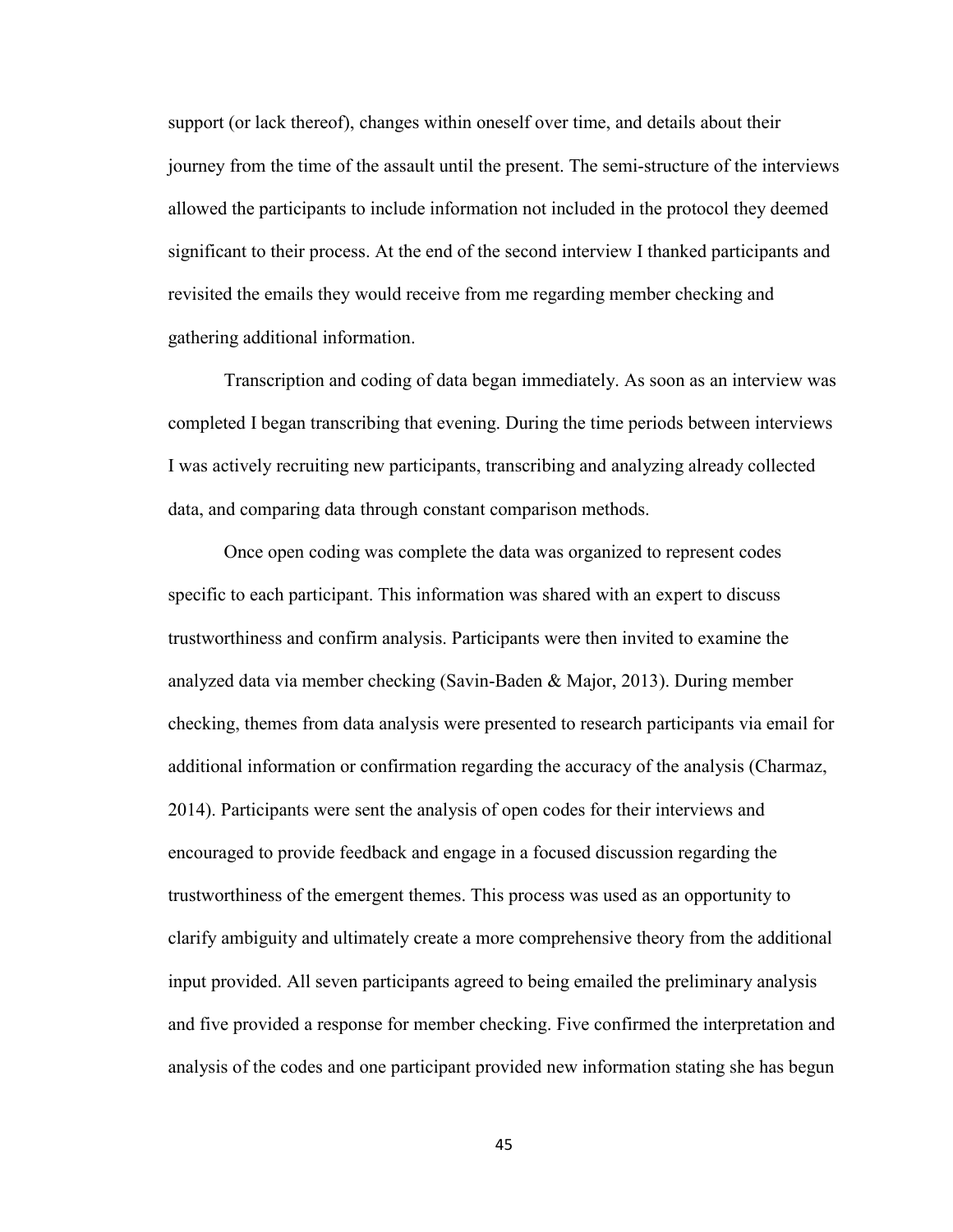counseling. This new information was used to further support the phases identified within the theoretical process that emerged from the data.

## **Data Analysis Methods**

With grounded theory research, data analysis occurs simultaneously with the process of data collection (Merriam, 2009). Grounded theory methodology offers an increased focus by analyzing data as it is being collected (Charmaz, 2014), therefore allowing the researcher to identify areas for further exploration and theoretical sampling. An analysis of transcribed interviews and data provided via researcher journal are compared and utilized to formulate themes and influence the direction of the research. Coding, expert debriefing, and participant feedback were used to inform categories and phases for accuracy. Coding within grounded theory is the method of identifying what the data is representing (Charmaz, 2014). Through the process of coding, the researcher is able to define what is occurring within the data and can then begin to conceptualize what the data is representing. Codes are identified and consolidated to create a comprehensive story about the data and its relationship between and among emergent themes.

## **Open Coding**

 The purpose of open coding is to define what the data represents (Charmaz, 2014), by analyzing the data at the beginning and being as open to the stories within the data as possible. Categories related to conditions, actions and interactions, and consequences explicating the phenomenon of interest were identified (Strauss & Corbin, 1998). Open coding was the initial analysis of the data from the transcribed interviews. Large sections of data were examined to organize and conceptualize information. This process is used to section data into broad theoretical components and used to inform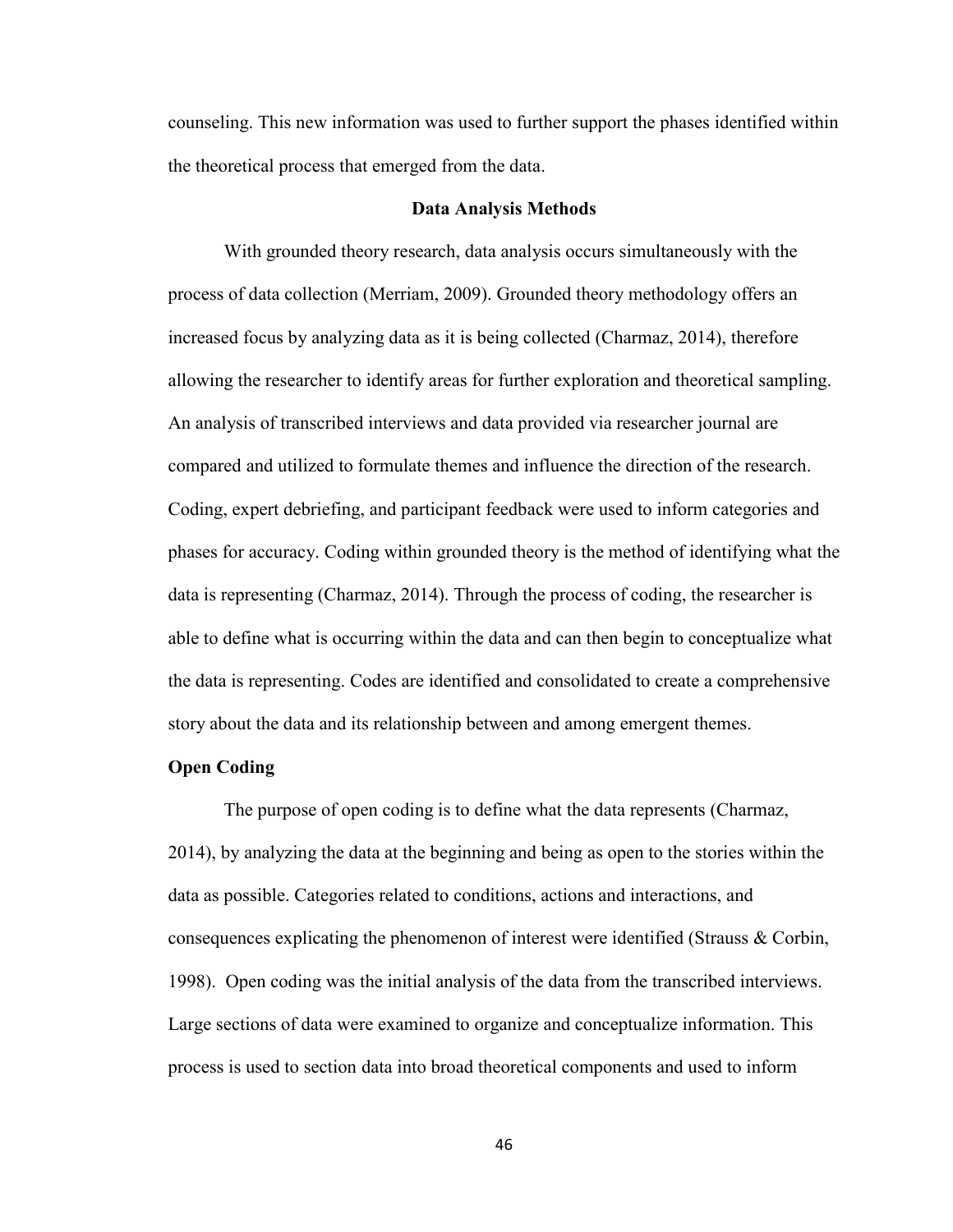further analysis and coding. During open coding the researcher asks questions such as: *"What is this data a study of?"* (Glaser & Strauss, 1967) and *"What do the data suggest? Pronounce? Leave unsaid?"* (Charmaz, 2014). Open coding was used so that larger themes were then identified and ultimately a codebook was created (Hays & Singh, 2012). The initial codebook was refined as the data collection and analysis continued by consolidating and collapsing broader themes. The search for theory began with the first line of the first interview and continued with line-by-line analysis of the data (Bernard  $\&$ Ryan, 2010) to identify significant themes, recurring terms, and conditions under which the phenomenon existed.

Line-by-line coding is the process in which the data is separated and analyzed by section. This method allowed the researcher to be taken into and interact with the data, and identify new potential leads to explore. Because I was staying close to the data, rather than analyzing larger chunks at a time, I was able to gain perspectives that may have otherwise been overlooked, thus offering an opportunity to review the data with a new perspective by focusing on smaller and more detailed segments of information (Charmaz, 2014). Analyzing larger chunks of data, particularly during early stages of coding increases the risk of generalizing data and creating codes and themes too soon. Because of its detailed nature, line-by-line coding is particularly helpful when analyzing data that describes the complexities of real-life experiences and processes.

Line-by-line coding occurred with each interview, followed by the comparisons of categories and themes from other interviews, thus providing additional information to fill gaps in the data. Once an interview was transcribed I immediately began line-by-line coding of the data, looking for action words and common themes within the data. As the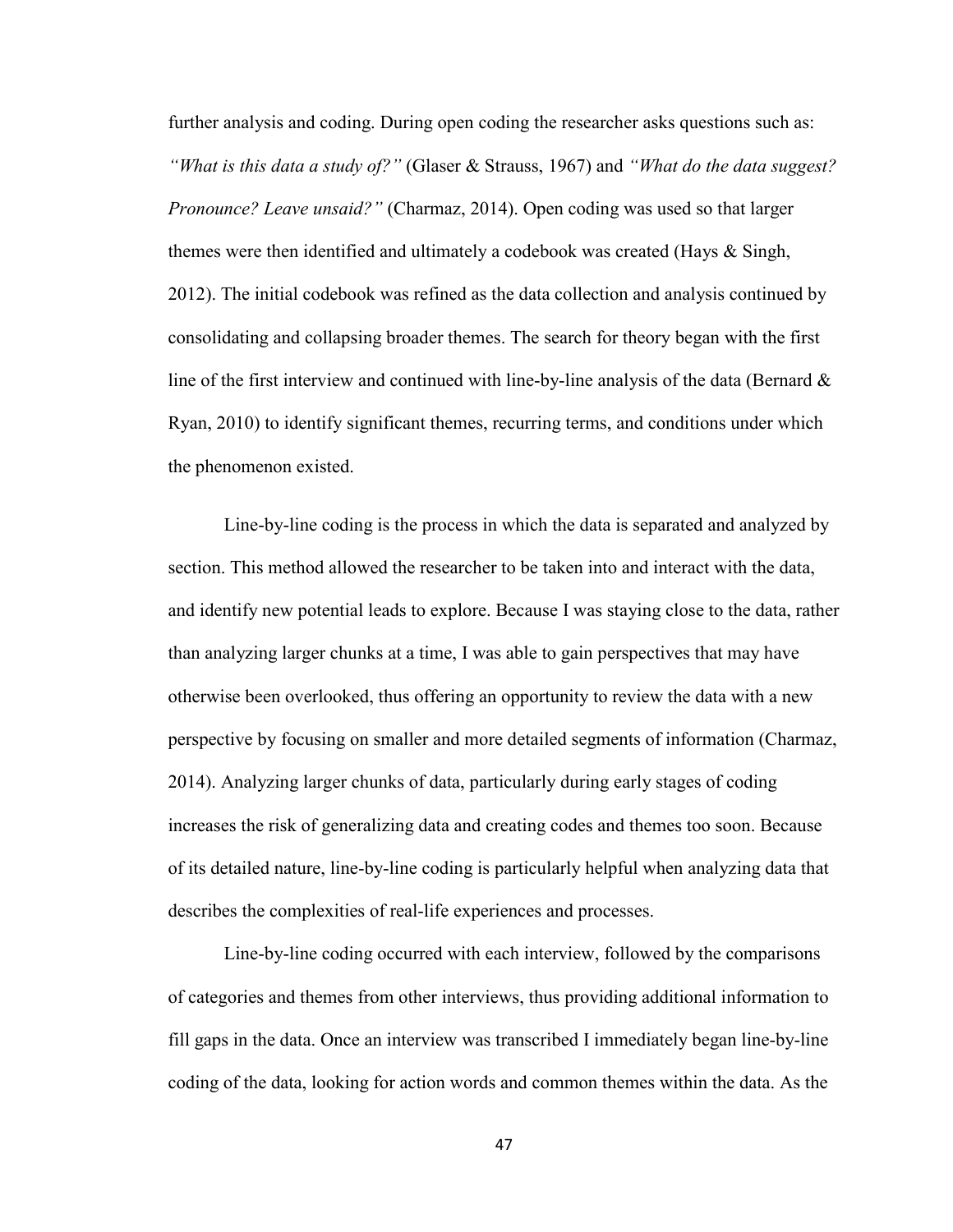line-by-line coding continued with subsequent interviews, summarizations, comparisons between participant experiences, and notes suggesting possible emergent themes were made for future reference during the comparison of data.

Similarities among codes within and between participants were examined after line-by-line coding was complete. This allowed the researcher to identify common experiences, as well as the differences, on a broader scale within the data. These various experiences influenced theoretical sampling (Charmaz, 2014) by narrowing the participant focus, changing inclusion/exclusion criteria, incorporating different interview questions, etc.

Open codes were first organized within the interview transcriptions, thus allowing for easy reference at a later time. Once both interviews were transcribed and analyzed via line-by-line coding the open codes were organized by participant, providing the information used for member checking. After the participant-specific open codes were established and sent via email for member-checking, I then reorganized the open codes by common characteristics, such as personality traits, counseling, etc., and arranged the codes based on frequency. The organization of open codes, along with the frequency of each developed the framework to identify emerging themes within the data. The open codes were debriefed with an expert and then shared with participants via member checking to provide clarity and additional information and to inform the analysis of axial codes.

## **Axial Coding**

Axial coding is an intermediate method of coding that provides a structure for reducing ambiguity through providing a more in-depth analysis of the data (Charmaz,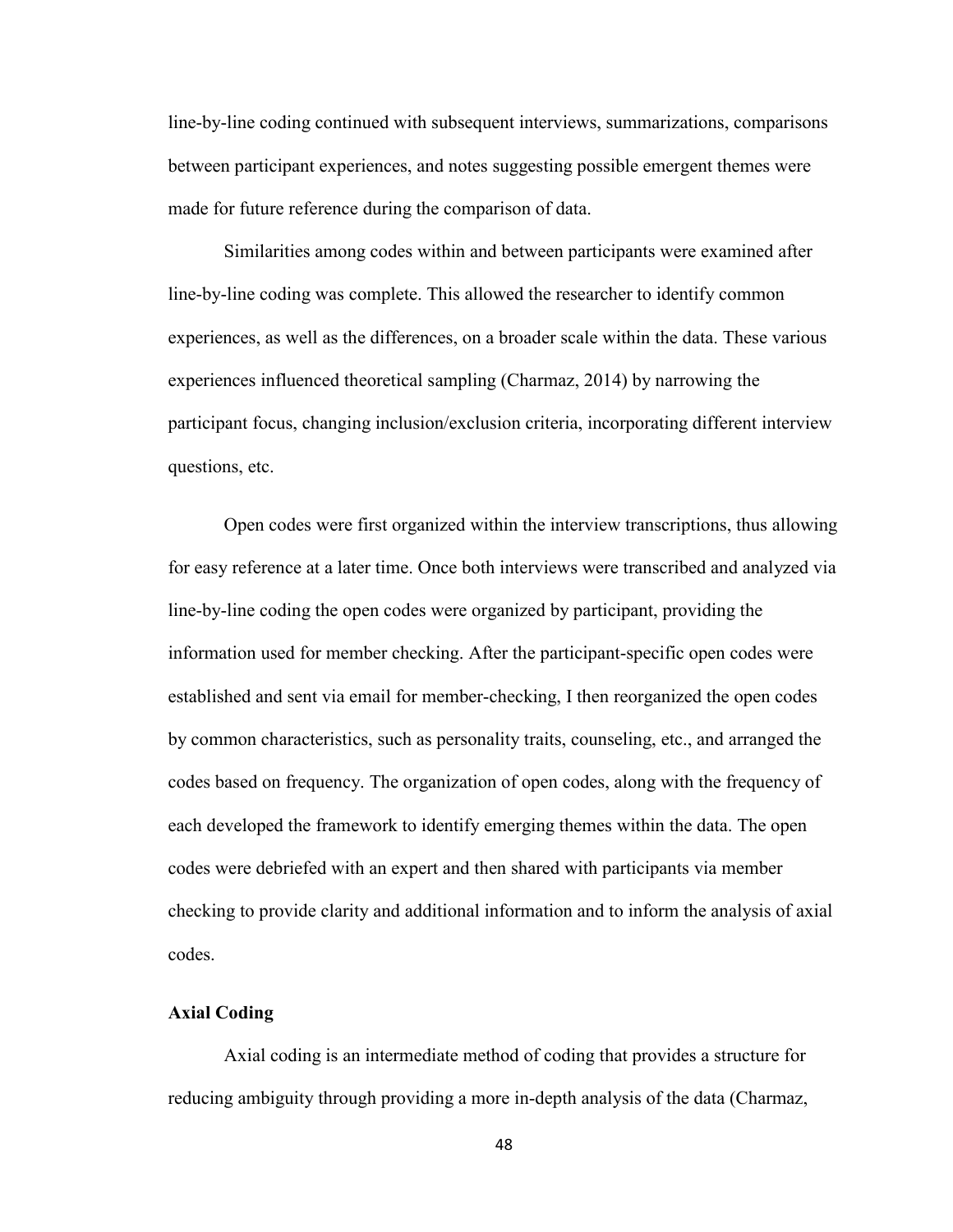2014). Overarching themes identified from open coding were grouped and organized into larger categories, thus creating a more concrete connection between codes already identified within the data. As stated by Bernard and Ryan (2010), codes that may be related within larger more inclusive data are grouped together under conceptual categories. Constant comparison occurred throughout the analysis process and continued through the development of comprehensive theories, categories, conditions, consequences, and interactions (Bernard & Ryan, 2010; Charmaz, 2014).

According to Hays and Singh (2012), axial coding is used to refine the codes identified during open coding by collapsing them into larger categories. Axial coding examined relationships within larger categories to better understand what the data are revealing while identifying emerging themes to develop a theory. Themes that emerged from the data began to resemble a theory during the stages of axial coding through the identification of patterns, processes, and sequences of a particular phenomenon. Axial coding focused on the development of a major category, therefore taking previously collected data and building larger categories through the organization of smaller codes and creating connections by piecing the data back together (Charmaz, 2014).

Axial coding began once the codes from open coding were identified and placed into larger categories. Based upon the categories and frequencies developed from the open coding process a framework for axial coding was created. Throughout this process I compared initial codes against existing data to consolidate the open codes. Through the consolidation of open codes axial codes were identified, creating a more comprehensive explanation of the data and connections between the data began to form. A preliminary map of identified axial codes was developed in an effort to illustrate relationships and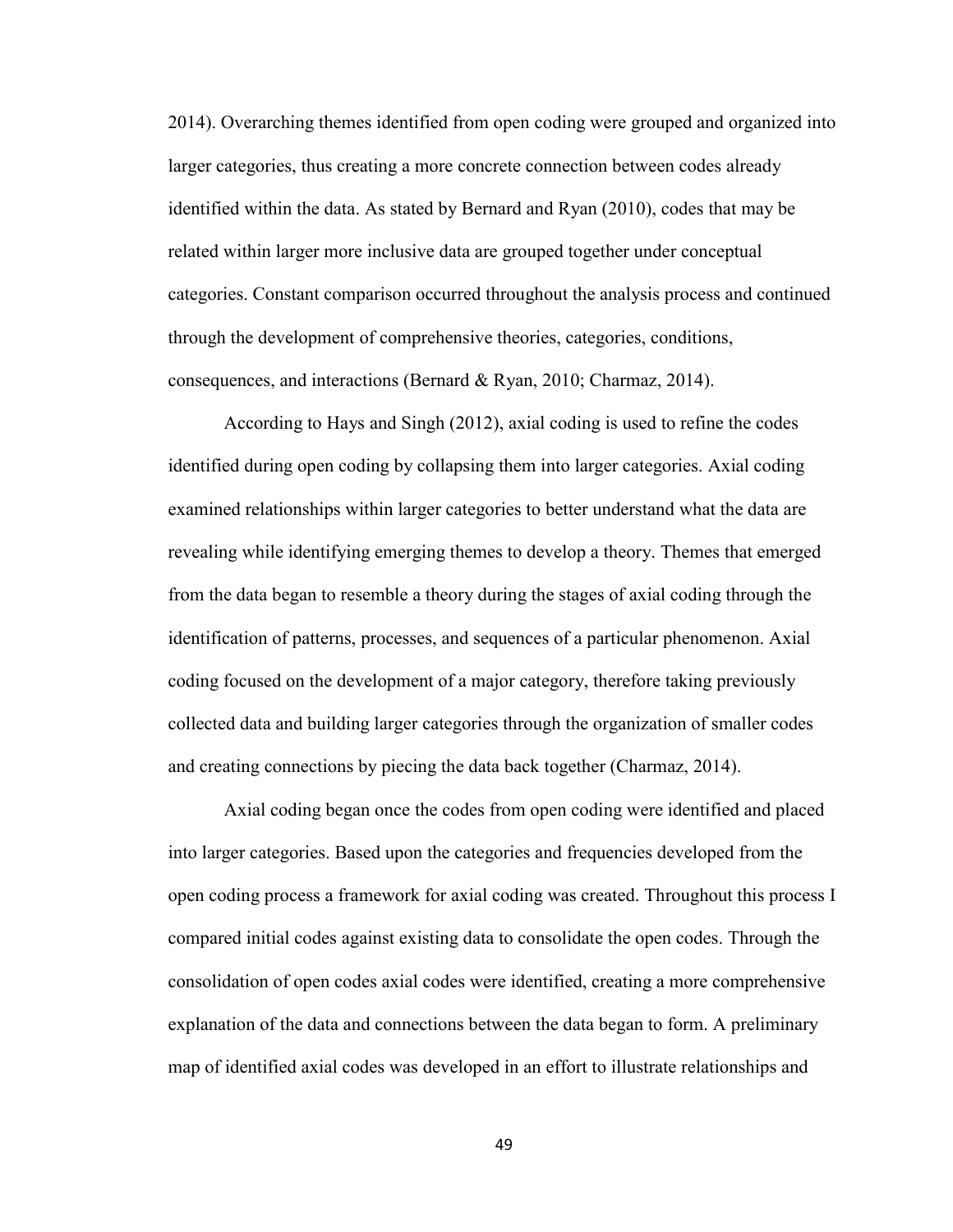processes between codes. This preliminary map was used in the theoretical coding process to identify the emerging phases within the data.

## **Theoretical Coding**

After codes were consolidated into larger categories through constant comparison and placed into a map theoretical coding occurred. This method of coding was used to explore and analyze relationships between phases, adding clarity and accuracy to the data, thus creating a more comprehensible understanding of how the themes relate to one another (Charmaz, 2014). The processes, patterns, and sequences identified through axial coding were used to generate a larger concept, or theory, of the identified phenomenon (Hays & Singh, 2012). Theoretical coding was used to analyze relationships between categories and conditions, and to create a theory that described the phenomenon of interest (Charmaz, 2014).

Through the use of theoretical coding, I gathered the codes identified through axial coding and mapped them into a diagram to begin to understand the relationships among and between the emergent themes. I also condensed larger themes into more theoretical and analytic concepts and identified phases among participant processes (Charmaz, 2014). This higher level of coding integrated the already existing codes to develop a more comprehensive and analytic story about the data. When done correctly theoretical coding synthesizes the larger categories from axial coding and sharpens the focus, allowing the emergent theory and theoretical direction of the data to become increasingly apparent. Reflecting back on existing categories, and participant feedback, I tested these new themes against existing data and themes, focusing on the presented data to decrease the risk of personal bias (Charmaz, 2014).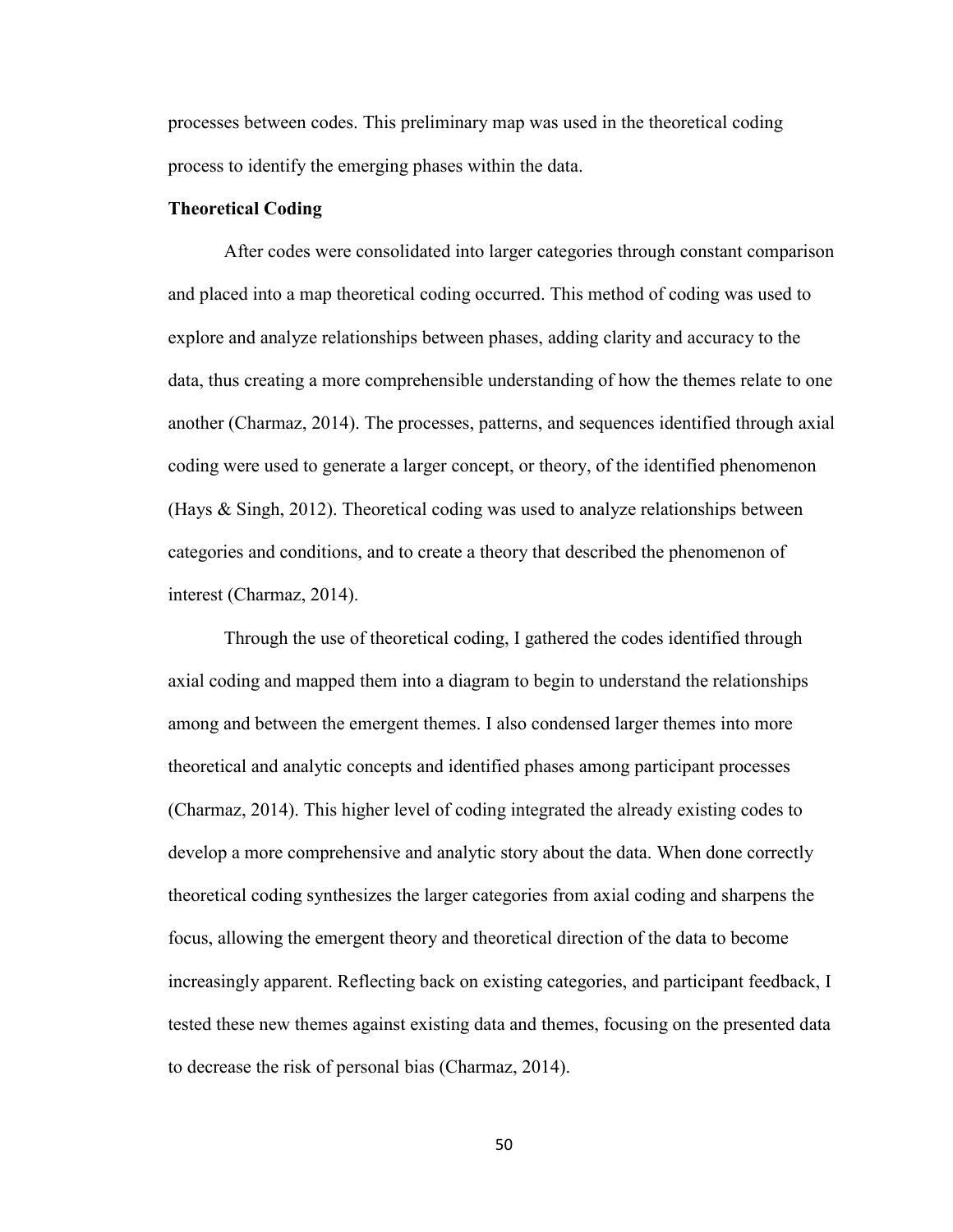The ultimate goal of theoretical coding is to tell a story through the relationships amongst the categories and transform them into a more fluid and emerging theory (Charmaz, 2014). The preliminary map of axial codes was used to inform the theoretical coding process. Through expert debriefing, the codes were pushed forward to identify relationships between categories and ultimately identifying phases. Categories were combined and phases were identified representing a process map based upon emerging data from participant experiences.

## **Theoretical Mapping**

As a result of the theoretical coding a theoretical map was developed using the emergent phases to explicate the process of identifying as a survivor after being sexually assaulted. The map incorporated conditions, or events that represent certain situations, related to an identified phenomenon using Strauss and Corbin's (1998) six-component framework for grounded theory. Through the use of a visual, the relationships between phases can be identified; therefore providing a clearer understanding of the process alluded to from the analyzed data. The theoretical map ultimately incorporated each code within the data to speak to the experiences and processes of each participant.

#### **Researcher Journal**

I used a researcher journal to document my thoughts and process my personal experiences at the conclusion of each interview, and throughout the analysis of data to record relationships, themes, patterns, etc. Memo writing, within Grounded Theory research, is used to ensure researcher reflexivity (Fassinger, 2005), identifying significant events and/or ideas and thought processes that informed the directions and outcomes of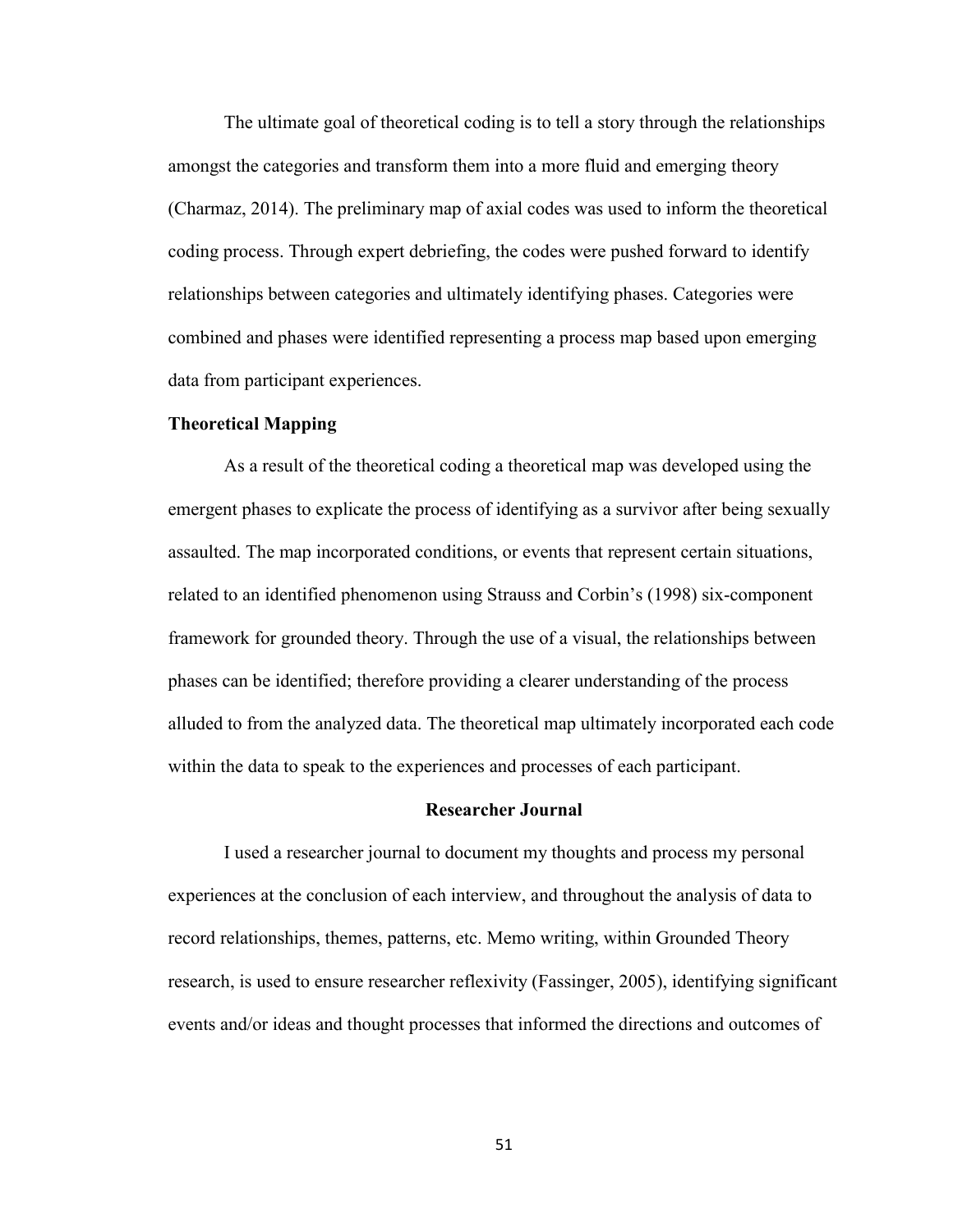the study. Journaling and memo writing were done to maintain transparency throughout the development, implementation, and analysis of the study.

The method of journaling was important for a number of reasons. Firstly, as the researcher, I am involved in the data collection and analysis processes. Being reflexive in my experiences with my participants, and their narratives, allowed me to identify the ways in which their stories spoke to me and the ways in which that influenced my interpretation of the data. My personal interpretations are important, but they should not inform the analysis without incorporating participant subjectivity. My training as a mental health counselor has equipped me with the ability to interpret non-verbal communication as well as identify certain areas for further exploration during interviews. For these reasons, journaling was used as a method of bracketing my subjective interpretations of participant experiences. Bracketing is a method in qualitative research to preconceptions about the data (Tufford  $\&$  Newman, 2010). In addition to bracketing my clinical judgments and interpretations of participant interviews, I also used the researcher journal to identify differences among participant experiences, such as relationship to perpetrator. These differences were significant in that the circumstances under which the assaults occurred varied, therefore representing differing experiences and processes from identifying as a victim to becoming a survivor. Secondly, proper selfcare allowed the researcher to continue working with reduced risks of harm, such as vicarious trauma. The topic of sexual assault can weigh heavily on those involved, whether an individual has had primary or secondary exposure. Processing my emotions at the conclusion of each interview allowed me to continue ethical and effective research, as well as identify times I may have needed to take a break from the data. Lastly, my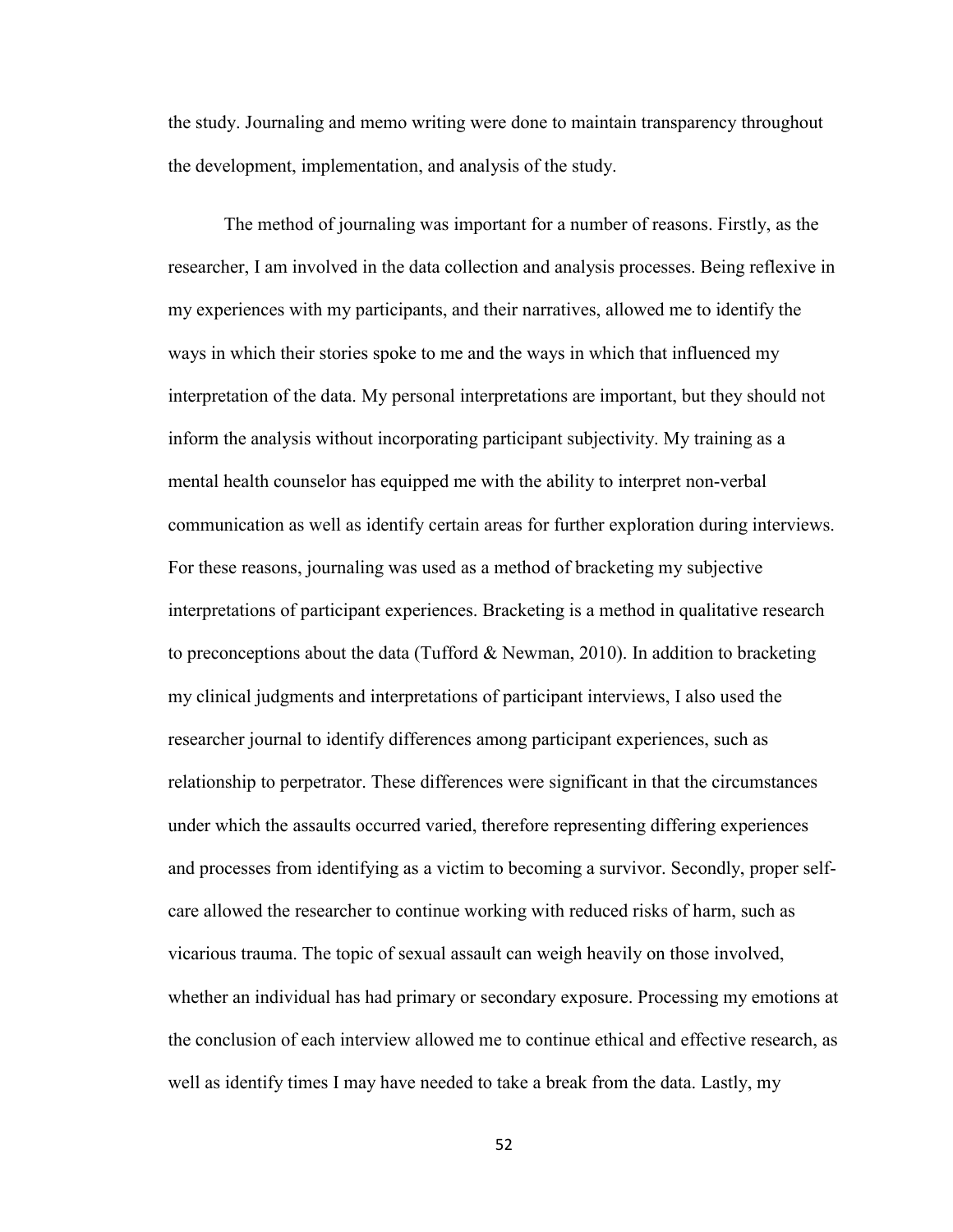observations were used to inform data analysis, future directions for data collection, bracket and become aware of my biases, and clarify ambiguity within the data.

The information gathered during the initial interviews (researcher observations, participant narratives, and journal entries) was reviewed and used to inform the ways in which the second interviews were approached. New areas of exploration emerged after reviewing the interview transcript that may not have been included in the following interview protocol, such as further inquiry about the lack of identifying the assault as rape. In addition to information that was added to subsequent interviews, follow-up questions were included were used to explore differences in participant narratives. These follow-up questions informed the relationships between conditions and categories within the larger theoretical process.

#### **Positionality**

The process of navigating an experience such as sexual assault can be a very personal and sensitive journey. The meaning of such an experience is unique to the individual, thus constructed through the reality from which that particular individual exists. As stated by Savin-Baden and Major (2013) one's reality is a construction of the meaning that is placed on an experience, therefore it is most beneficial to explore the experience from the individual's perspective to fully understand the impact of that particular experience.

Working as a licensed mental heath counselor as well as a prevention educator has led me through an interesting journey. My work, more recently, has focused primarily within the realm of sexual assault, both from a counselor's perspective as well as from a primary prevention standpoint. Although counseling can be a more reactive approach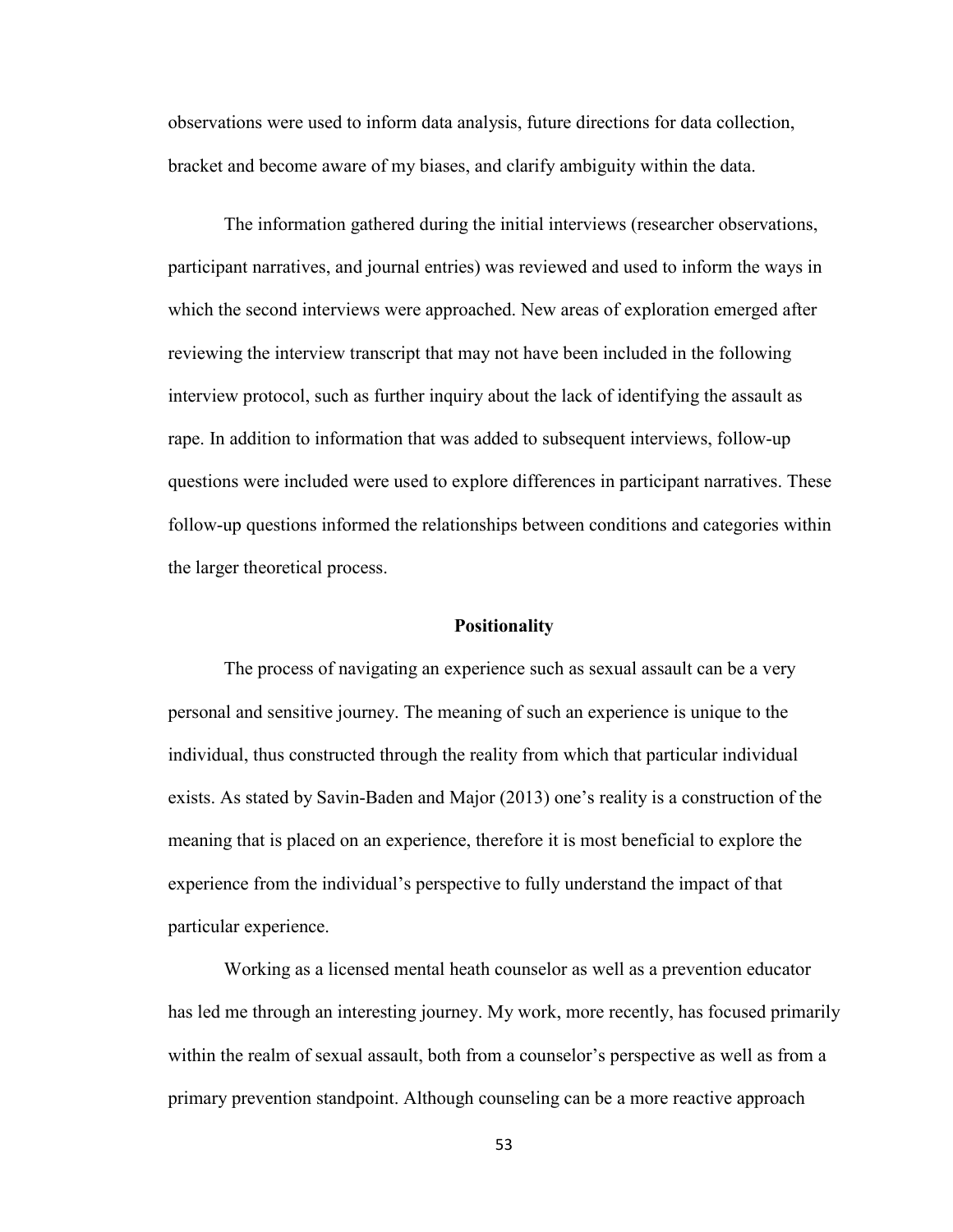than prevention education, I feel as though both roles are complimentary in the sense that they allow me to see the fuller spectrum of the existence of violence and its effects. Considering my background and influences to pursue this particular area, my research interest lies in how women construct their reality and place meaning to their  $experience(s)$  after an assault. Additionally, I am interested in exploring how these experiences shape unique coping styles. Through my interactions with both clients and friends I have seen individuals struggle for many years after an assault while others continue with their daily lives without disclosing having been sexually assaulted.

In addition to my professional experience with sexual assault, I have 18 years of personal experience. I have friends and family members who have disclosed their assault to me; some in confidence while others were not. I have witnessed the immediate aftermath of a violent sexual assault at the age of 11 and experienced the emotional turmoil inflicted on the victim and her family. It is my personal experiences with sexual assault that have influenced me to research this topic in depth. My desire to comfort and validate victims/survivors is both a strength and weakness I posses; and was acknowledged and kept at bay throughout the duration of this study. Although experiences can be similar, the ways in which an individual conceptualizes an assault can be vastly different; therefore I relied on the data to emerge, thus creating a more inclusive and validating story of each participant's experience. My researcher journal became an integral factor in my ability to maintain objectivity and trustworthiness throughout the data collection and analysis processes.

As the interviewer and researcher, I acknowledge the possibility of participants altering their stories. Sharing instances of weakness and vulnerability can be a rather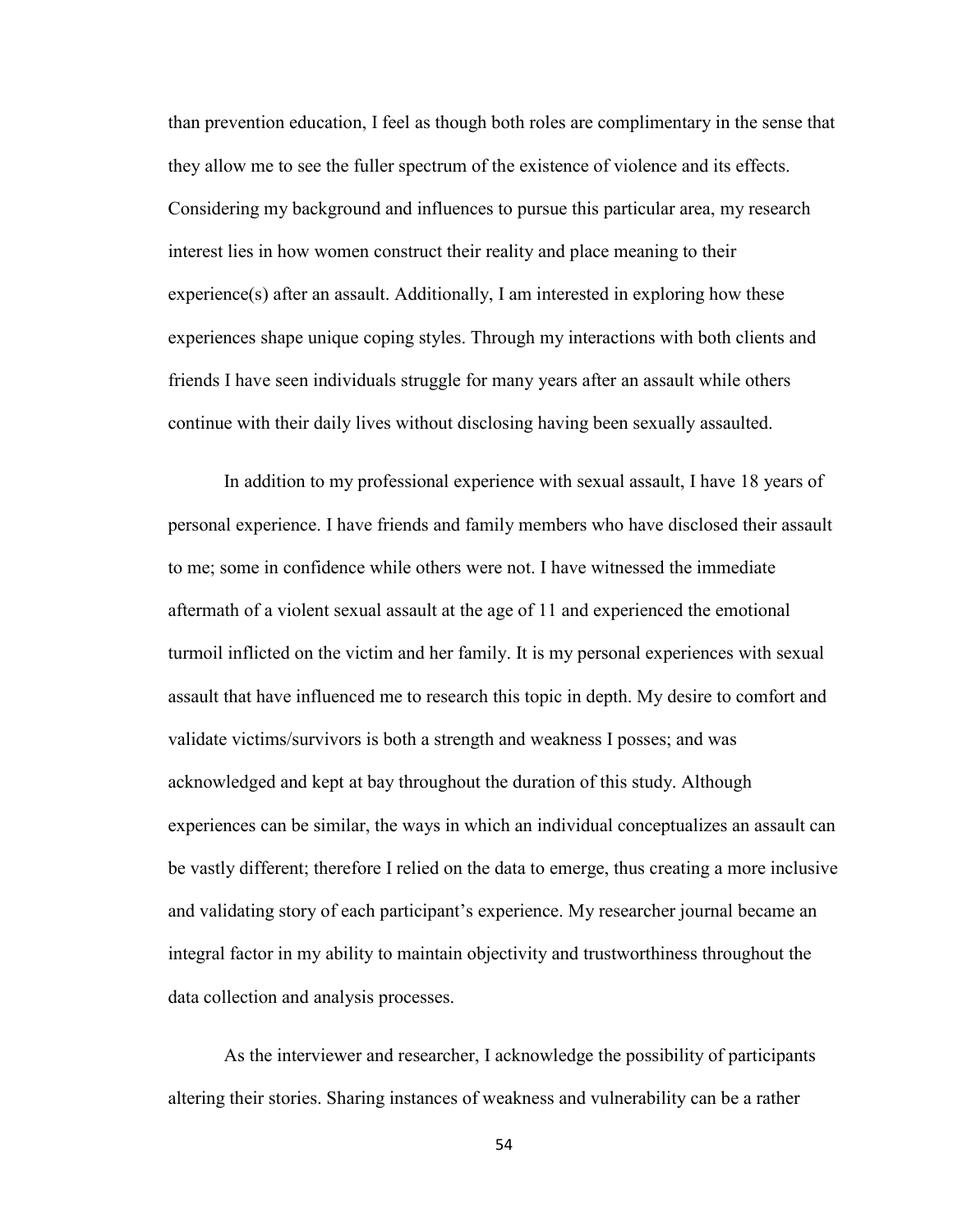arduous task (Brown, 2012), and may influence the accuracy of a participant's narrative. Therefore it was important that I presented myself as the interviewer and not as a mental health counselor, which had the potential of creating a power differential and determine the relationship throughout the duration of the study. There were times when participants approached the initial interview as if it were an intake or screening process; at which point I referred them to the provided resources and redirected the dialogue.

## **Trustworthiness**

To increase credibility and trustworthiness, I incorporated various emergent themes within subsequent interviews and explored these areas during subsequent participant interviews. This helped to continue the analysis of themes while being provided with additional thick data and personal experiences to create a richer and more comprehensive understanding of moving from victim to survivor. Data collection and recruitment continued throughout the duration of the study (Bernard  $\&$  Ryan, 2010). The recruitment timeline was extended an additional two months, and recruitment methods expanded to include additional community and mental health centers in an effort to increase participation rates. Although recruitment continued throughout the duration of the study, a small sample size was obtained. Participants were provided with the first round of analysis to review the data and provide additional feedback, thus increasing transferability. Transferability refers to the extent that findings can be transferred to other settings based on similar characteristics (Creswell 2013).

Feedback was obtained via member checking and incorporated into axial coding and ultimately influencing the theoretical codes, ultimately creating a preliminary theory. Five of the seven participants responded to the member-checking email stating that the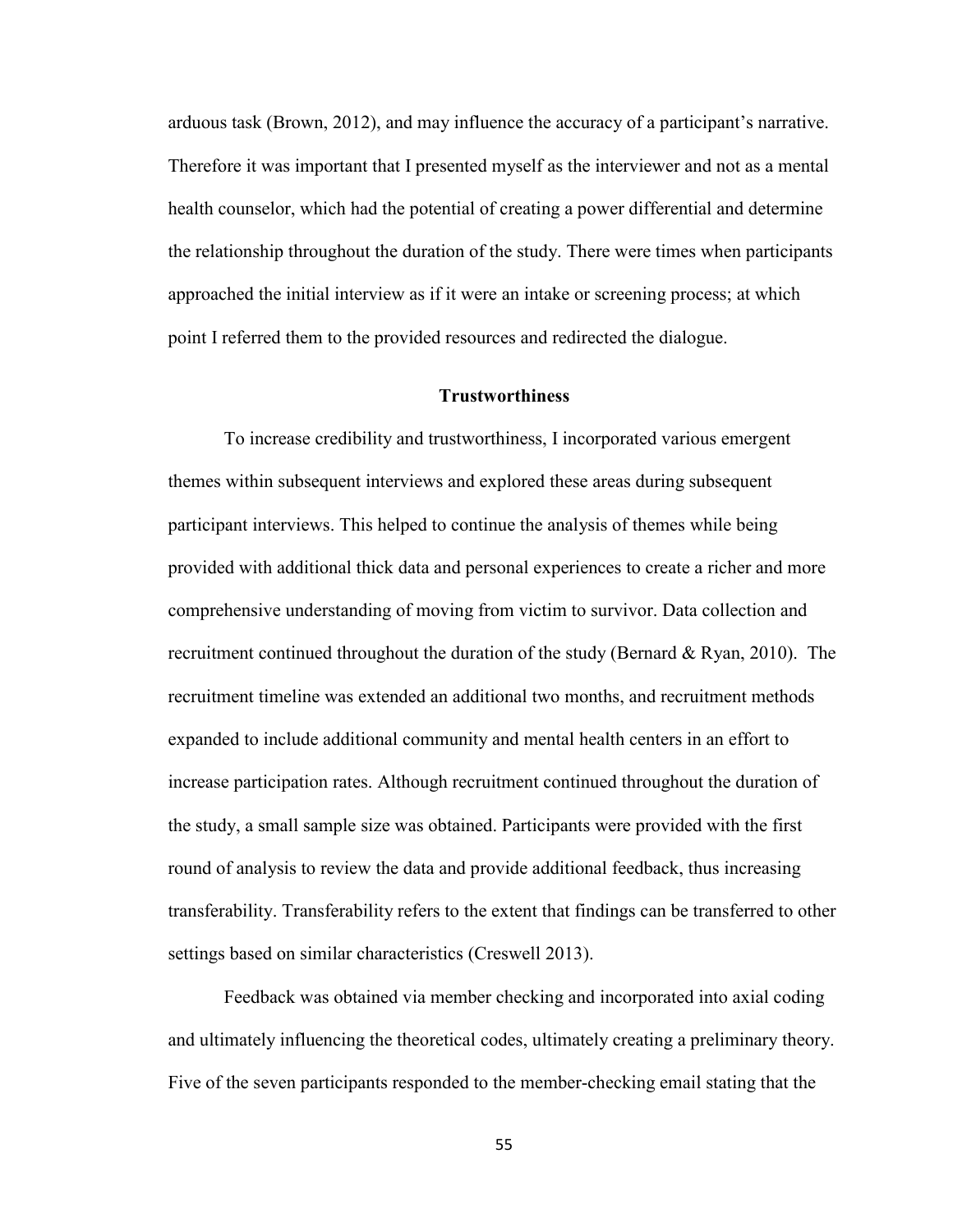open codes accurately represented their experiences explored within their interviews. One participant responded and provided additional information that was not relevant during her two interviews; she stated she had begun counseling after our time together to work through her victimization.

A second round of member checking took place at the conclusion of the theoretical coding analysis phase. Participants were sent the theoretical map via email and asked whether the diagram represented their process to survivorhood. Three participants responded to the email. Two participants asked for clarification surrounding terms and context supporting each phase. All three participants stated the theoretical map reflected their experiences in journey in the aftermath of the assault to where they are now.

Focus groups were not utilized within this study for a number of reasons. Some of the participants never disclosed their assault; therefore focused-groups may have resulted in an unwanted disclosure. Participants' anonymity and personal privacy were of high priority throughout the study. For these reasons a focus group would have not been an appropriate choice.

To ensure dependability (Lincoln & Guba, 1985) the entirety of the research process was documented via researcher journal and interview notes. An audit trail represented the process, step by step; justifying the researcher's decisions and provided information if changes were made at any point. Expressing my thought process and assumptions also increased confirmability; the researcher's ability to remain neutral throughout the analysis processes. Dependability and confirmability promoted research trustworthiness throughout the data collection and analysis processes.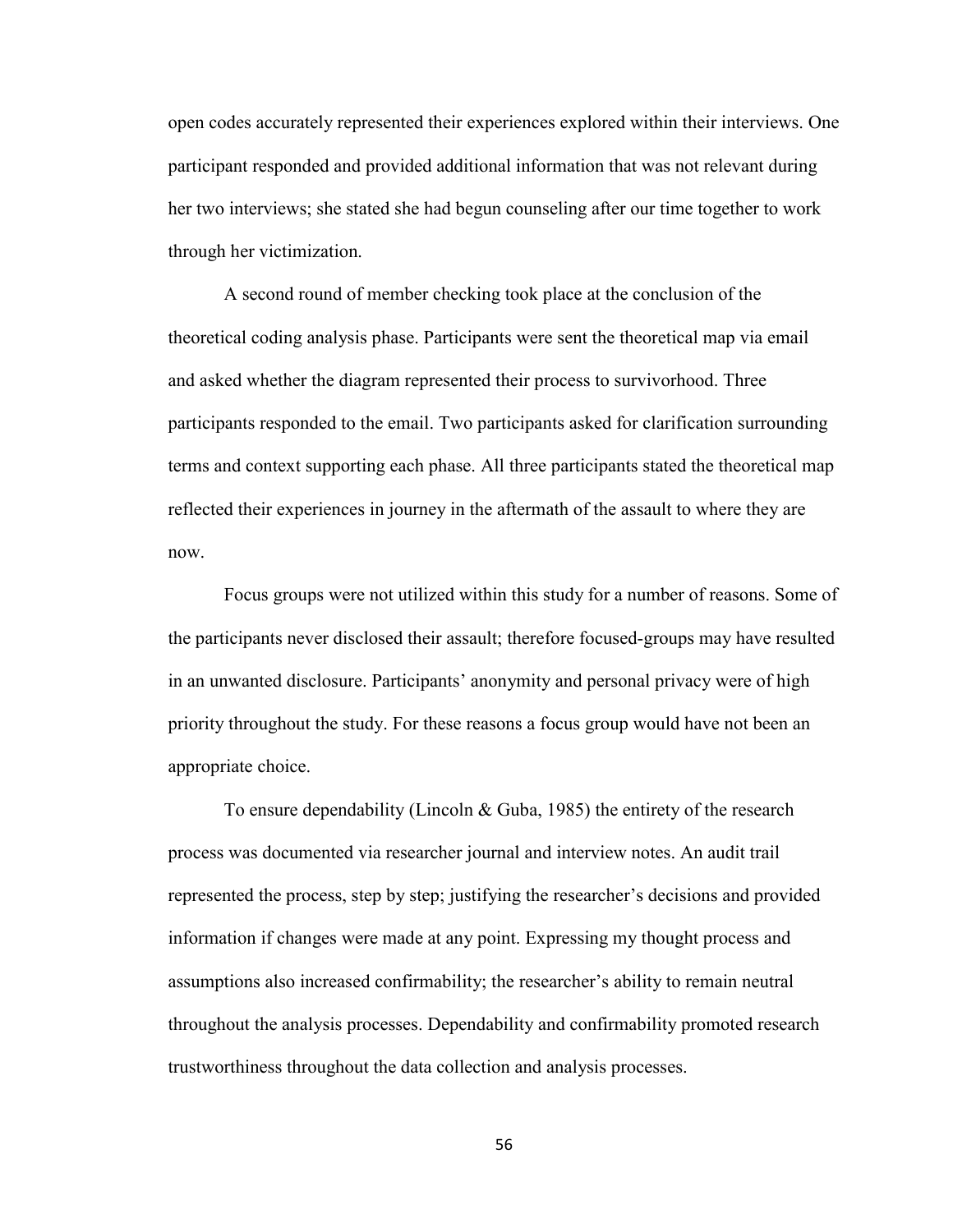In addition to the use of my researcher journal to document my reflexivity and bracket assumptions, member checking, and the use of an audit trail, I consulted with two experts throughout the analysis process to increase trustworthiness. I debriefed with one expert after the open coding process was complete, prior to sending participant-specific codes for member checking. We discussed process-oriented data analysis and ways in which to approach the next levels of data analysis. I consulted with a second expert after axial coding was complete and we discussed the development of theoretical codes and the theoretical map.

#### **Data Analysis**

 The data analysis diagram provides a visual for the steps taken throughout the data collection and analysis process. The initial literature review provided the foundation for this study. The phenomenon of identifying as a survivor after being sexually assaulted was identified as the area of interest and recruitment then began. The first rounds of interviews occurred and data analysis began immediately after the first interview was recorded and transcribed. To increase trustworthiness I consulted with an expert once open coding was complete. Open codes were then sent out to participants via email for member checking and additional information was used to inform subsequent analysis methods. Throughout this process I was actively recruiting new participants. Throughout the collection of second interview data I was comparing open codes with other codes, as well as emerging themes with existing and new data. Data from the second interviews, in addition to member checking information, was used to consolidate themes through axial coding. Throughout the axial coding process recruitment and constant comparison of data continued. Theoretical coding pushed the axial codes into a more process-focused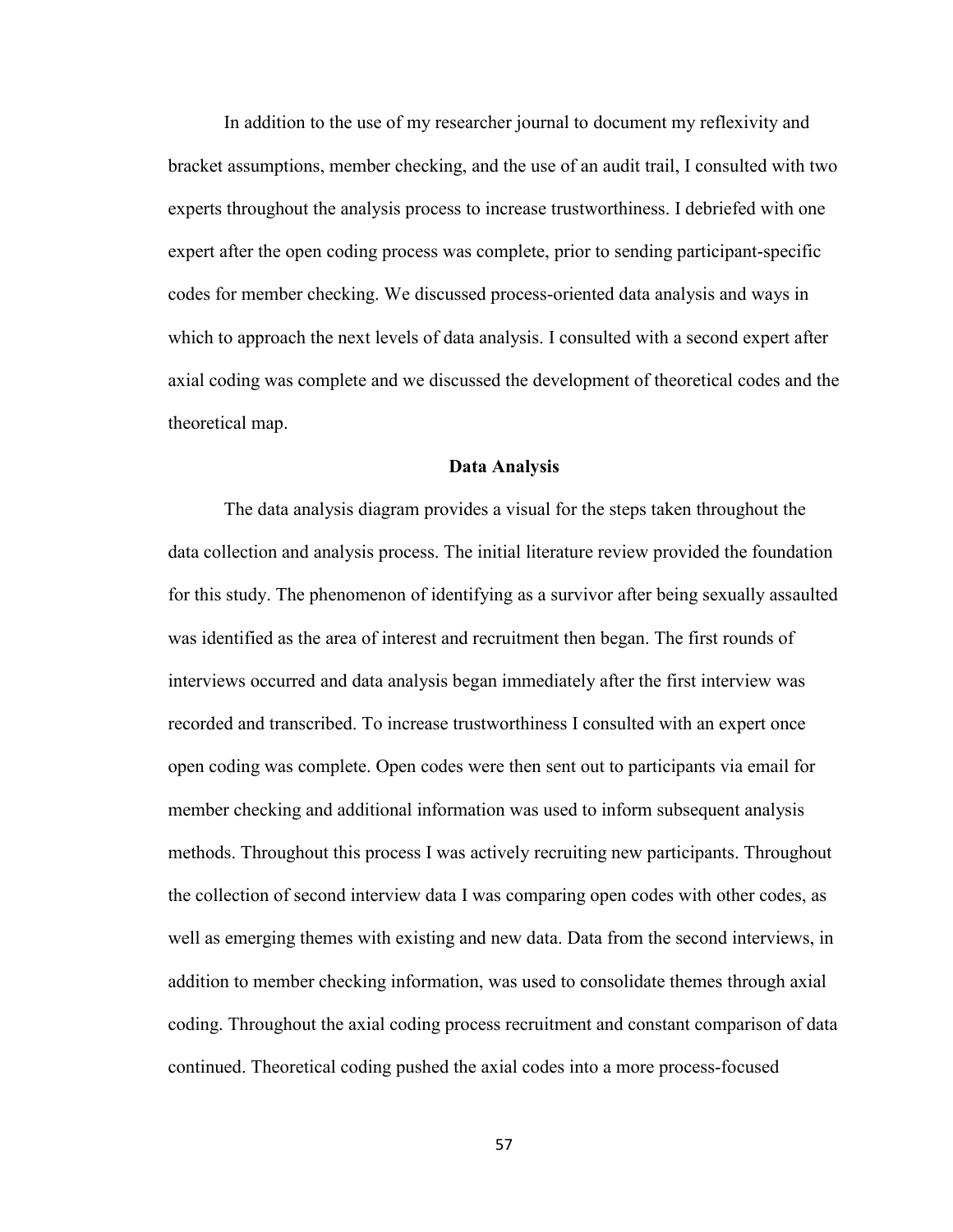analysis, thus creating the theoretical map. The axial and theoretical coding was discussed with a second expert to discuss ways in which phases were related to one another and developed the organization of the theoretical map as a result of these relationships. The theoretical map was sent to participants via email for a second round of member checking, yielding three responses from participants. The information provided by participants was used to inform theory development as well as a second literature review. The second literature review supported new data that emerged throughout the study. The information provided within the second literature review was discussed with an expert to determine the completeness of the literature to support the emergent themes and phases within this pilot study.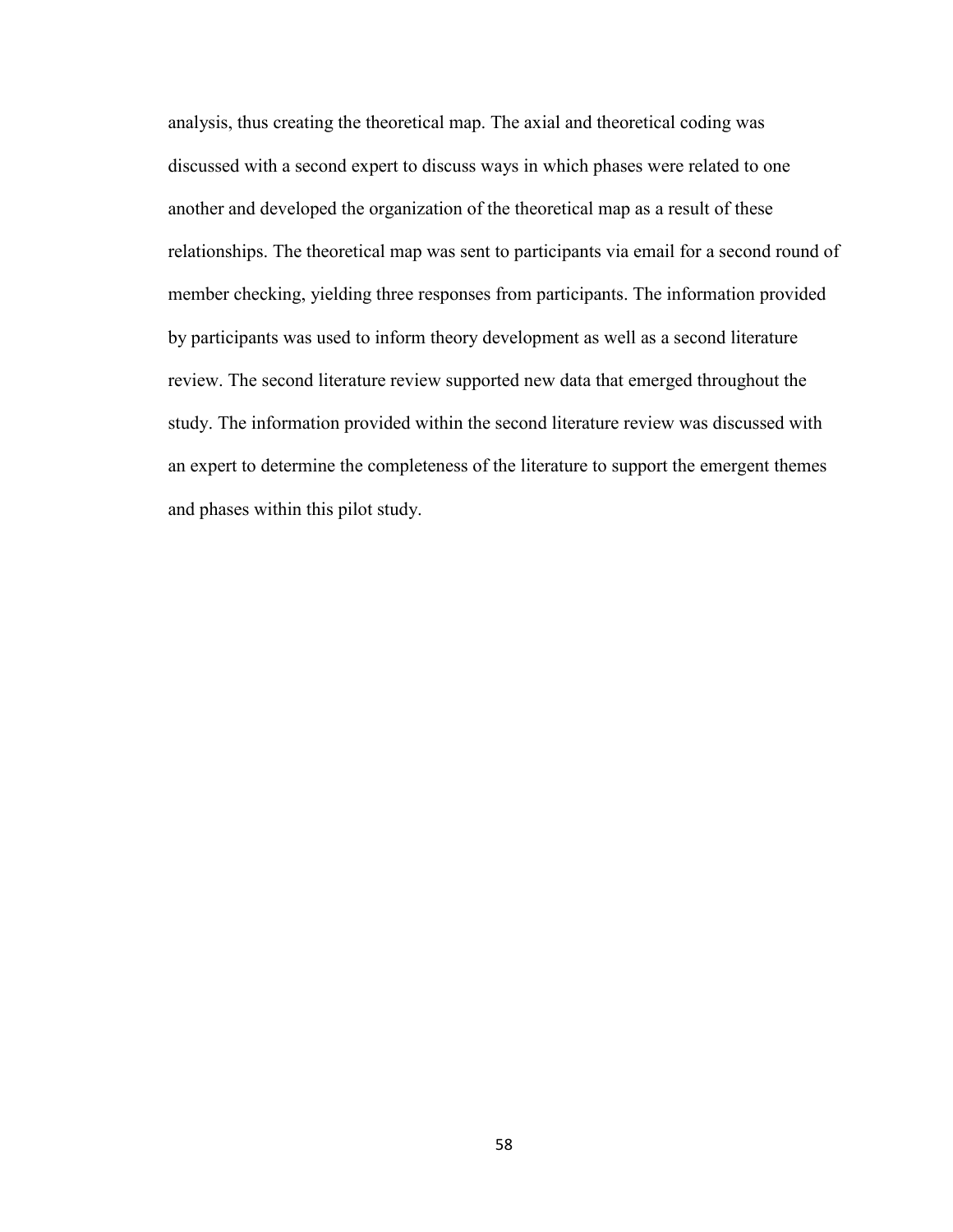# **Data Analysis Diagram**

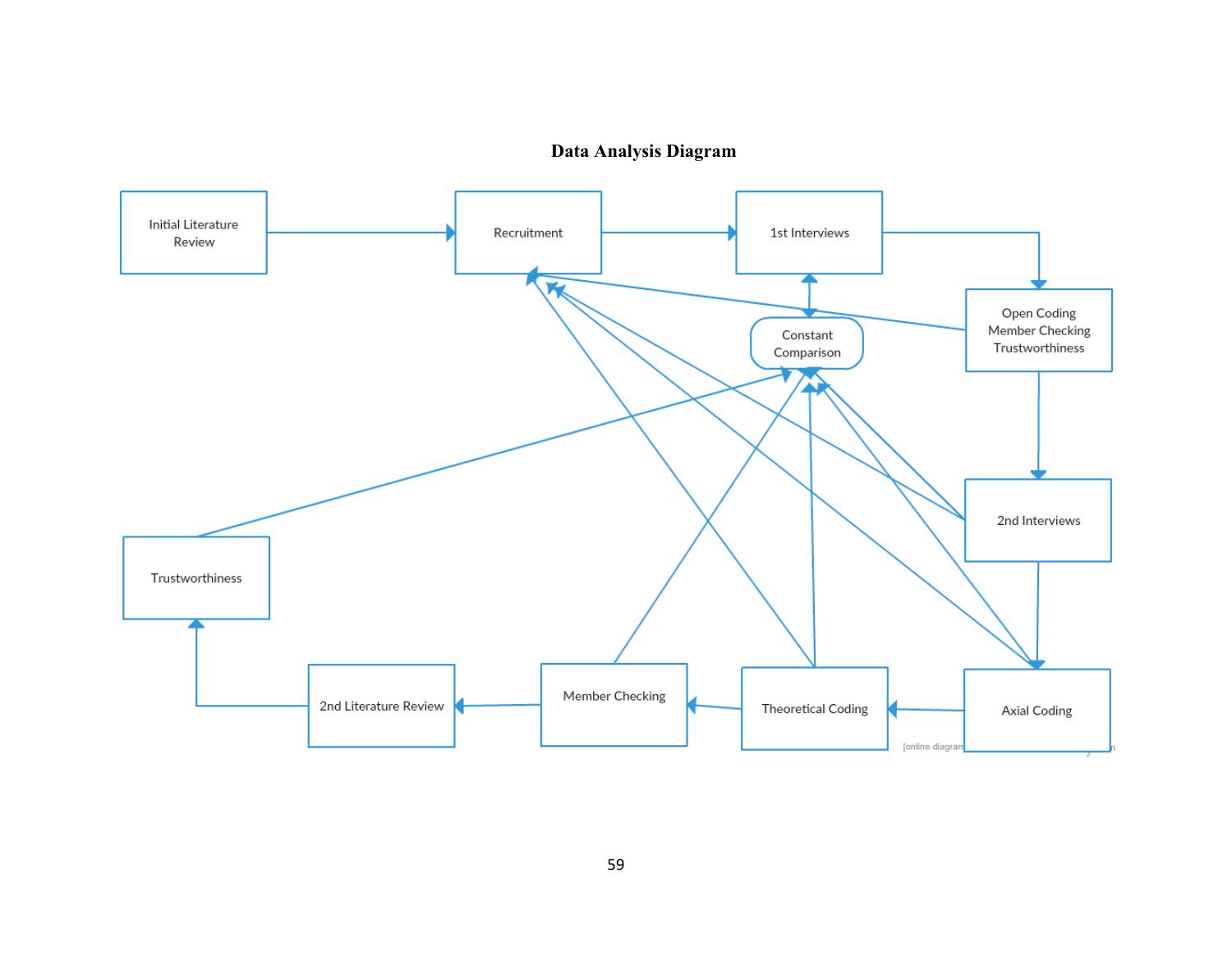#### **Summary**

My interest in researching the processes of becoming a survivor after experiencing sexual assault has been influenced by both personal and professional factors. Using qualitative research methods allows me to explore individual accounts on a more personal level. Specifically, social constructivist grounded theory provides the opportunity for participants to tell her story, particularly how she has interpreted the assault and the subjective meaning each woman has placed on the experiences.

Data was collected and analyzed through grounded theory methodology. Based on the ways in which data are analyzed, themes present within the transcribed interviews, researcher journal and memos were identified immediately and was analyzed throughout the research via constant comparison. Multiple levels of comparisons existed through inter and intra interviews; therefore participant data was compared with other participants and within subsequent interviews with the same participant. Analysis began immediately with open coding, upon receiving data from initial interviews. At the conclusion of the first interview I documented my thoughts and experience in my researcher journal and transcribed the interview data. Once the interview data was transcribed it was then analyzed through line-by-line coding and compared with interview data that was later collected and transcribed. Common themes were identified and placed into broader categories through axial coding. These broader categories were also influenced by participant feedback in subsequent interviews to ensure trustworthiness and more accurately inform emerged theories. Through member checking, participants were provided with the initial codes and asked to examine them for its accuracy in depicting their narrative. Member checking was done via email and participants were given the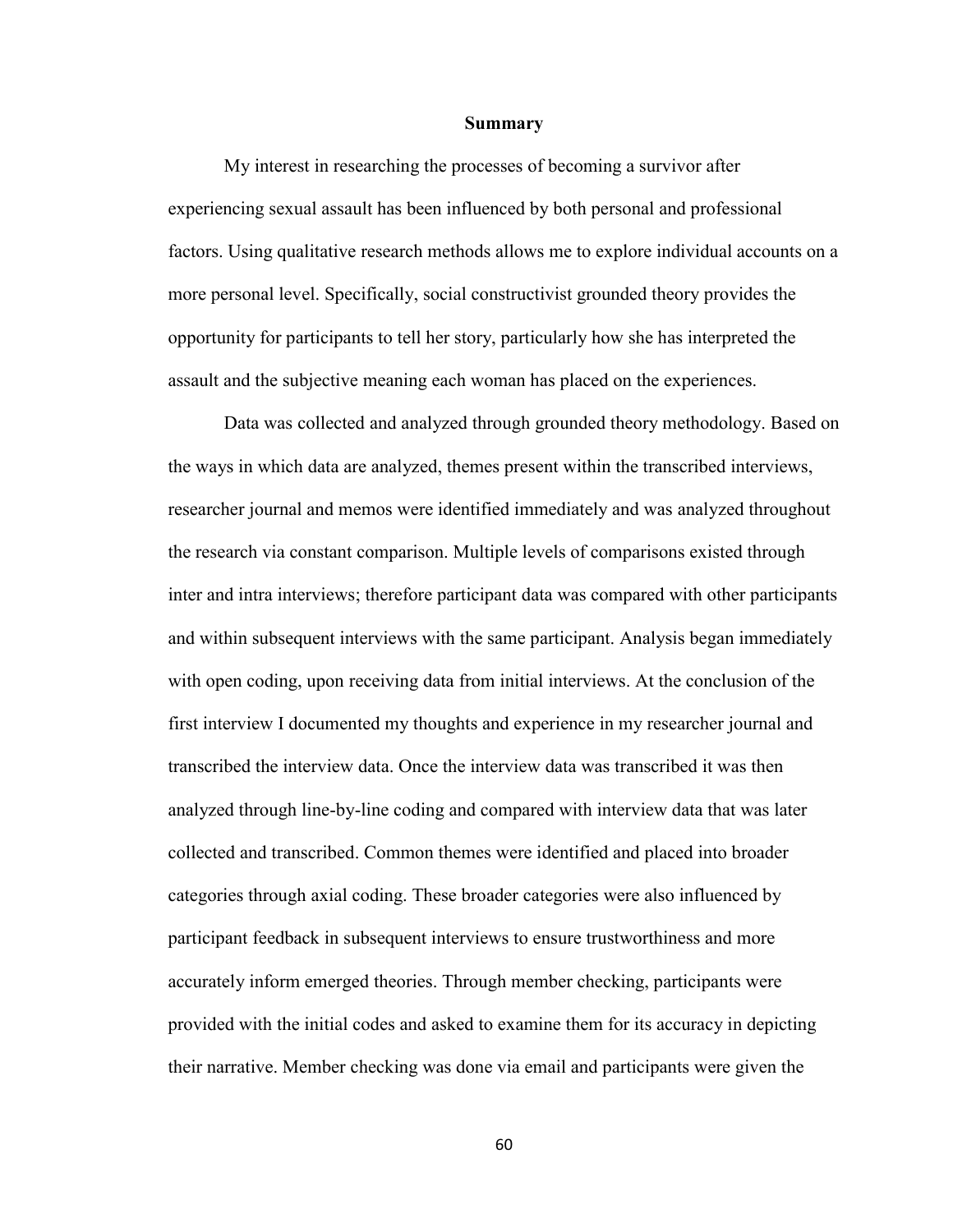opportunity to provide electronic feedback. Information obtained, via member checking, was used to inform subsequent interview questions and additional levels of analysis. Axial codes were consolidated into theoretical codes, thus informing the process being explored.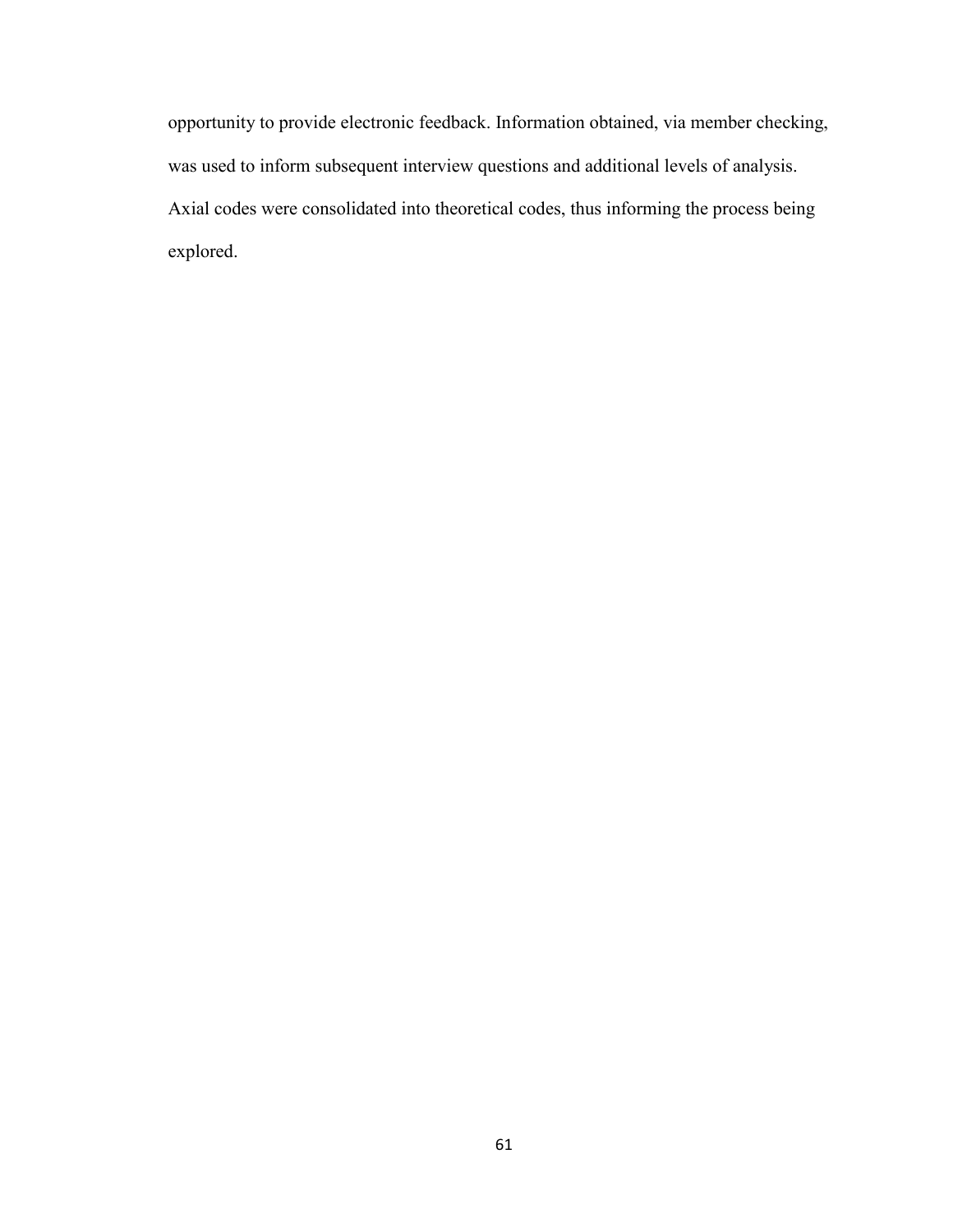#### **CHAPTER 4: RESEARCH FINDINGS**

 The purpose of this study was to explore the process among women to identifying as a survivor after experiencing sexual assault. This chapter provides the findings as reported by participants in this study. The description of data is used to provide an understanding of each participant's journey to identifying as a survivor after experiencing sexual assault. The design used for this study allowed for data collection through personal narratives, therefore participants were able to provide information they felt was important to their journey. Through multiple levels of analysis, themes and phases emerged from the data capturing each participant's process, thus suggesting key factors that influenced their journey to identifying as a survivor after being victimized. The emergent themes and phases of identifying as a survivor were: identification as a survivor, conceptualization of the assault, barriers to the healing process, coping mechanisms, disclosure, and community. Although each theme is represented independently of the others, themes may appear to share common concepts and build upon each other; thus a certain amount of overlap is to be expected. The findings presented include a discussion of the six theoretical themes that emerged from the data, an exploration of the labels participants used to identify their assault(s), as well as a theoretical map explicating the healing process and identification of survivor.

#### **Theoretical Phases**

The emergent phases identified in this study are structured using Strauss and Corbin's (1998) six-component framework to represent a theoretical process within grounded theory. The core category, or phenomenon, represents the central theme of the research. Causal conditions denote the events that influence the identified phenomenon.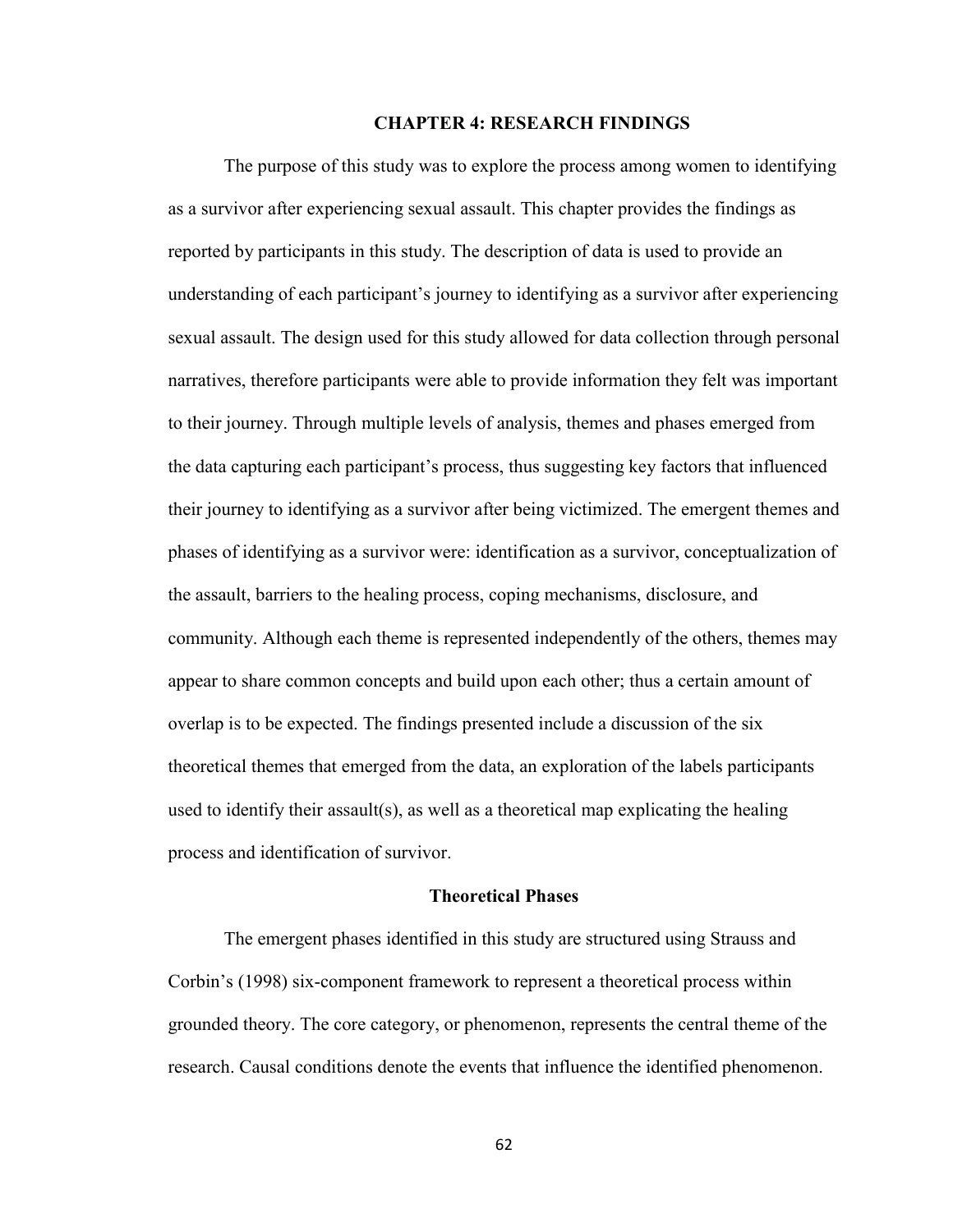Contextual conditions refer to circumstances in which the phenomenon exists, therefore providing an understanding of the variance within this condition. Intervening conditions affect the causal conditions. The action strategies are methods for managing the phenomenon, and ultimately resulting in consequences.

### **Core Category: Identification as a Survivor**

 As part of the requirements for participation within this study, each woman had to identify as a survivor of sexual assault. Participants shared their experiences and process to identifying a survivor after being assaulted. Tink explained, "What I say is that I was a victim, then I became a survivor, and now I'm a thriver. So it does it definitely makes you stronger and you fight harder to be ok." Roxy shared her interpretation of being a survivor, "I feel, it it [sic] never goes away, but I feel like you can heal from it. I do, I feel like I am healed." Participants shared the specific factors that contributed to their process from to survivor, including their conceptualization of the event, barriers, coping skills, disclosure, community, and ultimately identifying as a survivor.

## **Causal Condition: Conceptualization of the Sexual Assault**

 In the aftermath of the assault, participants described the various ways in which they understood and identified their experiences. Misconceptions surrounding date and acquaintance rape created confusion for participants (Koss, Gidycz, & Wisniewski, 1987). Additionally, the stigma, guilt, and shame associated with being a victim of sexual assault created additional layers of misunderstanding and confusion. Paige described her understanding of the assault as confusing:

And I think I was probably really confused. I remember I tried to talk to him but he didn't understand either so both of us were like we don't understand like what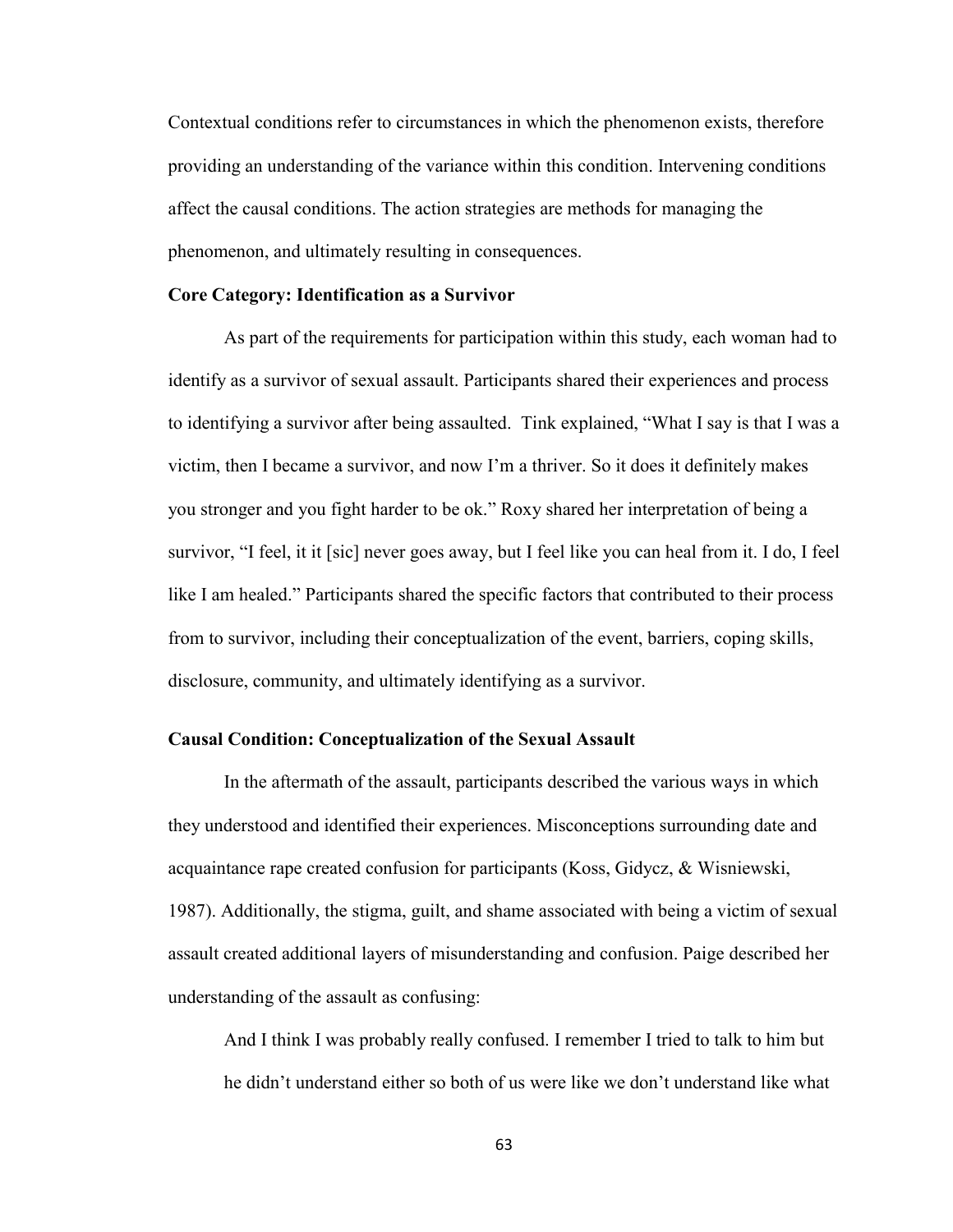happened but we both feel like this horrible feeling about it so a lot of confusion too.

In addition to Paige's initial confusion around what happened to her, she struggled with the reality of sexual assault within her relationship. For Paige, understanding sexual assault is more common than she originally thought changed her perception of relationships and the way she lived:

Then so when it happened it was like this big like 'what the heck, this isn't the world I live in this isn't like this doesn't happen to me.' Surely it doesn't happen to me it doesn't happen in relationships.

Eventually Paige was able to come to terms with what happened, but struggled with accepting the reality of sexual assault in the context of relationships.

Katie spoke of a different experience:

So I mean I was never the girl anything like this was ever suppose to happen to I was always there for the girls that it happened to. And then what was worse which was like I couldn't tell anybody, like I I [sic] wouldn't tell anybody it took me a long time for me to even admit to myself what happened rather than 'oh I was drunk I just you know, it happened, no big deal.'

For Katie, being a feminist and an activist helped her to work with and support victims of sexual violence. When she found herself on the other end of the situation, she also struggled with coming to terms with what happened to her. In an effort to alleviate this dissonance, Katie minimized the experience by telling herself it was no big deal and justifying it by saying she was drunk.

Further, Melissa spoke of a friend's help in understanding what happened to her: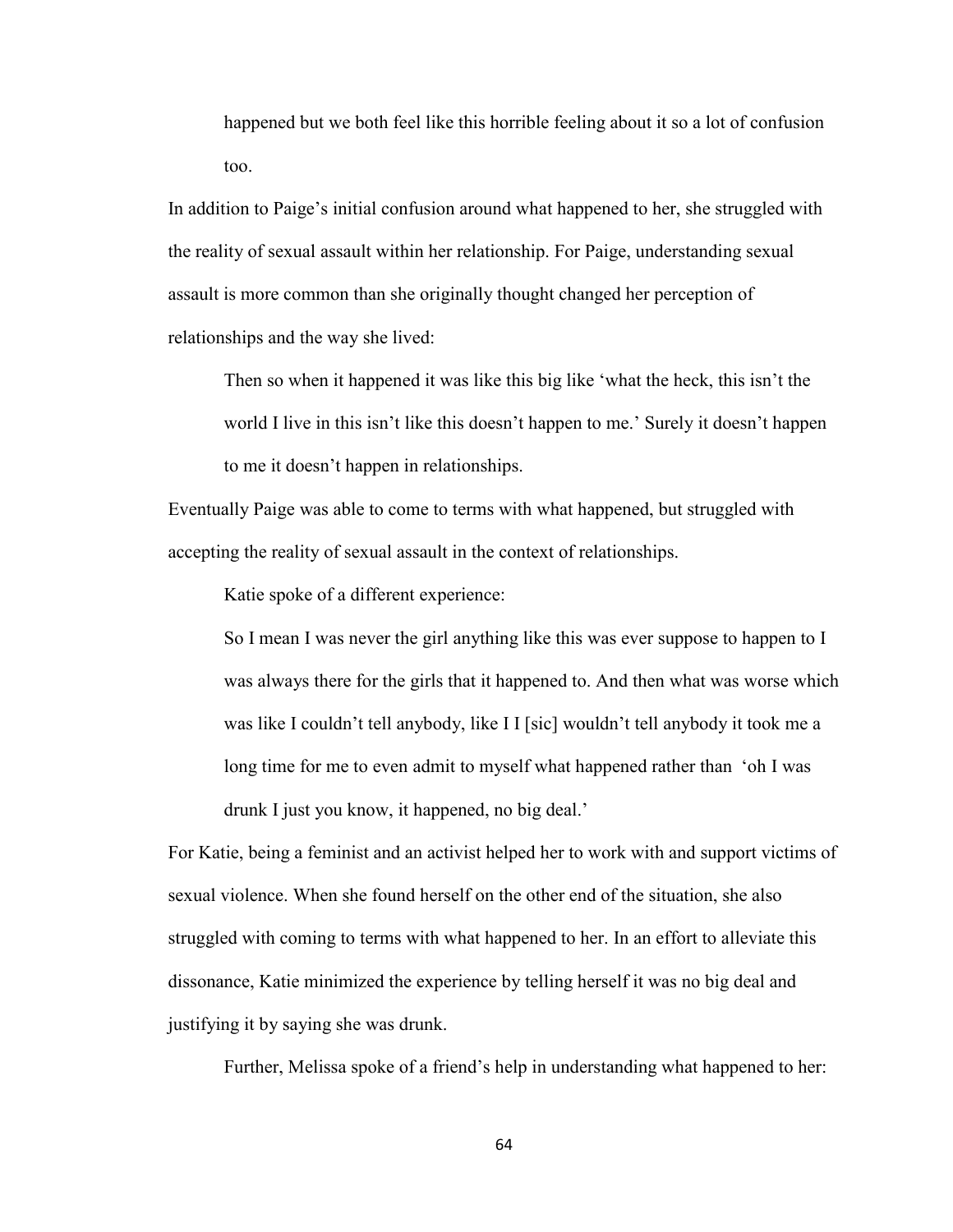Yea once I talked to a friend cuz [sic] he's umm comes from a family of psychologists and his sister works with rape victims and he was like umm Melissa no that's legally considered rape and so after that I still don't particularly like calling it that just because it didn't feel as much as an it felt kind of more my fault than his.

Melissa's friend was able to put her experience into perspective for her. Although she understood what she went through, she chose to not call it rape. Additionally, Melissa continued to struggle with feelings of guilt and self-blame that stemmed from her experience. These feelings of confusion were similar for Roxy. Roxy discussed her thought process following the assault:

Umm so at first and I think this happens to everyone that I talk to who has been raped or sexually assaulted, umm is you don't realize that that's what happened. You, uhh particularly because we were so intoxicated I wasn't sure if I had consented and it wasn't until much later that I was like no that was definitely rape. For Roxy it took some time before she realized she had been assaulted. She also acknowledged her struggle to initially identify it as assault.

Angelina offered a different understanding of her experience:

But I never did consider myself a victim and didn't even label what happened to me as rape. I actually never even use the 'r word.'

For Angelina, the label "rape victim" did not resonate with her. Although she recognized what happened to her as sexual assault, she continues to not identify it as such. Angelina stated the terms "victim" and "rape" carry such heavy implications, therefore she avoids relating to either label.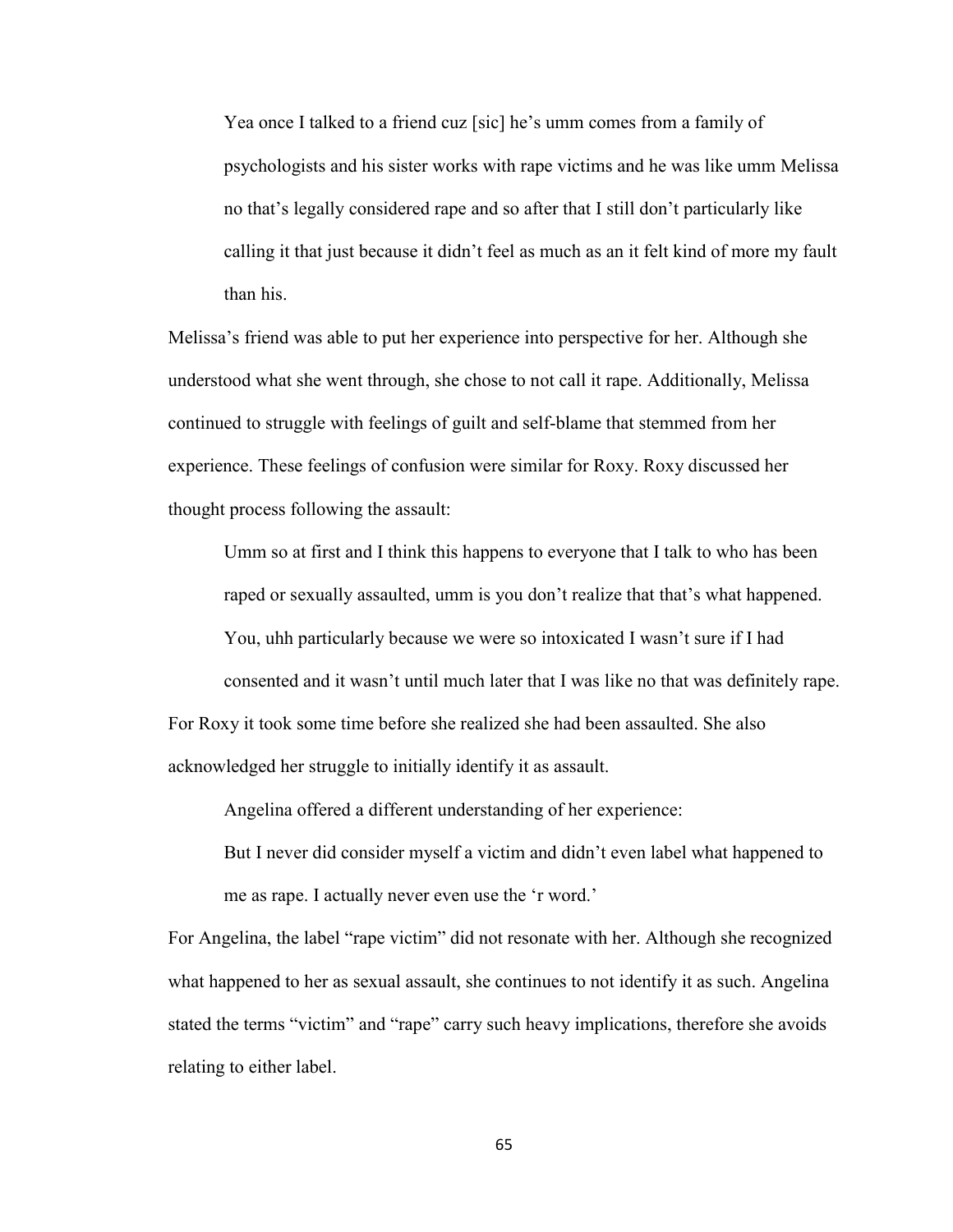Participants were able to identify what they experienced as sexual assault, although each journey varied. Confusion, guilt, misconceptions, and stigma prevented participants from being able to identify the assault after it occurred. For some, reconstructing their perceptions of what constitutes sexual assault was challenged and ultimately changed. Confirmation from an outside person and time away to gain clarity also influenced participants' ability to identify their experience(s) as sexual assault.

## **Contextual Conditions: Barriers to the Healing Process**

Barriers to participants' healing processes were presented in a number of ways. Shame and guilt prevented participants from seeking support from others, including friends, family, and professionals. The various ways in which barriers to the healing process were presented all provided additional layers of hesitancy in seeking help and reaching out to support systems.

For Paige, her religious beliefs created a barrier. Paige stated:

Um it's definitely changed my view of how religion talks about sex and this like very strong desire to fix that umm just because that like I feel like if I hadn't had that religious aspect I probably would have gotten help a lot earlier umm so it just kind of reframing how I look at that.

Paige's understanding of sex through her religious upbringing resulted in ambiguity and ultimately delayed her willingness to seek the appropriate support and help. Through this she identified an obstacle and fostered an interest in addressing it.

Katie described her barrier as the social stigma following her experience of sexual assault: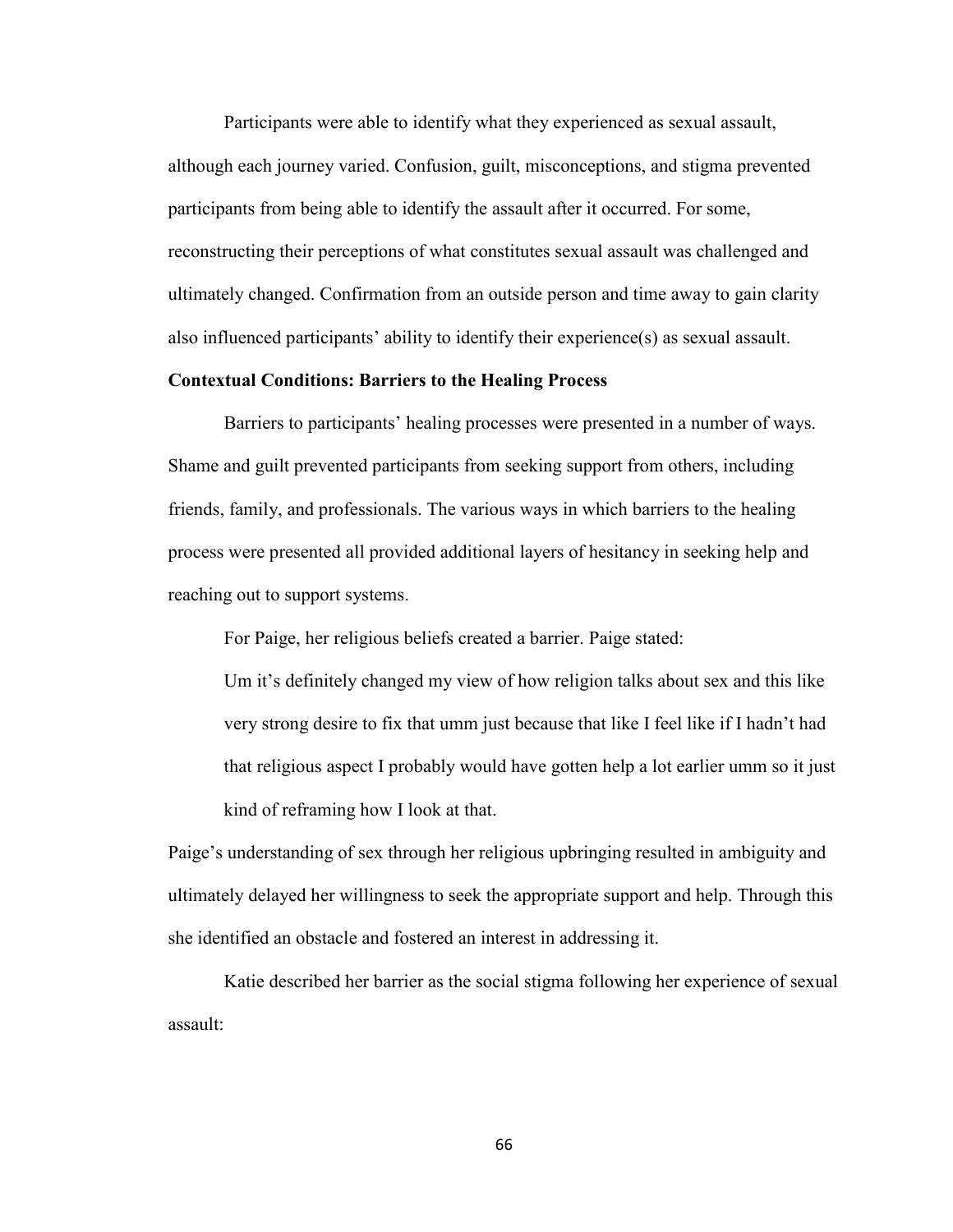Umm as a woman I've definitely you know it brought home everything that I've been saying and like you know society says we can't say it or like umm you know umm society blames the victim and things like this and things that I knew and would preach you say and then I realized that in a lot of way I was too scared to tell my friends because I didn't want them to think you know I was the girl who claimed rape at the party or things like that so as a woman and as a person I guess I really umm it really was the first time I had experienced what I had known other women had experienced.

Although Katie was known in her high school as a feminist and activist she struggled to advocate for herself after the assault. Katie's struggles developed from the stigma that is associated with being labeled as someone who "claimed rape" and the residual distress that can occur.

Stigma and religious upbringing were not the only barriers presented by participants. Some participants described internal barriers that served as a blockade as part of their experience. For example, Tink discussed the self-blame she felt following the assault:

Well I punished myself for a long time because unfortunately at that time in my life I was that was my schema you know that was my thing. If something bad happens to you you're being punished for something and there's a reason why and so I umm as a teenager not long before this happened I thought it was really fun to tease I thought it was really fun to get a guy rawled up and just go hahahah you know.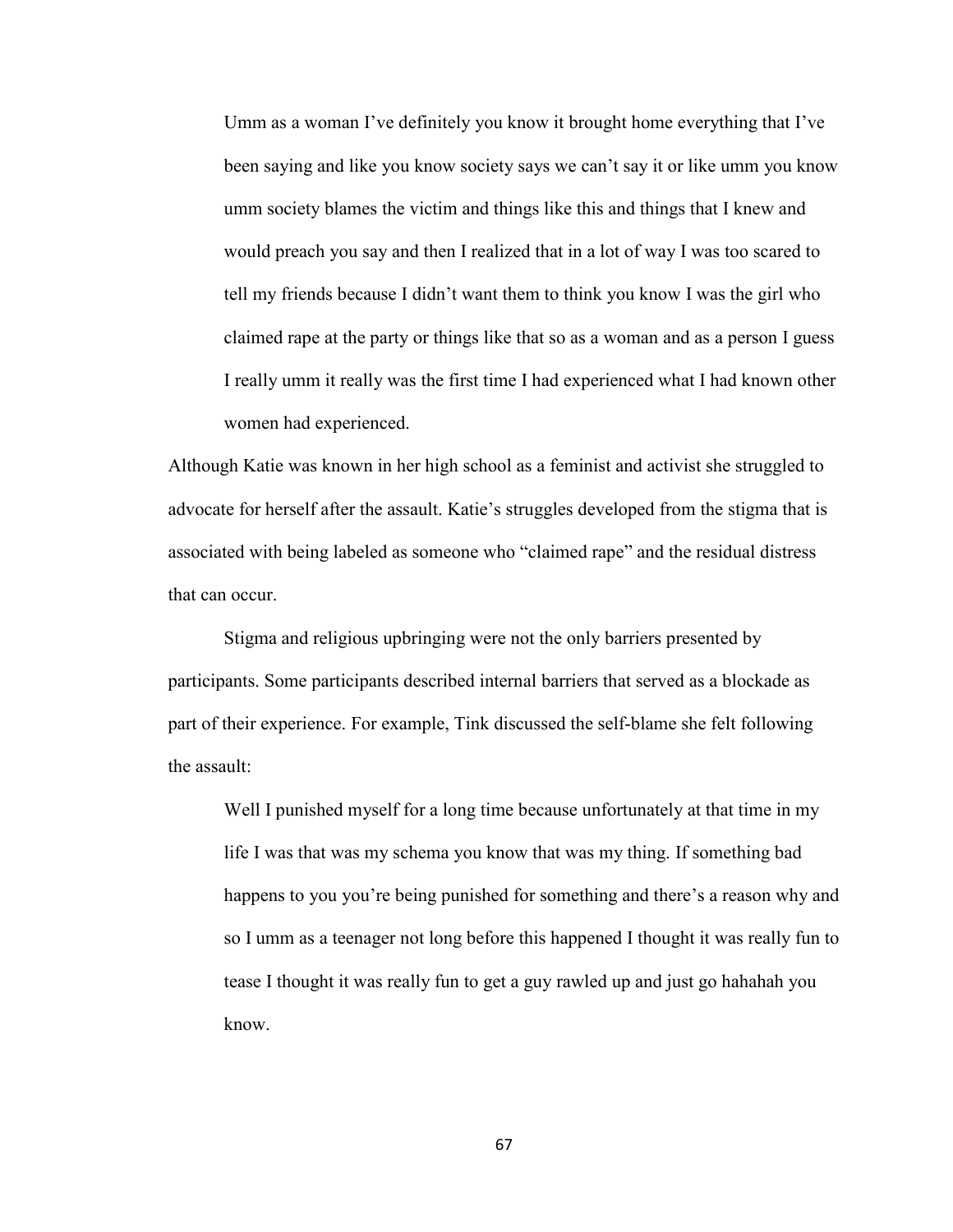Tink fought with the belief that she was being punished for her actions, therefore placing the blame and responsibility of being assaulted on herself. This influenced how she later moved through the process of identifying as a survivor due to her own struggles with determining her level of responsibility for the assault. In addition to her feelings of selfblame and guilt, Tink discussed the skepticism expressed by the doctor conducting her forensic exam following the assault. Tink stated:

Including the asshole doctor that didn't believe I was a virgin. He stuck his finger

inside of me and pressed down right where my hymen had just been torn. Not only did Tink believe she was assaulted because of her previous behaviors, thus increasing her sense of self-blame, but the formal service personnel she interacted with immediately following the assault did not believe her report and intentionally inflicted pain to an area that was damaged during the assault.

For some participants barriers did not occur immediately following their experience. Sometimes barriers were perceived due to the reactions of those with whom they disclosed to. For example, Melissa's barrier was the result of a disclosure. Melissa stated:

And then the police officer I had to directly deal with was an ass and the entire time he was accusing me of being not the perpetrator but saying like oh you're just making this up you're a little liar I don't know why I am wasting my time with you. And so finally I was like you know what and I'm like I don't want to deal with this anymore can you please just drop the charges. And I'm like can we please just drop this, please.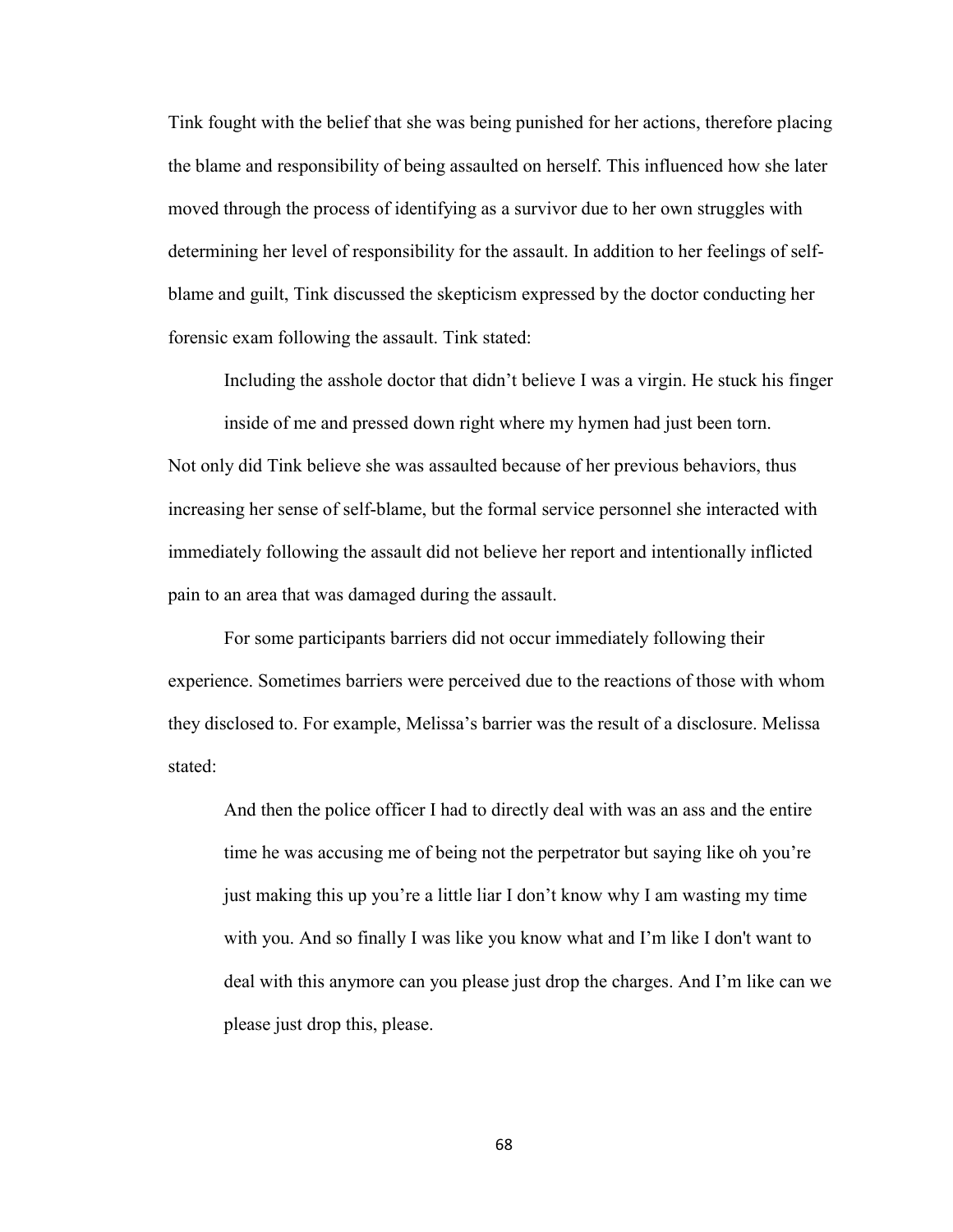Melissa's disclosure to her teacher resulted in an unwanted report to the police, her mother, sports coaches, and other teachers. As a result of the investigation by the police, her friends were interviewed and made aware of what occurred. Melissa decided to recant her story in an effort to not pursue criminal charges and an investigation that has unintentionally begun. Melissa described what she learned from her initial disclosure:

Umm definitely learned that's why the second time I never went to the police because I wasn't going to deal with that again.

Melissa's experience influenced her decision to not report her second assault to authorities. Therefore, her negative experiences acted as a barrier in a later assault.

Fear was another factor influencing whether or not participants sought help. Fear was expressed in various forms, such as fear of the attacker returning to cause additional harm, fear of getting in trouble, and fear of not being believed by others. Tink noted:

I was afraid. Immediately after I was afraid because umm because I thought that he might come after me and kill me.

For Tink, being assaulted by a stranger, at knifepoint, on the street seemed to have greatly affected her sense of safety. Consequently, her fear affected her daily functions, such as going to school and taking public transportation. The not knowing what comes next also appeared to influence her reaction, including fear that this was potentially just one experience in a longer cycle of violence.

Roxy discussed a different type of fear, that of getting into trouble from other actins she engaged in prior to the assault.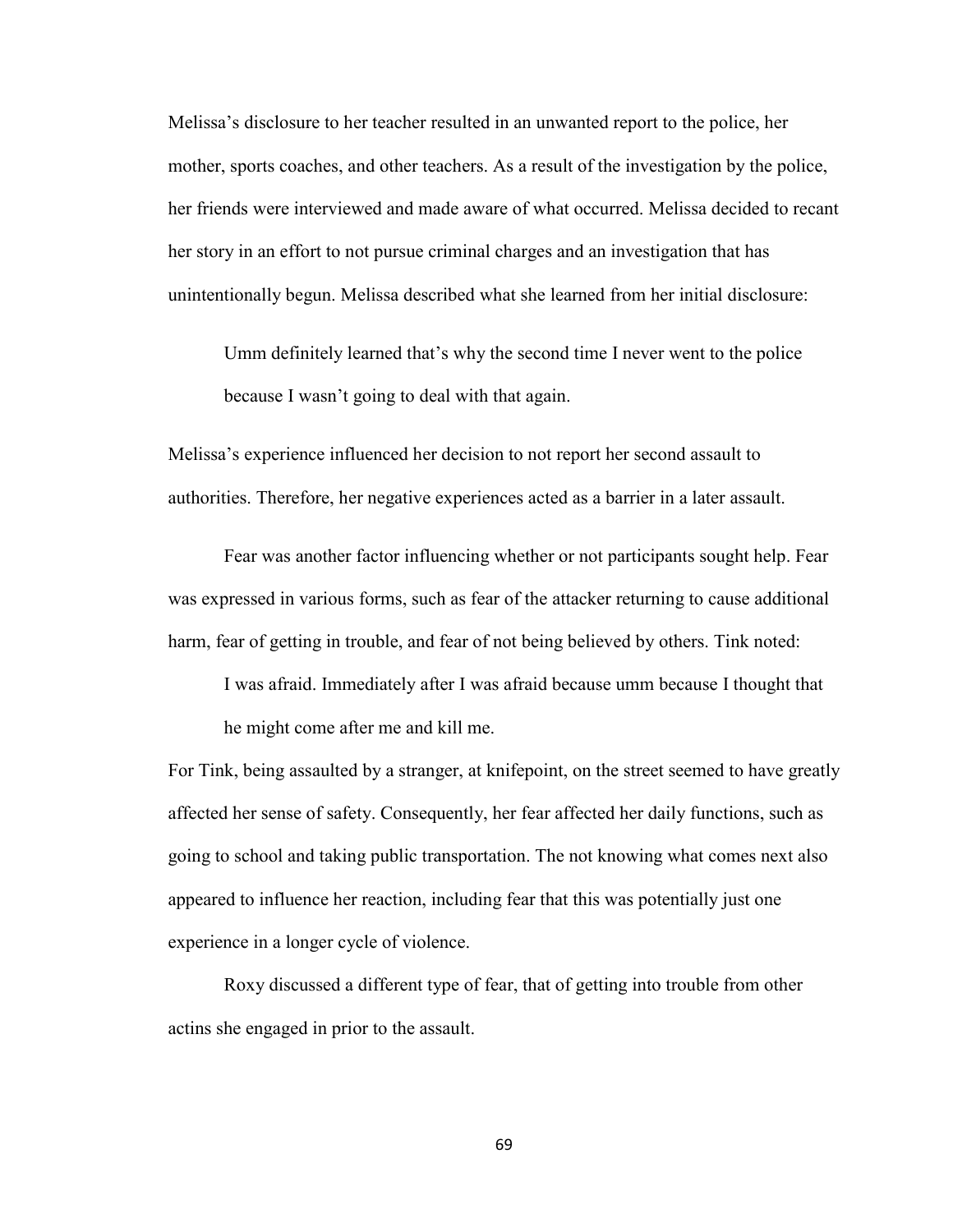Umm honestly I would have told someone sooner if I didn't think I would have gotten in trouble because of underage drinking.

For Roxy, the implications of her age and other actions lead her to fear reporting and disclosing the assault. Because Roxy was intoxicated when she was assaulted her friends did not believe her and instead thought it was drunken sex that she later regretted. Additionally, Roxy wasn't sure whether or not she consented because she was intoxicated even though she remembered saying "no" and tried to pull him off of her friend.

Recovering from sexual assault can be a lengthy and emotional process. Barriers to the healing process not only make it difficult for a victim/survivor to heal, but it can have implications for navigating future assaults and receiving the appropriate support and services to expedite the recovery process. Barriers included fear, religious beliefs, not being believed, and the shame, guilt, and stigma that is associated with being labeled a victim of rape.

## **Intervening Conditions: Coping Skills**

 Participants discussed the ways in which they coped in the aftermath of the sexual assault and throughout their journey. Coping skills were presented as both maladaptive and adaptive methods. Maladaptive coping skills can be seen as ineffective and leading to increased vulnerability, self-blaming cognitions, and avoidance coping strategies while adaptive coping skills facilitate healthy and supportive networks (Littleton & Breitkopf, 2006). For those participants that utilized maladaptive coping mechanisms, there appeared to be a period of realization that these coping skills were not functional for who they were or wanted to be following the assault. This period of realization allowed them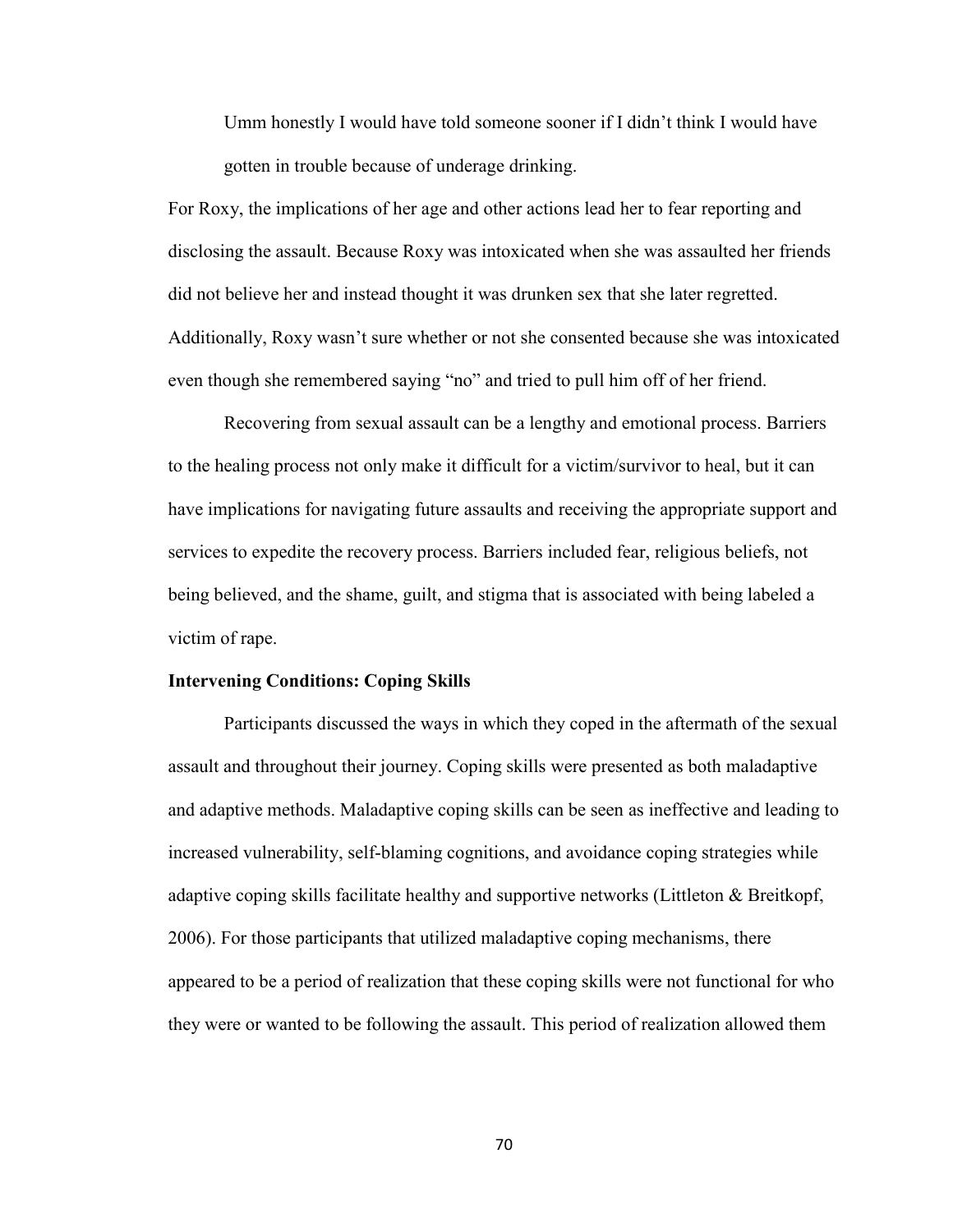to adjust their coping strategies to engage in more adaptive coping strategies for the future.

**Maladaptive Coping Skills.** Maladaptive coping skills were presented in the form of anger, excessive drinking, unhealthy relationships, avoidance, and isolation. For example, Paige stated:

Um and for a while there I was in my like attempts to numb it out I would drink a lot and be with a lot of people which didn't help anything so now I've gotten to a place that's not something that's like a barrier in my relationships at all and that's a good place to be in.

For Paige, drinking and becoming involved with various people were used as means to escape her emotions and remain numb to the experience. This also influenced future relationships, which could potentially be problematic as she reported that understanding and conceptualizing relationships was an area she struggled with following the assault. Paige discussed moving towards healthier methods of coping after realizing her current methods were ineffective.

Marilyn spoke of her different maladaptive coping methods, working as a stripper to claim a new identity following the assault:

I reacted from it. I got involved in some very dark things because of it. I didn't have good counseling. You know back then that long ago I just you know I tried to get back on my feet and I at night I would go and strip, you're the only one I've ever told that to. And I made a lot of money but I only stayed there 30 days I couldn't justify staying there. You know I cut my hair off trying to shed that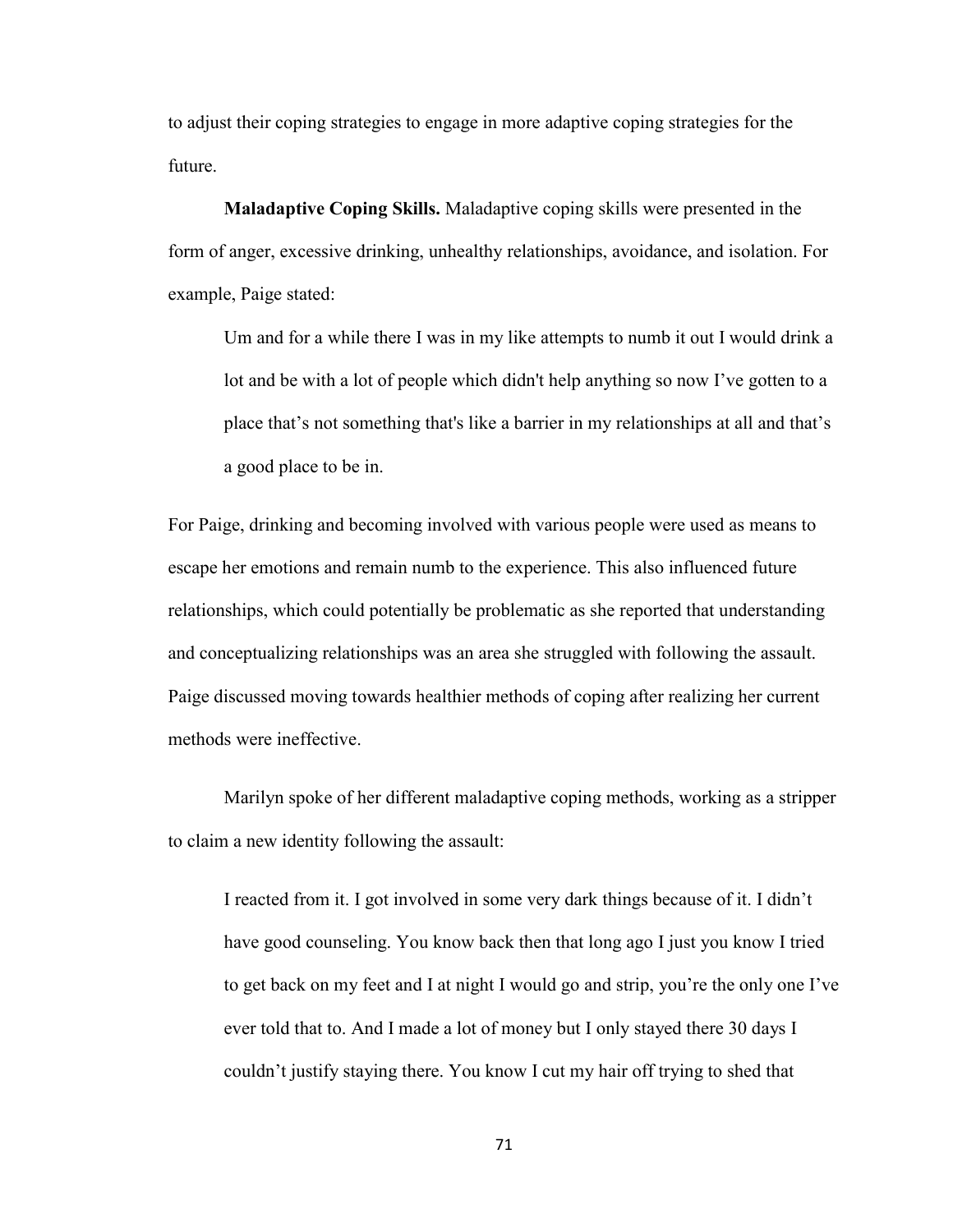person that that happened to. I was trying to recreate myself so she would have to deal with that not me.

As one can see, Marilyn struggled in the aftermath of her assault; therefore she tried to escape from the person she was in an effort to avoid addressing what happened. This, however, appeared to only serve as a shield, and she was not fully able to process who she was or wanted to be after having this significant experience.

Angelina also reported avoidance tactics but through isolating herself from friends and family so as to avoid addressing the abuse she was experiencing in her relationship:

Well it was hard to experience I guess. I umm [sic] shutdown and withdrew from friends and family. I stayed home a lot and walked on eggshells so as to not you know do anything that would be questionable, whatever the hell that means.

The abuse from Angelina's relationship caused her to withdraw from her support systems. Withdrawing served a second purpose for Angelina at the time; she isolated herself in an effort to not further upset her abusive partner. The cycle of abuse Angelina experienced led her to believe withdrawing herself from family and friends would improve the state of her relationship. This process of withdrawal increased her sense of loneliness. Eventually, Angelina was able to identify his behaviors as unhealthy and leave the relationship without disclosing the two years of abuse she endured.

Participants utilized coping strategies available to them at the time in an effort to reduce, and avoid, negative feelings. After the assault participants' lifestyle and ability to cope with everyday stressors was not enough. Therefore participants turned to alternative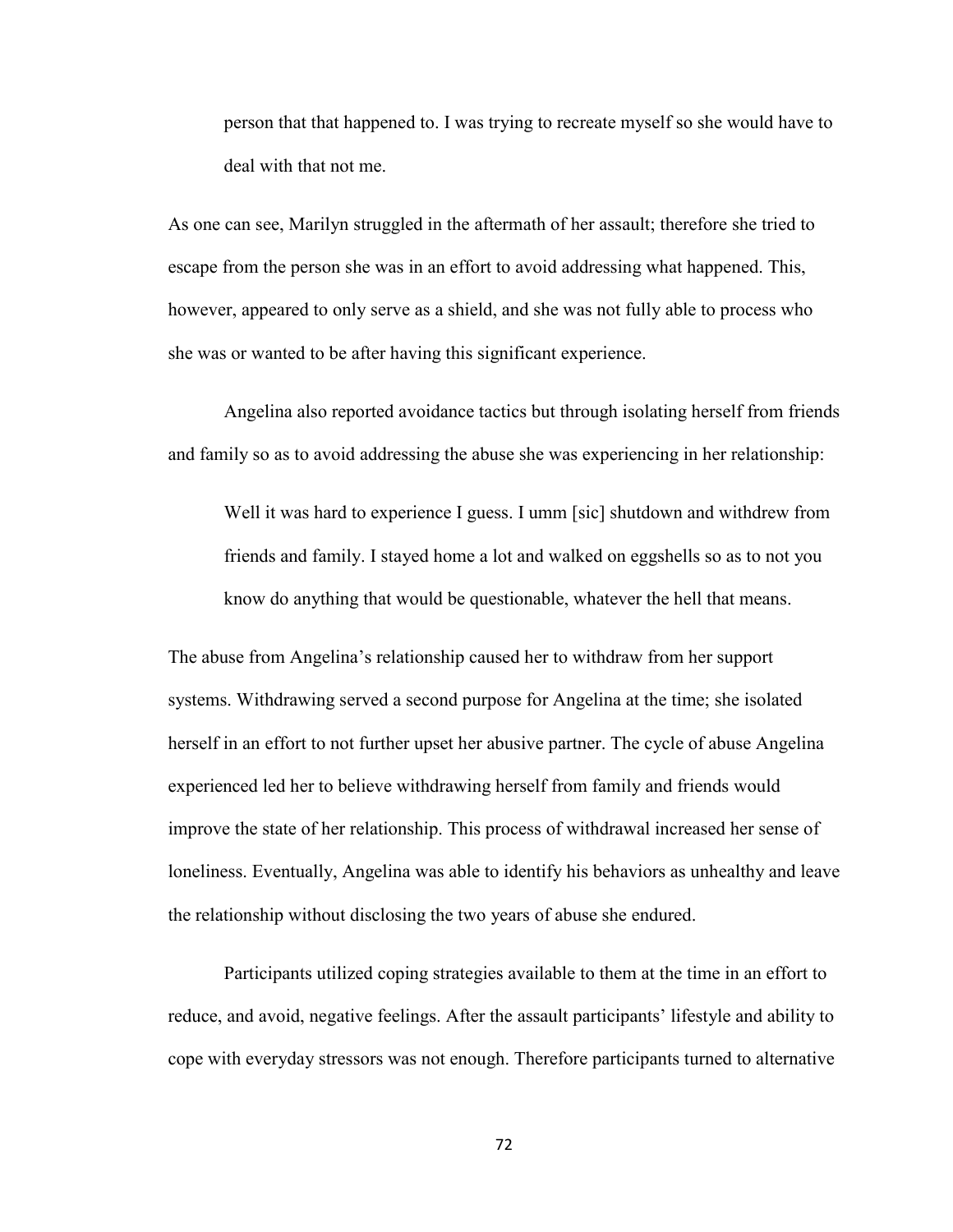methods of coping. These methods of addressing, or avoiding, the trauma associated with sexual assault presented in the form of maladaptive coping skills.

**Realization**. Participants were able to identify their maladaptive coping skills as ineffective and turned to more adaptive coping methods. This realization can be seen as a pivotal step in each participant's process of identifying as a survivor. For Roxy, this turning point occurred when she realized there was nothing anyone else could do to improve her situation. As Roxy stated:

Then I was also very angry that like no one went and beat him up or anything and I couldn't do it myself because I was so weak at the time. And I told my father about it and he also has anger issues I guess and all he said to me is "I'll take care of it". And it was weird because at that moment I didn't want him to do anything I didn't want anyone to do anything because I knew that wouldn't fix the problem so I guess that was like kind of ahh the turning point umm that kind of helped me to heal actually is I felt like nothing had been done but honestly there was nothing to be done about it anymore.

Roxy then took to her own methods of healing to address the assault. Her feelings of guilt surrounding her inability to protect both herself and her friend during the assault lead her to eventually become involved in Kung Fu. Roxy reported Kung Fu as being life changing in a number of ways. She became physically stronger and more confident in her ability to protect herself and others. In addition to the physical benefits of practicing Kung Fu, the discipline Roxy has learned has made her a more empathetic person towards others.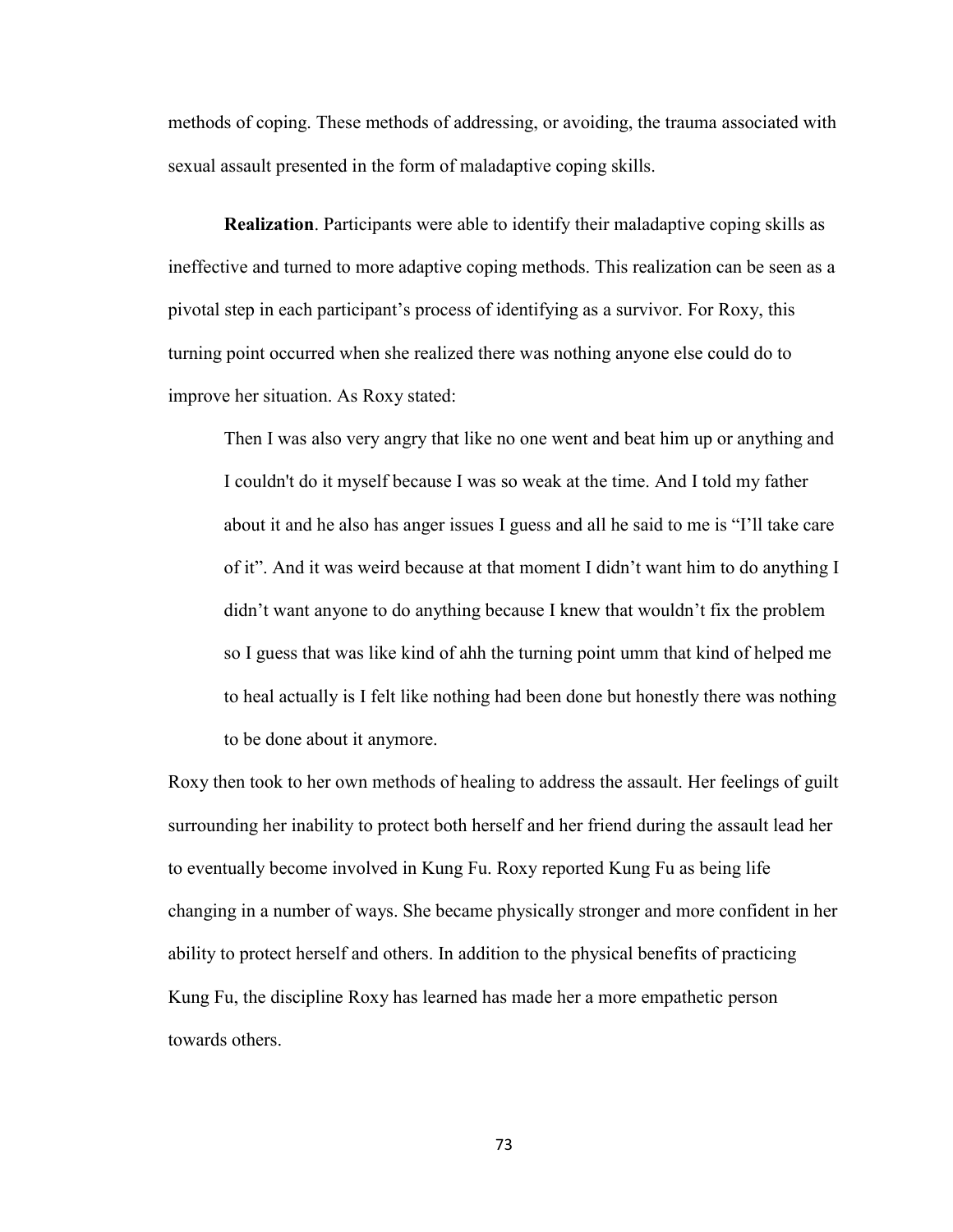Angelina's realization differed from Roxy's in that she wanted to move on from her experiences rather than continuing to struggle with the negative emotions that followed the assault. Angelina stated:

And see it is an experience where I can learn from it. I don't I don't [sic] sit there and dwell on it or feel sorry for myself or sit in a negative space with it and so just think about it and move on and continue.

Angelina's ability to identify the space she was in as negative and undesirable allowed her to make the necessary changes for her to continue with her life. She was able to address her emotions in that negative space and then move on from them.

Similarly to Angelina's thought process, Paige discussed her reluctance to remaining stagnant in a negative space:

I think I've always been a pretty strong willed person since I was born, but I think like the experience we're gonna talk about definitely contributed to that and it also contributed a lot to my desire to not stay stuck in some sad state since like

I'm naturally like a happy, optimistic person.

Paige identified the sad space she was in as not aligning with her core personality characteristics. This realization encouraged her to utilize more adaptive coping mechanisms to return to her happy and optimistic self.

Each participant was able to identify her current maladaptive coping skills as being unhelpful or ineffective. At this point, participants had a decision to make: continue down their current trajectory or explore and implement alternative coping mechanisms. Utilizing different coping skills may require participants to address their circumstances rather than reverting to avoidant tactics.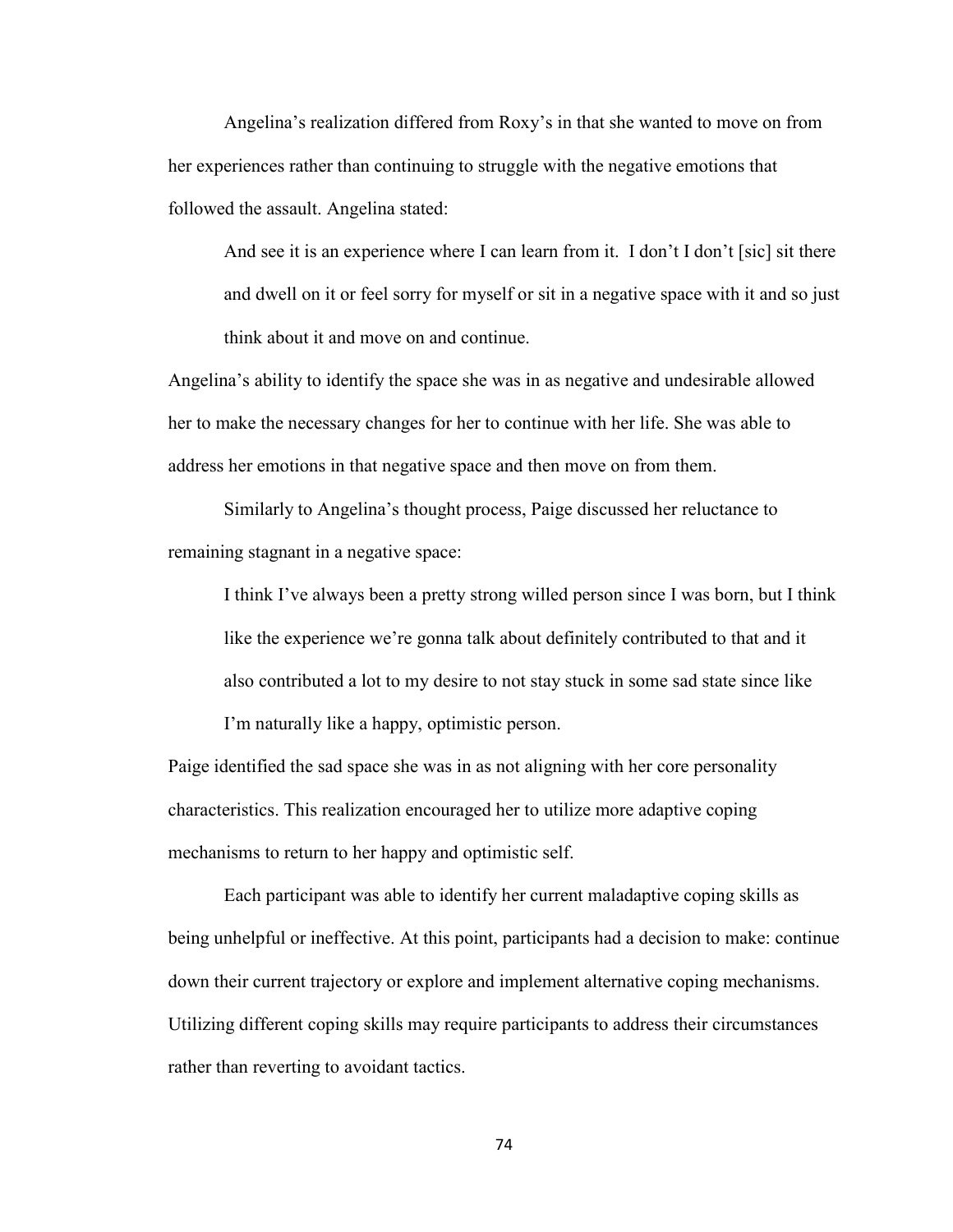**Adaptive Coping Skills**. Participants moved from maladaptive coping skills to more adaptive and healthy methods of coping after these periods of realization. Adaptive coping skills were reflected in a number of ways, such as utilizing creativity to express emotional processes, physical activity, and engaging with others in the form of support groups, counseling, and support systems. The ways in which individuals cope with trauma vary; some reached out to others for support while others found ways to utilize their coping skills independently. Incorporating adaptive coping skills allowed the individual to explore their strengths and use them as protective factors.

Katie discussed how her assault influenced her journey to a healthier lifestyle: Umm yea I mean I definitely think it was kind of a turning point in my life for me. So I think it was probably one of the more, as horrible as it sounds, the more meaningful experiences of my life because it changed a lot of things and I really think I'm living a much healthier life now. Umm but then I mean at the same time if I could do it all again and not go through that and still be partying today and have never experience that I'd probably prefer that.

Katie was assaulted while she was intoxicated at a party; therefore she made the decision to change her lifestyle following the assault. Katie noted she now lives a healthier lifestyle by not drinking and does not enjoy the party scene as she once did. Although she reported finding meaning and becoming healthier, Katie stated she'd prefer to have never been assaulted even if that meant continuing to party, and drink, to this day.

Paige was able to move out of her sad space by sharing her story and communicating her emotions. Paige discussed the value she found in talking about her assault and expressing herself: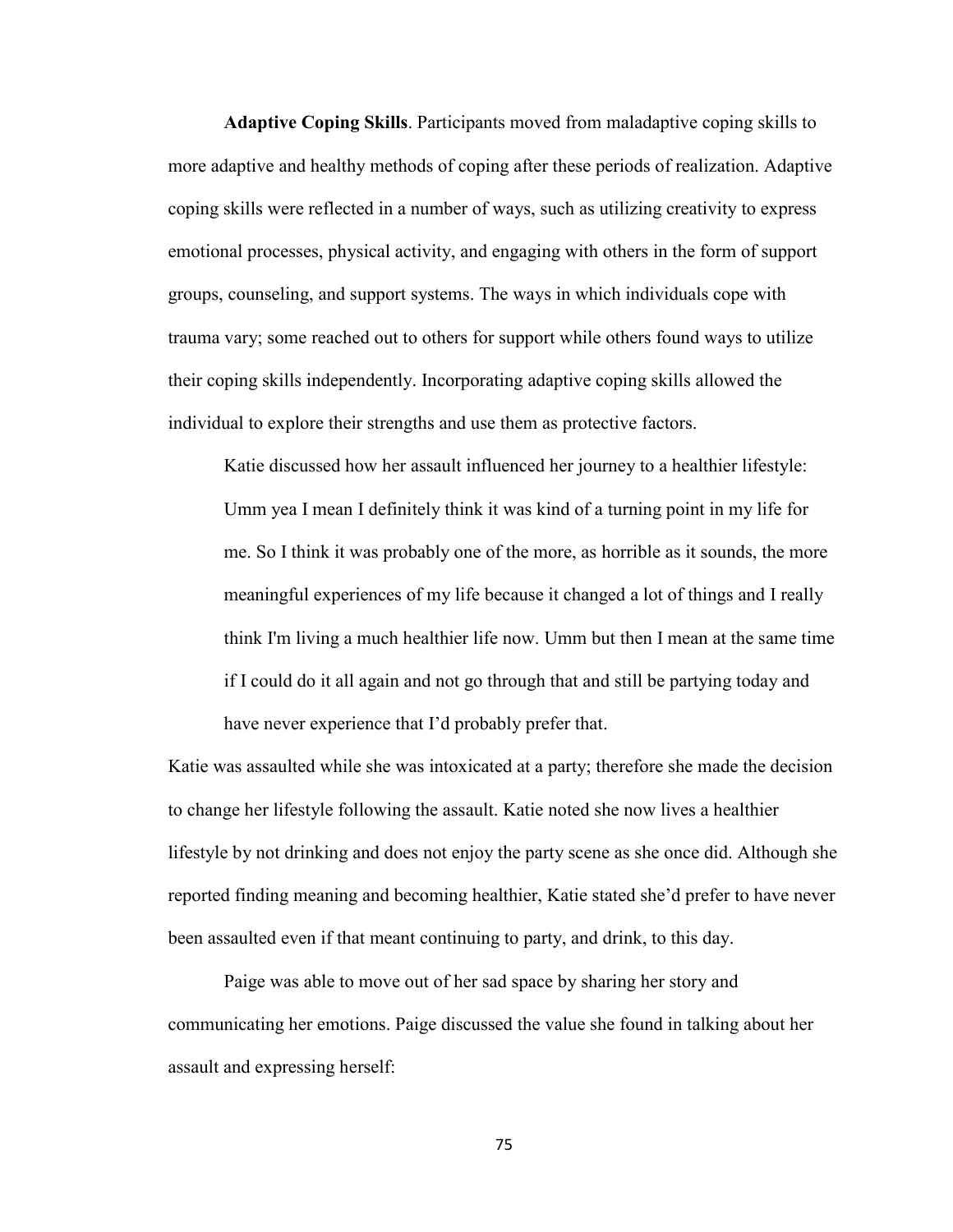Um and I think going to counseling always stuck because I didn't understand why people wanted you to go like I didn't understand how talking about it was beneficial at all back then. And now I see even if you're just sharing stories there's value in knowing there's other people with your story… And that was so great because I don't it's not like a conversation it's a story, depending on who you were telling it to. Um so that's been really helpful and yea, writing has been the best I mean there's so much stuff that I have written down in all these different places and they're all gonna be different reflections of what it's been like to go through it. So that'll be cool to look back at it.

Paige found comfort in sharing her story with others through a number of outlets, including counseling, journaling, and online platforms such as blogs and support groups.

Tink discussed her ability find comfort in writing about various traumas she has endured throughout her life. Tink stated:

Well maybe umm what I can say about that is that I learned umm I like to write. And I wrote I I [sic] have several books sort of in process umm and so I one of the books I worked on is called umm blessings in disguise. And so that's probably the biggest thing that I've learned from all the traumas in my life is that umm you can always make something good out of something bad.

Tink used writing as a way to process her traumas, therefore recreating her experiences. Through writing and reflecting on her life, Tink was able to find the meaning, or "blessings in disguise". Thus, writing became an outlet of self-expression and reflection, as well as an effective method of coping for Tink.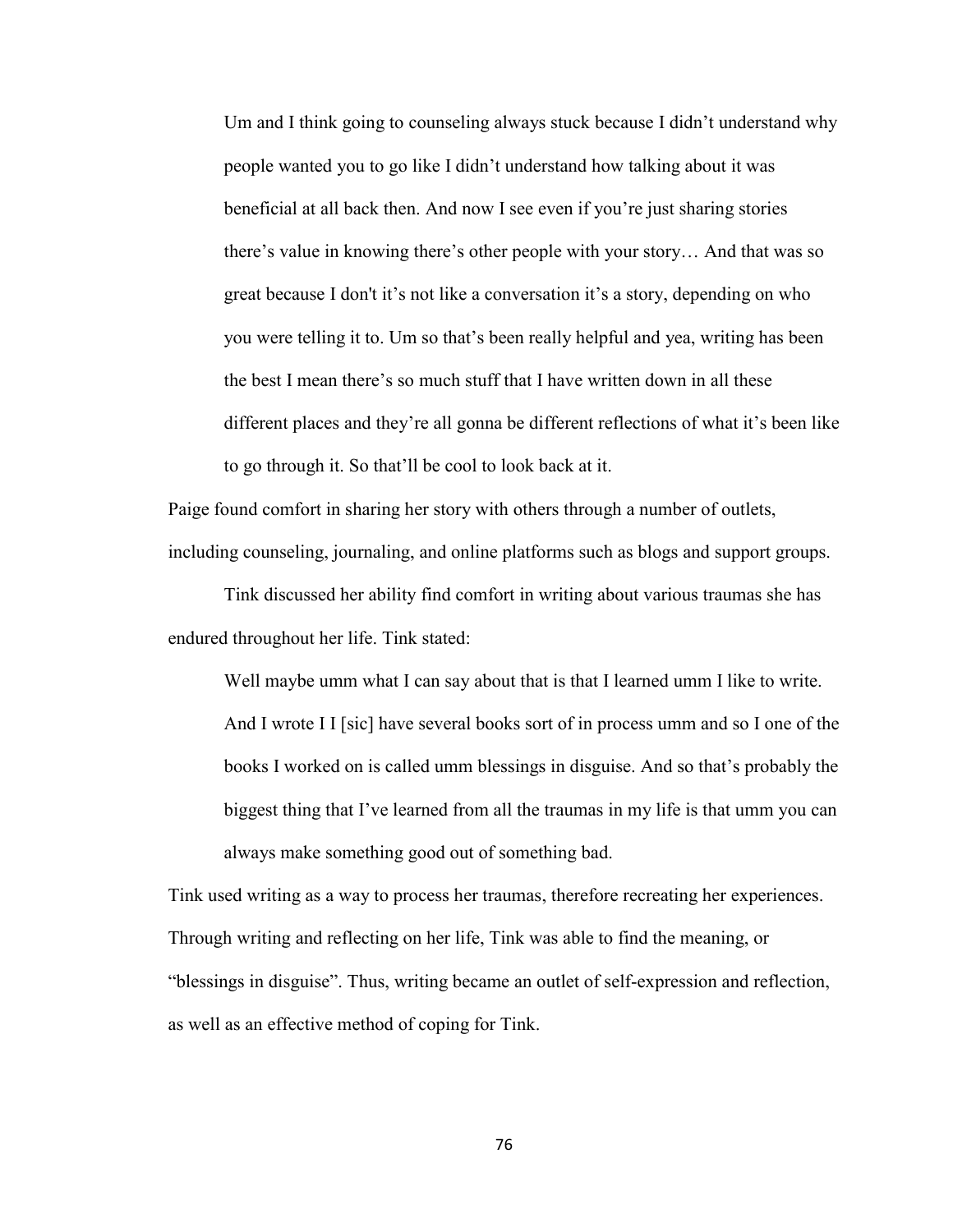*Reframe.* Changes were a significant factor that emerged throughout the analysis of the data. For some, these changes came in the form of altering their understanding about what constitutes sexual assault, including prevalence rates. Lifestyle changes were a prominent underlying theme that also emerged. Across all these changes, the idea of a "reframe" pervaded these experiences. Reframe is defined, for the purpose of this study, as one's ability to reconstruct meaning to their experiences, in this case sexual assault, to evoke more effective coping skills and problem-solving strategies (Guterman, 1992; Rudes & Guterman, 2007). Participants positively reframed their negative experience(s) in such a way that promoted support and advocacy efforts and allowed them the opportunity to connect with others who may have had similar experiences. Participants were able to find meaning through their experiences and develop a greater sense of appreciation for oneself.

For Angelina, she identified what happened and understand it isn't as uncommon as she initially thought. These realizations provided Angelina with both validation and the closure she needed to continue moving forward:

Now I look back and know now like what really happened. I'm able to look back and think to myself, yep that's what it was. Just being able to understand it more clearly, you know? It's funny I tell my clients validation is important but for me I'm just like well yea it may not be a big thing to call it was it is, but it's been able to bring me some bring me [sic] peace I guess. Or maybe just some closure. I'm not sure what it is, but it's I think it might just be like some clarity.

Marilyn shared the reframe she used to understand her assault experience: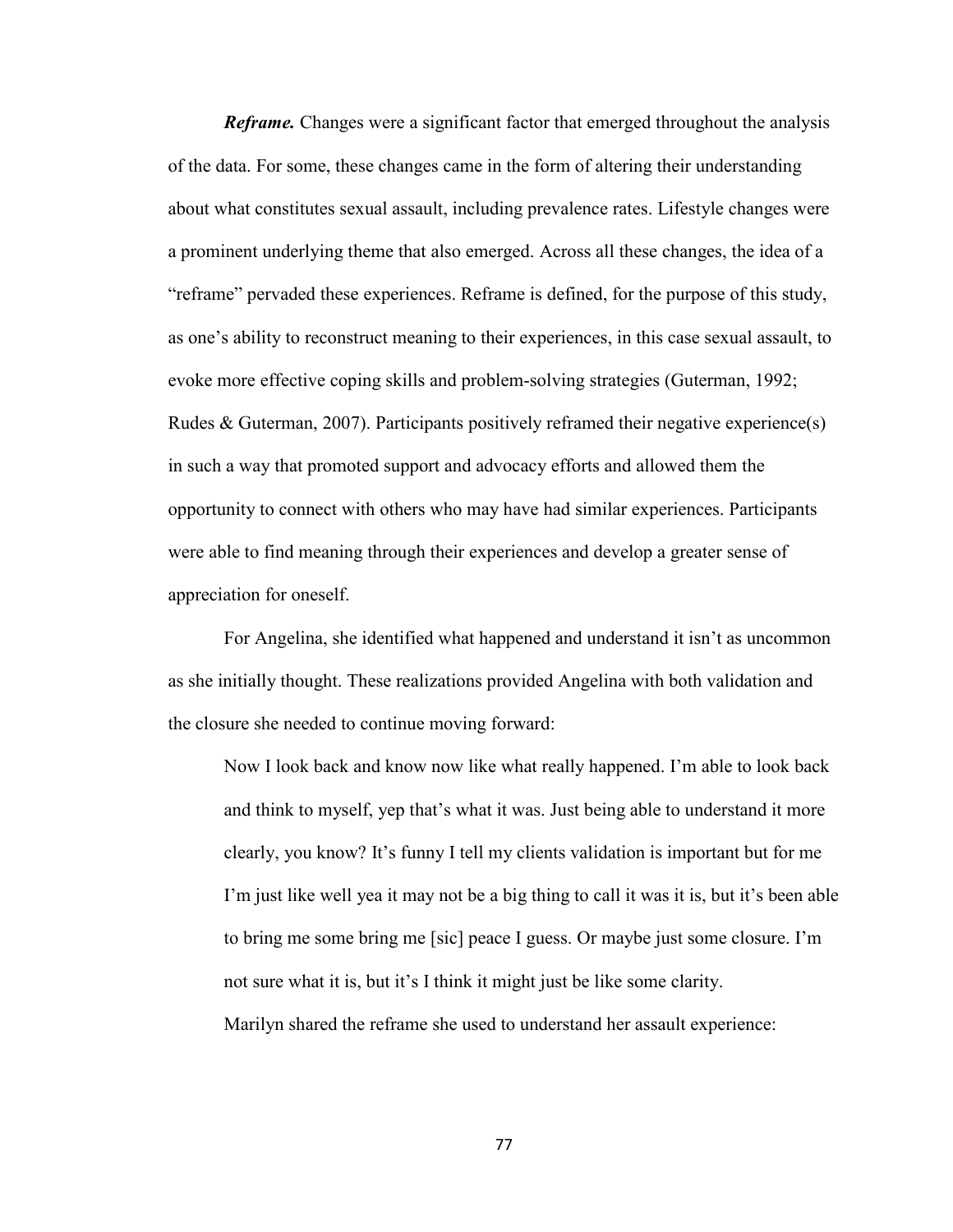Umm what has been most impactful is maturing just getting knowledge you know. Helping other areas that advocate for women, helping to get a better understanding of what happened to me that it's so common that it's almost like so I'm glad, I'm not glad for the experience, I'm glad it made me who I am so I can help those that can't help themselves right now.

Marilyn was able to understand the commonness of sexual assault and learn more about abuse. Additionally, she reported using her experiences to advocate for women and support those in need. Although what Marilyn went through was traumatic and emotionally taxing, she identified how her experiences have influenced the woman she is today.

Similarly, Paige discussed the reframe she underwent in the following statement: I feel like I've become a lot more compassionate towards other people that have stories and cuz I definitely had that lens of oh it has to be violent to be an attack so I learned a lot about that.

Paige battled with the misconceptions of what constituted sexual assault. Not only was she able to redefine her definition of sexual assault, but she also developed an increased sense of empathy towards others and an appreciation for people's stories. Through her experience, Paige was able to find meaning. Paige further noted:

That's my interpretation that it's used for good even though it wasn't good, you know.

Although being sexually assaulted was a negative experience for Paige, she was able to reconstruct her meaning and use her experience for good.

Roxy's interpretation was a little different than other participants: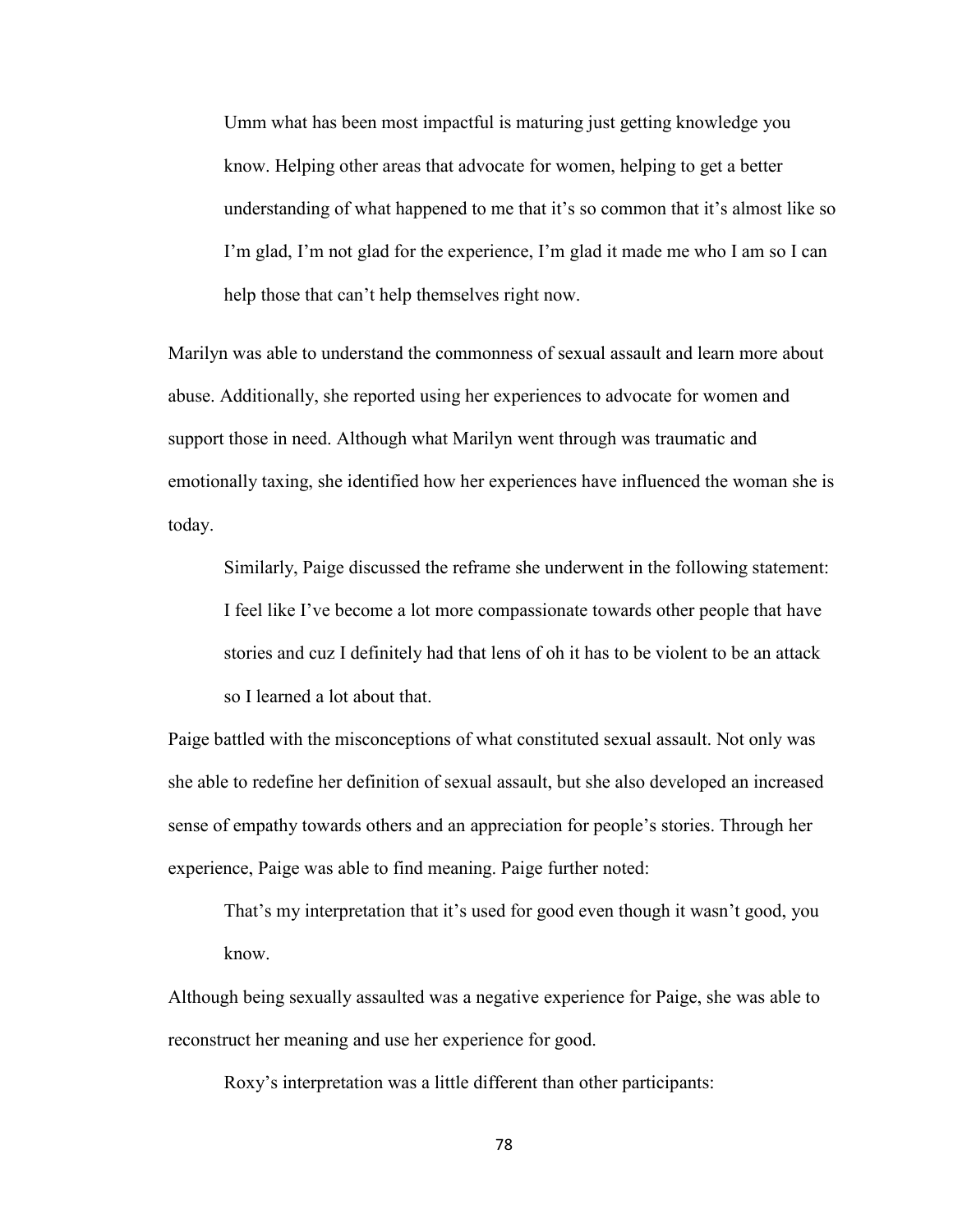Yes when I was 16 it just felt like this was a shitty thing that happened to me and now I feel like that was a shitty thing that happened to me and I will make myself better because of it and I will help others because of it.

Roxy acknowledged the assault as being a negative experience in her life, but was able to reframe it in a way that allowed her to grow from it. Not only was Roxy able to become a better person as a result of the assault, but she was also able to help others as a result of it. Similarly, Tink mentioned:

Even if it's just having the ability to be more empathetic for people I meet that are suffering with some other issues. Who knows, but I do know that umm we can we can [sic] make it out of bad for sure.

Tink used the traumas she has experienced as a way to become more empathetic and connect with other people.

Participants continued to identify the assault as a negative experience in their lives, but were able to reconstruct its meaning and find a purpose through it. Participants used their experiences of being a victim of sexual assault to relate to others in a way that they may not have been able to connect prior to their experiences. Reframing their negative experiences encouraged participants to become more altruistic, thus using their experiences to benefit others.

#### **Action Strategies: Disclosure and Community**

**Disclosure.** Disclosure, in its various forms, served a plethora of purposes to the participants that had been sexually assaulted. Disclosure can lead to legal action, support and validation, as well as denial and disbelief. For some participants, choosing to not disclose the assault was beneficial to their process.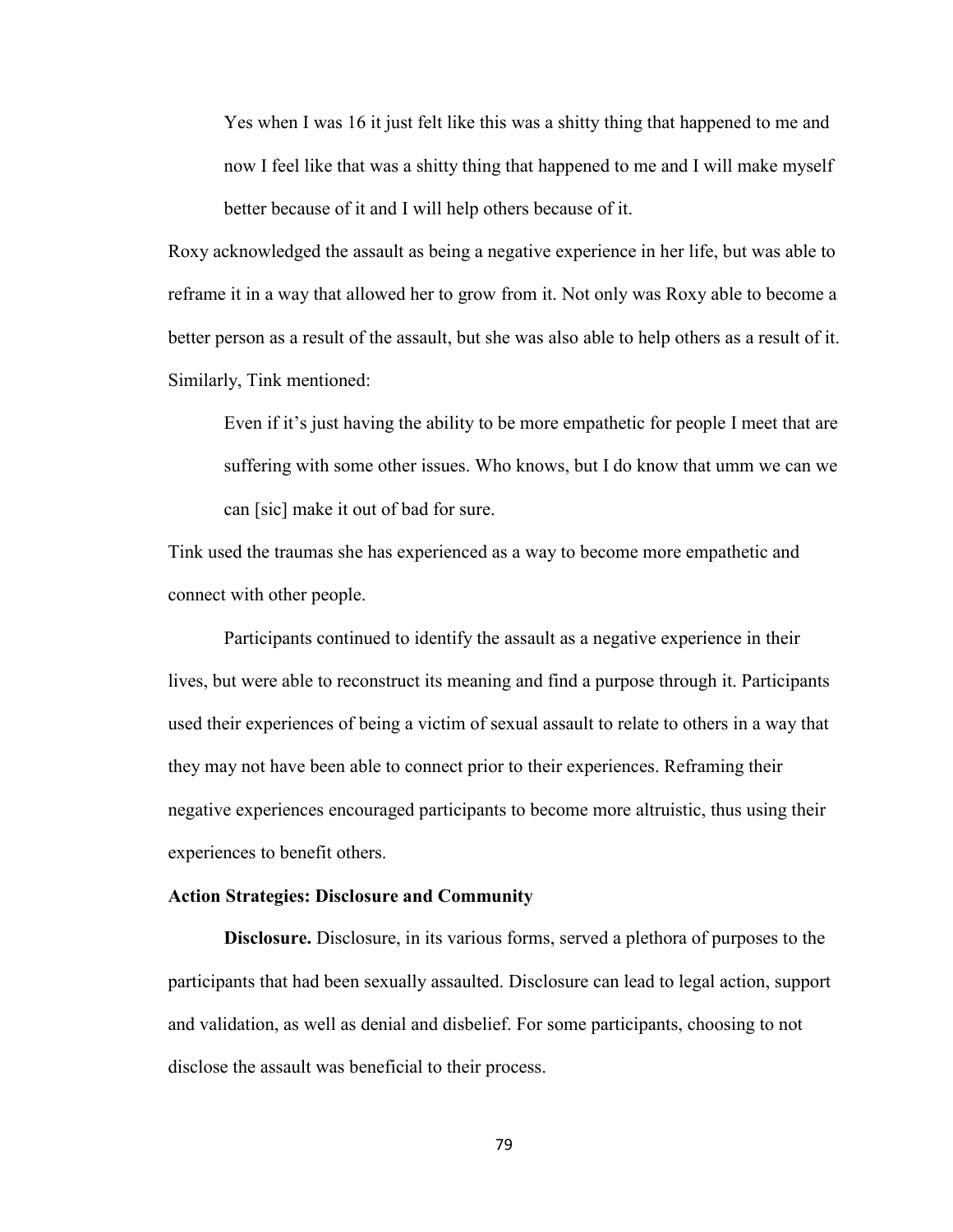Melissa discussed how barriers she previously experienced influenced her willingness to disclose the second time she was assaulted. She stated:

Umm but pretty much I told my closest closest [sic] friends who I knew could keep a secret uh the truth and then also it's like I'm sorry I needed attention or I made up some excuse of why I did it and if my mom ever brought it up I just ignored her or walk away or change the subject or something.

In the midst of the criminal investigation Melissa recanted her story, leading her mother to belief she lied about being assaulted. Melissa described her first disclosure as a negative experience, thus influencing her decision to disclose the second time she was assaulted to a limited number of people. Although Melissa experienced negative reactions to her initial disclosure, by both formal and informal support systems, she still disclosed her second assault to others. These negative reactions to disclosure affected Melissa's willingness to report her second assault to authorities, but was able to obtain support and validation from her friends.

Contrary to Melissa's experience, Roxy found validation in her disclosure to her mother. As Roxy stated:

I mean it didn't feel like it was ok at the time but after she said that the realization that this happens to so many people and we're fine kind of helped me to cope with it and I for a while I felt you know dirty I had like there was something wrong with me that I couldn't get rid of so like you know whenever I get a boyfriend or something I have to disclose like what feels like a really awful secret.

Roxy was able to find validation in knowing sexual assault is not as uncommon as she originally believed. Therefore, reducing her feelings of isolation and creating a sense of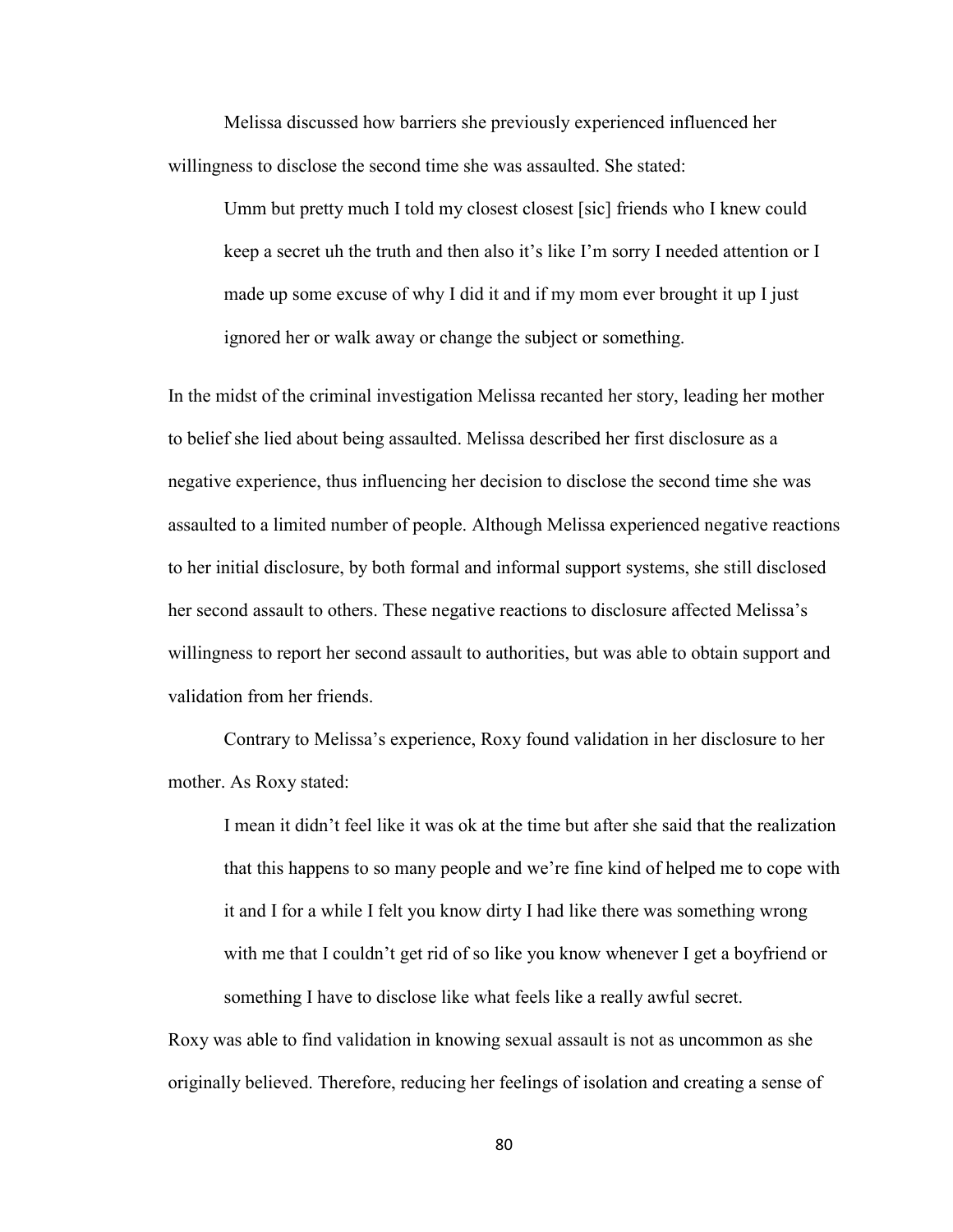universality through her disclosure. Although Roxy's disclosure experience was positive and supportive, she still identified the assault as feeling like an awful secret.

Further, Angelina had a different experience with disclosing her assault. She shared her reasoning for not disclosing and the ways in which she found that to be beneficial:

I didn't and still don't want to tell anyone because I don't want to have them worry about me or feel bad or anything like that. I'd feel so much guilt for causing them pain even though I didn't do anything wrong. Keeping it to myself allowed me to be selfish I guess. That way I didn't have to talk about it or acknowledge it when someone else wanted to talk about it. I could ignore it when I wanted to and I could address it myself when I wanted to. There was no agenda or timeline. It was just me and my thoughts.

For Angelina, disclosing would have acted as a barrier creating additional guilt. Through not disclosing her assault to anyone, Angelina had the opportunity to heal on her own terms. While there are both positive and negative reactions to disclosure, Angelina's experience suggests there may be advantages to not disclosing. Her decision to not disclose allowed her to navigate her healing process when she was comfortable doing so rather than addressing the issue when others may have inquired about her emotional wellbeing.

 Disclosure, or lack thereof, resulted in both negative and positive reactions. Participants were able to navigate their personal healing processes through validation and identifying effective methods for healing. Individuals that experienced negative reactions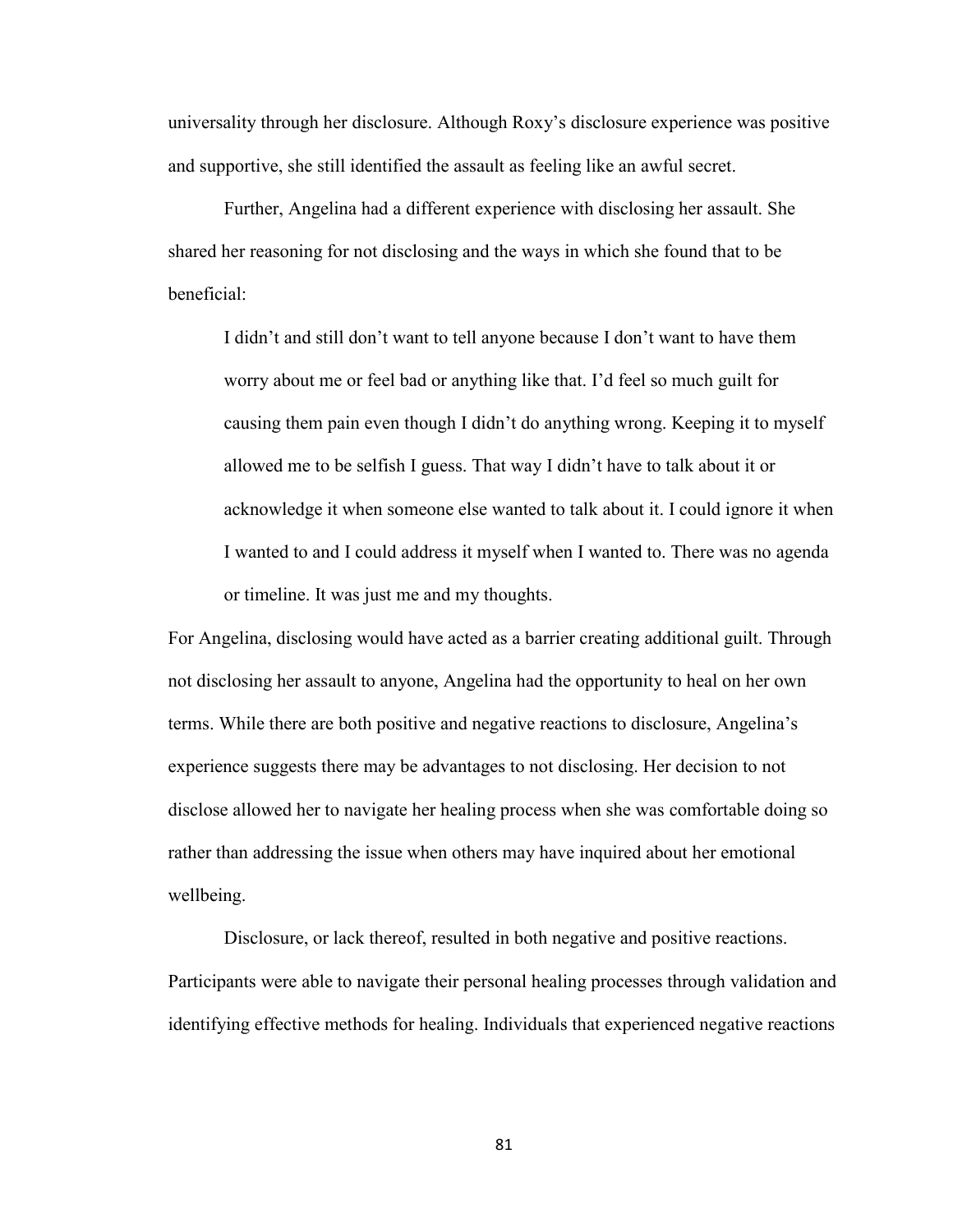as a result of their disclosure were able to use that experience and make more informed decisions after being assaulted a second time.

*Counseling*. Not all participants sought counseling after their assault. Of the five participants that sought mental health services presented with different issues; some attended counseling for the assault(s), while others sought counseling for related issues such as anxiety and depression rather than directly addressing the traumatic event. For those participants that identified counseling as being effective discussed feeling heard, having the opportunity to share their story, and feeling validated.

Roxy sought counseling, although the assault was not the motivating factor for her:

And so I have actually never been counseled for this, I I [sic] recently started to seeing a counselor once I got here but it nothing having to do with sexual assault.

Roxy began counseling recently, but did not disclose the assault to her counselor. Instead, Roxy began counseling for issues related to the assault: depression and anxiety. When she presented with anxiety and depression in counseling her counselor did not pursue the conversation any further or provide an assessment to screen for traumatic life events. Having done so may have addressed issues that go beyond symptomology of trauma.

Paige described her experience in counseling, identifying her counselor's reactions to her story as being validating:

Yes, I think counseling gave me validation that it was real which I probably needed more so than just people saying it. You know like a certified person saying no I believe you this is real whatever you want to do and I think that was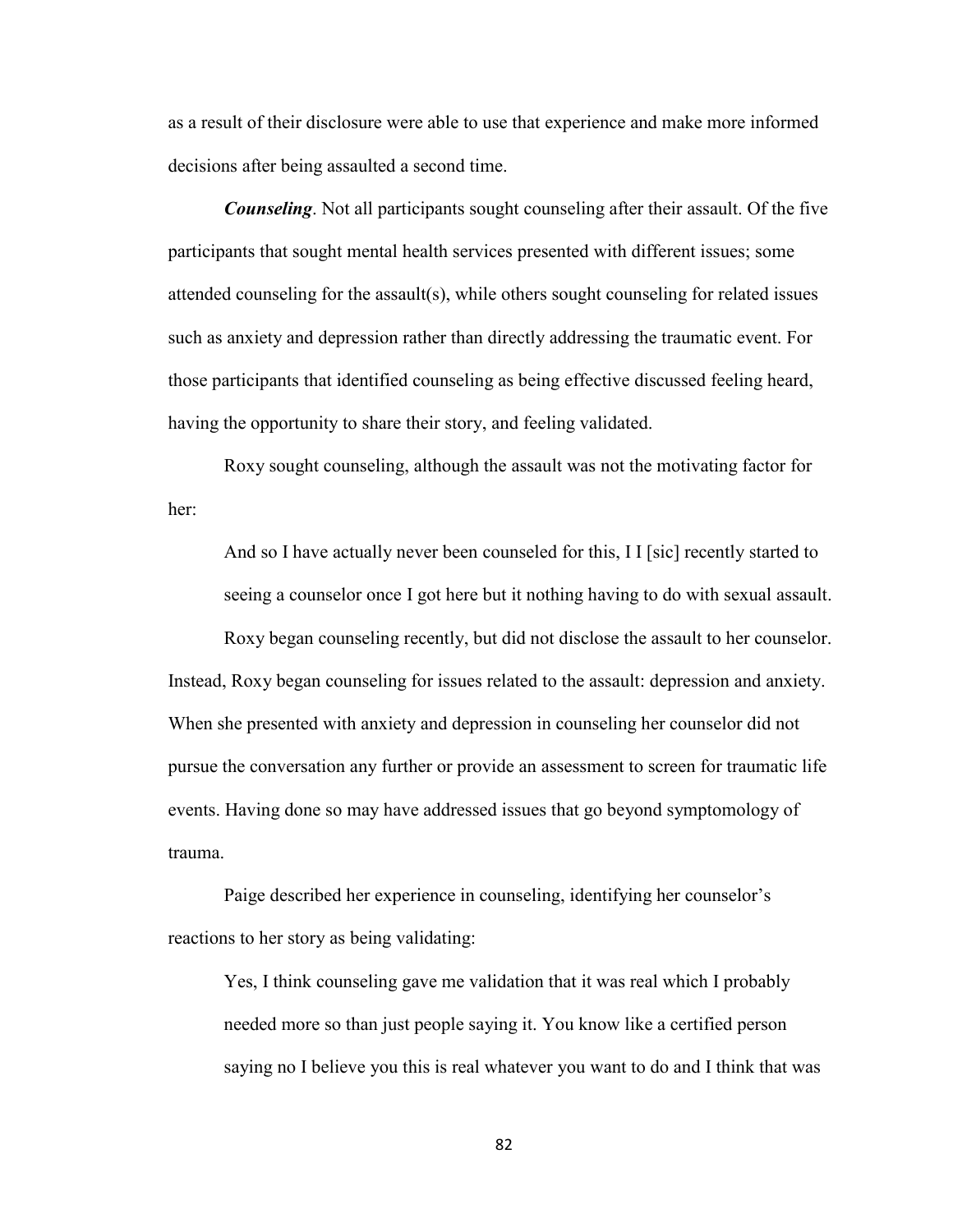scary because I didn't know what I wanted to do so yes counseling I mean I don't

know I guess it just gave me that validation that what you're feeling is real. The validation offered by the counselor was instrumental in Paige's process of healing, and identifying as a survivor. She was given confirmation from someone she respected, professionally. This validation influenced the lens Paige used when thinking about sexual assault. Initially, Paige experienced confusion regarding sexual assault within relationships and she struggled with the shame and guilt around sex she interpreted from her religious upbringing. Therefore, the validating response from her counselor allowed Paige to separate herself from the barriers she was experiencing.

Katie shared her counseling experience:

I don't think I let myself consider it rape until my therapist said that you know it was probably rape and then you know I really did some self-reflection and was like I didn't want to have sex that night.

Katie minimized her assault after it occurred. Similarly to Paige, Katie found validation from her clinician. After receiving the validation from her counselor Katie gained clarity regarding what happened to her.

Tink discussed the value she found in counseling:

Umm so I think that I had the wonderful opportunity, like I said, to have individual and group counseling and so I think well and then too support groups can feel like counseling and I think just umm being validated. Validation is huge umm I've had some good counselors, I've had some bad counselors. Definitely the good counselors are the ones that validate and acceptance you know, just umm acceptance, validation, and I think that you know you hopefully you're not just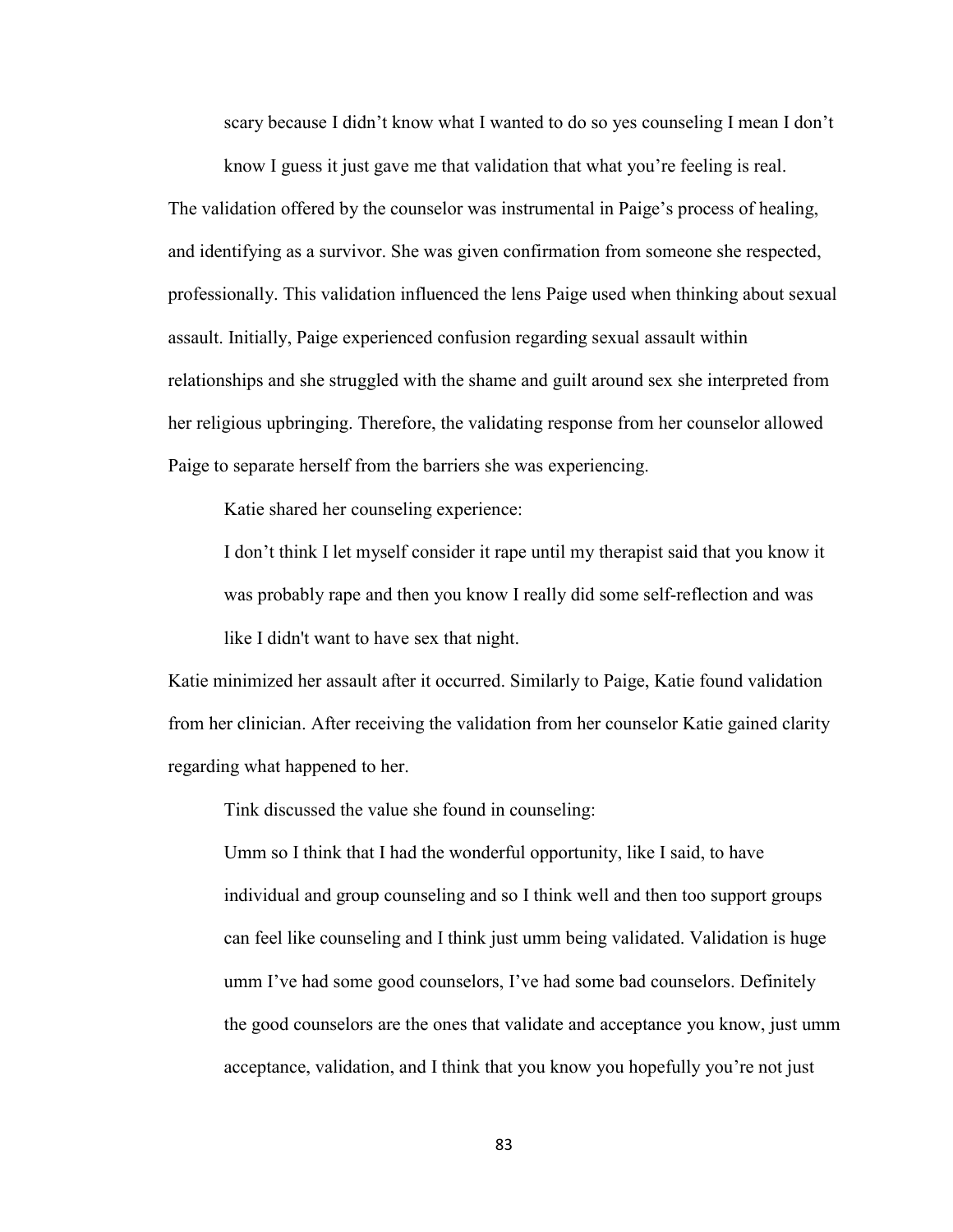blindly in counseling but you're soul searching you know you're looking for yourself.

For Tink, being in both individual and group counseling settings was beneficial. These settings provided her with the opportunity to share her story and not internalize her emotions. Sharing her story with others allowed her to relinquish the negativity she had carried with her. Additionally, counseling provided Tink with validation and support.

 For Roxy counseling provided an opportunity to address her presenting symptoms associated with the assault, her depression and anxiety. For other participants that attended counseling, it provided something more than alleviating presenting symptoms. Counseling offered a safe place to be heard and, more importantly, validated. While participants struggled to identify their assault as sexual assault, their counselors were able to validate their experience and confirm their experiences.

**Community**. Through their disclosure, participants' sense of isolation was reduced. Understanding the common misconceptions of sexual assault, particularly date and acquaintance rape, provided validation and universality. For some participants, those that they disclosed to turned around and disclosed their own assault, thus creating a sense of community and support.

As Roxy noted:

Umm cuz [sic] I had I didn't know anyone who went through anything that I did ahh but as I gotten older my roommate actually umm has been raped and sexually assaulted cuz [sic] so I was raped and I had been sexually assaulted three times umm and finding someone else who understood so well she also had she actually has a lot of post traumatic stress associated with that that I don't have.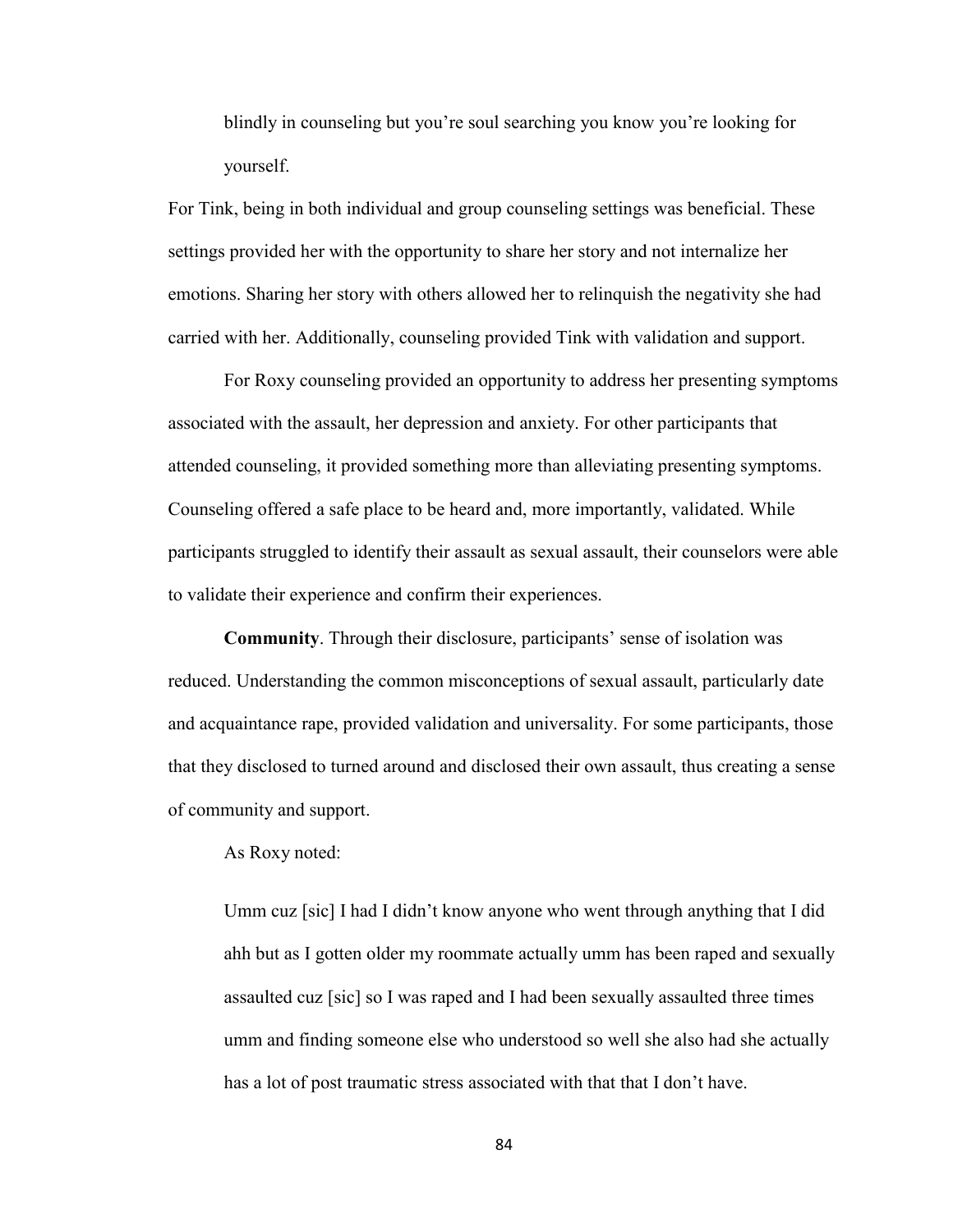Roxy found support and a sense of belonging from her roommate. Together, they were able to navigate difficult times and encourage one another. Learning of her roommate's past assault helped in reducing Roxy's feelings of isolation and shared in her journey with her roommate. Roxy also found support and a sense of community from the positive reactions she received from her mother, who works in a mental health profession. Roxy's supportive network facilitated a sense of community that was conducive to her process of becoming a survivor.

Paige described a different form of community where she was both an active member and an observer:

Um I definitely got plugged into a lot of like online writing spaces like you're so worth loving and I would read blogs from other people and hearing them say the same thing no matter how minor like their incident was, whether it happened one time or multiple times whatever it was that was so encouraging to me. Even if they were at the end of it they were like like [sic] I'm not out of this it still sucks that was so encouraging.

Paige found inspiration and support through an online community. People were able to share their stories, successes, struggles, and ultimately impart knowledge and instill hope onto its readers. Although Paige did not share her story through online networks she was able to develop a sense of connectedness with other survivors through various online communities.

Although Angelina did not disclose her assault, she was also able to experience a sense of community. Angelina stated: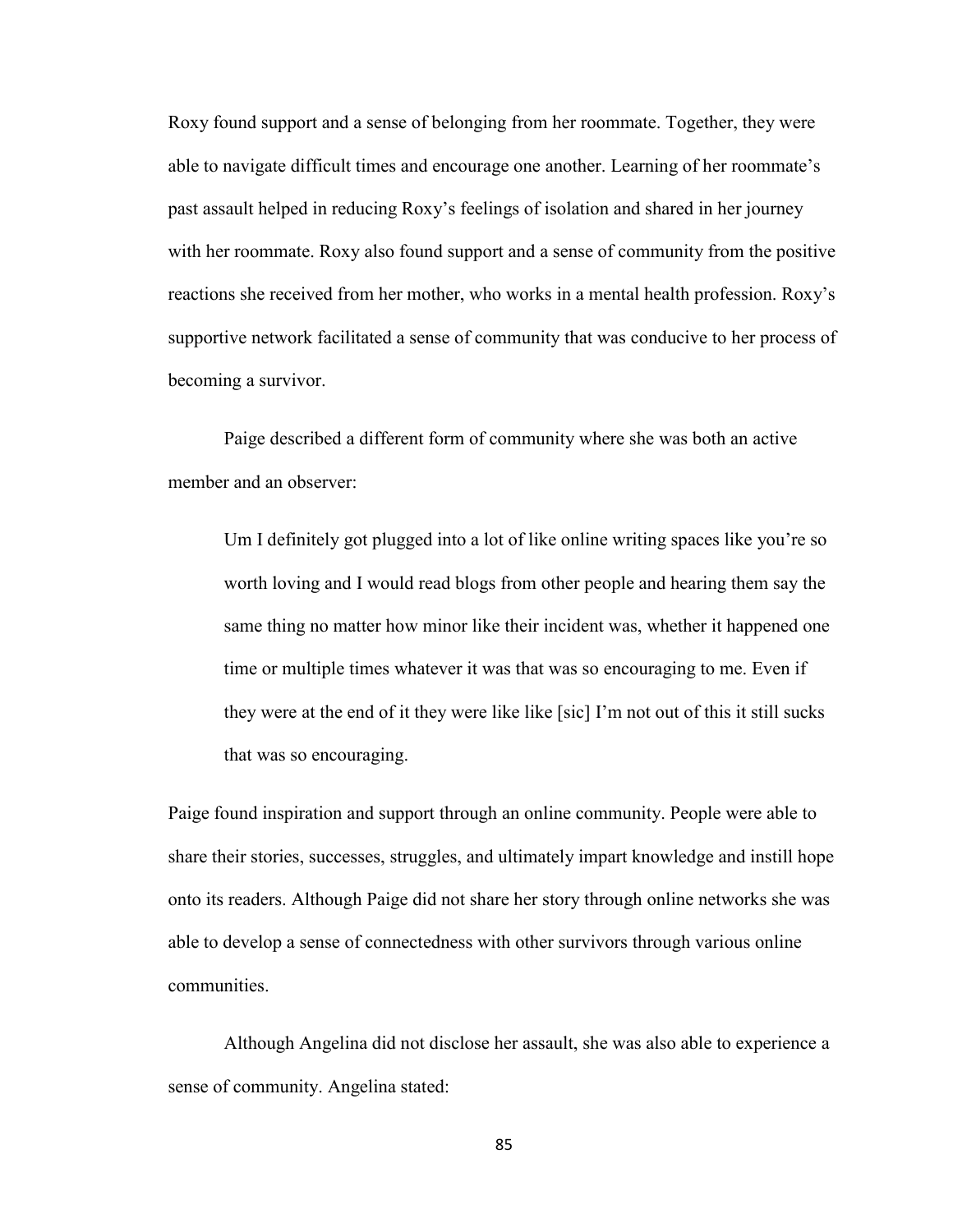I feel like being able to connect with the people I work with and it may be beneficial for them but it's been really helpful for me. I've been able to learn from them and that really motivates me to become a better person and finding my way to heal from inside. I don't even know if I answered your question. Umm how I've been able to change is really understanding that what I went through isn't as rare as we think it is and that there are a lot of other people out there who feel the same way I do in terms of being isolated or feeling isolated. And so when I work with people whether on an individual level or scale bigger than that I don't need to share my experience with them and I don't answer me that's crossing the line but when I work with them and they told me something I can genuinely say I understand. And sometimes that connection I make with them the looks they give me they know exactly that I understand.

Angelina's sense of community came from her work with others. While she has never disclosed being sexually assaulted, working with other survivors and understanding the prevalence of rape reduced her feelings of isolation. Similar to Paige's experience, Angelina did not have to share her story with others to experience a sense of connectedness and belonging amongst other victims and survivors.

Being sexually assaulted and identifying as a victim of assault can carry heavy consequences. Fear, stigma, guilt, shame, and isolation are common reactions in the aftermath of an assault (Miller, Canales, Amacker, Backstrom, & Gidycz, 2011). Participants were able to develop a community, or sense of community, to support them and reduce the negative reactions in the aftermath of being assaulted.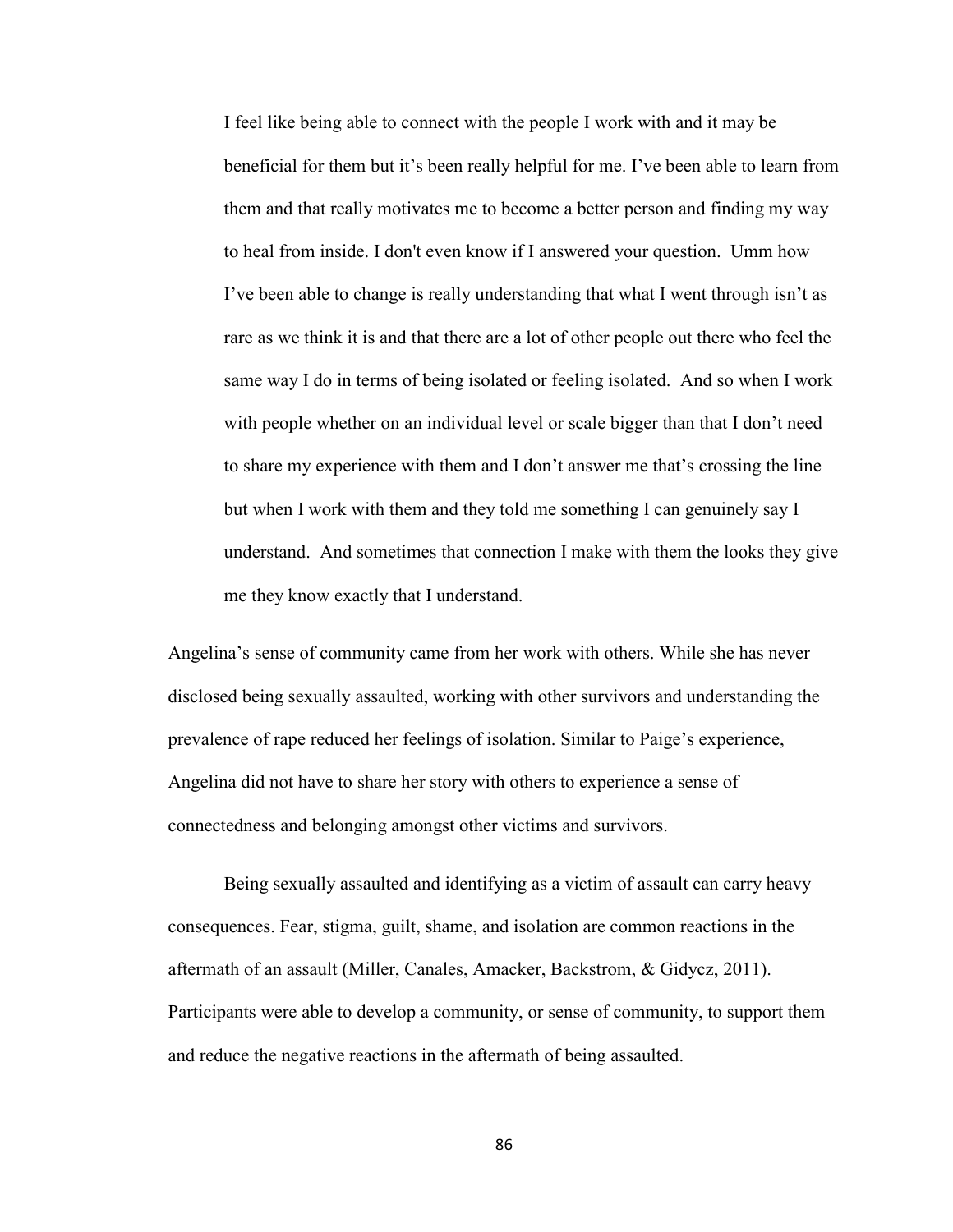*Partnership.* Partnership was not identified by all participants, but played a significant role in moving forward for Katie, Roxy, Marilyn, and Angelina. For some participants, this allowed them the opportunity to explore their sexuality in greater depth while others learned to develop trusting relationships and become comfortable being intimate in a safe and healthy relationship. Katie discussed her current partner:

Yea my boyfriend that I live with now he's he's [sic] really great uhh but I mean it was probably six or seven months before we had sex and even then it was very difficult so. And I mean we're good now we've worked it out but he's had to be there for a lot.

Katie sustained physical damages as a result of her assault. She stated struggling with being intimate following her assault but worked with her current partner to become more comfortable and open to sex.

Roxy shared a similar experience:

What really helped was having a significant other who's very comforting about that so there are some occasions and this is rare but it does sometimes happen particularly when things are brought up again for whatever reason.

For both Katie and Roxy they were able to work through trauma-related symptoms, such as panic attacks, with their current partners. They identified their partners as being supportive and understanding, therefore creating a safe space for each of them to navigate being intimate in a healthy relationship.

Marilyn shared her partner's influence in a different way than Katie and Roxy had experienced their partners' support: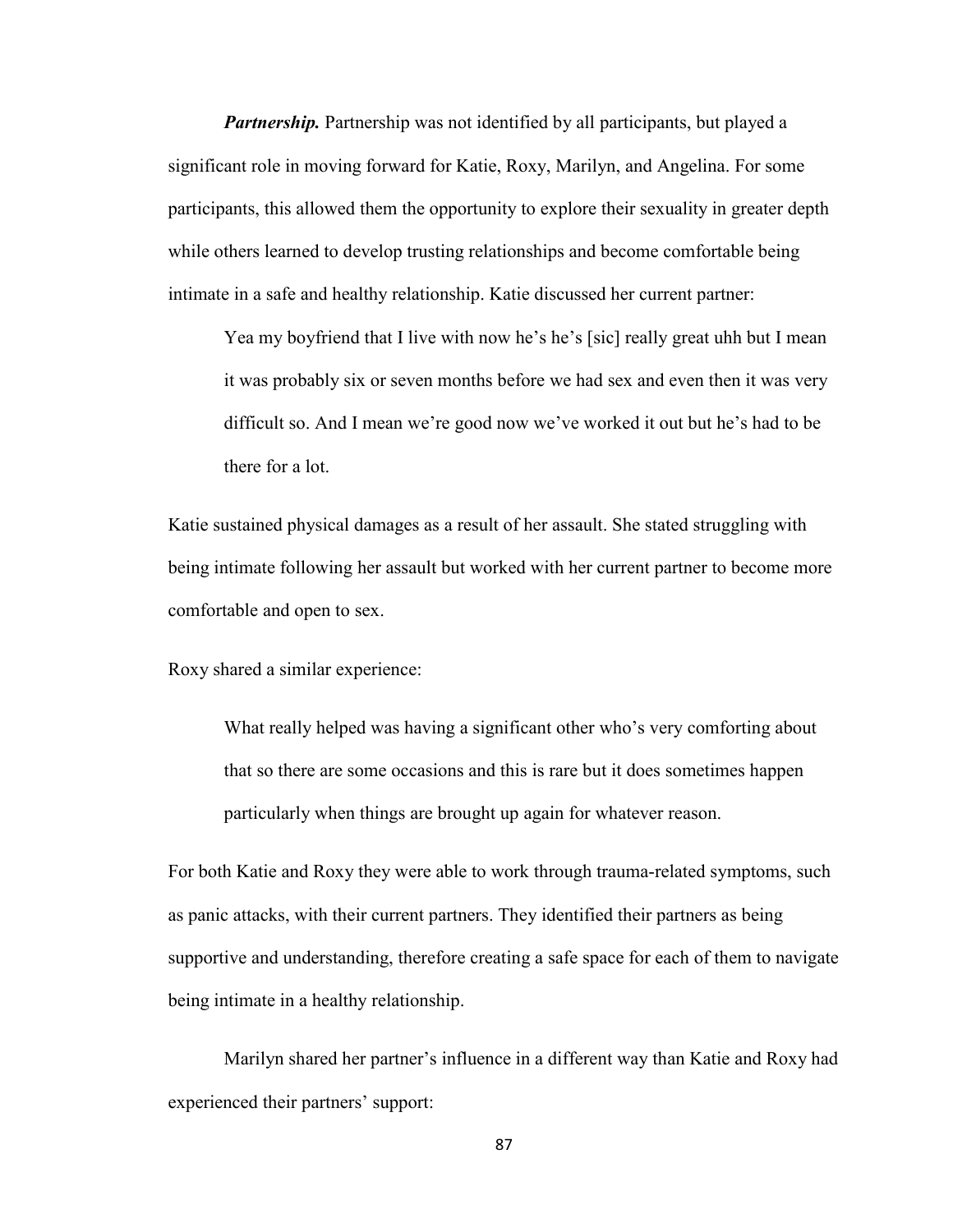The partner I have currently we can have conflicts sometimes but we work it out. Part of it is a cultural thing, differences, you know clash a little bit. Umm but he's taught me a lot and he's my protector.

Since her assault Marilyn stated she is not interested in sex anymore. Therefore Marilyn's partnership is based on intimacy without sex, support, respect, and security. Marilyn stated her current partner has increased her sense of safety and belonging within their relationship through understanding the trauma she has experienced and being supportive of her and patient with her for over 10 years now.

Further, Angelina shared a different experience with her partners:

I've become a lot more comfortable within my sexuality. Things I would have never thought about doing before are now on my list to explore, or I have already explored. With this new territory though comes a lot of other things like trusting my partner, communicating clear boundaries, and feeling safe with them. So I guess that all kind of translates into my openness to being vulnerable and placing a lot of emphasis on trusting my partners. It's not something I do with everyone, there really haven't been many people I've been comfortable enough with to explore certain things, but just the fact that I've begun doing that is huge. I was always more on the conservative side but now I'm more concerned with developing trust and safety with someone.

Although Angelina did not identify as being in a monogamous relationship, she did speak of changes with her sexuality and the ways in which her partners attributed to her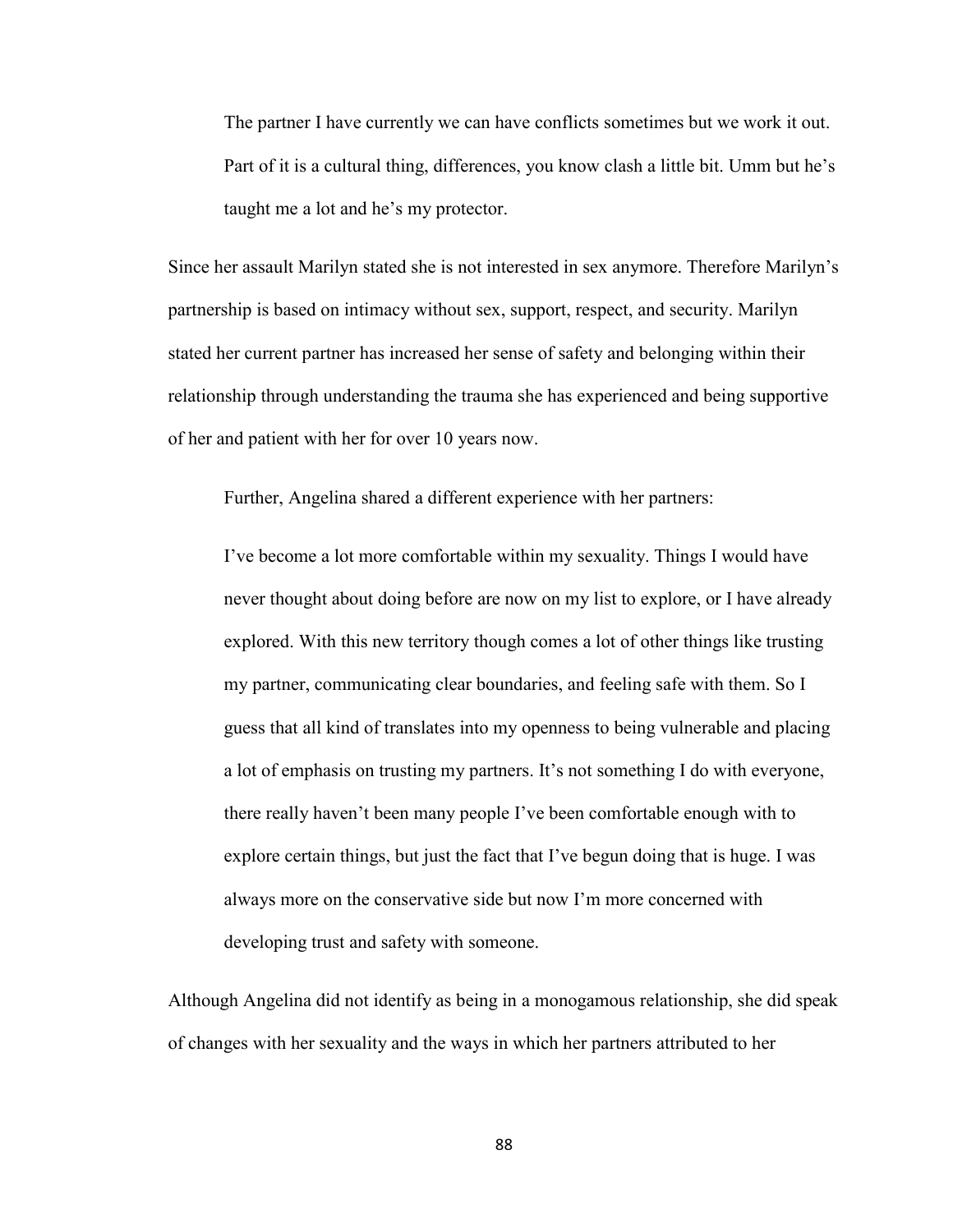increased sense of empowerment. For participants that identified as being in a relationship, their current partner was identified as instrumental through their journey.

 Having a supportive and understanding partner helped participants through their journey. For some, partnership was helpful in learning how to be intimate again while others learned how to negotiate conflict and be in a healthy and respectful relationship. The validation and support from partners can be seen as an extension of community, although not as a replacement.

#### **Consequences: Altruism**

Through participants' understanding of the reality of sexual assault and their increased empathy emanated a sense of self-enlightenment and strength that led to altruistic behaviors. Participants felt more connected to other victims and survivors and ultimately wanted to do more to advocate for others. Participants discussed career choices and changes in their life's purpose in the aftermath of their assault.

Tink discussed her desire to help others who have experienced trauma. She reported:

I think that umm especially for people who umm I guess that's why I wanted to get into counseling and working with people because is umm people just open up to me really easily and so for someone umm who is in a vulnerable position I think those types of people would particularly appreciate that.

Tink stated being interested in becoming a counselor and working with individuals that have been affected by sexual violence.

 Angelina described her ability to connect with others who've experienced trauma in their lives. Angelina stated: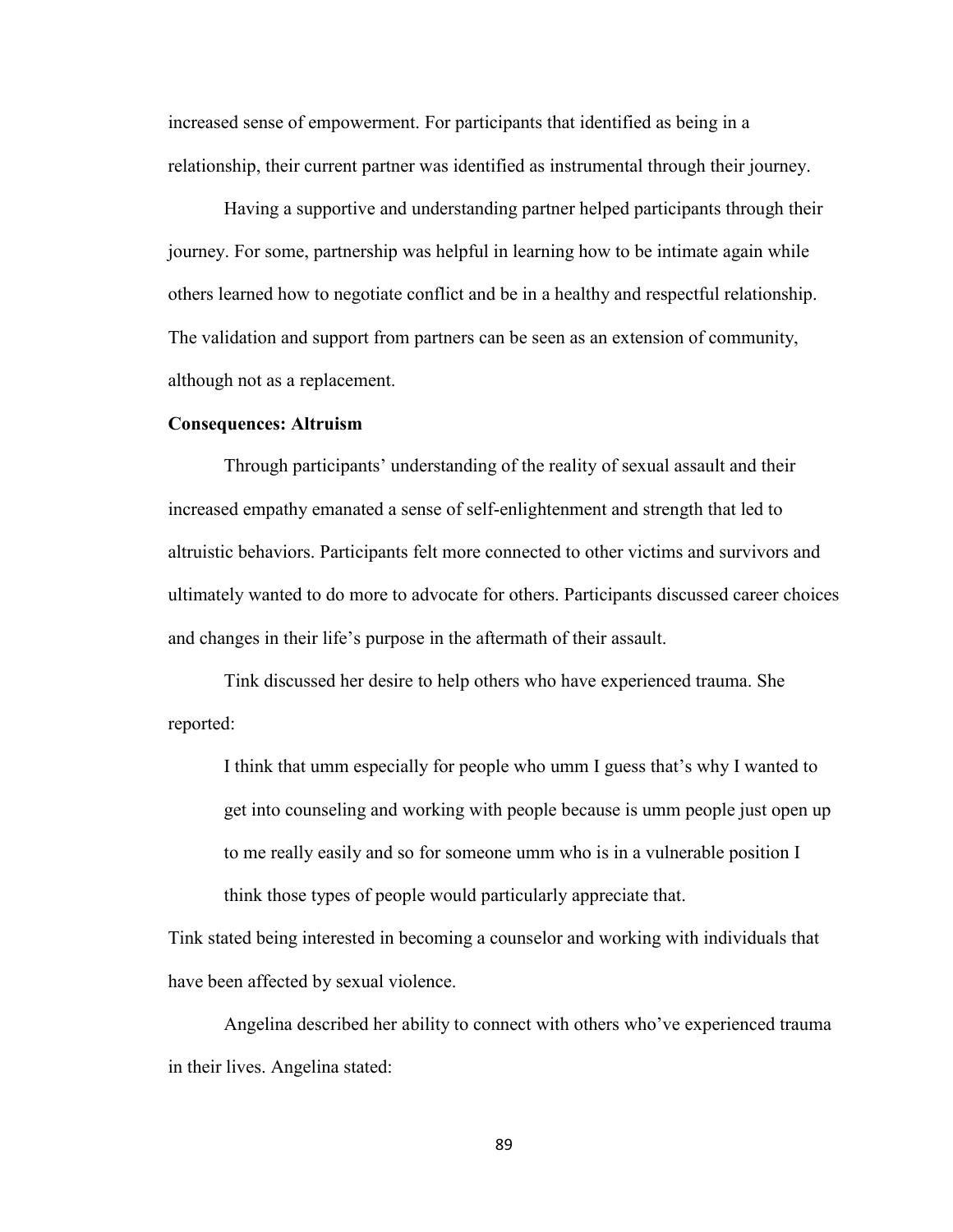So and I think what did it for me was not only did I want to help people but once I started doing it I noticed that I can really connect with them in a way that I wasn't sure if it was good to be able to and I think that's what it that's what was like the initial barrier for me. I was really worried that I wasn't going to be effective and what I do or what I did but experiencing true empathy from the work that I do every time I interact with someone who's been through some really traumatic events has been really powerful and moving for me. I feel like being able to connect with the people I work with and it may be beneficial for them.

Angelina works in a mental health field and changed her major in college from biology to psychology following her assault. She identified her empathy and ability to connect with those she works with as having a significant impact in her life.

Paige discussed a change in her career path as a result of her assault. Paige stated: And so it changed everything for me. It changed what I wanted to do with my life it changed what I was going to study. I didn't know it then but now it has changed everything. Back then I wanted to work in nonprofits in like South America. And it's completely taken over that you know.

Paige's interests and focus in school changed after she was assaulted. Paige stated she became interested in going to law school and becoming an advocate for other victims of sexual assault.

A reduced sense of isolation, increased connectedness, a renewed meaning in their lives, and empathy motivated participants to seek ways in which they can give back to others. For some, this was in the form of a new career path while others became interested in advocacy efforts. Positive outcomes and an increased sense of self were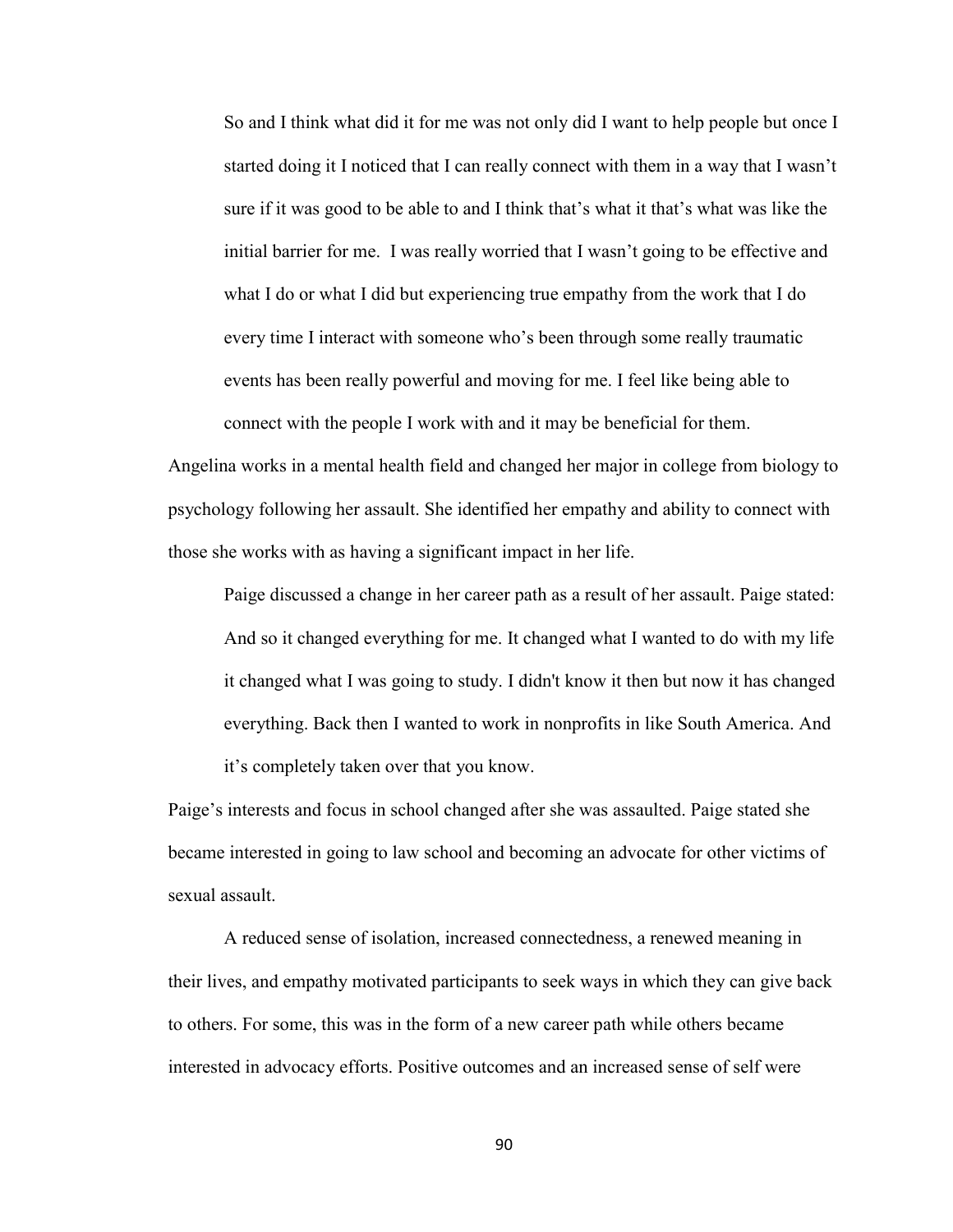reported in all seven participants, therefore supporting the existing literature on posttraumatic growth and providing a sense of hope for victims and survivors, Thus, as a result of identifying as a survivor of sexual assault, participants were more likely to want to engage with other victims and survivors to provide support services and advocate on their behalf.

## **Identification of Assault**

 Through constant comparison it became evident that the ways in which participants labeled their experience(s) of assault varied. A complete breakdown of terms, with narrative data, can be found in Appendix D. Although each participant met the formal definition of rape, identifying it as such was oftentimes not the case. Instead, participants approached labeling the assault from three perspectives. The three identification categories are: the use of the word "rape;" the use of the word "the" in addition to words associated with rape and sexual violence; and lastly, the use of words unrelated to sexual violence and rape.

### **Category One: Use of the Word "Rape"**

Throughout the interview process two participants described their experience as having been raped, therefore making a direct connection to each of their experiences. Both Tink and Roxy used the word "rape" when discussing the assaults. I was raped:

Tink described her assault by clearly identifying it as rape:

I was a virgin when I was raped so…

Tink identified her assault as rape. There may have been other implications influencing her use of the word "rape", such as being a virgin when she was assaulted, as well as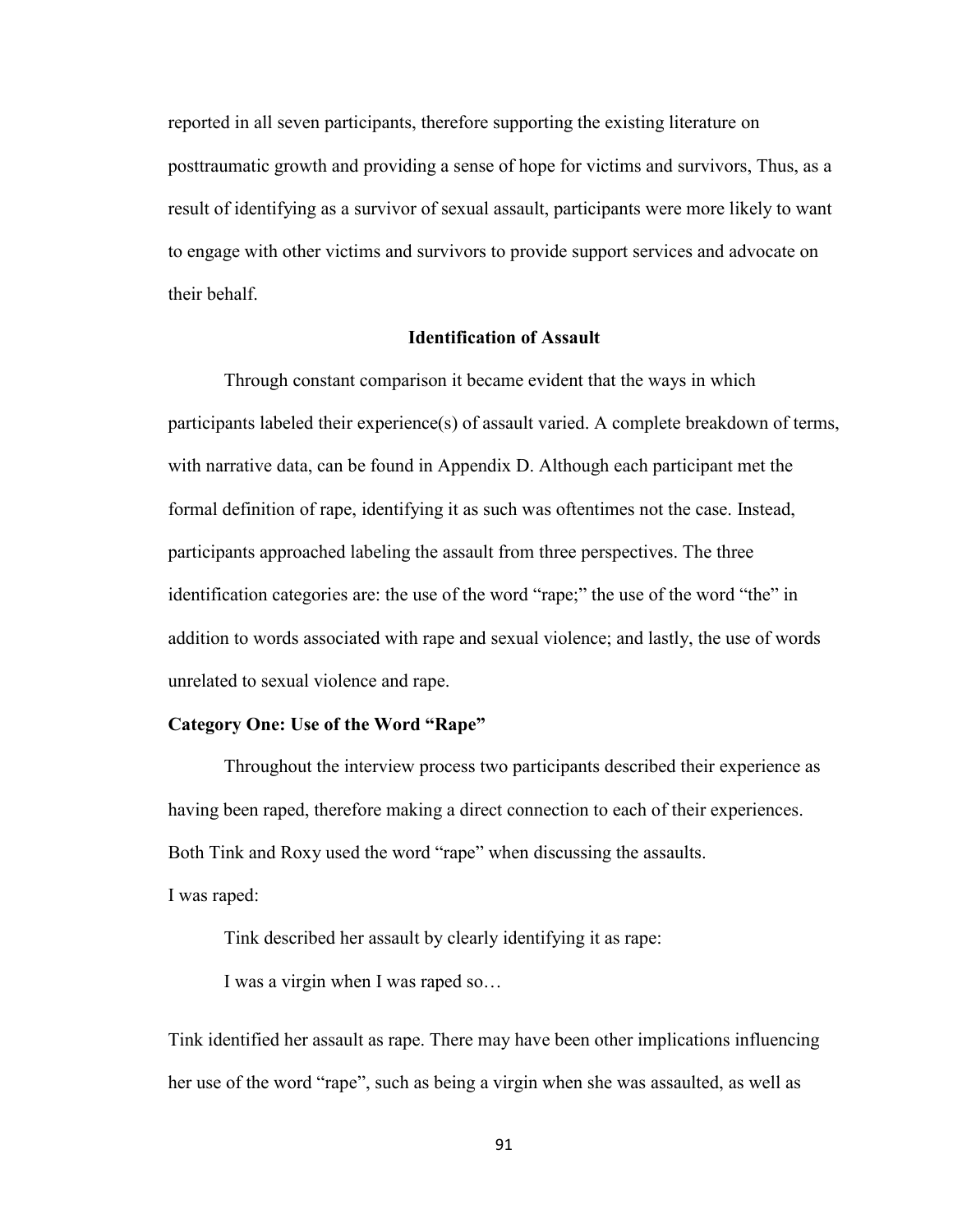being assaulted by a stranger at knifepoint, thus aligning with rape myths. Tink's assault was reflective of the strongly held belief that sexual assaults are violent and perpetrated by a stranger in the dark. This common belief system may have influenced Tink's understanding of the event and labeling it as rape.

I have been raped:

Roxy used the label "rape" when discussing her thoughts on disclosing to future partners:

Whenever I get a boyfriend or something I have to disclose like what feels like a really awful secret. Like I have been raped and umm it feels like baggage that's not your fault but people might view it as that.

Roxy identified her experience as rape and also described the negative consequences of being assaulted, such as carrying baggage. Additionally, Roxy reported the perceived stigma from others after disclosing the assault.

After I was raped:

Roxy identified her assault as rape again. She discussed the guilt and shame she experienced after not being able to protect her friend and herself from the perpetrator. Roxy stated:

I was never able to defend myself and after I was raped actually I really wanted I

felt so guilty because it was both my friend and I that had been raped.

Related to Tink's experience, Roxy may have also had extenuating circumstances that motivated her to label her experience as rape, such as both her and her friend being assaulted that night.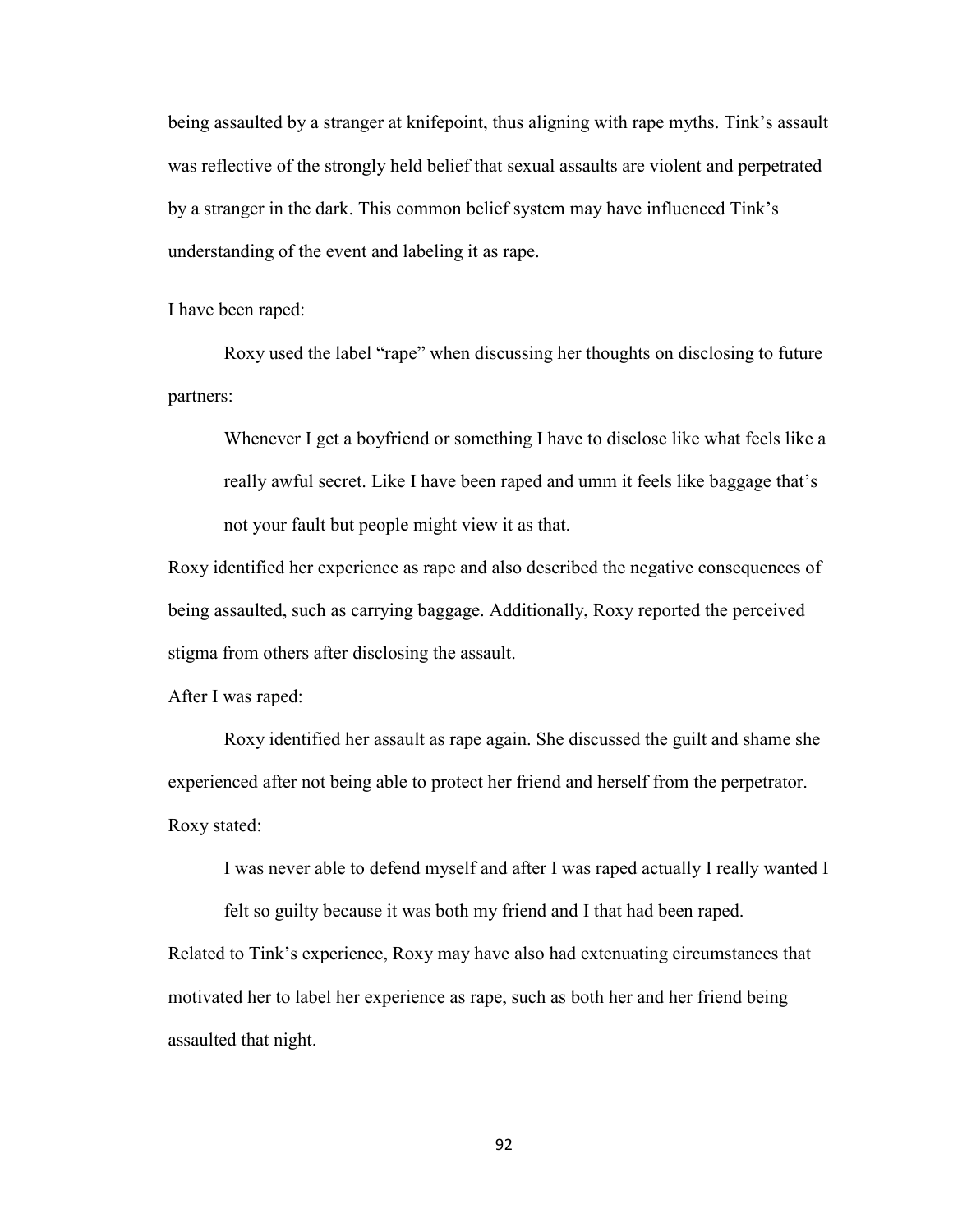Tink and Roxy both clearly identified their assaults as "rape". While the small sample size does not provide enough information to develop inferences around the ways in which participants clearly identified their assaults, it does suggest an area for further exploration. Both participants' method of labeling their experiences remained consistent throughout each interview.

 Koss et al. (1987) conducted a study exploring the ways in which women identified various renditions of sexual perpetration. They found that 54% of women reported experiencing sexual victimization based on the results obtained from the "National Survey of Inter-Gender Relationships" self-report questionnaire. This questionnaire identifies behaviors and experiences related to sexual victimization rather than directly labeling an event as sexual assault or rape. An example of a related behavior involves asking if the individual has given into sexual intercourse when they didn't want to because they were overwhelmed by a man's pressure? This description suggests coercion, but does not clearly identify the behavior as sexual assault. These results suggest further information is needed to understand the motives behind labeling an assault as such or using other terms. One suggested offered by Koss et al. (1987) states that the legal definitions of sexual assault and rape are not inclusive of all behaviors, such as coercion or non-violent assaults. Therefore, Tink and Roxy may have clearly identified their assaults rape as a result of minimal ambiguity, such as a violent stranger attack for Tink and multiple victims for Roxy.

# **Category Two: Use of Related Terms**

The second category for identifying the assault involved the inclusion of words associated with sexual violence, but in a less direct manner than the first category.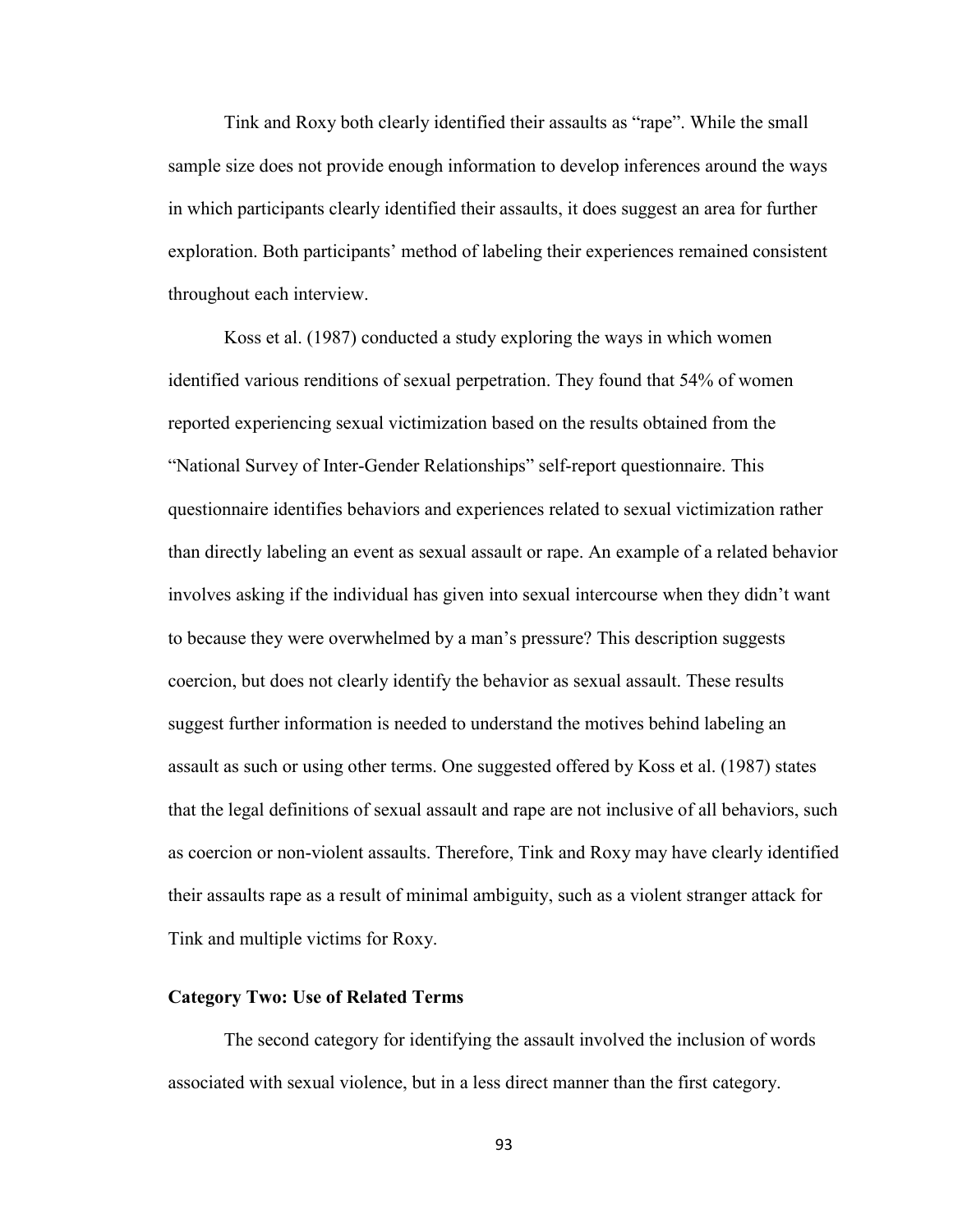Participants labeled their experiences by beginning with words such as "the" and "minor". The use of these words represented a distancing from their experience. The sexual abuse:

Marilyn discussed her limited memory of the abuse she experienced as a child. Marilyn stated:

I mean I have the one [memories] the parts I remember with my grandparents but then afterwards when the sexual abuse happened it's just gone.

A caregiver sexually assaulted Marilyn when she was five years old. Although Marilyn has many joyful memories of living with her grandparents when she was younger, she does not have a clear recollection of the assault that occurred.

The attack:

Roxy noted drinking again and being in a vulnerable state with her current boyfriend following the assault. Roxy labeled the assault as "the attack" in this context. Roxy stated:

That changed when I met my boyfriend though so he he [sic] allowed me to drink for the first time when I was 21 after the attack happened.

Although Roxy identified her assault as rape, she also used other labels, such as "the attack". After being assaulted Roxy did not drink alcohol again until she was 21. She addressed her hesitance and concerns about drinking with her current partner. Eventually, Roxy was able to feel safe and supported enough in her relationship to drink alcohol again for the first time in five years. Roxy discussed her ability to feel vulnerable around others and develop a trusting and safe relationship with her partner after being assaulted. Minor sexual assault: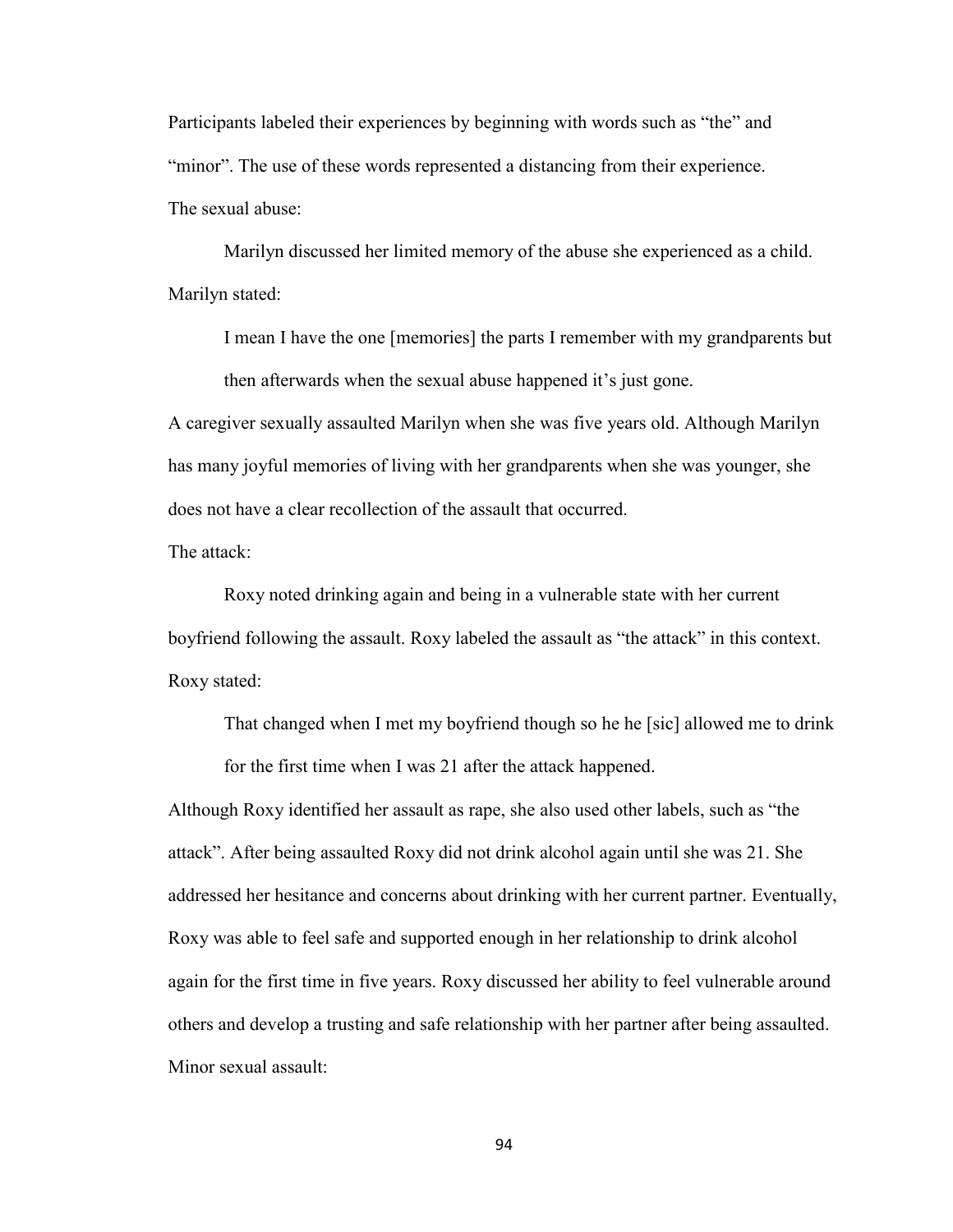Katie reported using the label of "minor sexual assault" to minimize the assault. Katie stated:

Because like you know the fact that I want to downplay it and be like oh it's just me being like like [sic] a minor sexual assault or something maybe not quite consenting or things like that.

Katie identified what happened to her as sexual assault, but tried to downplay the assault by labeling it a minor incident. In addition to minimizing her assault, Katie expressed her confusion surrounding whether or not she did in fact consent that night.

The use of words such as "the" and "minor" can be seen as a way to create distance between the individual and the experience. Although participants identified their experience as sexual assault, the ways in which they labeled the experience varied. Labeling the assault with terms related to sexual assault and violence, coupled with the use of the words "the" and "minor" appear to be a method of distancing and minimizing their experiences.

### **Category Three: Use of Unrelated Terms**

 The last method of identifying the experienced assault used words unrelated to sexual assault and violence. This was also the most common approach used by four participants while discussing their assault. This approach seems to indicate a disconnect between participants' experiences and the ways in which they talk about their assault(s). The experience:

Paige labeled her assault as "the experience". Throughout the interviews with Paige, she identified the assault with terms unrelated to sexual assault or violence.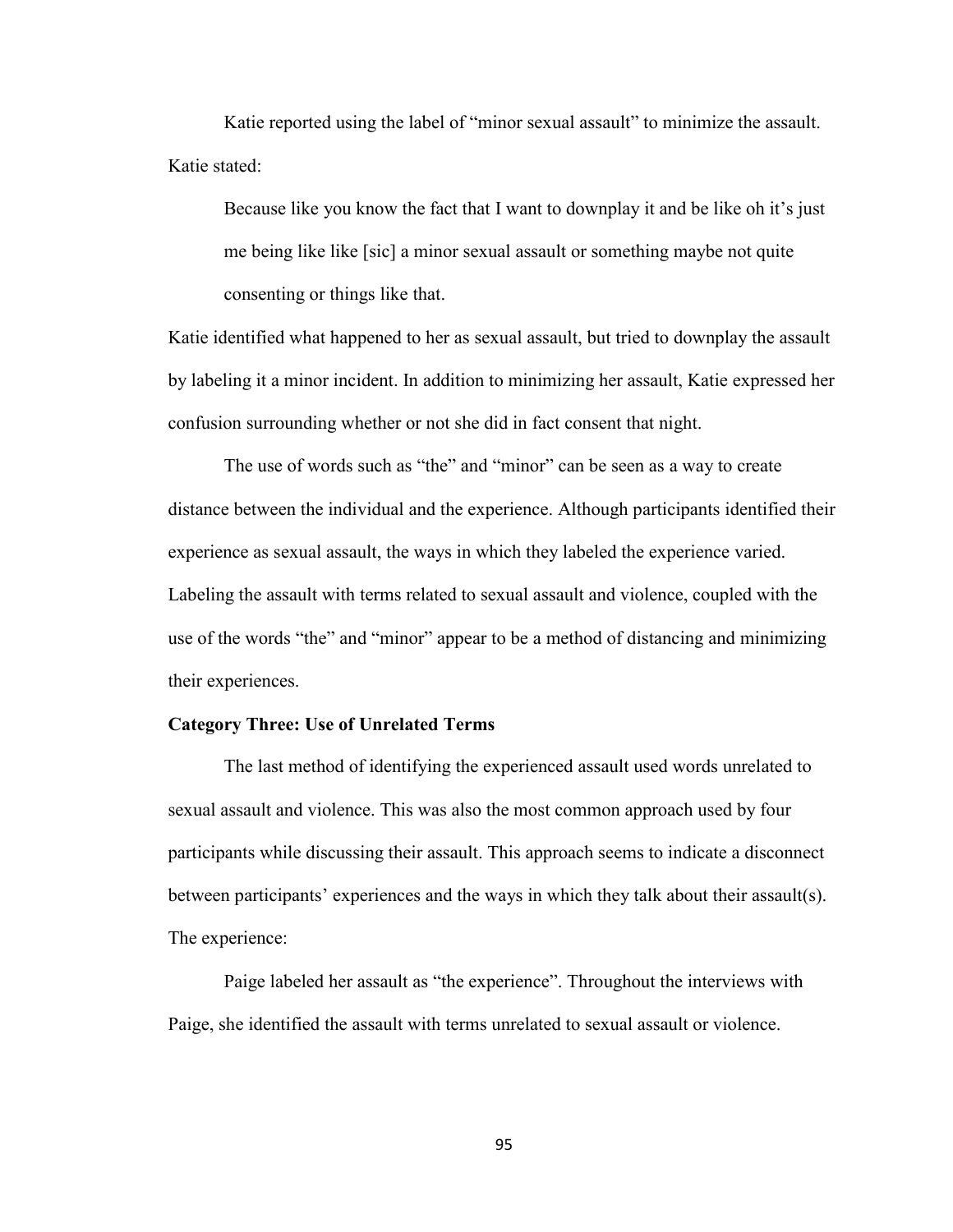I think I've always been a pretty strong-willed person since I was born, but I think like the experience we're gonna talk about definitely contributed to that. Paige discussed her ability to find grounding in her core personality characteristics to assist in her recovery process.

The first one:

Marilyn referred to the assaults in the order in which they occurred. Marilyn stated: "So the first one I might have been younger than five but I think I was five."

Marilyn was sexually abused as a child, but does not have concrete memories of those events. Although Marilyn reported the abuse occurring over an extended period of time, she consolidated those events into one experience, thus referring to it as "the first one".

Also experiencing more than once assault, Melissa described her assault much in the same manner as Marilyn: "Umm the first one was my sophomore year in high school by my best friend." Melissa was assaulted twice, both by people she knew. She also referred to the assaults in the order in which they occurred. When talking about the assaults, Melissa spoke of them nonchalantly through the use of unrelated terminology. The second time:

Marilyn described the subsequent assault she experienced during her adulthood:

"And the second time happened when I was, excuse me, I was about 23 and my son was there". For both assaults Marilyn referred to them in chronological order: the first time and the second time.

Melissa also labeled the second assault in the same way as Marilyn. Melissa stated: "I think from the second one more…." Melissa and Marilyn were both assaulted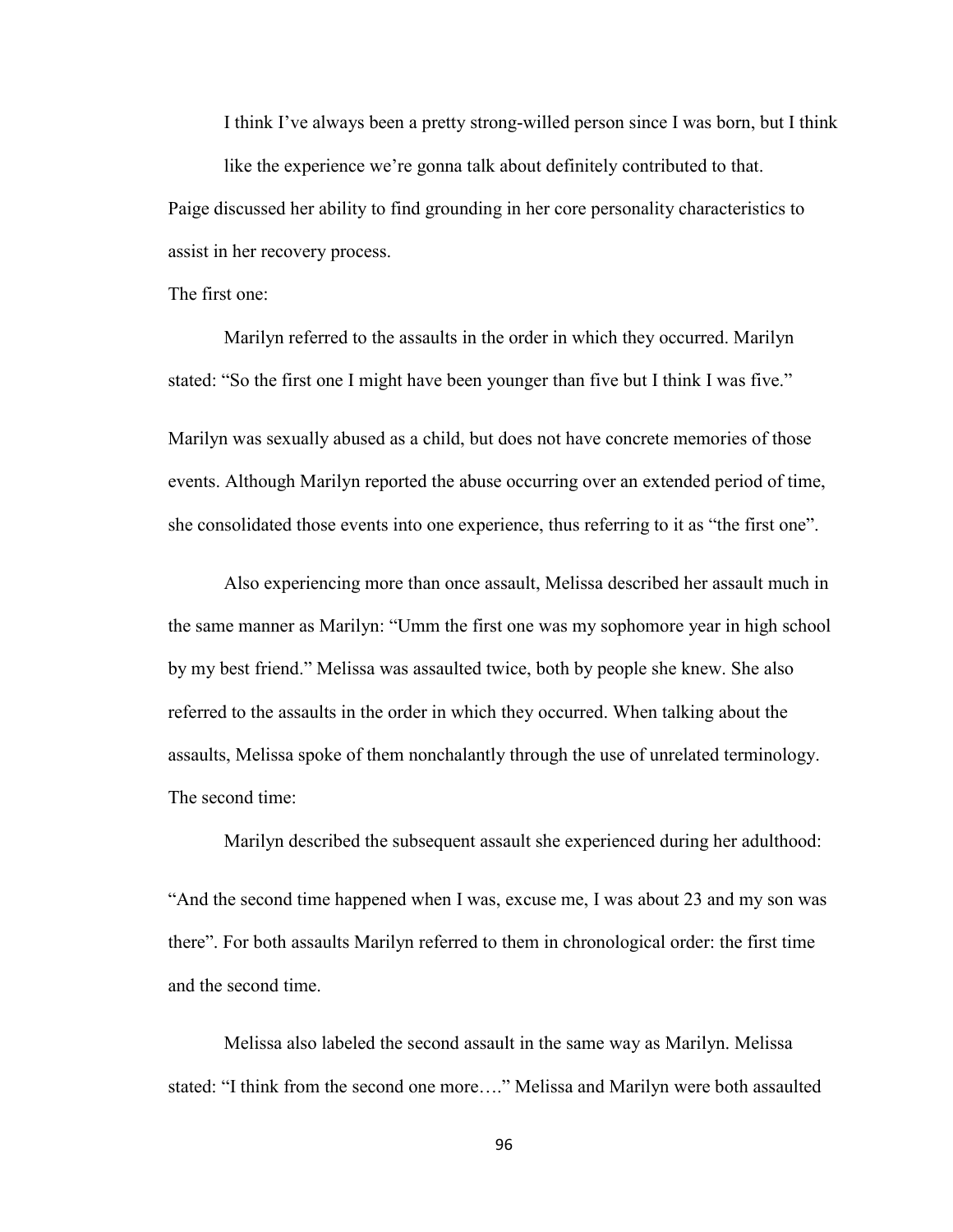more than once and referred to their experienced assaults in the order they occurred. The ways in which they both mentioned the assaults may seem detached, thus creating space between them and the event itself.

What I went through:

Angelina also used an unrelated term to describe her assault. Although Angelina was assaulted multiple times throughout her abusive two-year relationship, she generalized the assault by labeling it as something she went through. Angelina stated:

Umm how I've been able to change is really understanding what I went through isn't as rare as we think it is and that there are a lot of other people out there who feel the same way I do in terms of being isolated or feeling isolated.

In her interview, Angelina reported that she does not identify with the word rape, nor does she use it to describe her experience. While there are other labels to identify her experience, Angelina chooses to use words and phrases unrelated to sexual assault and violence.

It is noteworthy that the interview protocol used the word "assault" when asking about participant experiences. As suggested by Koss et al. (1987) and McMullin and White (2006), individuals are more likely to report instances of sexual violence when the description uses words other than rape or abuse. The definition of sexual assault used for this study does in fact meet the legal definition of rape without the use of the word "rape". Participants did not mirror the language used by the researcher in their narratives regarding their experiences and journey. Instead, participants used their personal preference when labeling the assault(s). The methods of identification used by each participant remained fairly consistent throughout each interview.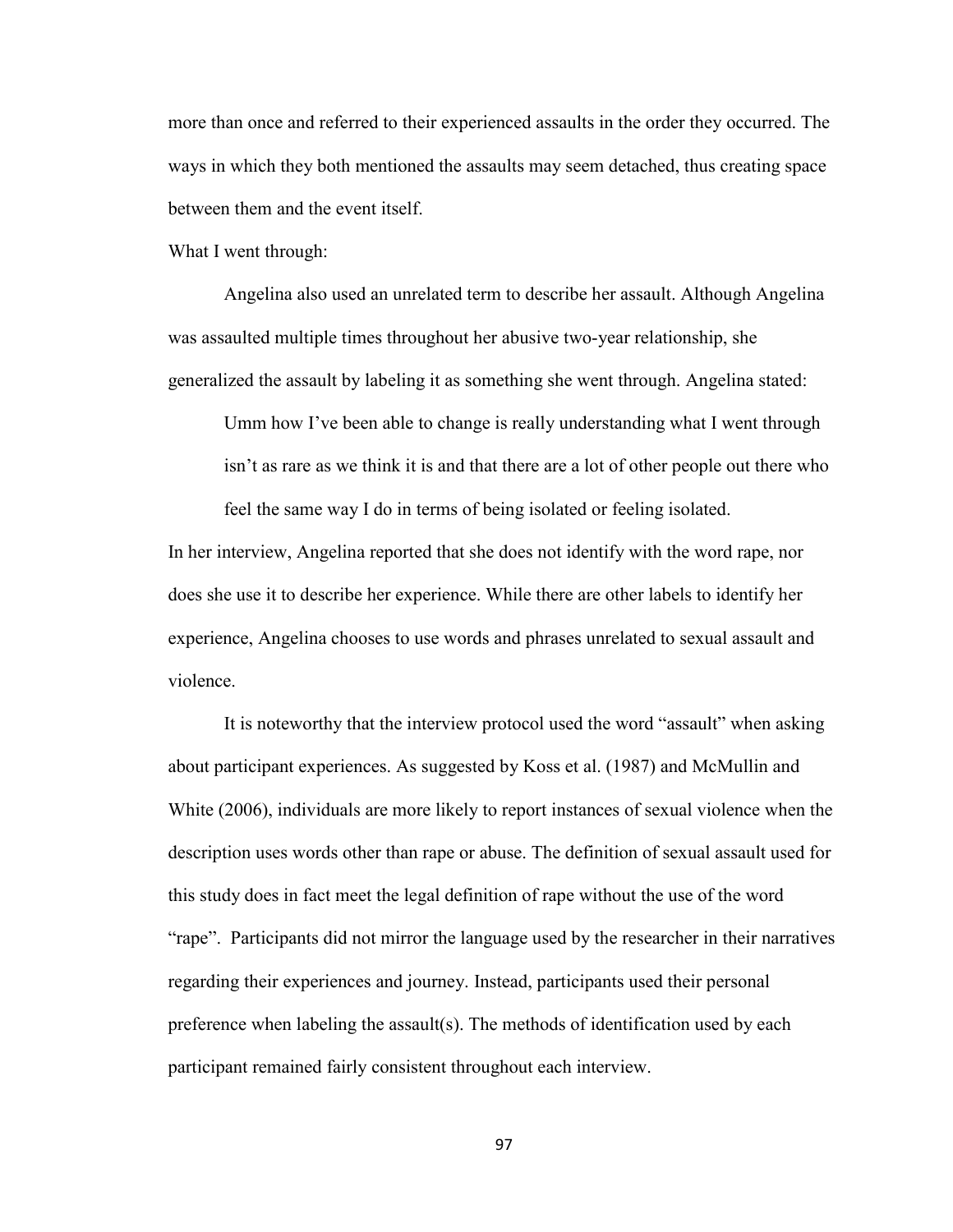### **Theoretical Map**

 Based on the theory that emerged through the multiple phases of data analysis, a woman's identification as a survivor after experiencing sexual assault can be viewed as a transition process through various phases of recovery. However, each individual may not experience each phase along her journey. The theoretical map provides a visual of the phases participants may have experienced through their process to identifying as a survivor. The theoretical map outlines these processes by incorporating the theoretical phases that emerged from the analyzed interview data in an effort to represent participant experiences that have led them to survivor identification.

Each phase contributed to participants' end goal of identification of survivor. This process began immediately following the assault through participants' understanding of the assault while navigating ambiguity, misconceptions, and rape myth acceptance. This first step represents understanding sexual assault and one's ability to define their experience as such. For some, clearly identifying their experience as rape or sexual assault involved time and self-reflection while others did not experience as much ambiguity.

Secondly, participants experienced various barriers following their assaults. These barriers influences participant wellbeing, sense of self-blame, and ultimately their willingness to seek help. Barriers were presented in the form of negative reactions from others, both formal and informal support systems, perceived and experienced guilt and shame associated with negative stigma, skepticism, blame, and increased confusion around one's sense of responsibility. Although participants reported experiencing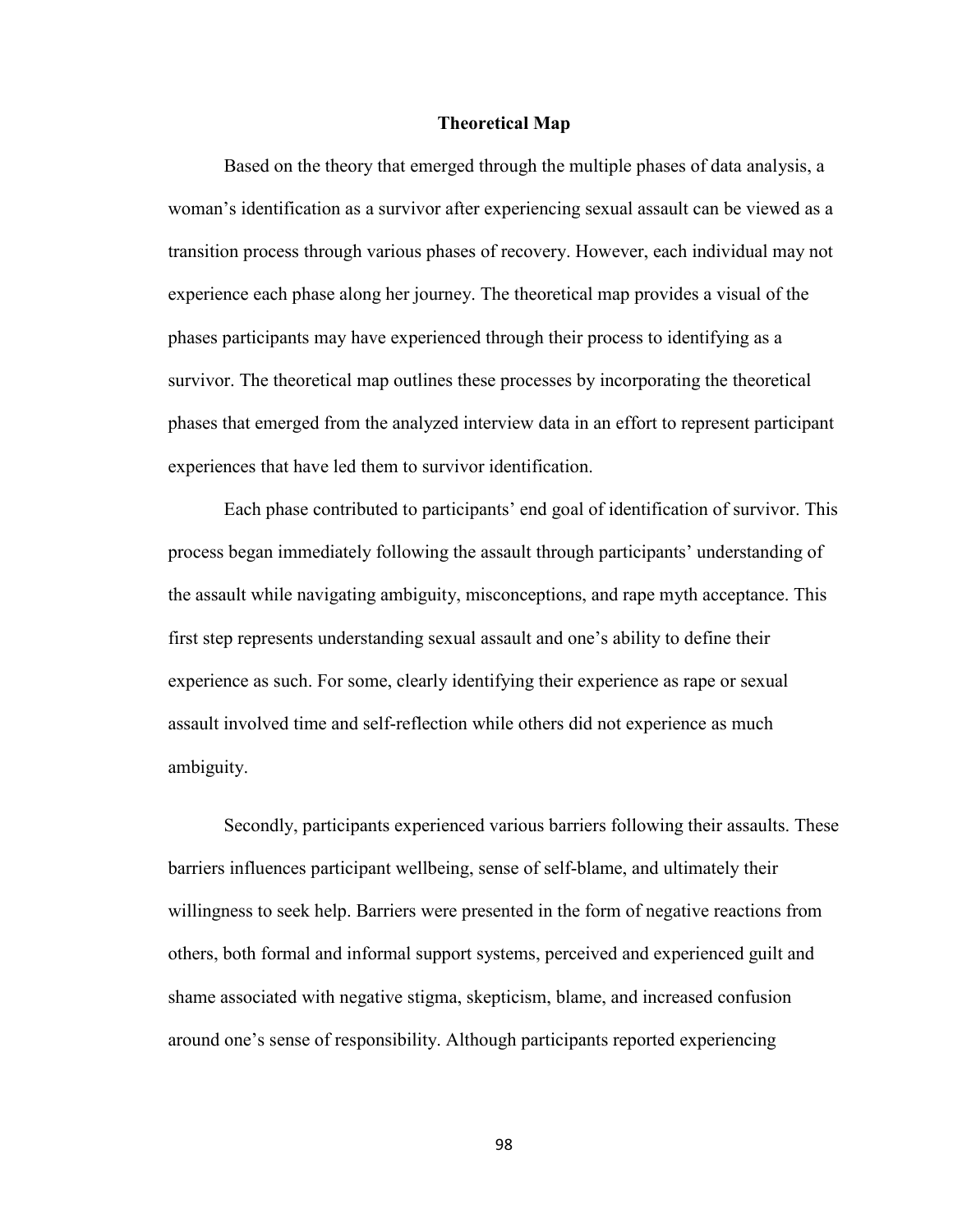barriers, they were able to overcome these obstacles and continue their growth and healing.

Coping skills began with more maladaptive methods and eventually moved towards adaptive and healthier coping skills. Maladaptive coping skills varied based on participant. Eventually participants realized their current coping skills (maladaptive) were not effective and changed the ways in which they dealt with their traumas by utilizing more effective and adaptive coping methods. Adaptive coping methods also varied from participant. Some participants found solace in adapting a healthier lifestyle and reaching out and sharing their stories with others. Other participants utilized creative methods of expression, such as writing books and reading blogs for their adaptive coping strategies. Regardless of the method or approach of utilizing adaptive coping, they served to function as an avenue to facilitate positive growth and outcomes for participants. During the adaptive coping stage, participants also positively reframed their experience and identified a desire to use it for good. Reconstructing one's interpretation of a traumatic experience can be used as a valid tool for healing (Anderson & Hiersteiner, 2008). Additionally, reframing an event can be an effective recovery tool by incorporating subjectivity, pluralism, and relativism into an individual's interpretation of their experience(s) (Hall, 2011).

Disclosure resulted in both positive and negative reactions, both affecting a participant's future disclosures and to whom. Participants in this pilot study continued to disclose and share their story with others after experiencing negative reactions to their disclosure, although they became more strategic about whom they disclosed to. Counseling and positive disclosure experiences provided participants with validation and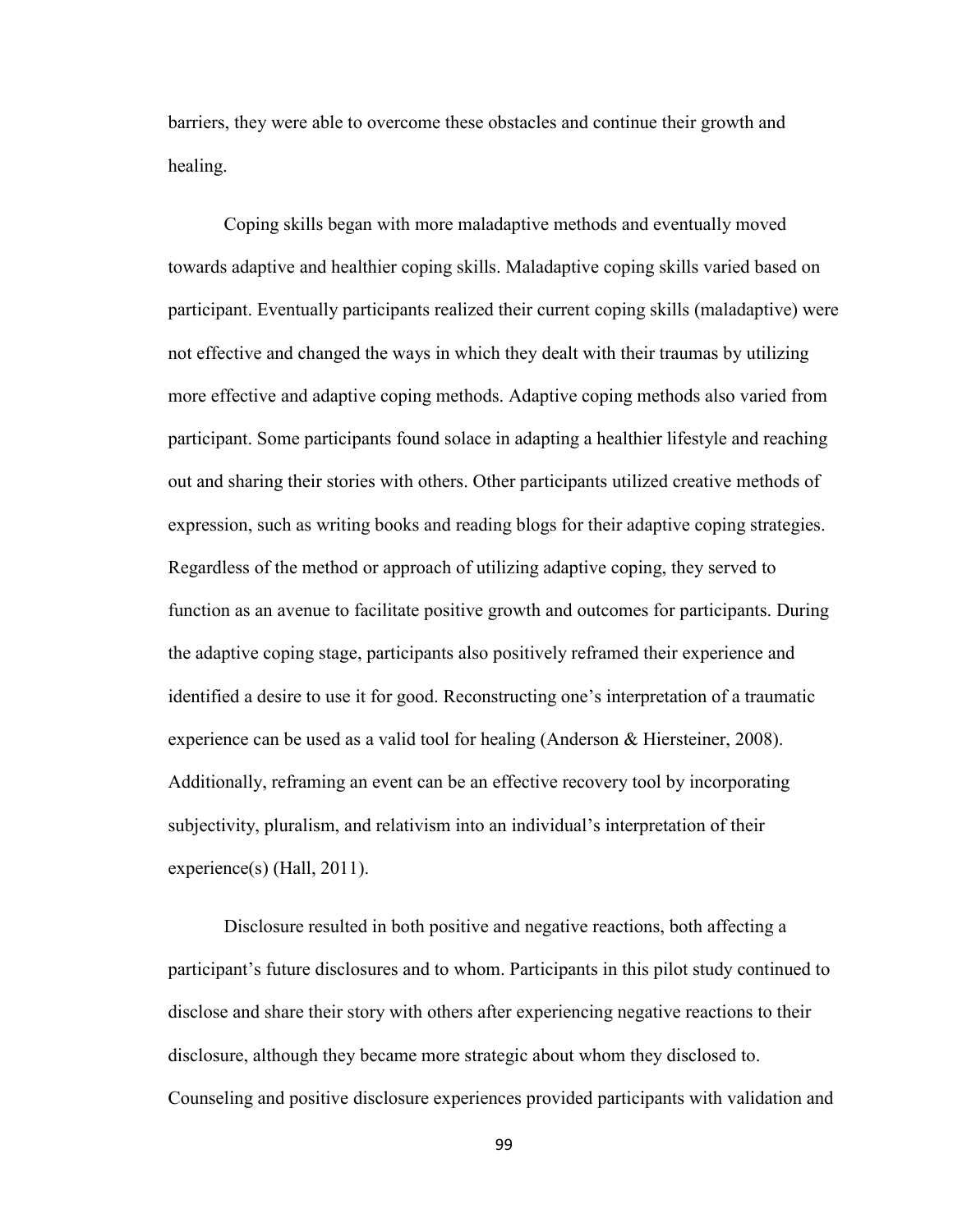support. Counseling and positive reactions to disclosure provided participants with an outside and objective lens to view and understand their experiences, therefore leading some to identifying their experience(s) as rape or sexual assault.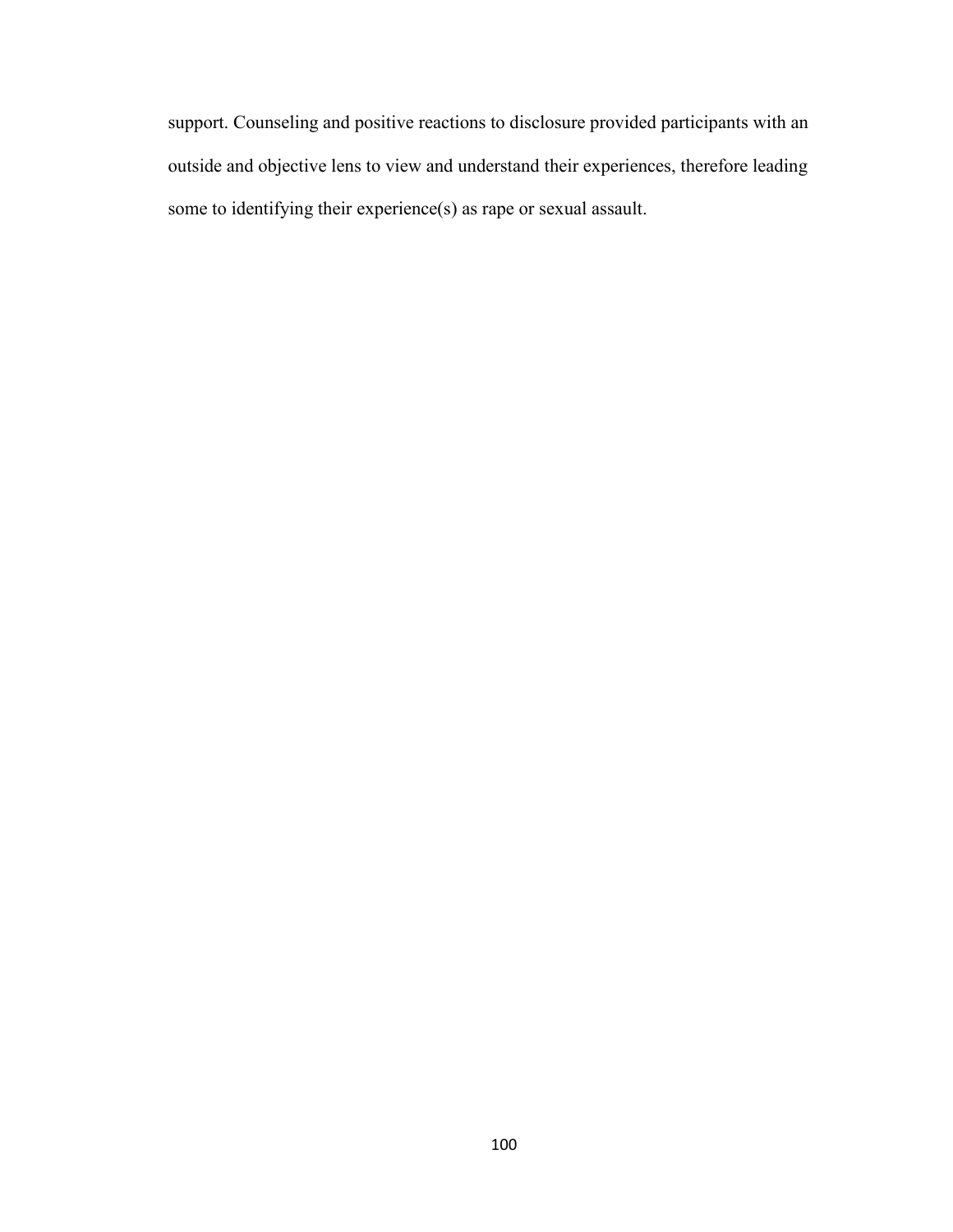# **Theoretical Map**

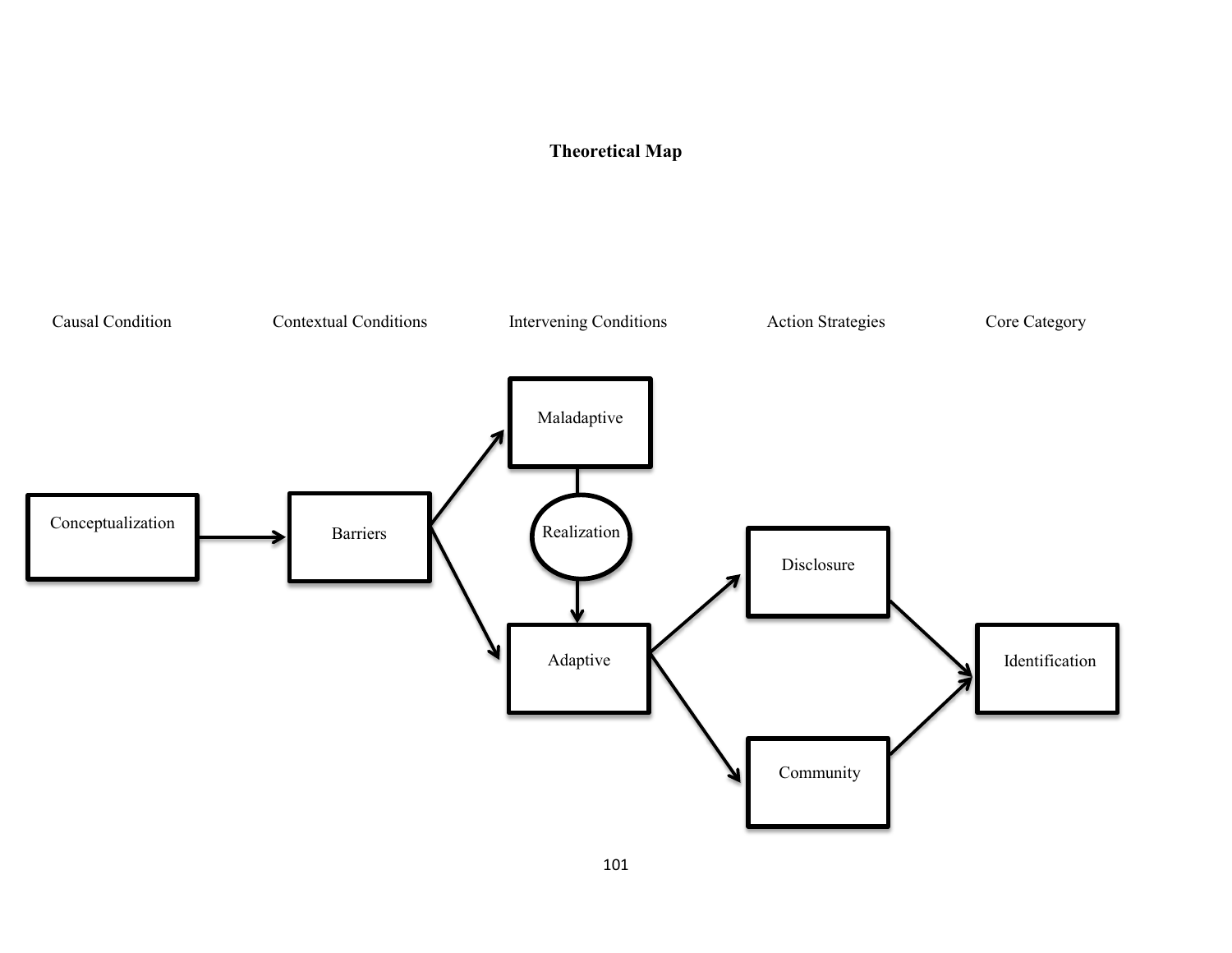A sense of community and belonging influenced participants' identification of, and with, survivorhood. Independent of a participant's willingness to disclose, participants reported validation and connectedness with other victims and survivors of sexual assault. This sense of community reduced participants' sense of isolation and loneliness. In addition to an increased sense of universality, participants experienced feelings of hope and positive outcomes through developing relationships with women who have similar experiences. Healthy interpersonal and intimate relationships also provided participants with a sense of belonging and support following an assault.

Ultimately, the process of moving through phases facilitated a sense of survivorhood among participants. Each phase varied in the ways in which participants needed it for their specific healing needs and processes. Additionally, utilizing each phase was not necessary for all participants. Participants used the phases that they deemed effective and beneficial to their process of survivor identification

### **Summary**

This chapter outlined the findings that emerged from the data collected from 14 interviews and member checking from five participants. The findings were analyzed to ascertain what the process of identifying as a survivor after being sexually assaulted entails for women. Six themes emerged: identification as survivor, conceptualization of the assault, barriers to the healing process, coping skills, disclosure, and community.

Participants shared similar experiences along their journey to identifying as a survivor of sexual assault. The process can be seen in the theoretical map provided in Appendix D. Individuals experienced confusion, shame, and guilt oftentimes associated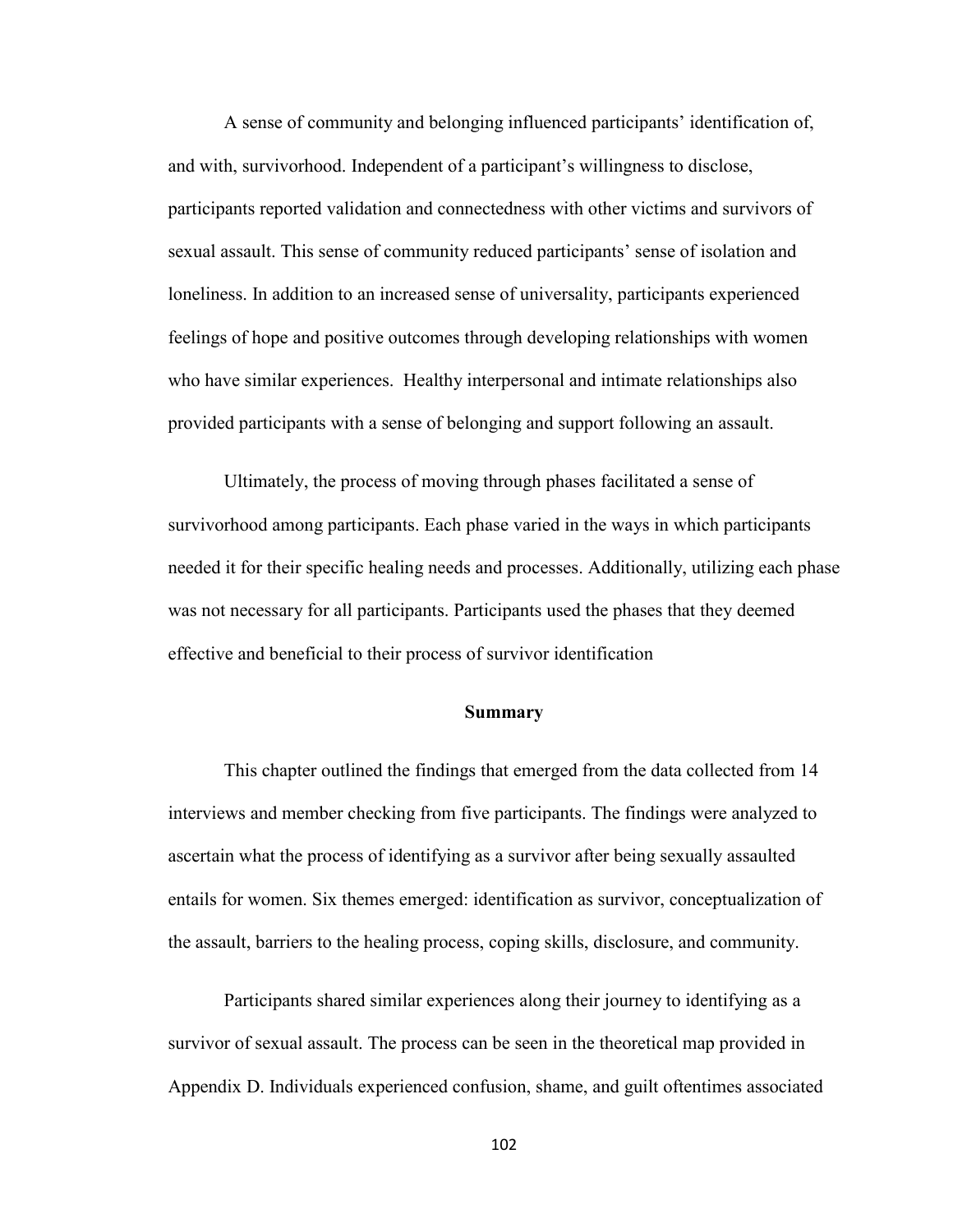with being a victim of sexual assault. Participants were able to utilize adaptive coping mechanisms to overcome barriers and positively reframe their experience(s) and connect with and help others. Participants' disclosure and ability to connect with other survivors created a community fueled by support and validation.

Lastly, participants' use of words to describe the assault fell into one of three categories and was explored. Participants either identified the assault as "rape" or "sexual assault," used the word "the" followed by words related to sexual violence, and lastly identifying the assault as an event, such as "the first time" or "the experience." Although each woman understood her experience constituted sexual assault, most participants made a conscious effort to use labels unrelated to sexual assault.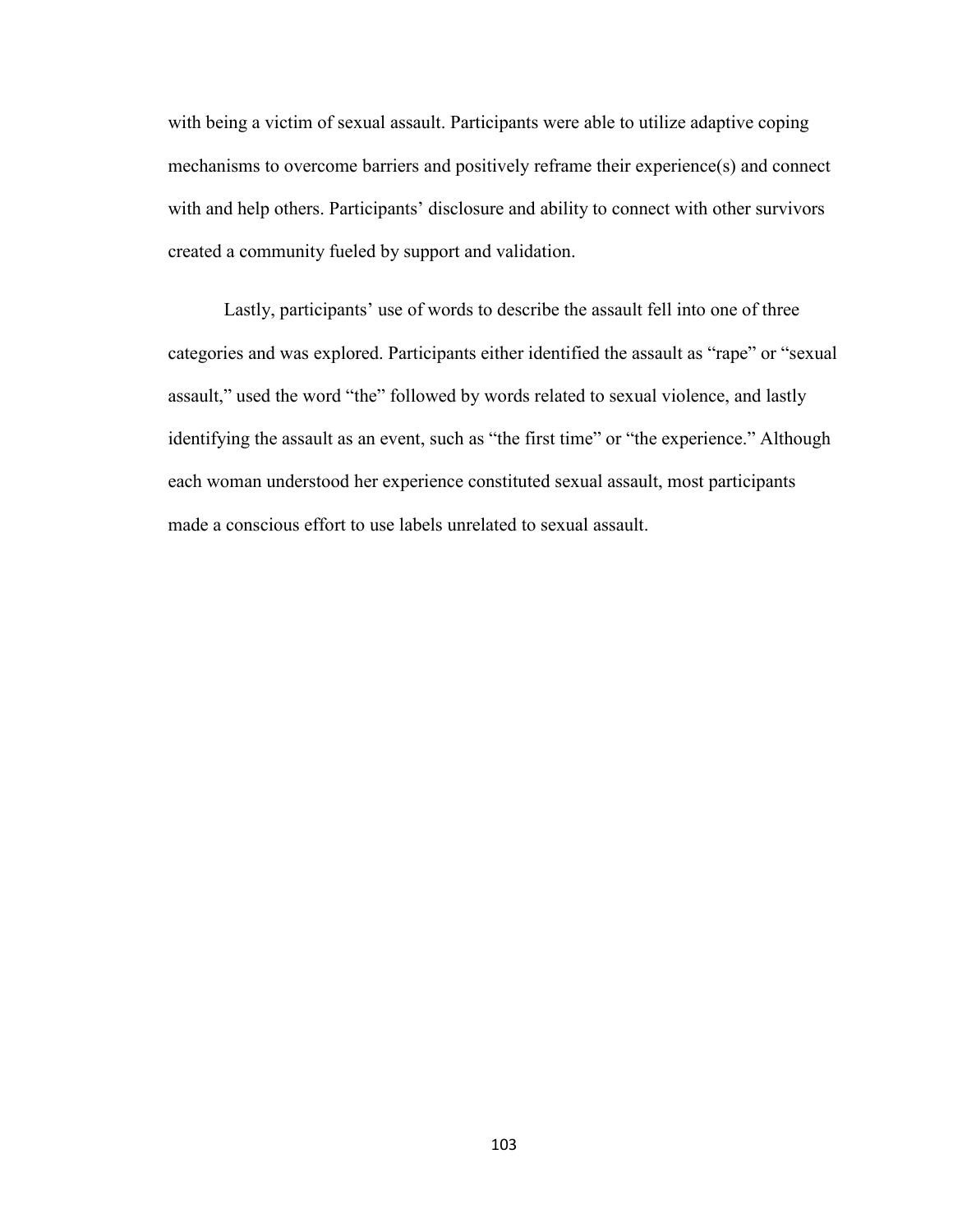### **CHAPTER 5: DISCUSSION**

 The emergent theory suggested from this pilot study provides a foundation to further exploration and understanding of women's process to identifying as a survivor after being sexually assaulted. This chapter serves to provide the reader with an overview of the findings as well as how the current study's findings align with or challenge existing literature in the field of sexual assault and healing processes among women. Limitations of this study are discussed to address areas for further exploration. Gaps that emerged throughout the data analysis are examined and areas for future research and consideration are suggested. Lastly, implications for clinical practice and curriculum development are addressed. This chapter ties together the emerged themes to ways in which clinicians may choose to approach their clinical work with women that have experienced sexual assault.

#### **Summary of Findings**

#### **Conceptualization of the Assault**

Although research has traditionally been completed under the assumption that labeling an experience as sexual assault or rape is beneficial, conflicting opinions exist (McMullin & White, 2006). Although participants eventually understood their experience as being sexual assault, or rape, their processes varied. For some, labeling the assault as such was a clear and straightforward process. For most participants, they were met with confusion.

Studies have shown many women who met the legal definition of sexual assault did not identify as victims of sexual assault. Koss (1985) found 43% of participants did not consider their experience to fall under sexual assault. McMullin and White (2006)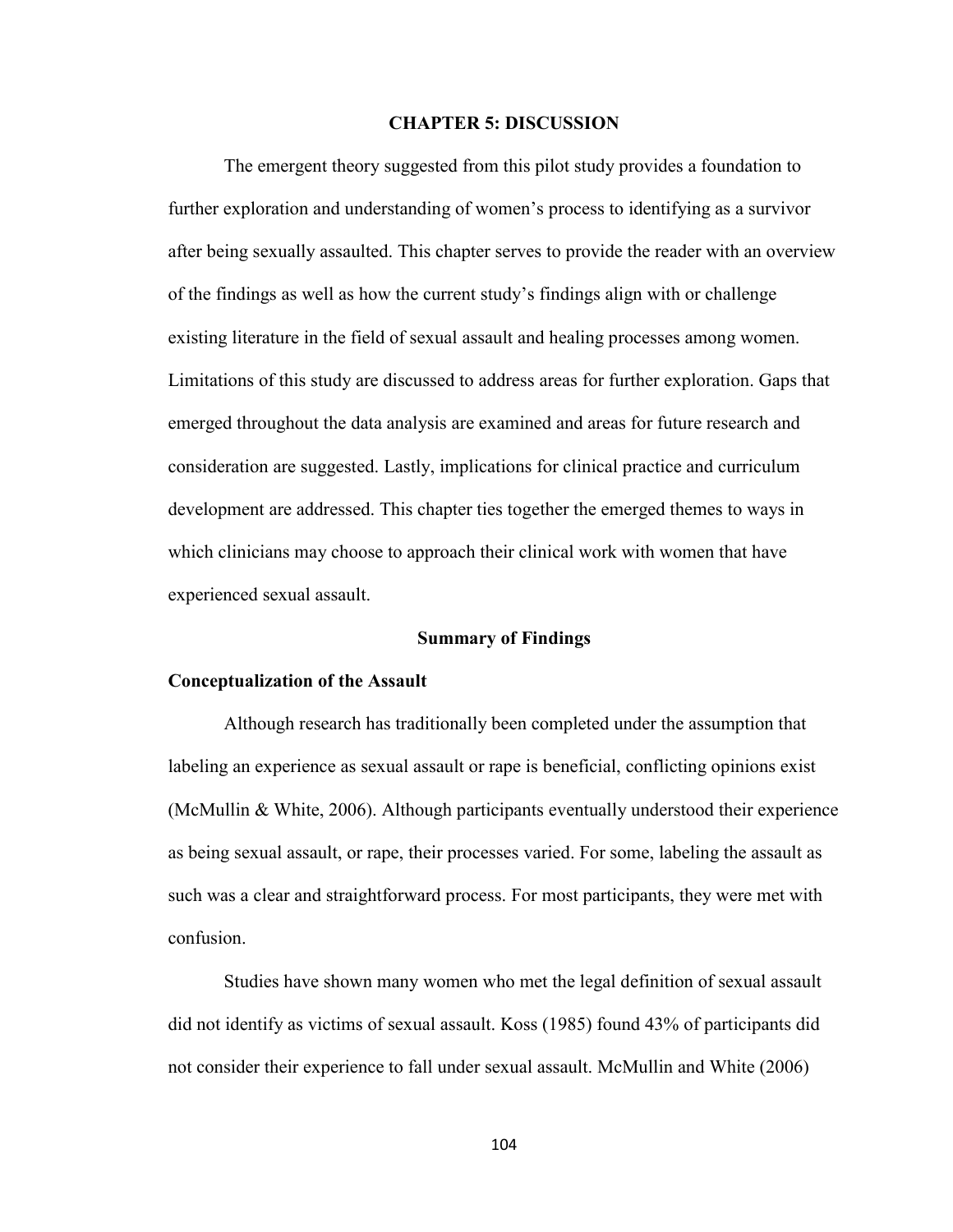found 47% of their sample did not label their experience as rape, thus supporting existing literature. Many participants in this study expressed their confusion and misunderstandings of rape, such as the realities of date and acquaintance rape. The ambiguity that exists around identifying an assault as such is a result of the limited scope among legal definitions of rape (Koss et al., 1987), the stigma associated with being victimized (Miller, Handley, Markman, & Miller, 2010), and the lack of knowledge around what constitutes as rape and sexual assault (Burt, 1980) such as coercion and date and acquaintance rape.

As a result of the inadequate methods of defining what constitutes as rape, individuals are less likely to identify lesser degrees of sexual assault as rape (Koss, et al., 1987). Based upon their research, labeling assault with descriptions other than "rape" yield 10-15 times greater reports of sexual victimization. Descriptions such as "Sexual contact by verbal coercion" and "intercourse by alcohol or drugs" provided researchers with new methods of identifying sexual assault that goes beyond simply labeling it as "rape." As was seen with Paige and Angelina, they struggled with the notion that sexual assault within relationships was a reality. Their misunderstandings prevented them both from accurately identifying their experiences as sexual assault and ultimately prolonged the time in which they sought the appropriate support to aid in their healing process. Melissa also reported her confusion and misunderstanding regarding sexual assault. Prior to being assaulted, Melissa believed a sexual assault was violence and included a physical struggle on behalf of the victim. Consequently, participants' perceptions of sexual assault, particularly regarding date and acquaintance rape, become unclear as a result of misconceptions.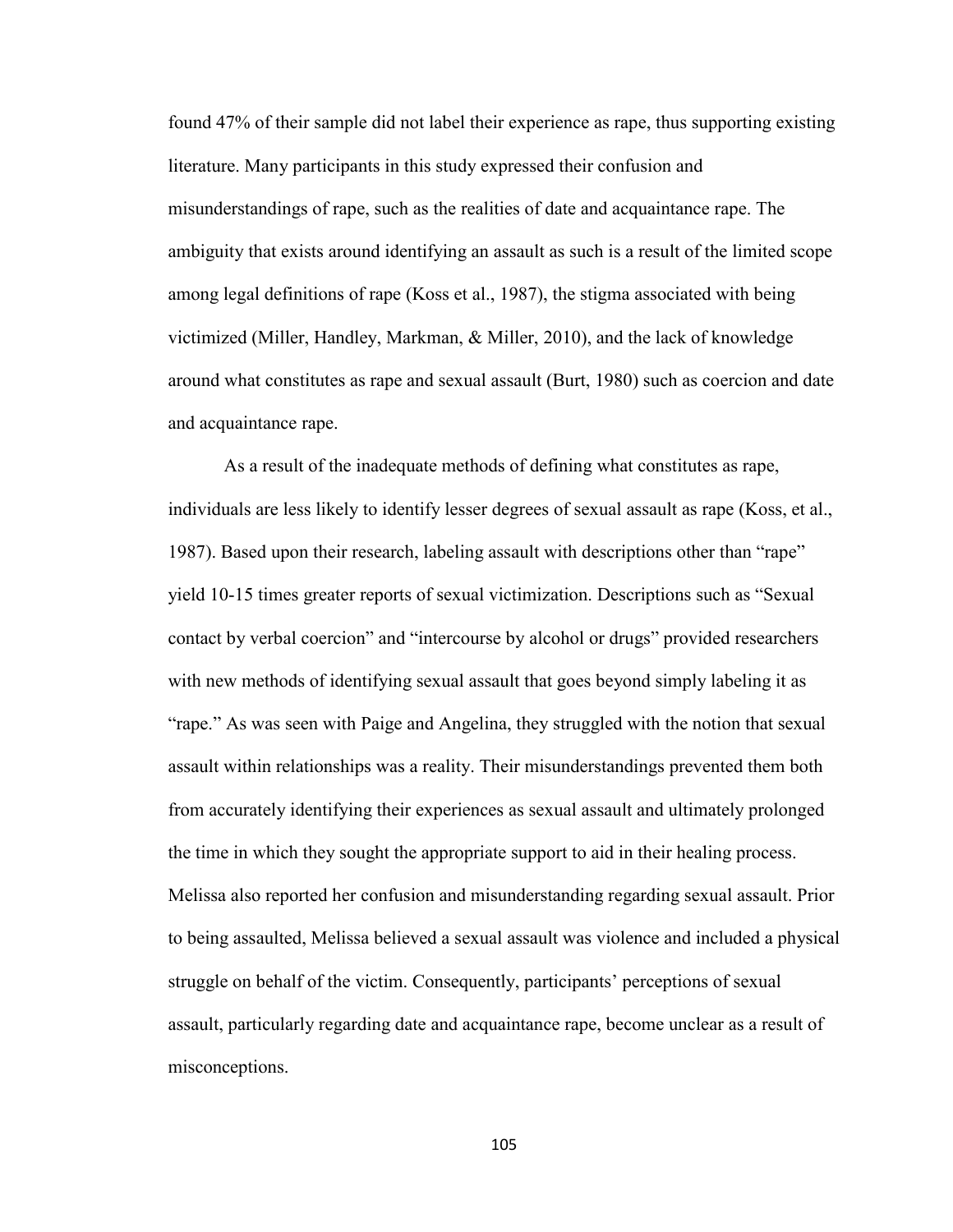The acceptance of rape myths may influence an individual's understanding of what constitutes rape, ultimately affecting one's ability to accurately identify an assault (Boakye, 2009; Monson, Langhinrichsen-Rohling, & Binderup, 2000). Rape myths, as defined by Burt (1980) are stereotypes, and false beliefs about rape, victims, and rapists. Rape myths and rape myth acceptance creates a culture that is not conducive to healing (Boakye, 2009) by blaming the victim and questioning the legitimacy of their claims.

Rape myths create misconceptions regarding what constitutes sexual assault. Misconceptions can include beliefs that rape is perpetrated by a stranger and is oftentimes violent, and women can prevent themselves from being sexually assaulted by avoiding provocative clothing and/or drinking too much (Chapleau, Oswald, Russell, 2008). Accepting these misconceptions results in confusion, guilt, and self-blame on the behalf of the victim/survivor.

The data from this current study show participants' initial confusion as a result of their experiences; some struggled to understand the reality of date and acquaintance rape and identify their experiences as such, while others were influenced by victim blaming ideologies. This finding supports current literature regarding rape myths and victim blaming (Burt, 1980). For example, misconceptions around partner sexual assault can obscure a victim's understanding and perception of the perpetration against them.

### **Barriers**

The barriers identified by participants in this study were manifested by the stigma, or perceived stigma, associated with being sexually assaulted. Victims of sexual assault may experience numerous negative reactions as a result of the assault, including internalized guilt and shame (Ahrens, 2006), therefore placing blame and responsibility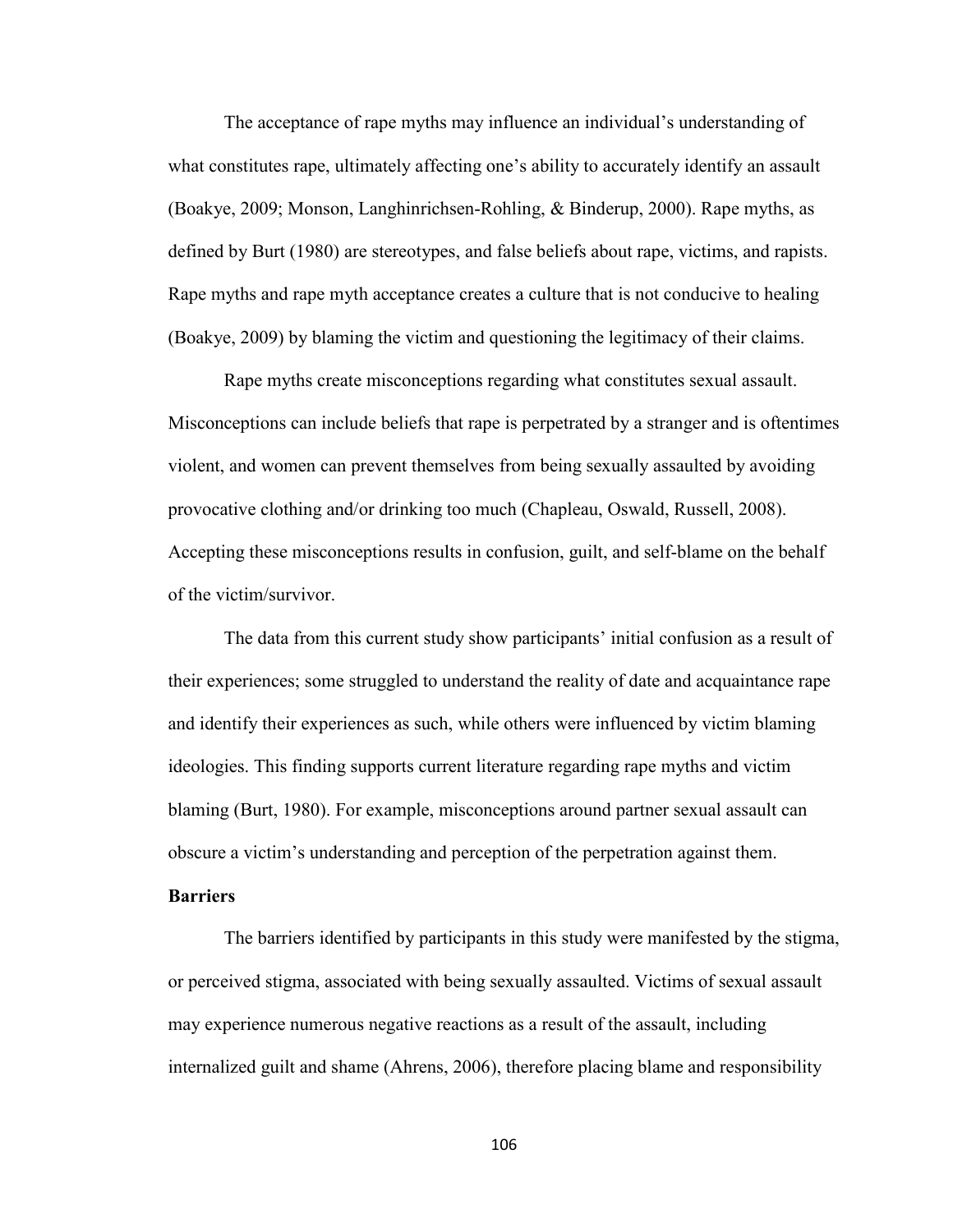on themselves. Additionally, the acceptance of rape myths, such as women's roles and responsibilities in protecting themselves and preventing assault by refraining from drinking, may result in increased blame for being victimized (Miller et al., 2010); because after all society says she should have been able to prevent herself from being assaulted. A study by Vidal and Petrak (2007) found that 75% of women reported feeling ashamed about themselves after being sexually assaulted. The threat of stigma and self-blame associated with identifying as a victim or survivor of sexual assault suggests a maladaptive healing process (Ahrens, 2006; Miller et al., 2010; Miller et al., 2011). Branscombe, Wohl, Owen, Allison, and N'gbala (2003) found that victims/survivors that imagined ways in which they may have been able to prevent the assault directly predicted increased self-blame, thus having negative implications for their well-being and recovery process.

 As a result of perceived guilt and shame, individuals may experience internalized shame without receiving adverse responses from others (Weiss, 2010). This perception is influenced by previous knowledge of and exposure to victimization, whether directly or indirectly, and its reactions of disapproval and conviction. This perceived stigma can create additional barriers in the recovery process, such as decreased sense of self and an unwillingness to disclose the assault or seek support and the appropriate services. This can be seen by Paige's hesitation to disclose her assault and the shame she endured as a result of her religious upbringing. Katie also discussed the internalized blame she experienced and the fear she felt if she was to be labeled as the girl who claimed rape at the party. The fear of stigma and internalized blame participants experienced following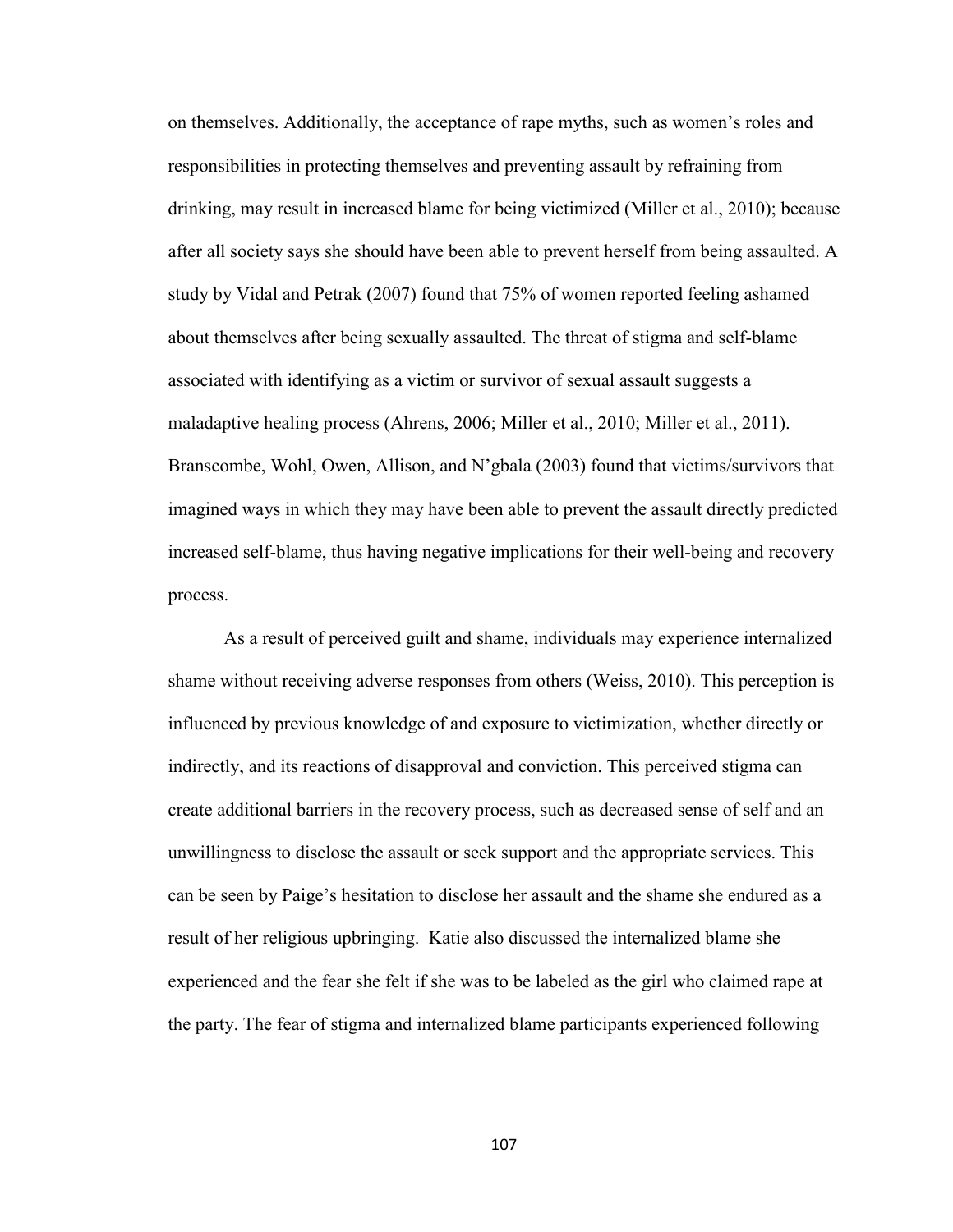the assaults influenced their level of comfort, or discomfort, in disclosing and ultimately seeking the support they may have needed.

In addition to the self-blame and negative self-perceptions following victimization, survivors of sexual assault oftentimes are shamed and subjected to stigma and negative reactions from, both formal and informal, support services upon disclosure or reporting (Ahrens, 2006). The physician that performed the forensic exam for Tink following her assault not only reacted negatively, but his reactions also had deleterious effects on Tink. Tink stated still becoming angry when she thinks about the way he treated her. Formal and informal support services may have significant influences on a victim's overall well-being and sense of self worth in the after math of an assault, therefore appropriate reactions and support are vital to the healing process.

Victims of sexual assault can face re-traumatization by the justice system, including responding officers' responses to the report, victim's credibility, and interactions throughout the investigation process (Koss, 2006). This can be seen through Melissa's experience with the officer that was investigating her case. He not only reported not believing her, but also threatened to arrest her for filing a false report when she recanted her story. A survey conducted by Monroe, Kinney, Weist, Spriggs-Dafeamekpor, Dantzler, & Reynolds (2006) found 46% of victims/survivors reported being displeased with police interviews following their report of sexual assault. Therefore, adverse experiences with formal support systems have the potential of revictimizing, and even re-traumatizing, a survivor. Consequently, the individual may internalize blame and shame and decline further assistance altogether.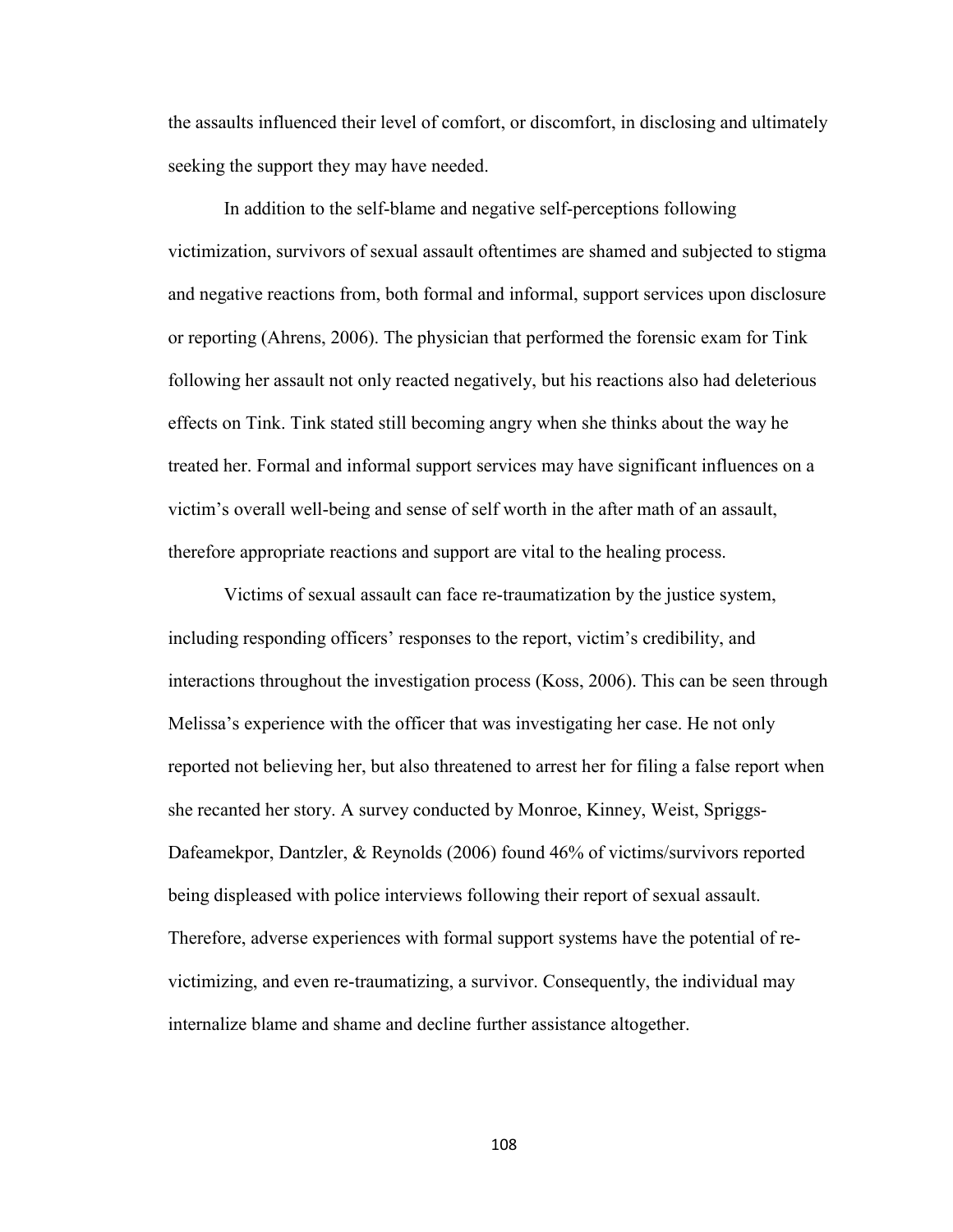It is not uncommon for survivors of sexual assault to rely on their religious beliefs for consolation from crisis and trauma (Ahrens et al., 2010). Although only one participant discussed religion in her interviews, her religious upbringing was identified as a hindrance on her recovery process, thus preventing her from seeking support and services in the aftermath of her assault for fear of blame and stigma. Individuals who have stronger religious affiliations tend to hold more negative beliefs about victims of sexual assault (Nagel, Matsuo, McIntyre, & Morrison, 2005). Incorporating one's religious beliefs and support systems in a way that is conducive to their recovery and self-identity may be problematic, thus creating a barrier rather than a supportive network.

Barriers were experienced in a number of ways: fear of one's safety, fear of getting in trouble, self-blame, shame, and stigma. Doubt and skepticism fueled negative reactions to disclosure, thus preventing participants from disclosing future assaults and seeking services. Barriers were expressed as both experienced or perceived, and had deleterious effects on participants' healing process and ultimately, their identification as a survivor.

#### **Coping Skills**

Experiencing a traumatic event can have long-long negative consequences. Survivors are left with the daunting task of learning to navigate life in the aftermath of trauma. The ways in which an individual copes with the stressors of sexual assault also affect their healing process (Draucker, Martsolf, Ross, Cook, Stidham, & Mweemba, 2009). Participants shared various ways in which they coped with stressors following their assault.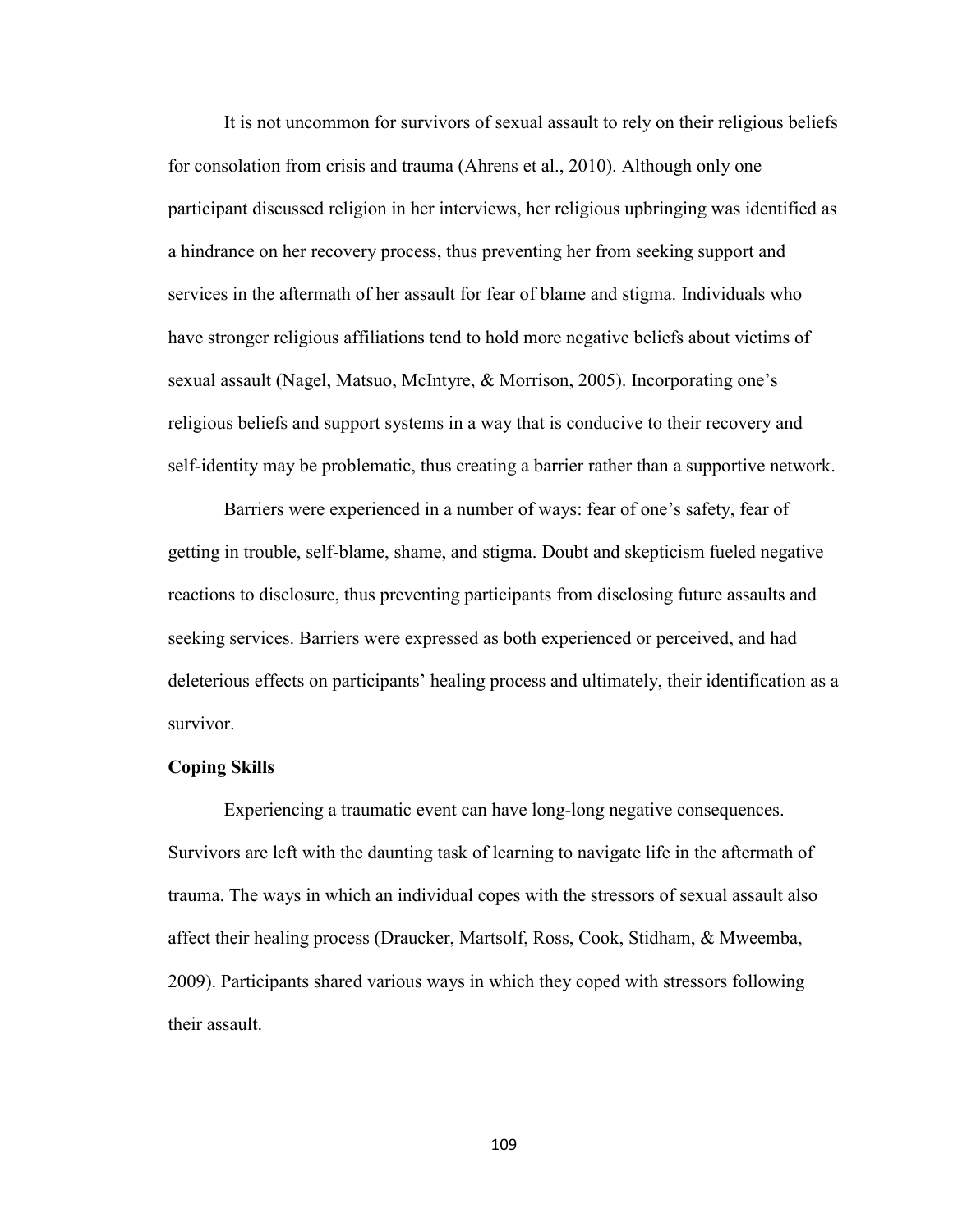**Maladaptive**. All seven participants reported using various maladaptive coping methods through their process to identifying as a survivor. Littleton & Breitkopf (2006) suggest negative cognition and self-blame are influencing factors in an individual's likelihood of utilizing more maladaptive and avoidance coping strategies. These coping methods were presented in the form of avoidance, isolation, anger, unhealthy relationships, and excessive drinking.

Avoidance-orientation methods of coping inhibit the healing process and increase levels of distress (Draucker, et al., 2009) and are related to lower self-esteem and overall well-being (Neville, Heppner, Oh, Spanierman, & Clark, 2004). These methods include repressing or denying thoughts and feelings associated with sexual assault and withdrawing from social and support networks. Additionally, Draucker, et at. (2009) found that participants used substances as a form of avoidant-coping skills in an effort to repress or minimize their memories of the assault.

Maladaptive coping skills interfere with one's healing process by creating increased feelings of distress. Participants discussed coping methods that were avoidance and isolating. These methods included excessive drinking to numb the pain, isolating one's self, engaging in unhealthy relationships to avoid the pain, and anger.

**Realization.** Participants eventually altered their methods of coping to more effectively address their circumstances. For some, a renewed sense of philosophical stance may influence their sense of purpose and journey (Tedeschi & Calhoun, 1996); therefore affecting the ways in which they approach experienced barriers. Participants transitioned from maladaptive coping skills to more adaptive coping methods throughout their journey of identification from victim to survivor.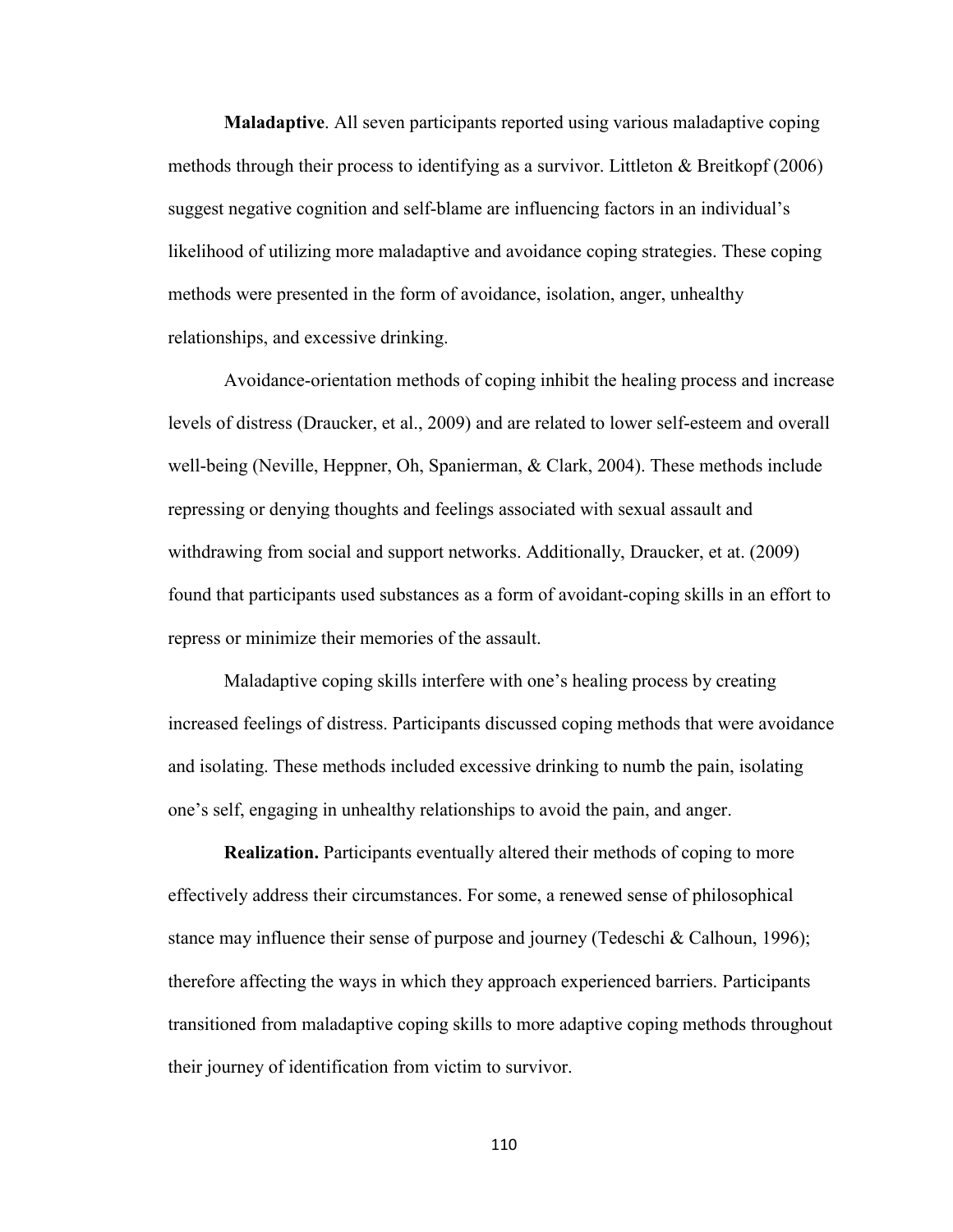**Adaptive Coping Skills.** Participants identified numerous methods of coping. Adaptive coping skills included behaviors such as writing, blogging, counseling, physical activities, and connecting with others in support groups. Action-oriented methods of coping, such as reaching out to others and being able to express one's emotions, have been found to be a supportive aid in the healing process (Draucker, et al., 2009). Thus, reaching out to others and sharing one's emotions and experiences, whether in person in counseling or sports or through creative expression, may improve an individual's sense of belonging and reduce self-blame and improve self-perceptions.

### **Reframe**

While the short-term effects of being sexually assault is well documented (Burgess & Holmstrom, 1974), such as anxiety, depression, and symptoms related to posttraumatic stress disorder, understanding those effects in regards to one's healing process is not as well documented. Additionally, understanding an individual's journey to survivorhood outside of a clinical setting can prove to be helpful information those mental health professionals as well as those affected by sexual violence. Thompson (2000) investigated 60 women who were raped, but did not seek professional services, and explored the ways in which their views of themselves and their lives were impacted since the assault. Ninety five percent of the women identified an increased positive sense of self since overcoming the trauma of having been sexually assaulted, thus supporting evidence for posttraumatic growth. Thompson (2000) found themes of empowerment and validation within her research. Sharing their experiences with others was considered efficacious and beneficial to their healing process. Additionally, there is a breadth of literature suggesting self-esteem is related to well-being and self-concept (Baumeister,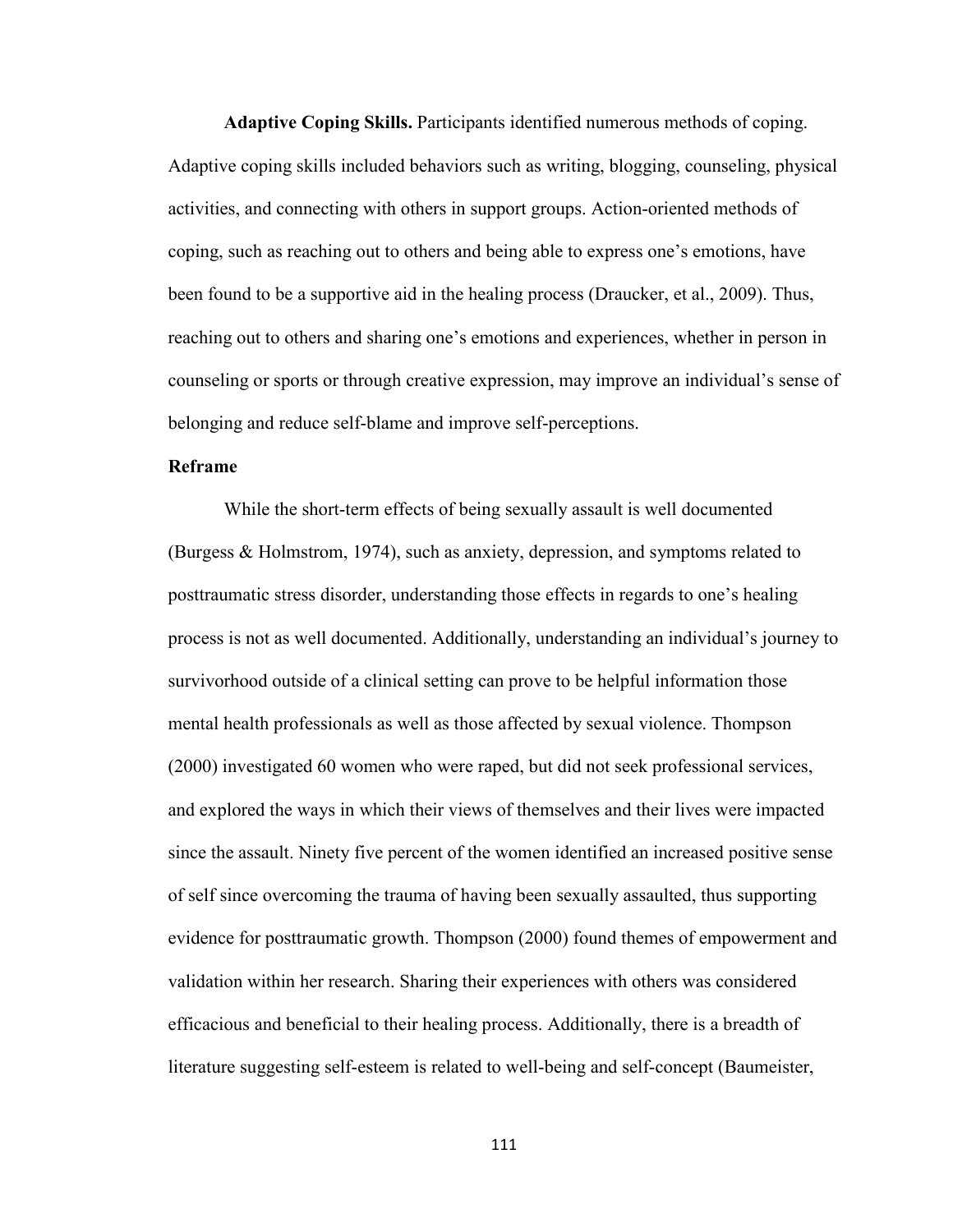1993; Neville, et al., 2004). Lastly, debunking rape myths, and misconceptions, was identified as a tool for healing because it removed the necessity for self-blame and stigma that is traditionally placed on the victim. Thus, making sense of the experienced assault can assist an individual and reduce the blame and stigma.

Through the use of poems, five women share their stories of sexual assault, ambiguous sex, regret, and abusive relationships. These women seemed to struggle with the bifurcated question of whether the assault was their fault or that of the perpetrator's (Loelsch & Knudson, 2009). Each woman told their story, and each one had a difficult time not accepting at least partial blame for their assault. Through their journey of healing, these women were able to place the blame entirely on their perpetrator, gain a sense of empowerment and a renewed sense of self along the way.

Posttraumatic growth postulates that growth is possible in the aftermath of traumatic experiences (Lev-Wiesel, Amir, & Besser, 2004). Sexual assault almost certainly influences a victim/survivor's sense of self-worth. Upon evaluation of their sense of self, individuals reevaluated their current mindset and worked towards mending areas of themselves they viewed as having been damaged as a result of the assault (Draucker, et al., 2009). Additionally, reconstructing and organizing one's self-structure may be accomplished through undoing the hurt caused by the assault and developing new facets of self and experience, thus creating a new sense of empowerment and sense of self (Lev-Wiesel, et al., 2004). Therefore repairing damages areas of one's sense of self reduces self-blame and improves one's sense of self. Frazier and Kaler (2006) state an overwhelming majority of those who experience trauma identify positive life changes.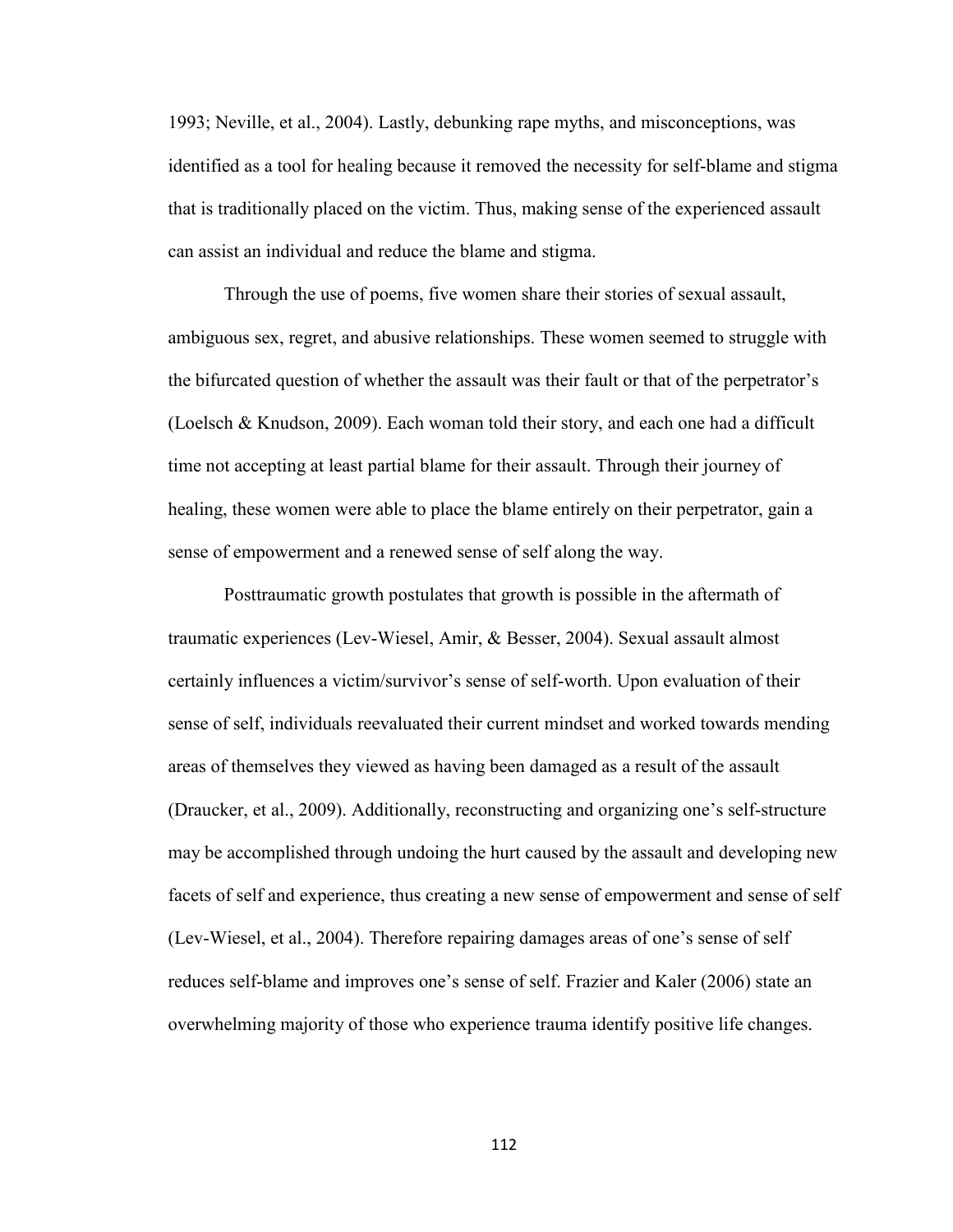Reframe was presented in a number a ways for participants. All seven of the women were able to identify their experience as assault and place the blame on the perpetrator and redefine their perceptions of what constitutes sexual assault. A renewed sense of purpose was identified by participants, with altruistic objectives such as becoming an advocate and more compassionate and empathetic towards others. Other participants lived a different lifestyle they identified as much healthier after the assault. Reframing their experience to be able to connect with others and use their negative experience(s) in a positive way was a significant underlying factor in each participant's renewed understanding of their assault.

### **Disclosure**

Not all participants disclosed their assault. Those that did disclose received both supportive and negative reactions to their disclosure. A qualitative study conducted by Ahrens (2006) suggested that negative reactions to disclosures of sexual assault caused women to discontinue disclosure. Individuals that experienced negative reactions as a result of their disclosure also became more strategic and selective about future disclosures (Draucker, et al., 2009). Both Melissa and Katie experienced adverse reactions to their disclosure, therefore influencing their decisions on whether or not to disclose. Melissa's negative experiences with the responding police officer deterred her from reporting the second time she was assaulted. Katie best friend did not believe her when she disclosed to her, therefore Katie decided not to tell any of her friends. A survivor may also experience secondary trauma when confronted with negative reactions, such as victim-blaming, therefore deterring them from seeking further support.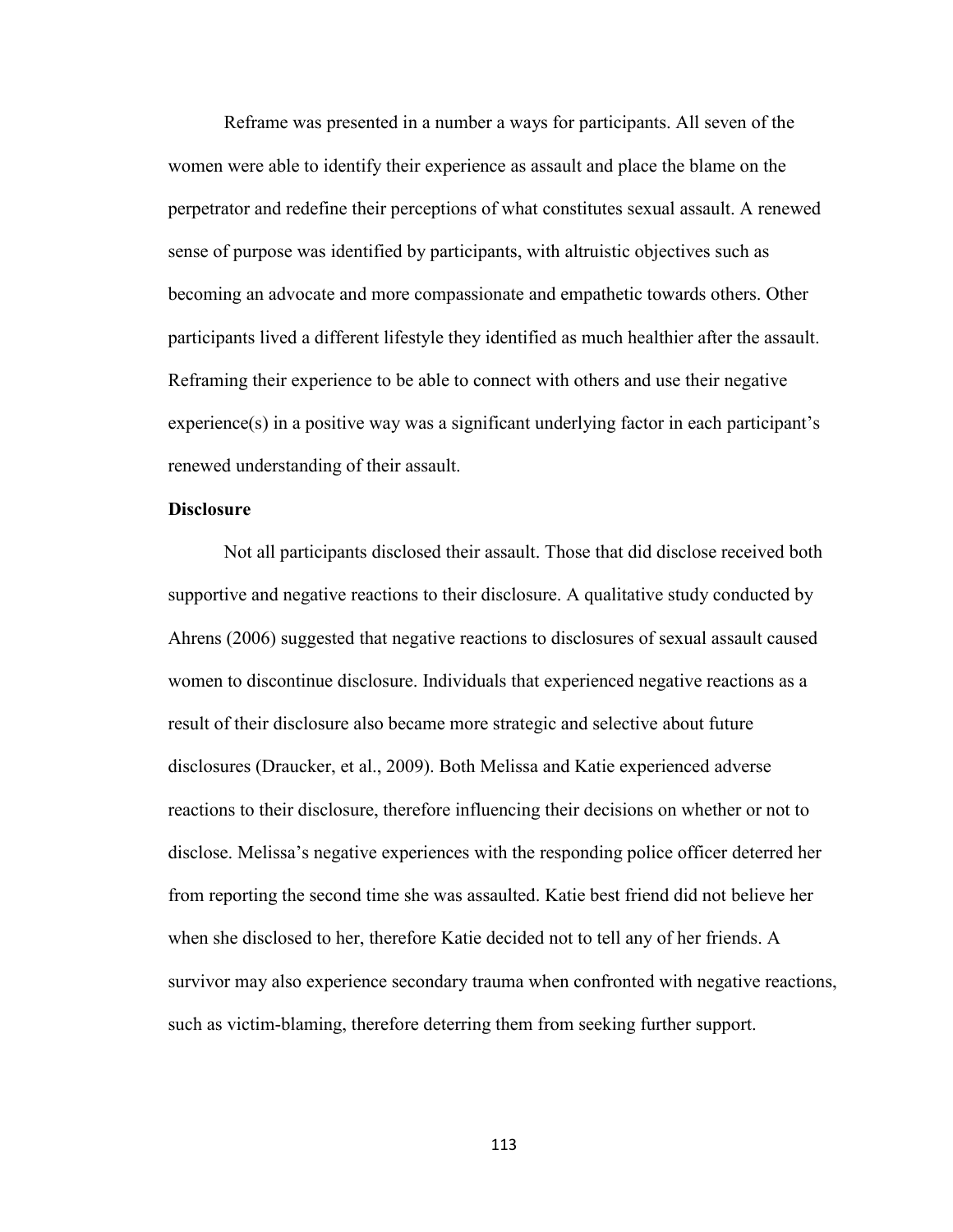With silencing being a form of powerlessness within society (Ahrens, 2006), disclosure appears to empower victims/survivors and allows them the opportunity to regain their power and control. Participants that received supportive and positive reactions to their disclosure felt believed and comforted. Validation of their experience and a decreased sense of isolation resulted from positive reactions to participant disclosure.

#### **Counseling**

Some participants stated they received counseling for issues unrelated to the actual assault, such as for depression or anxiety but did not address the assault with their clinician. Elevated levels of symptoms related to PTSD, such as depression, are predictors for using mental health services (Price, Davidson, Ruggiero, Acierno, & Resnick, 2014). Studies show a small proportion of individuals seek mental health counseling in the aftermath of a sexual assault (Ullman, 2007). For those that did report assault in counseling, the positive and supportive response from their clinicians provided validation and clarity.

**Partnership.** Being assaulted by a partner, or acquaintance, can have significant implications for one's feelings of safety and trust. Through establishing trusting relationships, regaining trust, being open about one's feelings and concerns, and cultivating a sense of empowerment an individual can begin reconciling traumatic attachment (Leehy, Pretty, & Tenenbaum, 2003). Draucker et al. (2009) found participants sought out new intimate and sexual relationships for love and companionship. In this study participants identified their relationship as an instrumental factor in their growth and development. Sex became a trivial factor in Marilyn's life after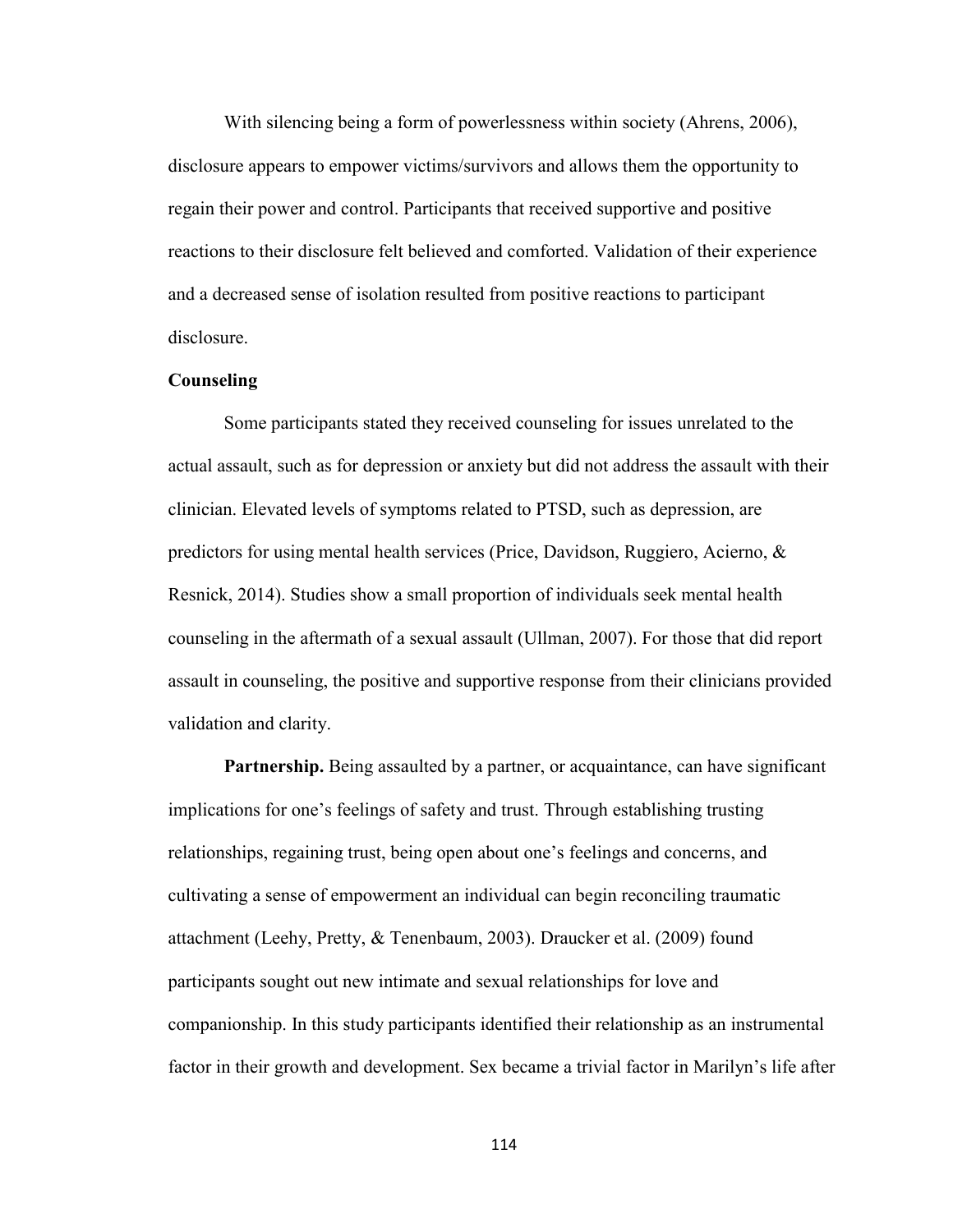her last assault. Marilyn was able to develop a supportive and healthy relationship with her current partner. Roxy and Katie discussed the fundamental role their current partners played in their ability to relearn intimacy and eventually find enjoyment in sex again. They stated their partners were patient, understanding, and supportive while navigating emotionally turbulent times. Although Angelina did not discuss a partner, she described the ways in which she was able to redefine her sexuality. Angelina's sexual liberation was influenced by her ability to effectively communicate her needs to her partners and develop safe and trusting relationships with them. Participants were able to reconcile the harm caused by their assault(s) through developing trusting and supportive partnerships and discover how to be intimate in a healthy relationship.

#### **Community**

Social support has been linked to healing and recovery after experiencing sexual assault (Draucker, et al., 2009). Victims developed relationships with others who also experienced violence, particularly sexual violence. Participants stated these newly formed relationships reduced their feelings of isolation, thus creating a community of survivors and support.

A major factor in growth following trauma is the quality of connection with others (Steele & Kuban, 2011). Survivors of sexual assault are likely to react more positively to disclosures, blame the victim/survivor less, and experience more overall positive changes in the relationship after being disclosed to (Ahrens & Campbell, 2000). Therefore developing connections with other survivors reduces maladaptive coping strategies and facilitates overall well-being and healing.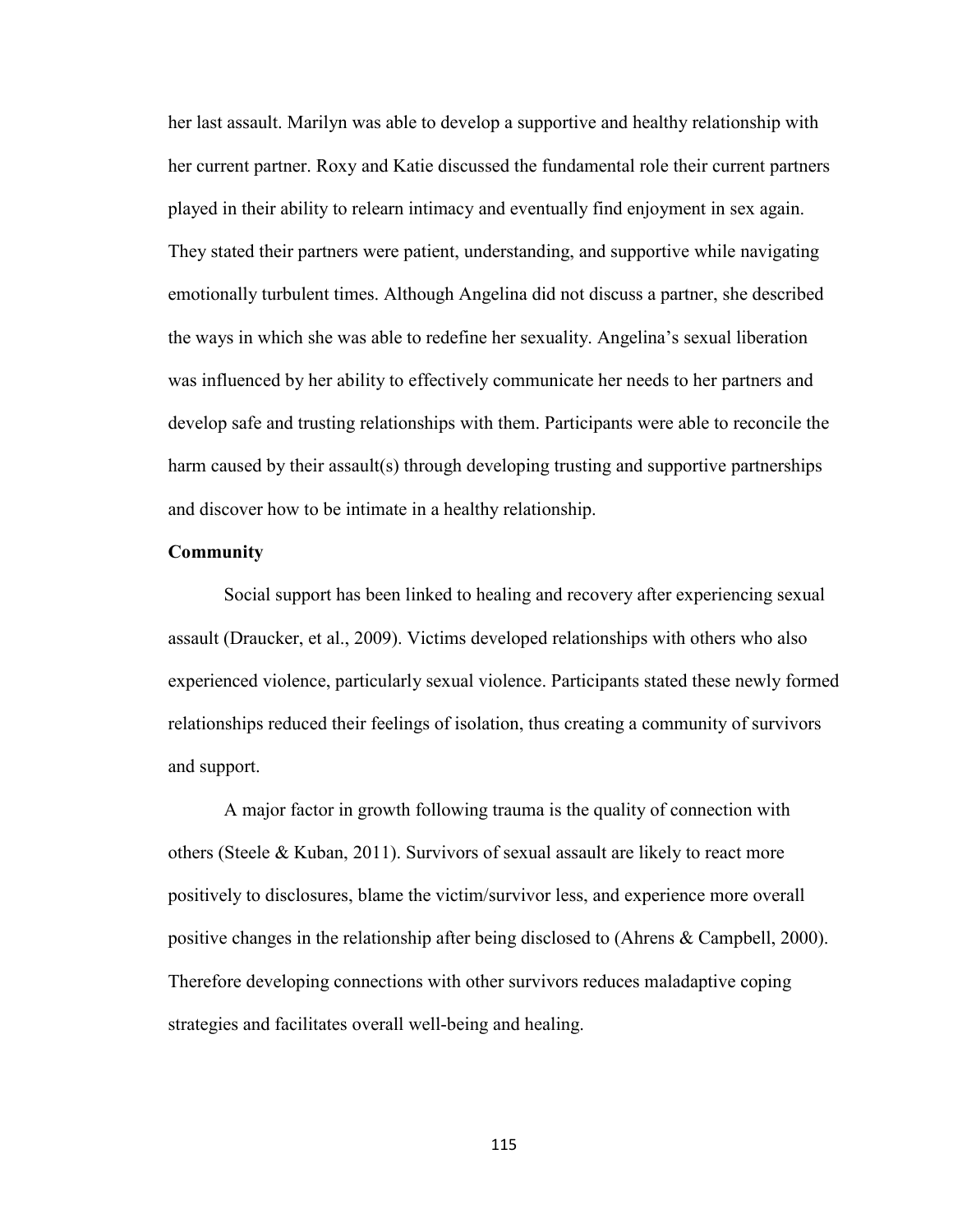### **Validation**

 Support from family and friends is thought to be more helpful than support from formal agencies, such as doctors and police officials (Ahrens & Campbell, 2000; Ullman, 1996). Participants that reported supportive reactions to their disclosure and being believed were more willing to identify their experience as an assault and had decreased feelings of isolation. Positive reactions to disclosure, such as believing the victim/survivor, listening, and support, contributed to a greater feeling of validation (Ahrens & Campbell, 2000). Participants reported receiving most of their validation from friends and family members, therefore supporting current literature on validation from informal support systems.

Ahrens and Campbell (2000) surveyed individuals that supported friends who had been sexually assaulted. Participants indicated positive reactions to helping their friends, reporting they felt needed and their friend was appreciative. Supporting a victim/survivor of sexual assault can have positive influences on a friendship, such as growing closer (Ahrens & Campbell, 2000), therefore benefiting both parties involved.

**Universality.** Through sharing their story with others, individuals are able to connect and create a sense of togetherness. Yalom and Leszcz (2005) state individuals report feeling more in touch with the world and describe the process as being in it together. Feelings of isolation and loneliness decrease as individuals affected by sexual violence learn of others who have had similar experiences. Through the creation of a community, participants were able to feel more connected and recognize they are not alone in the aftermath of an assault.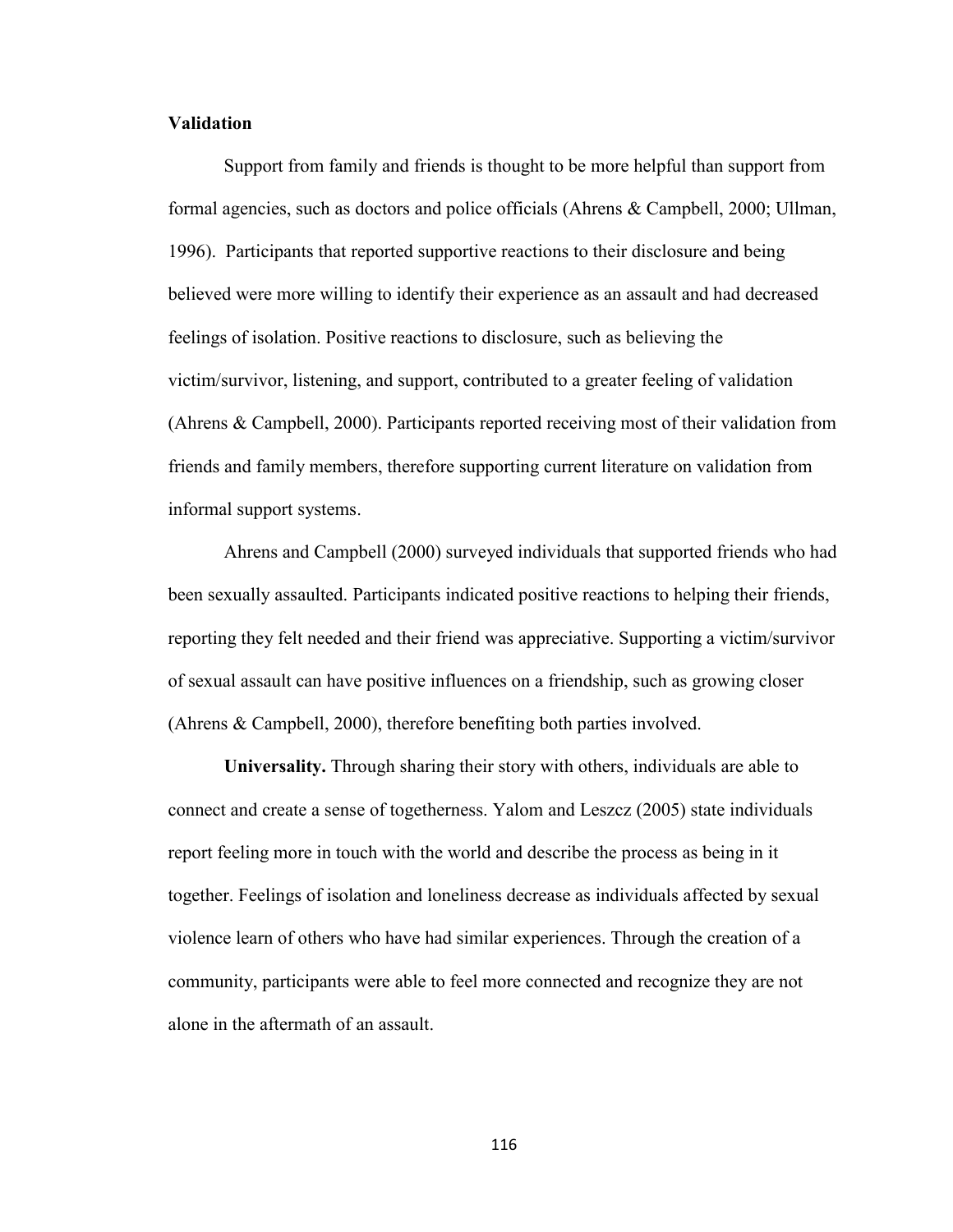### **Limitations and Delimitations**

Limitations and delimitations exist to a certain degree within all areas of research. Because of low participation rates within this pilot study, additional information is needed to develop a more comprehensive emergent theory exploring the process for women identifying as a survivor of sexual assault. Low participant numbers may be attributed to the sensitiveness surrounding the topic of this study. When working with at risk populations, particularly those that have experienced traumatic events such as sexual assault, risks and limitations exist. These must be addressed and navigated carefully to ensure and promote the well being of each individual within the study.

The exclusion of male participants can be viewed as a major delimitation within my study. I recognize the need for further exploration of men who have experienced sexual violence, but for this study I am interested in the healing process of women survivors. Males and females are influenced differently by societal and gender norms (Fernandez, 2011). Therefore exploring personal experiences of sexual assault in hopes of developing an emerging theory may become nebulous by including, what may possibly be, vastly different experiences, expectations, and stigma. These societal expectations and influences could potentially have considerably different implications for a woman that is assaulted as opposed to a male.

### **Recommendations**

### **Implications for Research**

 The low sample size within this study requires further exploration in order to develop a more comprehensive emergent theory explicating the process among women identifying as a survivor after being sexually assaulted. The data collected provided the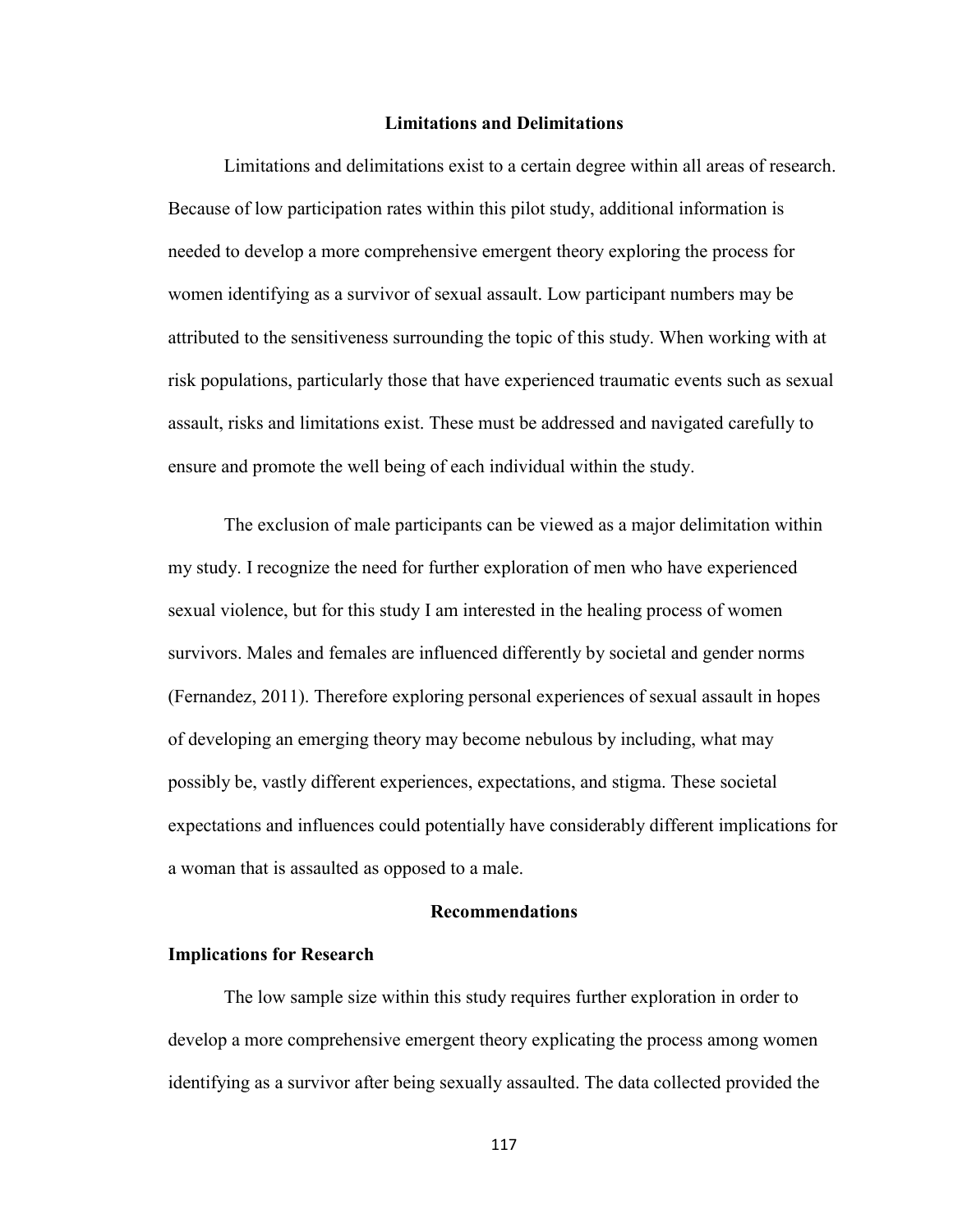foundation for a pilot study and informed areas for further research. This study's findings provide valuable information regarding shared experiences and differences in participant processes and methods of coping. This foundation can be used to further the understanding of survivor identification processes after being assaulted. This knowledge can be used to inform future inclusion and exclusion criteria for a more defined theoretical sampling of participants. Collecting more data can clarify details within the presented process, creating a more emergent theory through the inclusion of additional narratives from survivors.

A delimitation within this study is the exclusion of male participants restricts the data available to the researcher. The exploration of male victims/survivors may provide invaluable information to both the field of counseling, as well as trauma work. As a result of gender and social constructs of gender roles, male victims may experience sexual victimization differently than woman and utilize different coping skills. Societal views and gender norms may add additional layers of complexity, such as addressing one's sense masculinity and power (Weiss, 2010), when working to understand the healing process in male survivors of sexual assault. Furthermore, while male sexual assault is becoming a topic of further exploration, countless male rape myths and misconceptions continue to exist (Chapleau, et al., 2008), therefore creating additional obstacles for both victims/survivors and researchers.

A third implication for future research places its emphasis on clinician response, approach, and treatment methods. It would be advantageous to the field of counseling, as well as other mental health professions, to understand the ways in which practitioners react to experiences of sexual assault. Are treatment modalities that address trauma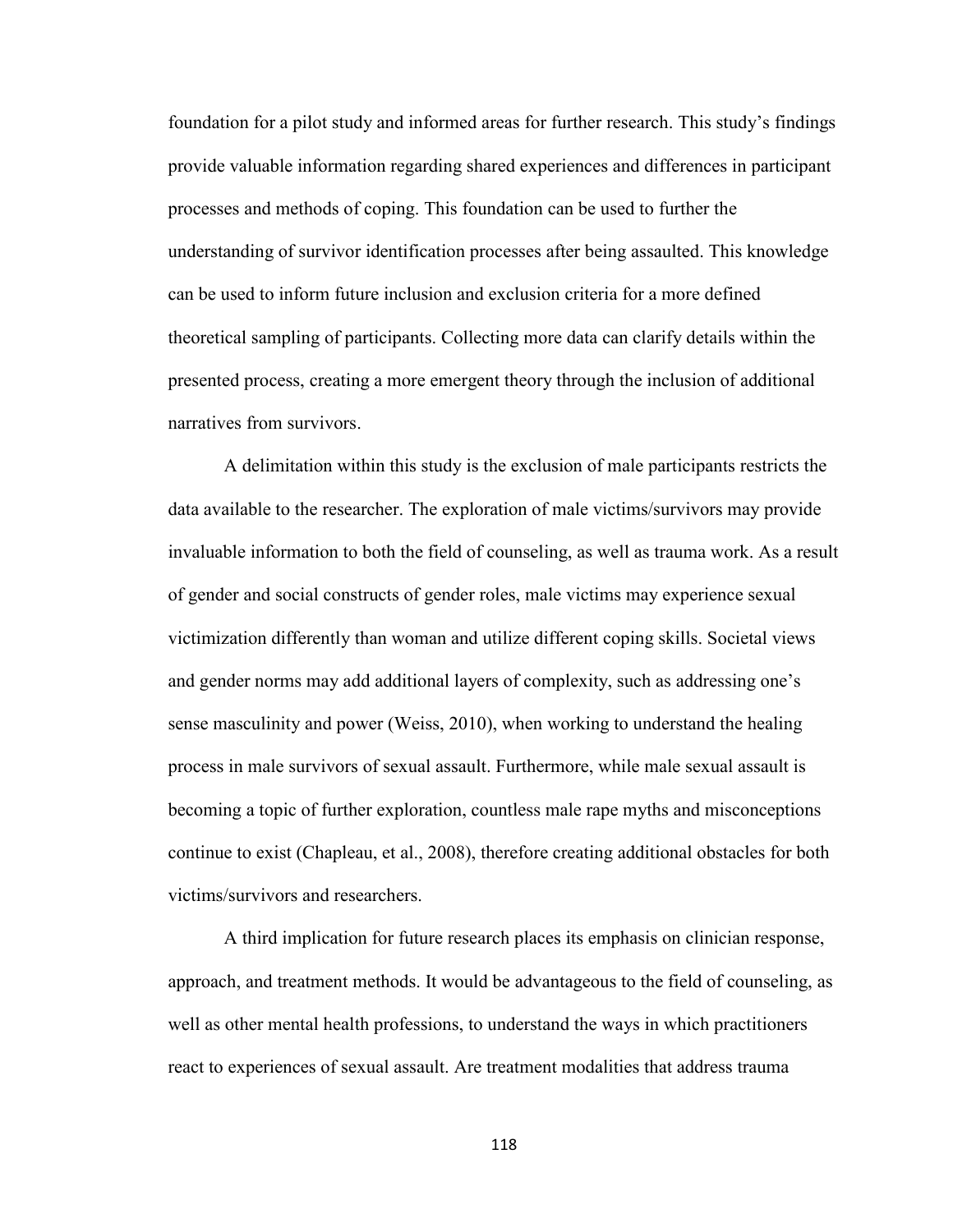constructed in such a way that therapy solely revolves around addressing presenting symptoms? Or is it common practice for a counselor to explore the client's current circumstances in greater depth, such as relationship status? Addressing and alleviating symptoms may be beneficial in that an individual's quality of life may improve, but that approach is grounded in the deficit model. Although the participants in this study reported positive experiences in counseling, their experiences did not go beyond validation. Therefore it is important to further explore the ways in which mental health professionals approach working with clients that report having been sexually assaulted, or present with issues related to trauma.

**Relationship to Perpetrator.** Five of the seven participants were known to their perpetrators; therefore constituting either date or acquaintance rape, thus supporting current literature that approximately 85% of sexual assaults are perpetrated by someone the victim knows (Chapleau, et al., 2008). Paige and Angelina were both assaulted by their partners at that time. Both women experienced multiple assaults throughout their relationship with the perpetrator. A friend, or acquaintance, assaulted the remaining three participants: Roxy, Melissa, and Katie.

Marilyn and Tink were both assaulted by a stranger, therefore implications for healing, processing, and disclosure, amongst many other factors, may differ from those who were assaulted by someone known to them. Both participants conceptualized the event differently than the remaining five participants and immediately sought counseling for the assaults. Additionally, Marilyn and Tink immediately identified their experience as sexual assault, thus supporting current literature exploring women's willingness to label an assault as such when the perpetrator is unknown (McMullin & White, 2009). It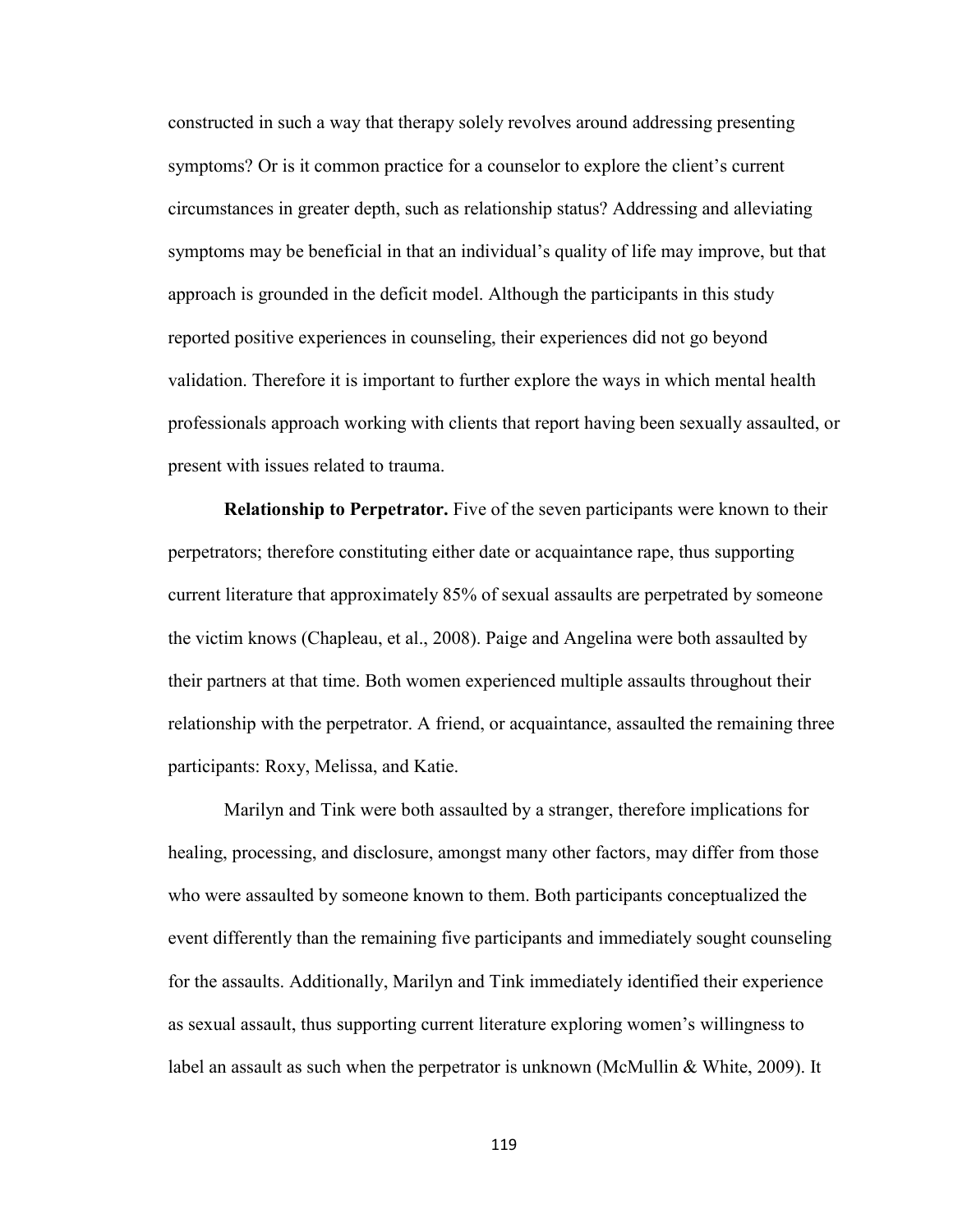would behoove researchers to further examine the implications of healing based upon relationship to perpetrator. Differences in conceptualization, barriers, and disclosure may exist when an assault defies what is deemed a "typical" rape. Although Tink and Marilyn had similar experiences, more data is needed before a comprehensive theory and understanding can be identified. Furthermore, additional research should be done to explore whether or not differences in healing processes can be attributed to perpetrator type.

While differences in presenting symptoms have not been found to be significant among women who were assaulted by strangers and acquaintances (Kilpatrick, Best, Saunders, & Veronen, 1988; Koss, Dinero, Seibel, & Cox, 1988), the relationship to the perpetrator affected a victim's use of the label of rape (McMullin & White, 2006); therefore suggesting that women who were assaulted by strangers were more likely to identify it as rape whereas those who knew the perpetrator were less likely to constitute what happened to them as rape. Therefore two new questions arise; are women more likely to label their experience as rape when perpetrated by a stranger because of the reduced risk of stigma from society (McMullin & White, 2009)? Or does a closer relationship to the perpetrator hinder one's willingness to identify their experience as rape, or sexual assault, as a result of rape myth acceptance and a lack of knowledge around what constitutes as sexual assault?

#### **Implications for Clinical Practice**

As was seen within Thompson's (2000) study there can be positive outlooks associated with traumatic experiences, such as being sexually assaulted. While working with clients who have been sexually assaulted, it is important for clinicians to be aware of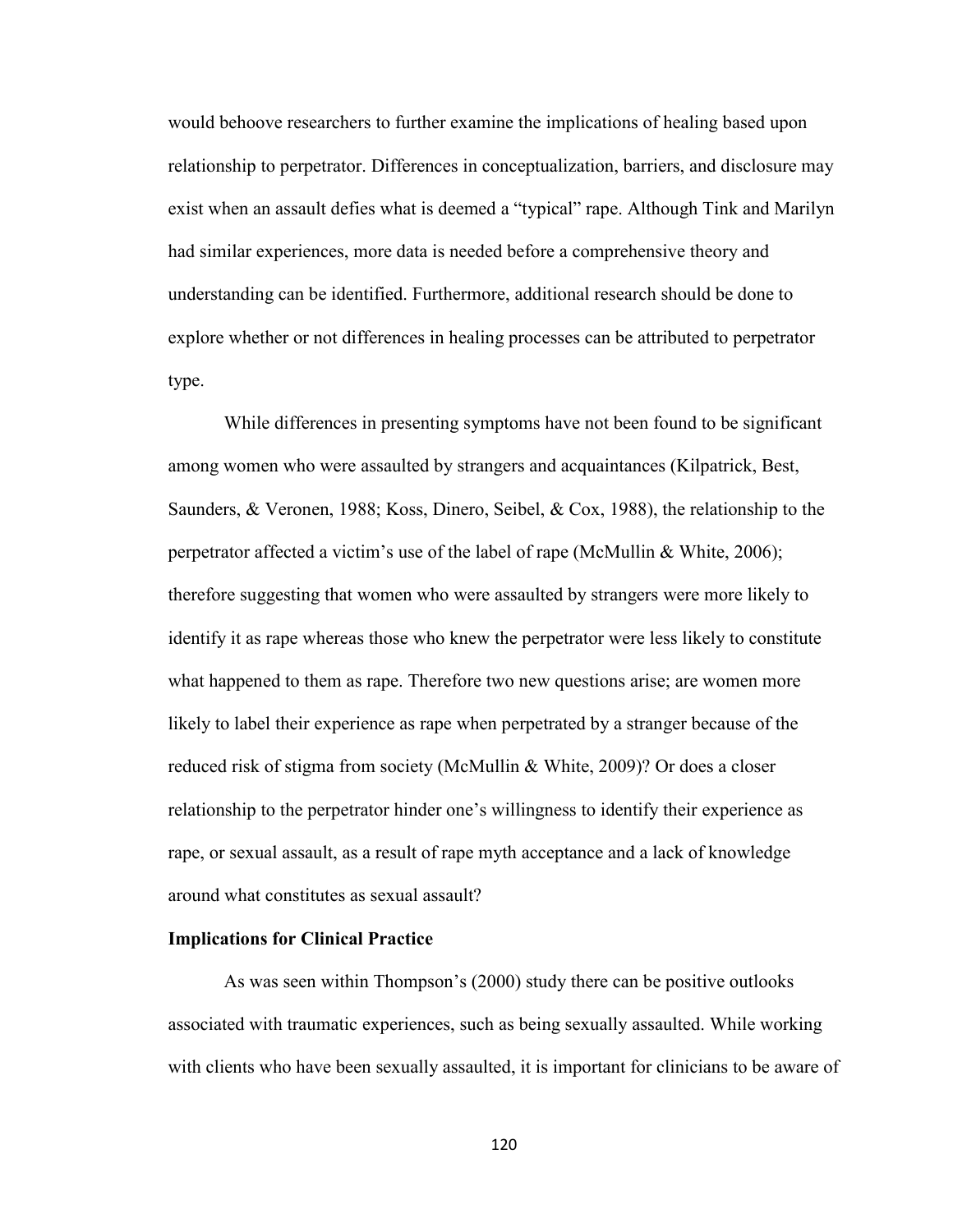the different ways in which one places meaning to their experience(s). This concept of meaning making can be used as an effective coping strategy through positive reframe, or reconstruction, of the event in an effort to use the traumatic experience in a positive and productive manner. Therefore, clinicians should allow the client the space and freedom to express their interpretation of the event and how that has played a role in their ability to becoming a survivor.

Participants experienced barriers in a number of ways. Counselors should be willing to acknowledge an individual's strength and willingness to seek counseling services albeit the existing stigma for receiving mental health services. Clients may seek counseling for issues related to an assault, but may not directly disclose the assault. It is the clinician's responsibility to be aware of the warning signs, develop a trusting relationship with the client, and effectively probe to accurately assess and provide the most effective care possible.

Coping mechanisms can be presented in both adaptive and maladaptive methods. Exploring coping skills provides the clinician with the opportunity to discuss the client's construction of meaning. Addressing coping mechanisms can extend beyond alleviating presenting symptoms to the development of an improved sense of self and empowerment.

Although partnership was not an identified protective factor for every participant, it did play a significant role in the healing process for those that did report having a current partner. Participants were able to relearn intimacy and establish healthy relationships with open forms of communication and respect. Understanding and supportive partners increased an individual's sense of empowerment and connectedness. Discussing sexuality and intimacy with clients who have been assaulted may facilitate a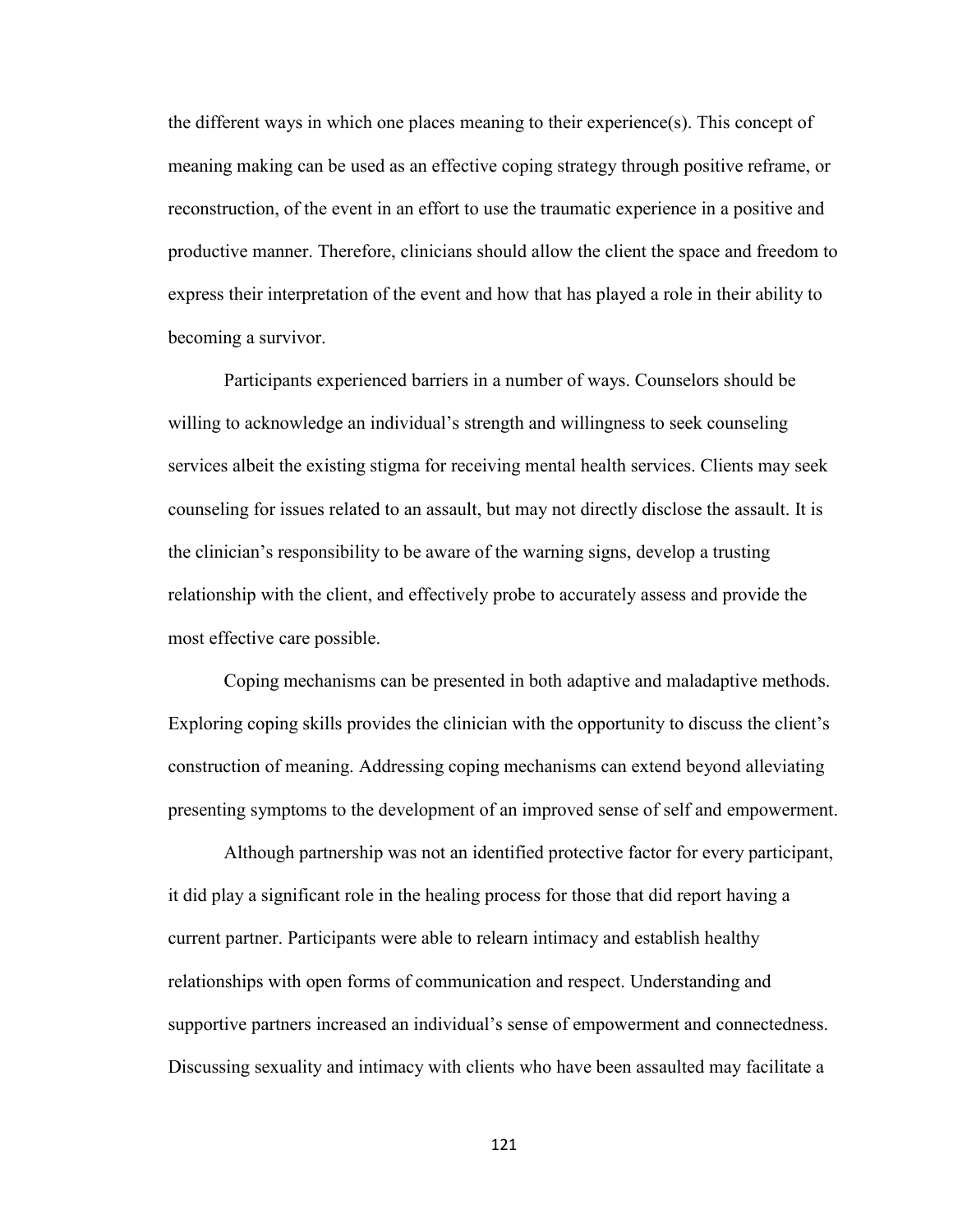conversation that could possibly be surrounded with tremendous guilt and shame. Because of the negative stigma associated with sex and sexual violence, and the internalized guilt a victim may experience, it is imperative for counselors to address conversations about sex that are free of judgment and criticism. Introducing the topic in an open and welcoming manner may allow the client to explore areas within themselves they have repressed since being sexually assaulted. Additionally, including supportive partners in the therapeutic process may improve prognosis by developing a sense of teamwork and collaboration between the client and their partner.

Participants experienced both positive and negative reactions following their disclosure. In addition to the reactions received, participants disclosed their assault in varying methods, such as written and verbal. Supporting clients and developing the skills necessary to effectively navigate negative reactions to disclosure may assist in their ability to cope with yet an additional obstacle to their healing. Assisting clients in identifying supportive networks can also influence their overall well-being through feelings of connectedness and belonging. Lastly, educating clients on the realities of sexual assault can offer validation and reduce feelings of isolation so clients may be more comfortable coming forward to seeking support.

A sense of community and belonging was a significant factor in reducing participants' sense of isolation. Clinicians should be able to effectively screen their clients and determine their appropriateness for other methods of counseling, such as group counseling. A group setting with other victims and survivors may provide a feeling of community and as well universality and validation. Additionally, clients may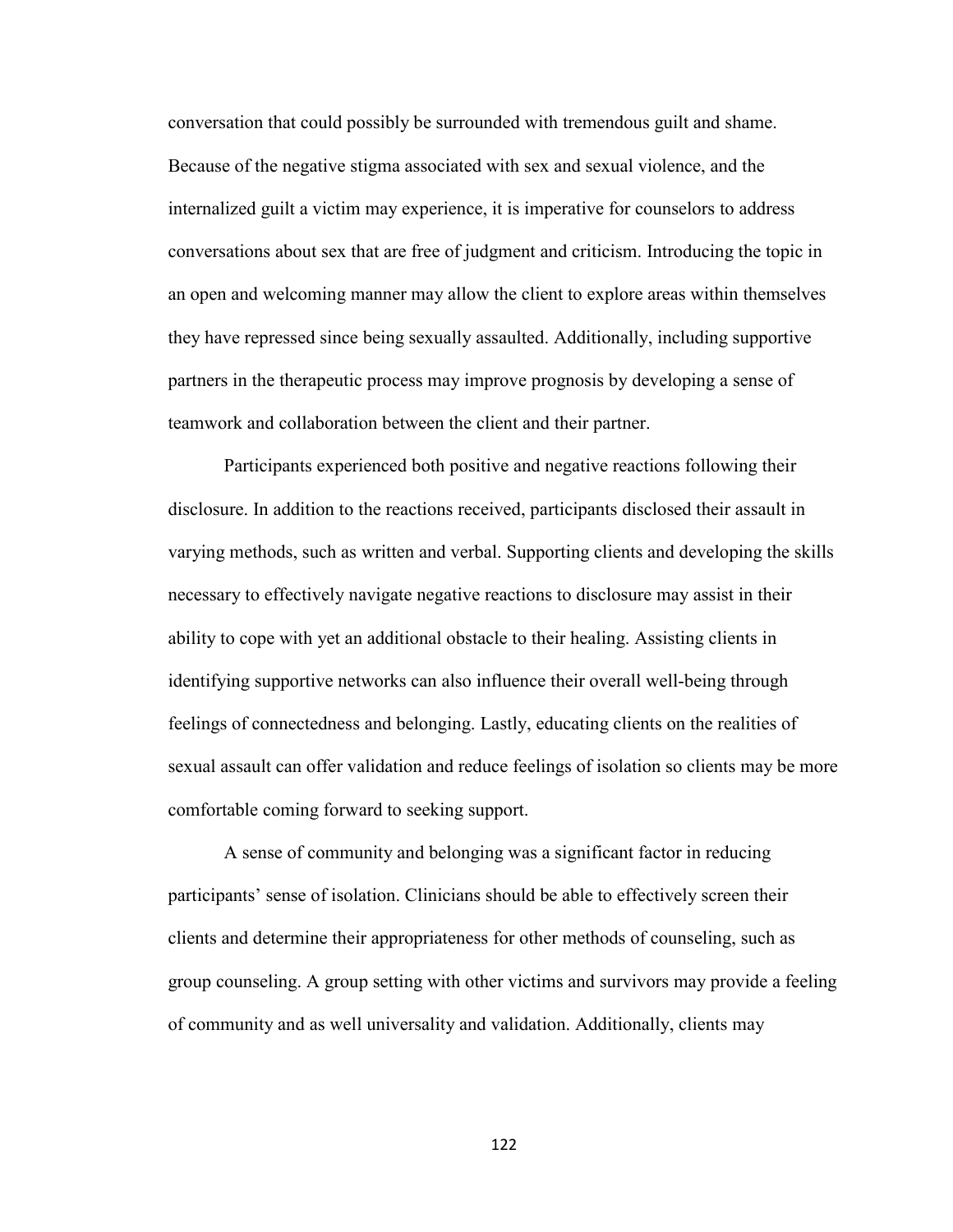experience installation of hope through the stories of other survivors, thus facilitating encouragement and inspiration throughout the group.

### **Implications for Counselor Education**

 Counseling programs exist to train and prepare competent and effective clinicians. In doing so, curricula should be designed to align with the excellence and expectations of the profession. The Council for Accreditation of Counseling and Related Educational Programs (CACREP) developed standards to comply with in order to obtain and maintain accreditation. These standards include required courses and content areas to be addressed in counseling curricula. CACREP was developed to improve quality of training and promote a more unified profession of counseling.

 Human Growth and Development is a course required through CACREP standards. The standards require programs to address topics related to crisis and trauma, but does not specify to what extent. As one can imagine, simply addressing presenting symptoms may not be the most efficacious method when working with a client who has been sexually assaulted. Additionally, standards include strategies for promoting optimal growth and wellness and resilience in an ethical and culturally sensitive manner (CACREP, 2016). This requires programs to extend beyond basic understandings of resilience and wellness and infuse a trauma-focused and sensitive approach to working with victims of abuse.

 Human sexuality is a course where instructors can introduce the topic of sexual violence. Although it is not a required course under CACREP Standards it may be offered as an elective course for students. Clinicians who are uncomfortable discussing sex and sexuality with their clients may revert to addressing presenting symptoms as an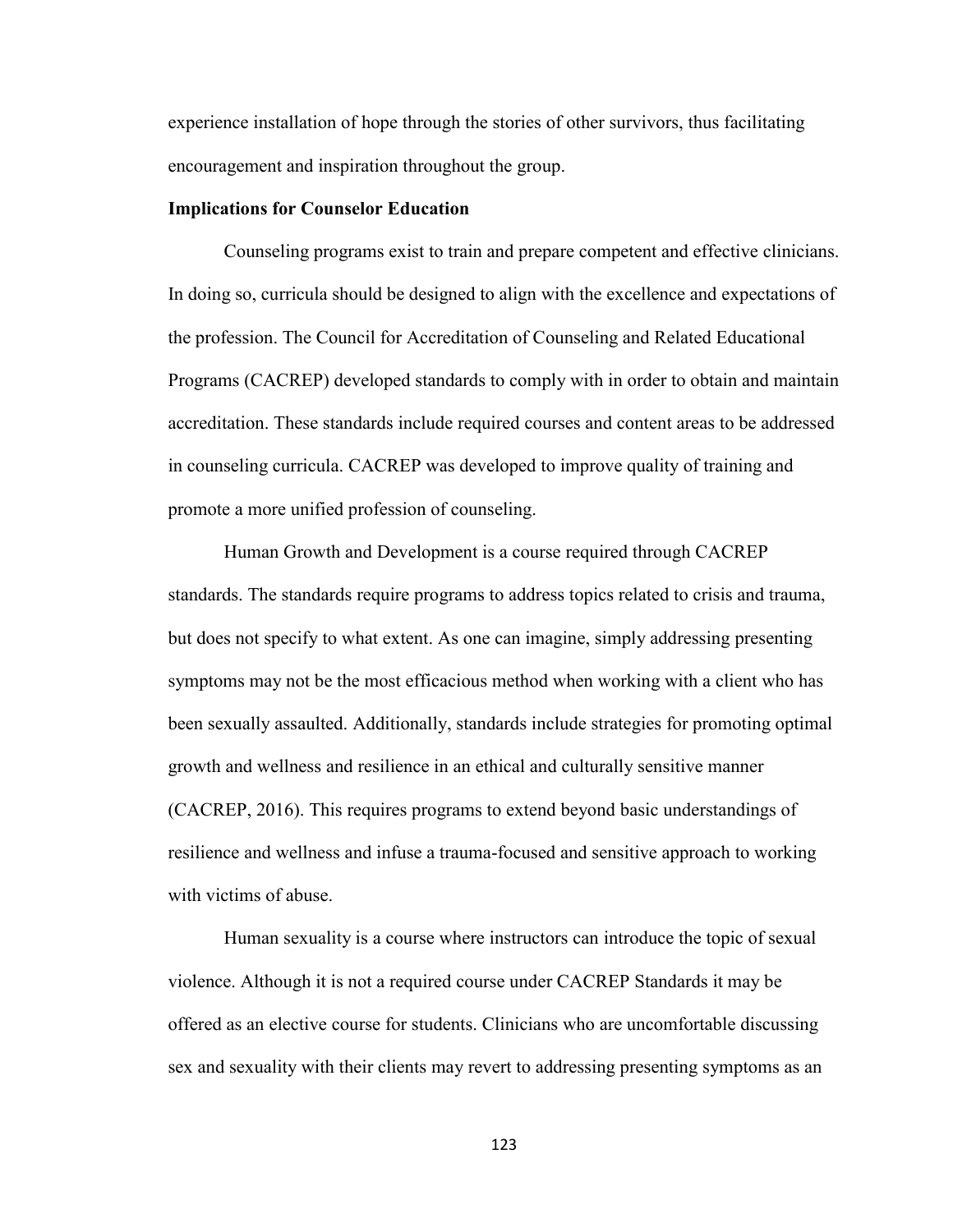avenue for alleviating their own discomfort. Simply addressing presenting symptoms is grounded in a deficit model and lacks the emphasis on empowerment and growth. Counselors-in-training should be provided the space and in an educational setting to explore their beliefs and comfort level with issues such as sexual assault. While sexual assault is a topic that may be covered within a Human Sexuality course, it is imperative for educators to emphasize the motivating factor behind sexual assault revolves around power and control and not sexual desire. Understanding this concept can alleviate some of the precipitating guilt and shame victims encounter. Additionally, it is important for counselors-in-training to understand human sexuality as it exists along a continuum rather than a binary. Although an overwhelming majority of research focuses on men perpetrating against women, it is possible for men to be assaulted by women and for an individual to be assaulted by someone of the same gender. Expanding one's purview of sexuality beyond the binary requires one to uphold values of cultural and ethical competencies.

In addition to curricula standards, Counselor Educators can benefit from increased interprofessional collaboration to effectively address the needs of those affected by sexual violence (Campbell & Wasco, 2005; Myers & Sweeney, 2004). Addressing the systems in which a client exists may assist in facilitating growth and improved overall well-being. For example, extending services to families, partners, and friends indirectly affected by our clients' assault can improve a client's support system. Supporting our clients' systems will improve their ability to act as positive and supportive networks. Therefore, infusing fundamental elements of sexuality, couples, and family therapy into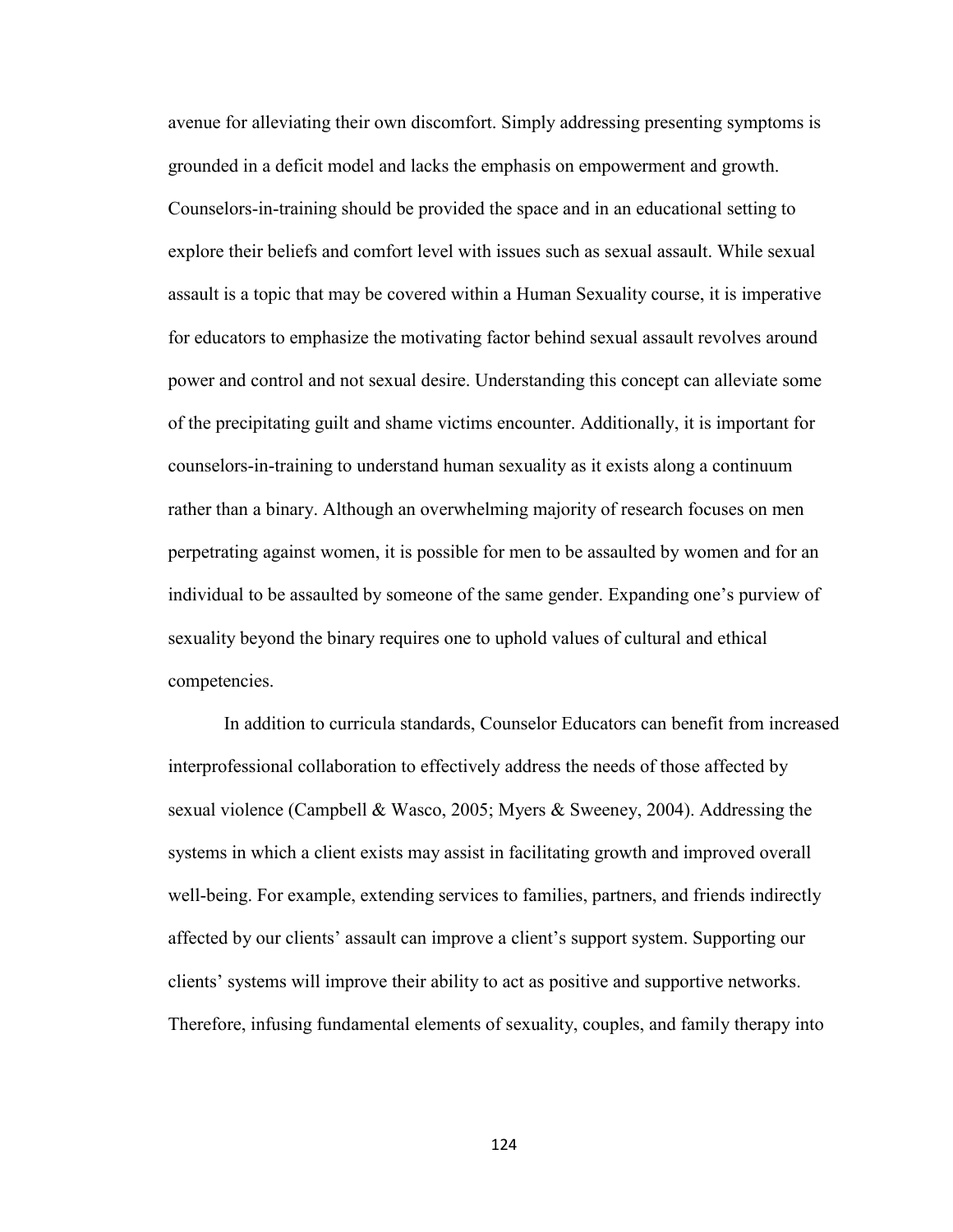the required curricula of Counselor Education Programs may provide clients with a more comprehensive and effective method of care.

### **Conclusion**

 It is not necessarily the assault itself, but the implications associated with being a victim of sexual assault that may present obstacles and struggles to the healing process. Therefore understanding the effects of sexual assault, particularly the stigma associated with being a victim/survivor of sexual assault, can be beneficial in assisting victims through the healing process and ultimately identify as a survivor. Experiencing trauma can be a highly personal and transformative process in which individuals report positive outcomes and feeling valued (Sheikh, 2008). If the appropriate conditions exist a victim of sexual assault may have a more hopeful prognosis.

Much of the barriers reported by participants in this study revolved around feelings of guilt, shame, and stigma, whether internalized or imposed by others. Although shame and guilt may be seen as natural responses to perpetration of such an intimate, personal, and intrusive nature Weiss (2010) challenged these "natural" reactions and attributed shame to social constructions within society. Therefore suggesting one's inability to live up to cultural and gender norms of behavior and the gendered-based ideals created by society is considered shameful. Much in the same way that laws did not acknowledge men as possible victims of sexual assault and excluded wives being assaulted by her husband (Payne, Lonsway, & Fitzgerald, 1999; Weiss, 2009). Overall, women tend to hold more sympathetic views and beliefs for victims of sexual (Nagel, et al., 2005), while men are less empathetic, blame the victim/survivor more, and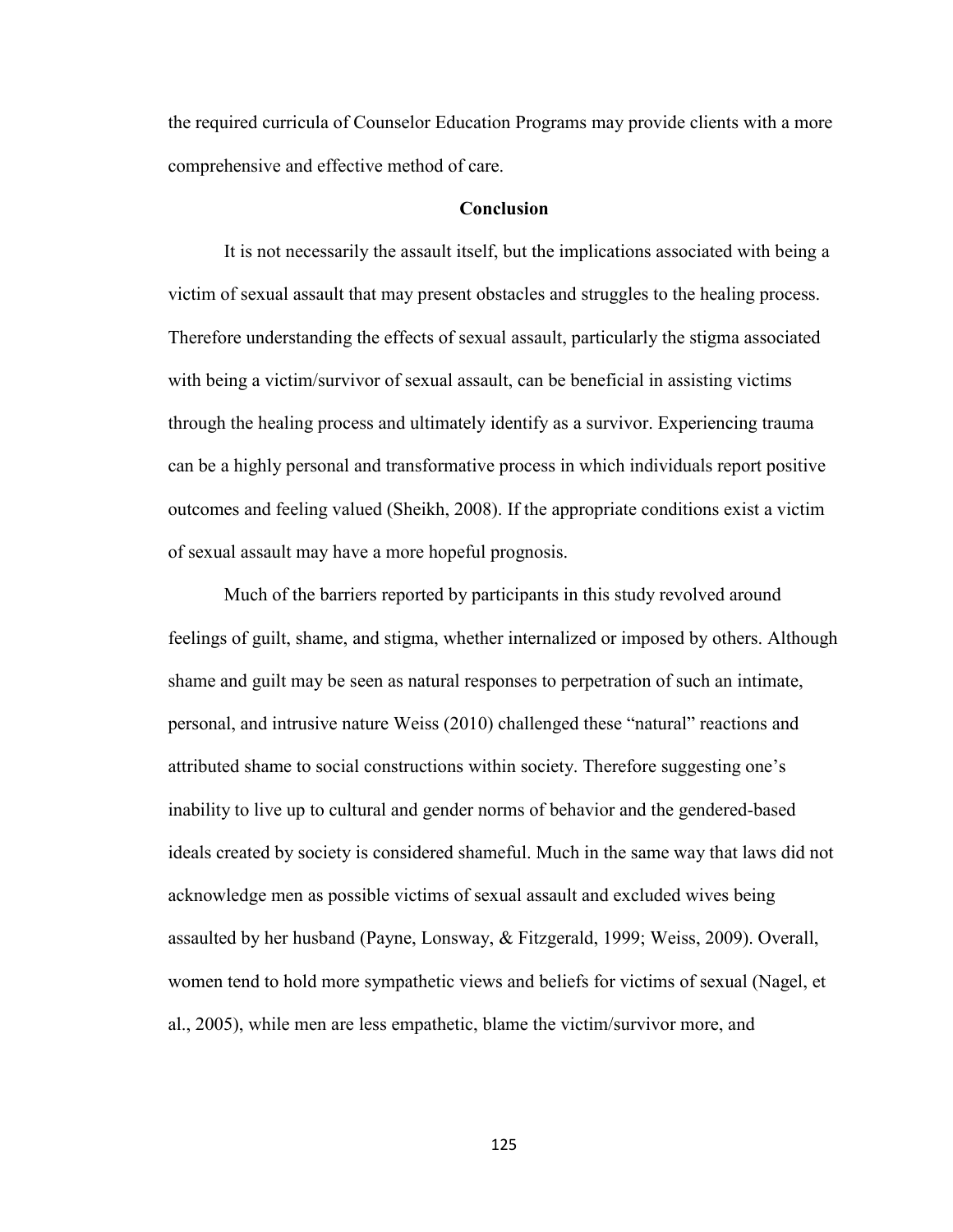experience more negative changes in the relationship after being disclosed to (Ahrens  $\&$ Campbell, 2000).

While many factors can contribute to the overall well-being of an individual who has been sexually assaulted it is important for that individual to feel supported and believed. Each participant shared her story of growth and survivor-hood. Being validated, supported, and believed positively impacted the ways in which each woman conceptualized her experience and ultimately influenced her ability to identify as a survivor. For some, the misconceptions around date and acquaintance rape created ambiguity and an increased sense of guilt and shame. Sharing their journeys, and learning from and connecting with other survivors instilled a sense of hope. Patient and understanding support systems, such as partners, families, friends, and advocates validated participants' experiences and allowed them the space to navigate their emotions. By positively reframing and reconstructing their experiences, participants were able to find meaning in their assault(s) and make the decision to use their experience for the greater good by helping others. Ultimately one cannot only survive a traumatic experience, but they can transform into a person with a renewed sense of self and purpose.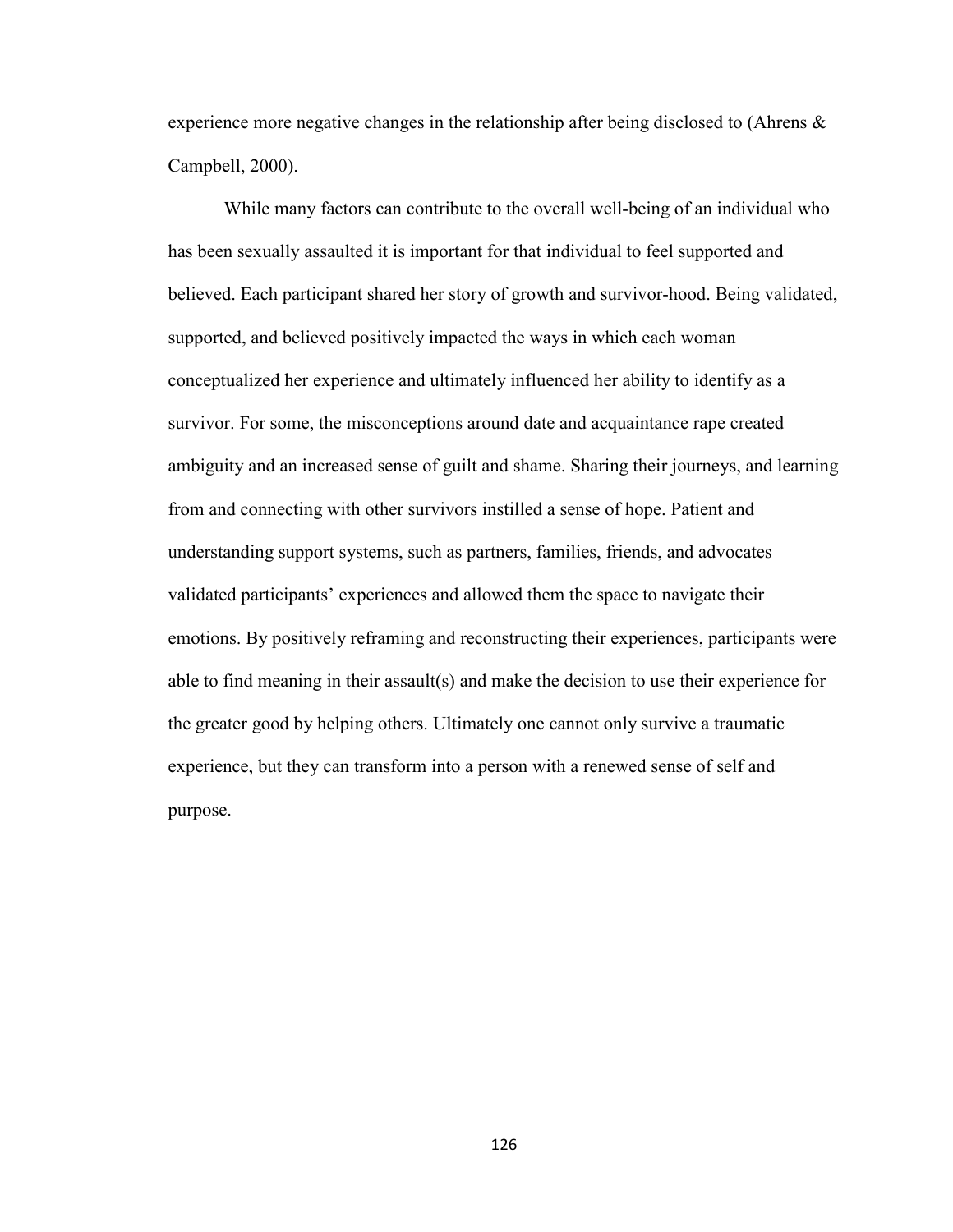**Appendix A**

**Key Terms**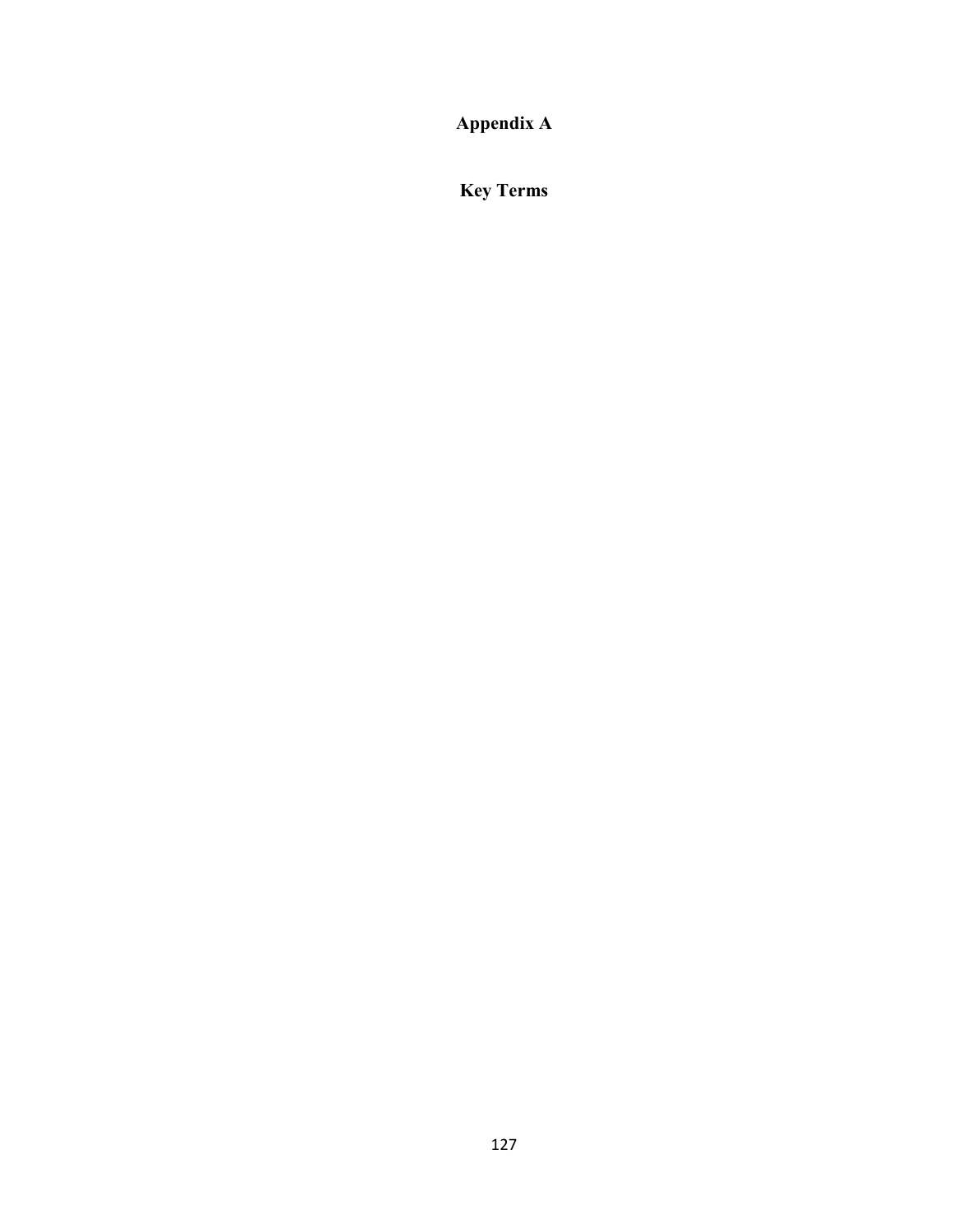### Survivor

One who has experienced sexual assault and has acquired the necessary strength/tools to heal.

\* It is important to keep in mind while this is an identified definition of a survivor this study allows the participants to self-identify as a survivor, therefore not imposing predetermined definitions that may not fit a participant's idea of what a survivor is.

### Sexual Assault

"unwanted or forced sexual relations (e.g., intercourse, oral sex, or anal sex), including attempted sexual assault, by force or threat of force independent of sexual orientation. It includes unwanted sexual contact, such as fondling or other types of sexual touching" (Lawson, 2013, p. 166).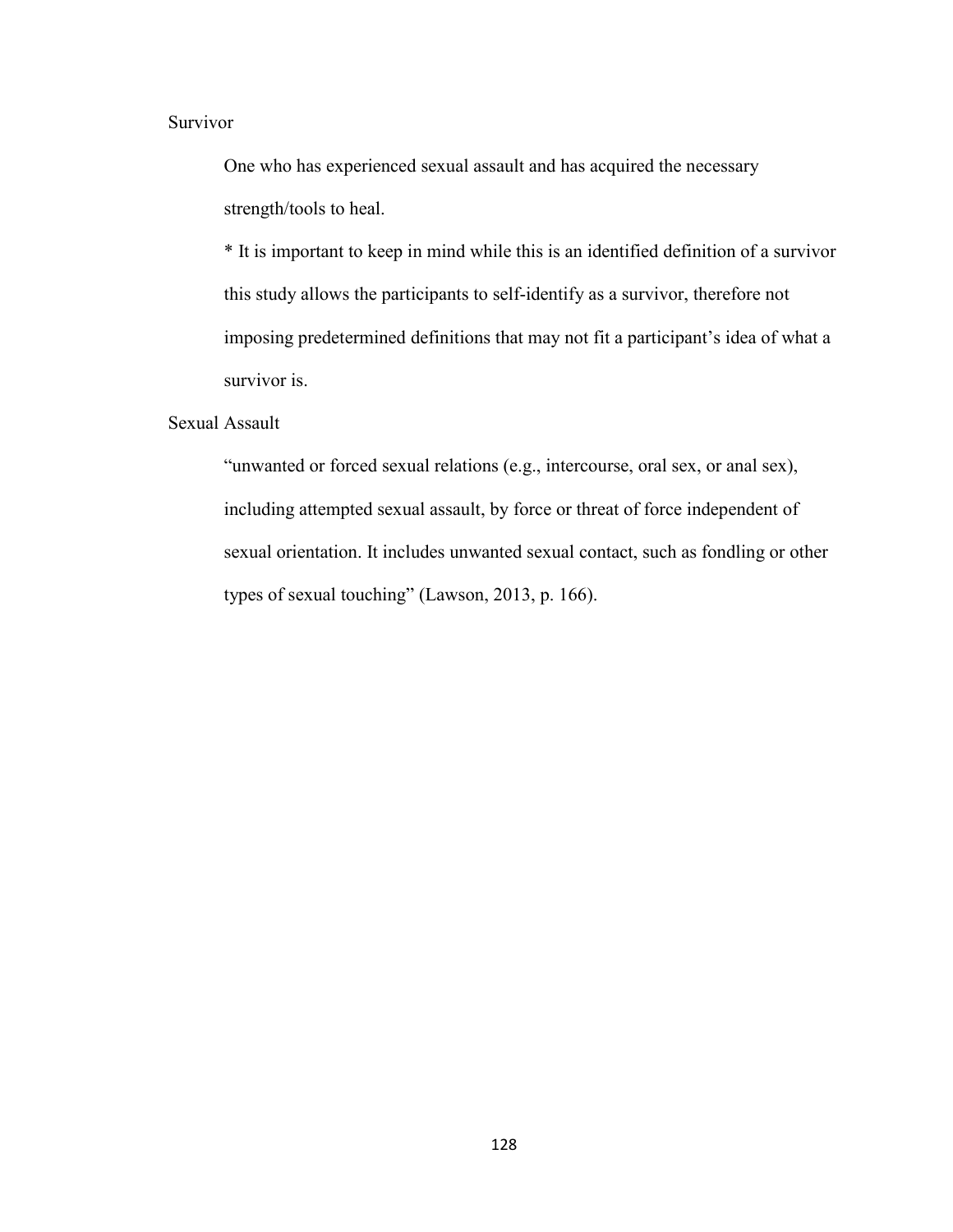# **Appendix B**

**Interview Materials**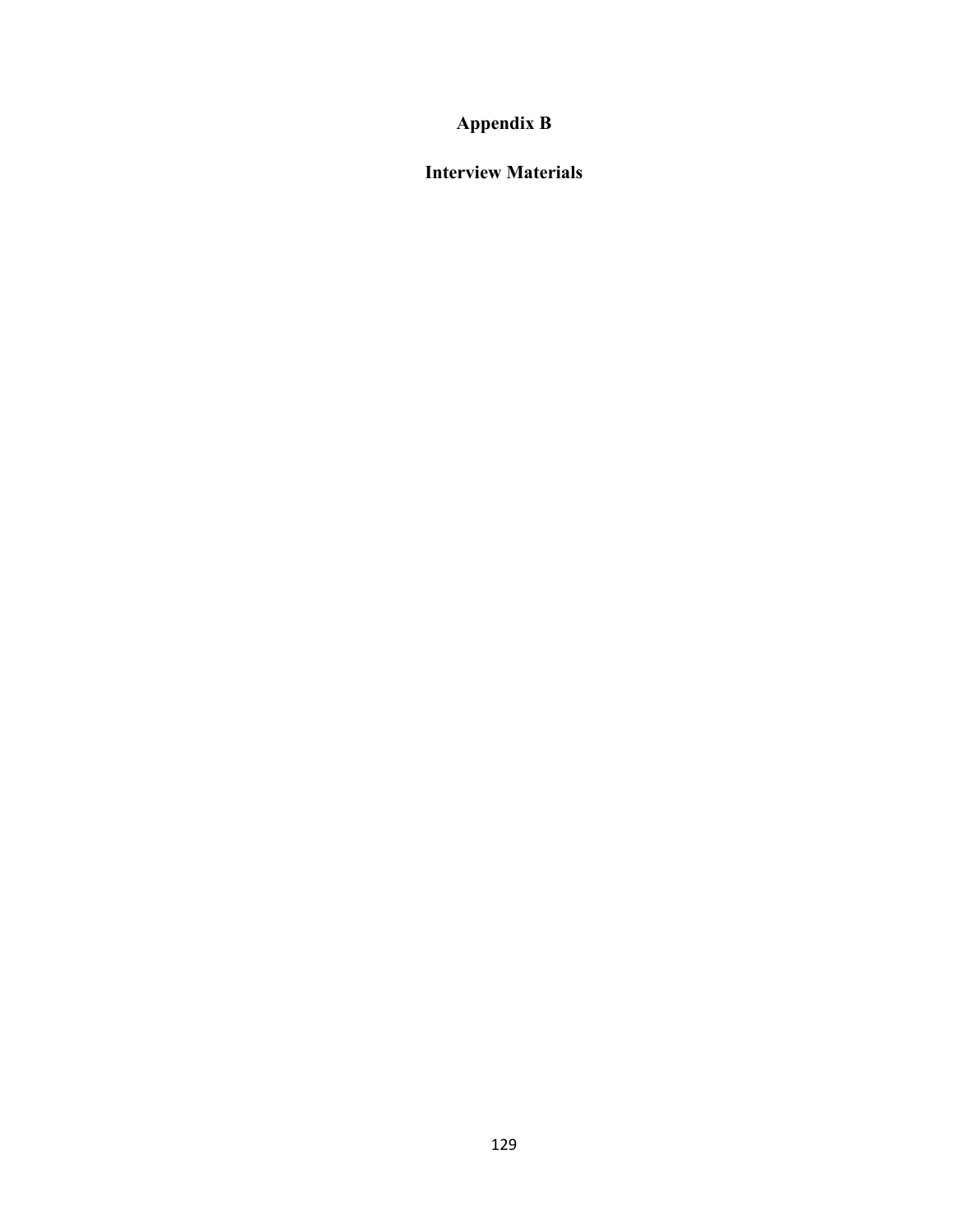### **The University of New Mexico Consent to Participate in Research**

### *Introduction*

You are being asked to participate in a research study that is being done by Angela Catena, a doctoral candidate, from the Counselor Education Program. This study aims to explore the process of becoming a survivor in women who have experienced sexual assault.

You are being invited to participate because you have expressed interest in this current study.

This form will explain the research study, and will also explain the possible risks and benefits of participating. You are encouraged to ask questions for clarification. You are not required to agree and sign the consent form if you do not feel comfortable participating. If you have any questions, you may email myself at  $\arctan(a)$ unm.edu, or Dr. Kristopher Goodrich. Contact information for Dr. Goodrich can be found at the end of this consent form.

### *What will happen if I decide to participate?*

If you agree to participate, the following things will happen: you will be asked to participate in three individual interviews. You will be audio and video recorded during each interview. The first interview will focus on setting the foundation and creating a relationship, the second interview will explore the sexual assault in more detail, and the third interview will be an opportunity for you to provide feedback on the data that has already been collected and analyzed. This is done to ensure the analysis reflects the participants' experiences and narratives.

During the first interview you will be asked to complete a PTSD assessment. If your score for the assessment does not meet the required score for the study you be ineligible to participant for the remainder. I will provide you feedback regarding your score. Please note the feedback I will be providing is related to this specific study. Local resources and services are provided at the end of this form if you'd like to speak with someone. If you have any questions I will be more than happy to discuss them with you.

### *How long will I be in this study?*

The duration of this study will take place over three 60-minute interviews within a 6 week period.

# *What are the risks or side effects of being in this study?*

The level of risk within this particular study is low. Individuals may experience varying levels of stress, and in some extreme cases, experience re-traumatization.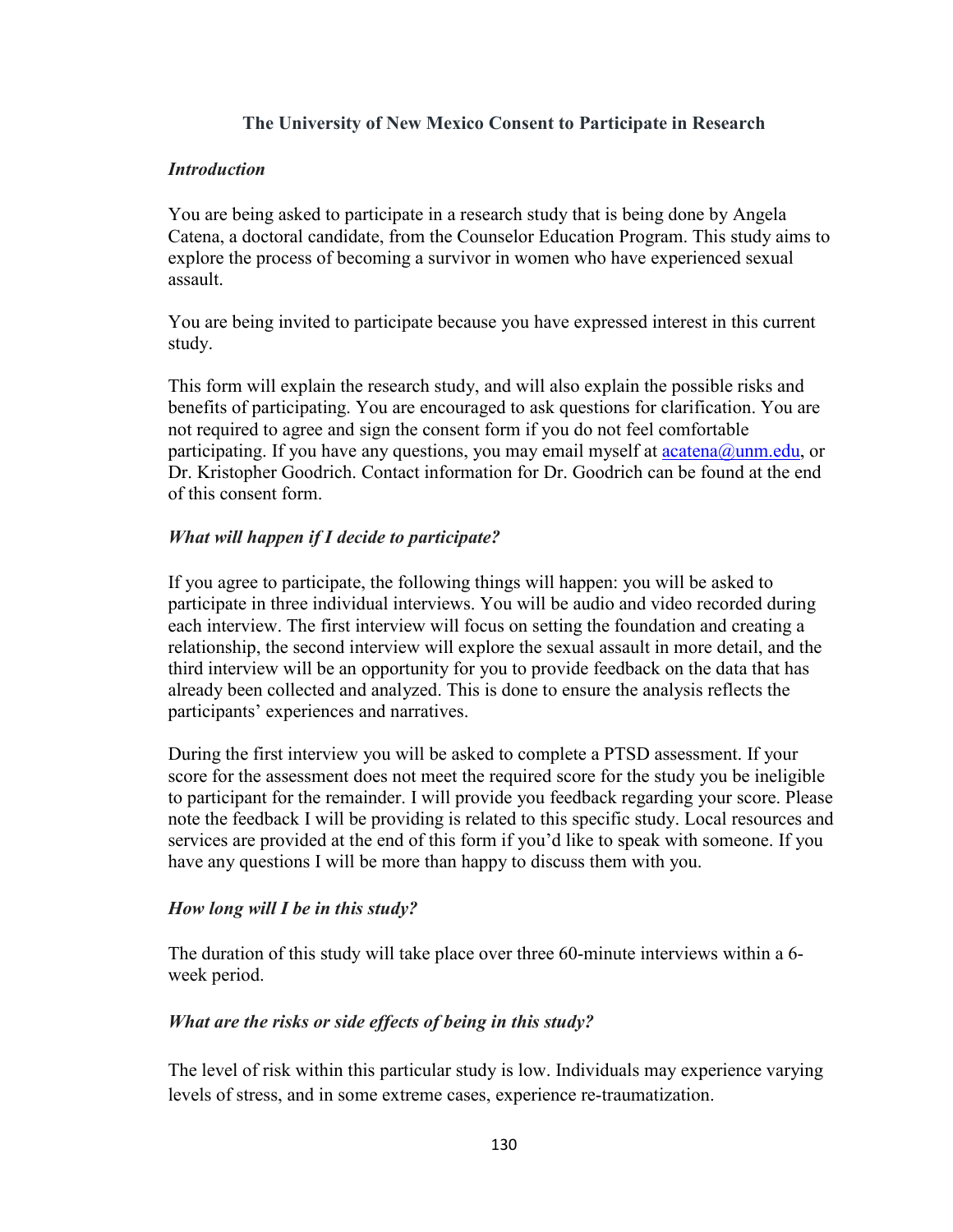There are risks of stress, emotional distress, inconvenience, and possible loss of privacy and confidentiality associated with participating in a research study. There is a possibility you may become uncomfortable with some of the topics discussed during the interviews. This is understandable and you are not required to answer questions or discuss areas that you are not comfortable with.

### *What are the benefits to being in this study?*

It may be beneficial for you to tell your personal narrative without fear of judgment or stigma being placed upon you. It may also be beneficial to develop a more comprehensive understanding of the personal experiences of sexual assault and the process of becoming a survivor. This study will add to the literature that is available within the mental health field in an effort to better assist clients of trauma.

### *What other choices do I have if I do not want to be in this study?*

You have the option not to take part in this study. There will be no penalties involved if you choose not to take part in this study. A list of community resources will be provided to everyone, regardless of participation status, via email or in person.

### *How will my information be kept confidential?*

The privacy of the participants within the study is of great importance. Recordings, both audio and visual, will be destroyed at the end of the study. You will be given a pseudonym to protect your anonymity and all other identifiable information, such as other people's names and specific locations, will be changed to maintain privacy and confidentiality. All information will be stored in a locked cabinet and electronic information will be stored on a private computer that is password protected. All appropriate measures will be taken to protect the security of all your personal information, but I cannot guarantee confidentiality of all study data. Your confidentiality is important to me. As a licensed mental health counselor mandatory reporting requires me to report situations where an individual is a danger to self or others. Situations in which a child, elderly, or disabled person is subject to abuse or neglect are also subject to mandatory reporting. We will have the opportunity to discuss my legal reporting requirements in more detail if you would like further clarification.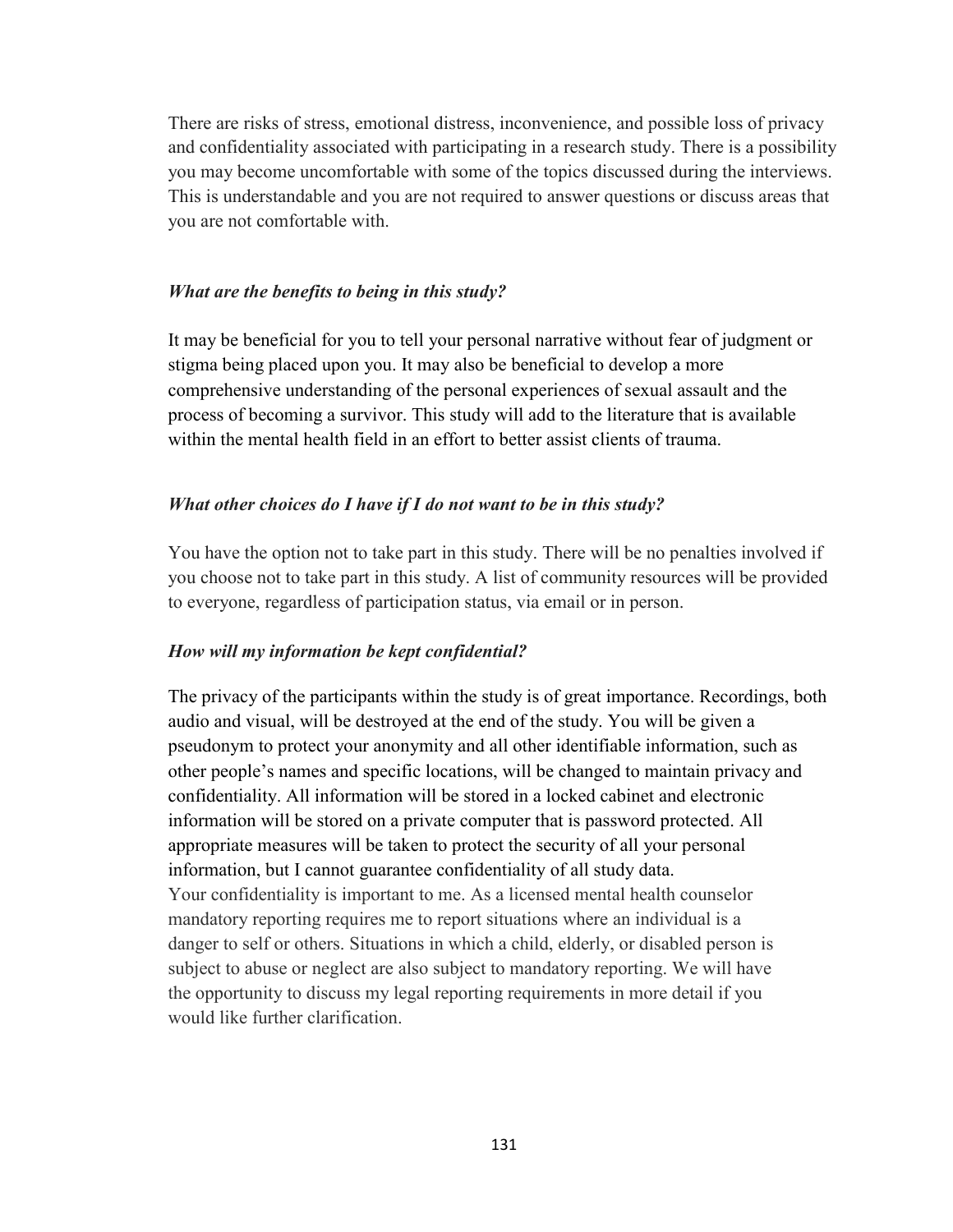# *Legal Obligations*

Under my professional license there may be times I am legally obligated to report certain instances. These situations include: (1) threats to harm self or others, (2) reasonable suspicion of abuse of a child or other vulnerable person.

# *Will I be paid for taking part in this study?*

There is no monetary compensation for your participation within this study. Findings will be made available to you upon completion of the study if you would be interested in obtaining them. You will be contacted via email and provided with a brief description of the final analysis and findings from the study. Should you have questions regarding the study's findings, I will be available to clarify your questions and/or concerns.

# *Can I stop being in the study once I begin?*

Your participation in this study is voluntary. You have the right to choose not to participate or to withdraw your participation at any point in this study without affecting your future health care or other services to which you are entitled. You also have the right to end the interviews at anytime with no consequences.

If you choose to withdraw your participation from this study we will have a discussion about the use of the data that was collected. You have the freedom to determine what information will and will not be used.

# *Whom can I call with questions or complaints about this study?*

If you have any questions, concerns or complaints at any time about the research study, you may contact Dr. Kristopher Goodrich at [kgoodric@unm.edu](mailto:kgoodric@unm.edu) or (505) 277-7222.

If you would like to speak with someone other than the research team, you may call the UNM Office of the IRB at (505) 277-2644.

# *Whom can I call with questions about my rights as a research participant?*

If you have questions regarding your rights as a research participant, you may call the UNM Office of the IRB (OIRB) at (505) 277-2644. The OIRB is a group of people from UNM and the community who provide independent oversight of safety and ethical issues related to research involving human participants. For more information, you may also access the OIRB website at http://research.unm.edu/irb/.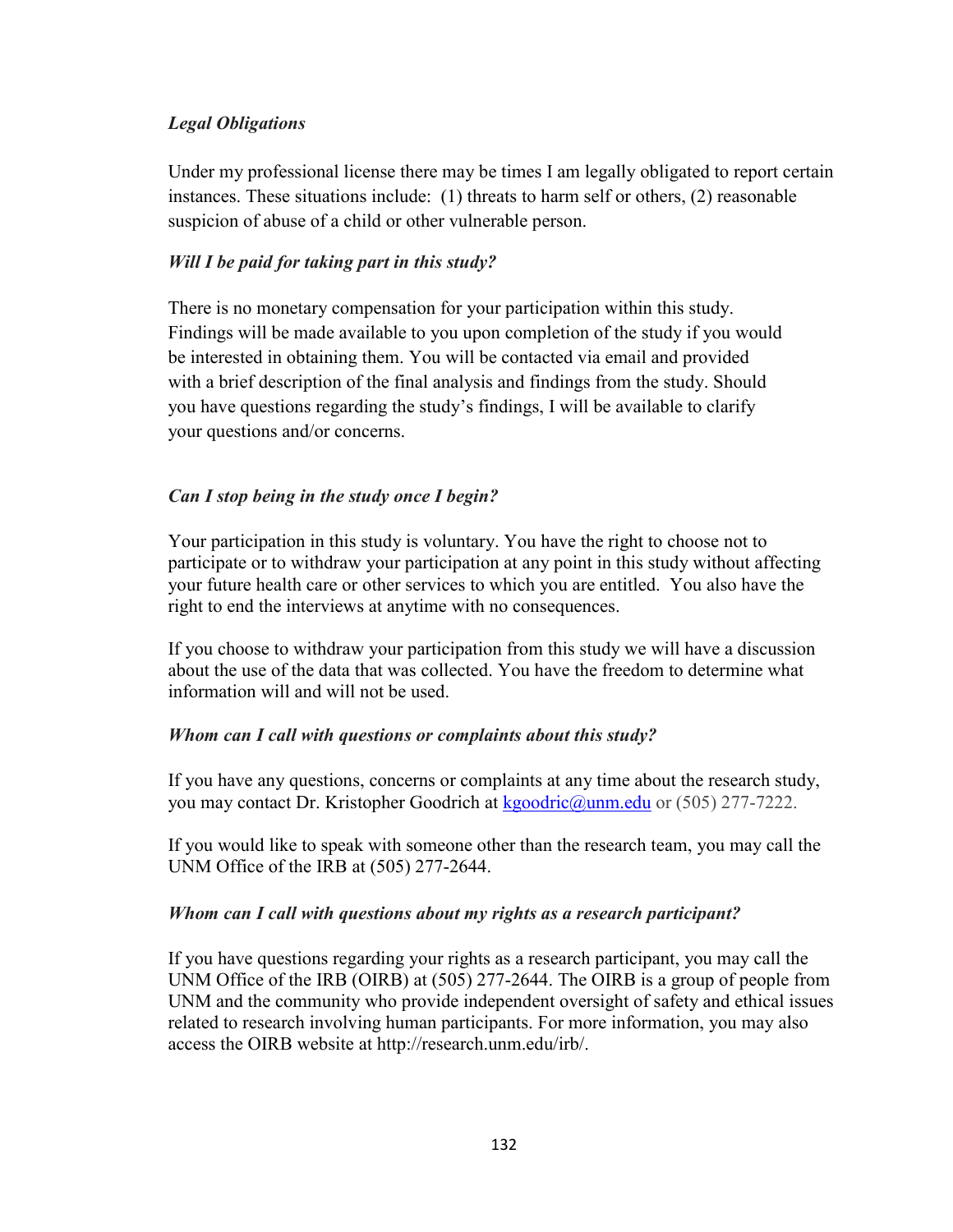### *CONSENT AND AUTHORIZATION*

You are making a decision whether to participate in this study. Your signature below indicates that you the information provided (or the information was read to you). By signing this consent form, you are not waiving any of your legal rights as a research participant.

I have had an opportunity to ask questions and all questions have been answered to my satisfaction. By signing this consent form, I agree to participate in this study. A copy of this consent form will be provided to me.

\_\_\_\_\_\_\_\_\_\_\_\_\_\_\_\_\_\_\_\_\_\_\_\_\_\_\_\_\_\_\_\_\_\_\_\_\_\_\_\_\_\_\_\_\_\_\_\_\_ \_\_\_\_\_\_\_\_\_\_\_\_\_\_\_\_\_\_

\_\_\_\_\_\_\_\_\_\_\_\_\_\_\_\_\_\_\_\_\_\_\_\_\_\_\_\_\_\_\_\_\_\_\_\_\_\_\_\_\_\_\_\_\_\_\_\_\_

Name of Adult Subject (print)

Signature of Adult Subject Date

I agree to be audio recorded:  $\Box$  Yes  $\Box$  No

I agree to be video recorded:

 $\Box$ Yes  $\Box$ No

# *INVESTIGATOR SIGNATURE*

I have explained the research to the participant and answered all of their questions. I believe that they understands the information described in this consent form and freely consents to participate.

Name of Investigator/ Study Team Member (print)

 $\mathcal{L}_\mathcal{L}$  , and the set of the set of the set of the set of the set of the set of the set of the set of the set of the set of the set of the set of the set of the set of the set of the set of the set of the set of th

Signature of Investigator/ Study Team Member Date

 $\_$  ,  $\_$  ,  $\_$  ,  $\_$  ,  $\_$  ,  $\_$  ,  $\_$  ,  $\_$  ,  $\_$  ,  $\_$  ,  $\_$  ,  $\_$  ,  $\_$  ,  $\_$  ,  $\_$  ,  $\_$  ,  $\_$  ,  $\_$  ,  $\_$  ,  $\_$  ,  $\_$  ,  $\_$  ,  $\_$  ,  $\_$  ,  $\_$  ,  $\_$  ,  $\_$  ,  $\_$  ,  $\_$  ,  $\_$  ,  $\_$  ,  $\_$  ,  $\_$  ,  $\_$  ,  $\_$  ,  $\_$  ,  $\_$  ,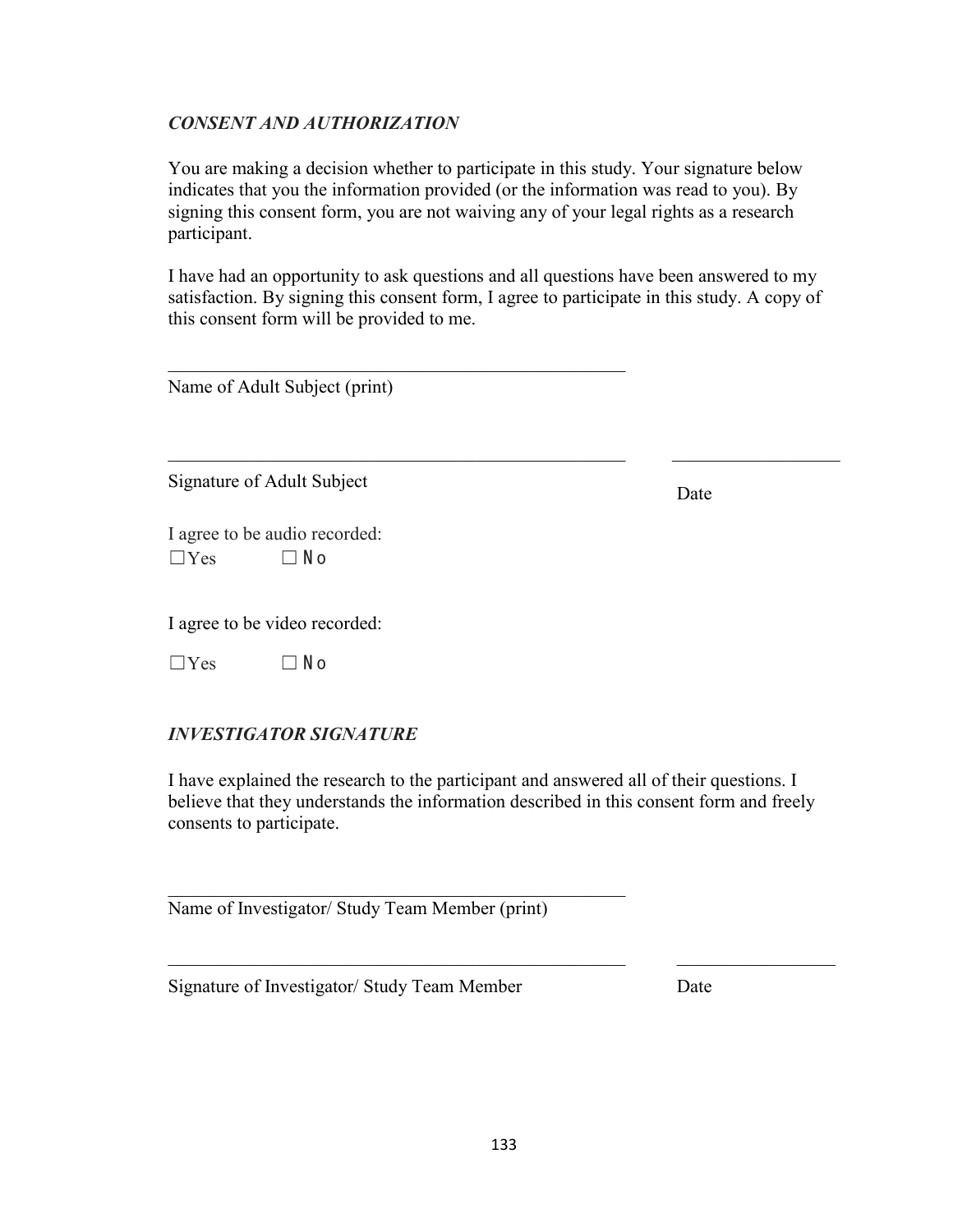### Community Resources and Referrals

Agora Crisis Center

Agora is a listening service available to listen. They also have an extensive list of services, agencies, and referrals in New Mexico.

505.277.7855

Manzanita Counseling Center

Manzanita Counseling Center is a community outreach program provided by the University of New Mexico Counselor Education Program providing *free* counseling services.

505.277.0111

University of New Mexico Student Health and Counseling (SHAC)

SHAC provides medical and counseling services to all UNM students at much lower rates than community rates. SHAC also accepts most insurance plans.

505.277.3136

University of New Mexico Counseling and Referral Services (CARS)

CARS provides *free* counseling services to all UNM staff and faculty.

505.272.6868

University of New Mexico Psychology Clinic

505.277.5164

Counseling and Psychotherapy Institute (CPI)

Counseling and Psychotherapy Institute focuses on the evaluation, prevention, diagnosis, and treatment of mental, emotional, and behavioral health issues. CPI offers affordable services.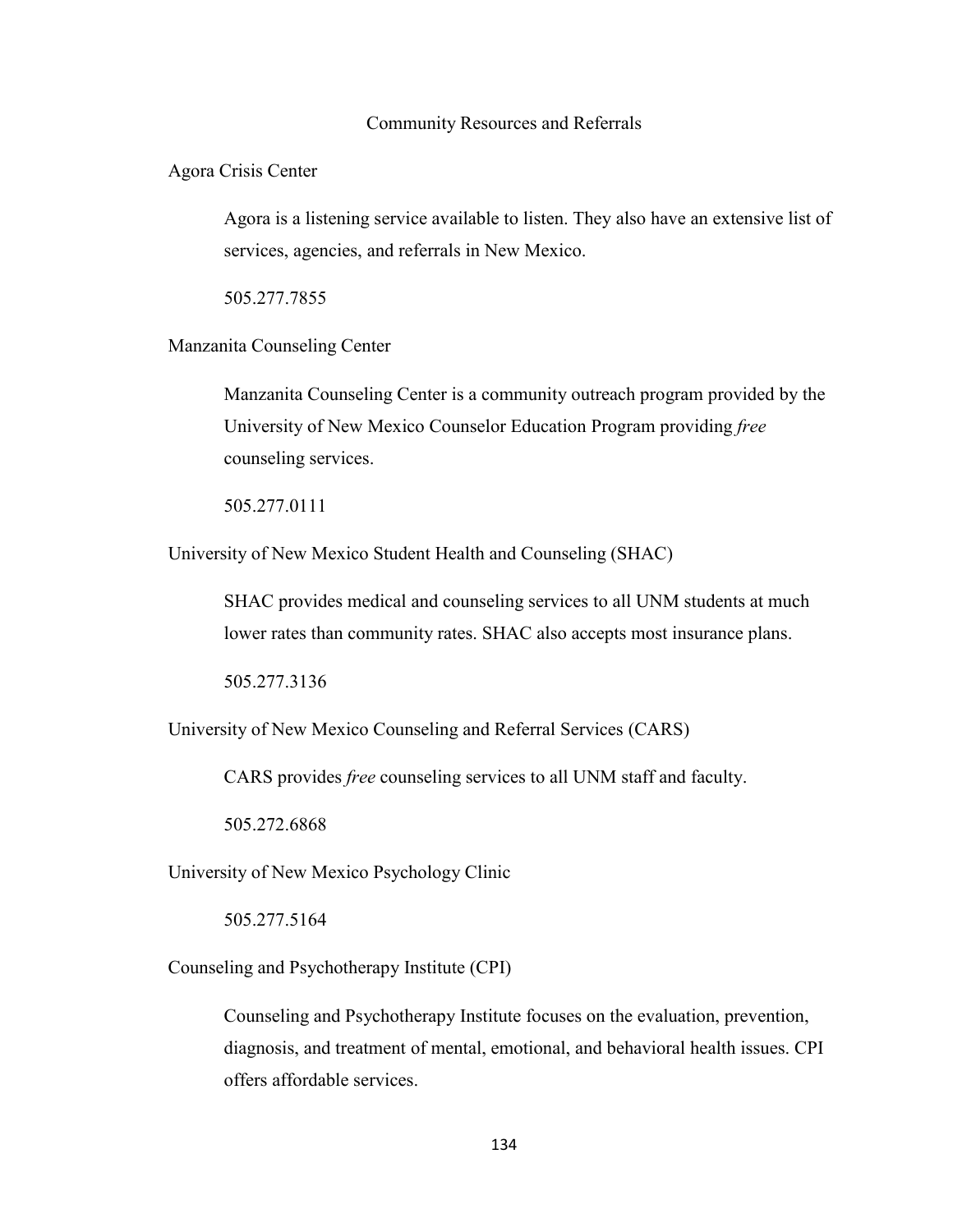### 505.243.2223

### Sage Neuroscience Center

Sage Neuroscience Center is a multi-specialty mental health clinic providing affordable and accessible healthcare.

505.884.1114

Rape Crisis Center of Central New Mexico

The Rape Crisis Center of Central New Mexico provides emotional support, *free* counseling, and advocacy to survivors of sexual assault and abuse.

505.266.7711

Albuquerque Sexual Assault Nurse Examiners Collaborative (SANE)

SANE provides *free* and confidential immediate, compassionate, culturally sensitive, and comprehensive medical treatment and forensic evaluation of victims of sexual assault and domestic violence by nurse experts. SANE's services are available 24 hours a day.

505.884.7263

Domestic Violence Resource Center

The Domestic Violence Resource Center provides *free* victim advocacy and shortterm crisis intervention and therapy to survivors of abuse and their children. Counseling services are available in both English and Spanish, and both group and individual sessions are offered.

505.884.1241

Enlace Communitario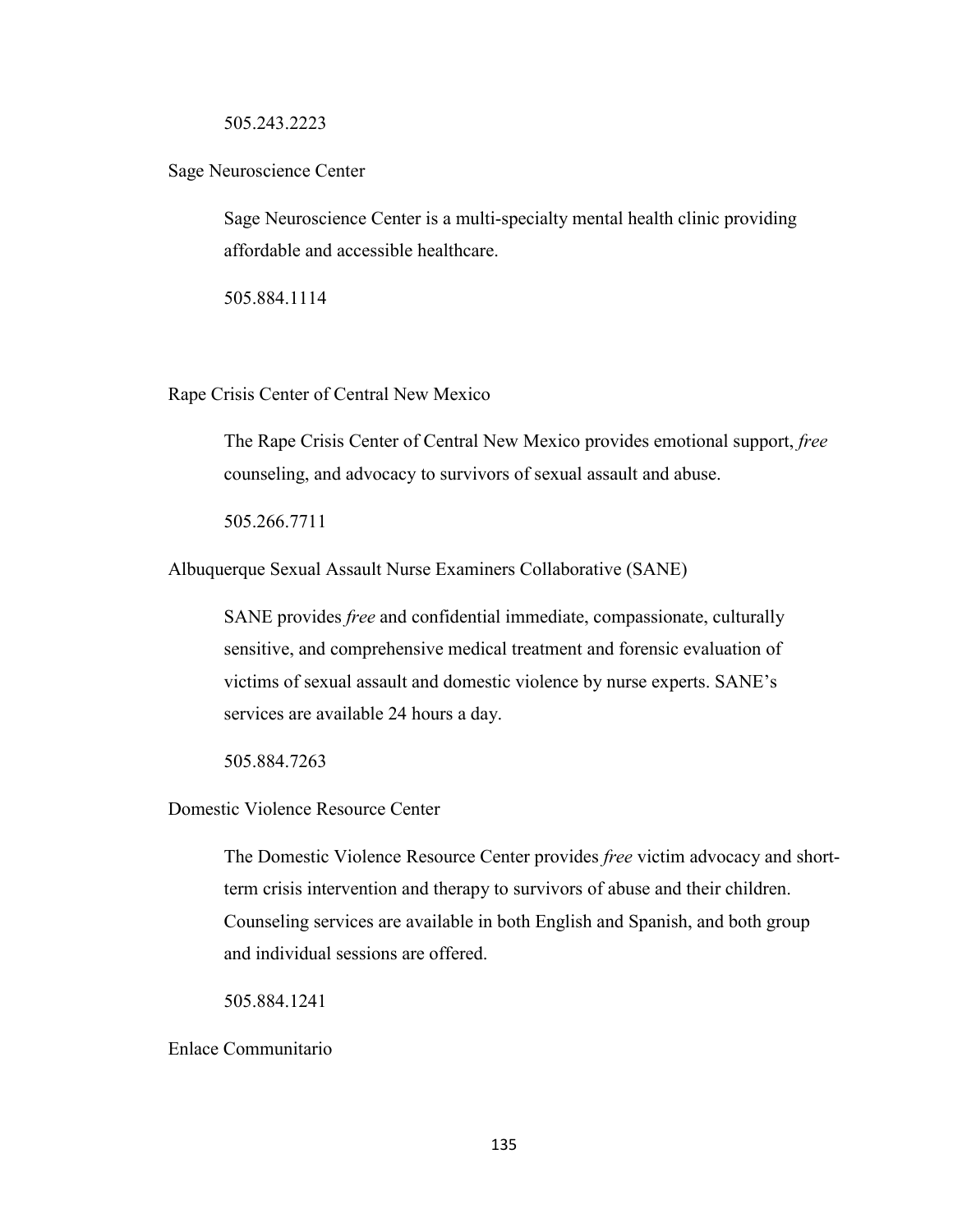Enlace Communitario is a social justice organization led by Latina women in Central New Mexico and located in Albuquerque. Enlace provides *free* counseling (both group and individual), crisis intervention, civil legal services, life skills, and case management in both English and Spanish.

505.246.8972

University of New Mexico LGBTQ Resource Center

The University of New Mexico LGBTQ Resource Center provides a safe space for emotional support, advocacy, and *free* and confidential counseling services. Group and individual sessions are available.

505.277.5428

Other resources may be made available based upon individual need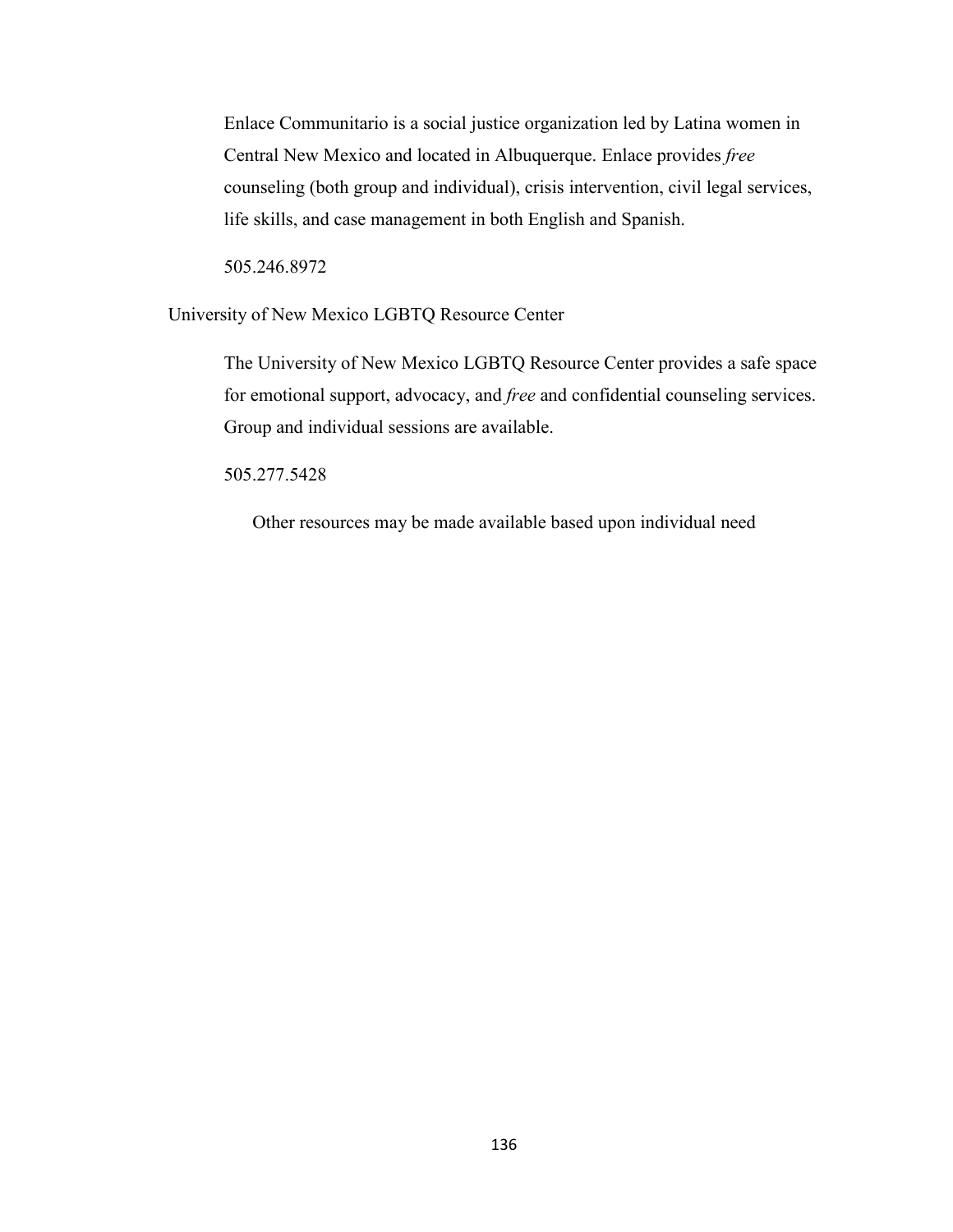PCL-C

The next questions are about problems and complaints that people sometimes have in response to stressful life experiences. Please indicate how much you have been bothered by each problem in the past month. For these questions, the response options are: "not at all", "a little bit", "moderately", "quite a bit", or "extremely".

|                  |                                                                                                                                                             | Not          | $\mathbf{A}$ |                   |                |           |
|------------------|-------------------------------------------------------------------------------------------------------------------------------------------------------------|--------------|--------------|-------------------|----------------|-----------|
|                  |                                                                                                                                                             | at           |              | little Moderately | Quite<br>A Bit | Extremely |
|                  |                                                                                                                                                             | all          | bit          |                   |                |           |
| PCL1             | Repeated, disturbing memories, thoughts,<br>or images of a stressful experience from<br>the past?                                                           |              | 2            | 3                 | 4              | 5         |
| PCL <sub>2</sub> | Repeated, disturbing dreams of a<br>stressful experience from the past?                                                                                     | $\mathbf{I}$ |              | 3                 | 4              | 5         |
| PCL <sub>3</sub> | Suddenly acting or feeling as if a<br>stressful experience from the past were<br>happening again (as if you were reliving<br>$it)$ ?                        |              | 2            | 3                 | 4              |           |
| PCL4             | Feeling very upset when something<br>reminded you of a stressful experience<br>from the past?                                                               | 1            | 2            | 3                 | 4              | 5         |
| PCL5             | Having physical reactions (e.g., heart<br>pounding, trouble breathing, sweating)<br>when something reminded you of a<br>stressful experience from the past? | 1            | 2            | 3                 | 4              | 5         |
| PCL6             | Avoiding thinking or talking about a<br>stressful experience from the past or<br>avoiding having feelings related to it?                                    | $\mathbf 1$  |              | 3                 | 4              | 5         |
| PCL7             | Avoided activities or situations because<br>they reminded you of a stressful<br>experience from the past?                                                   | 1            | 2            | 3                 | 4              | 5         |
| PCL <sub>8</sub> | Having trouble remembering important<br>parts of a stressful experience from the<br>past?                                                                   | 1            | 2            | 3                 | 4              |           |
| PCL9             | Loss of interest in activities that you used<br>to enjoy?                                                                                                   |              | 2            | $\overline{3}$    | 4              | 5         |
| PCL10            | Feeling distant or cut off from other<br>people?                                                                                                            | 1            |              | 3                 | 4              | 5         |
| PCL11            | Feeling emotionally numb or being<br>unable to have loving feelings for those                                                                               | $\mathbf{I}$ | 2            | 3                 | 4              | 5         |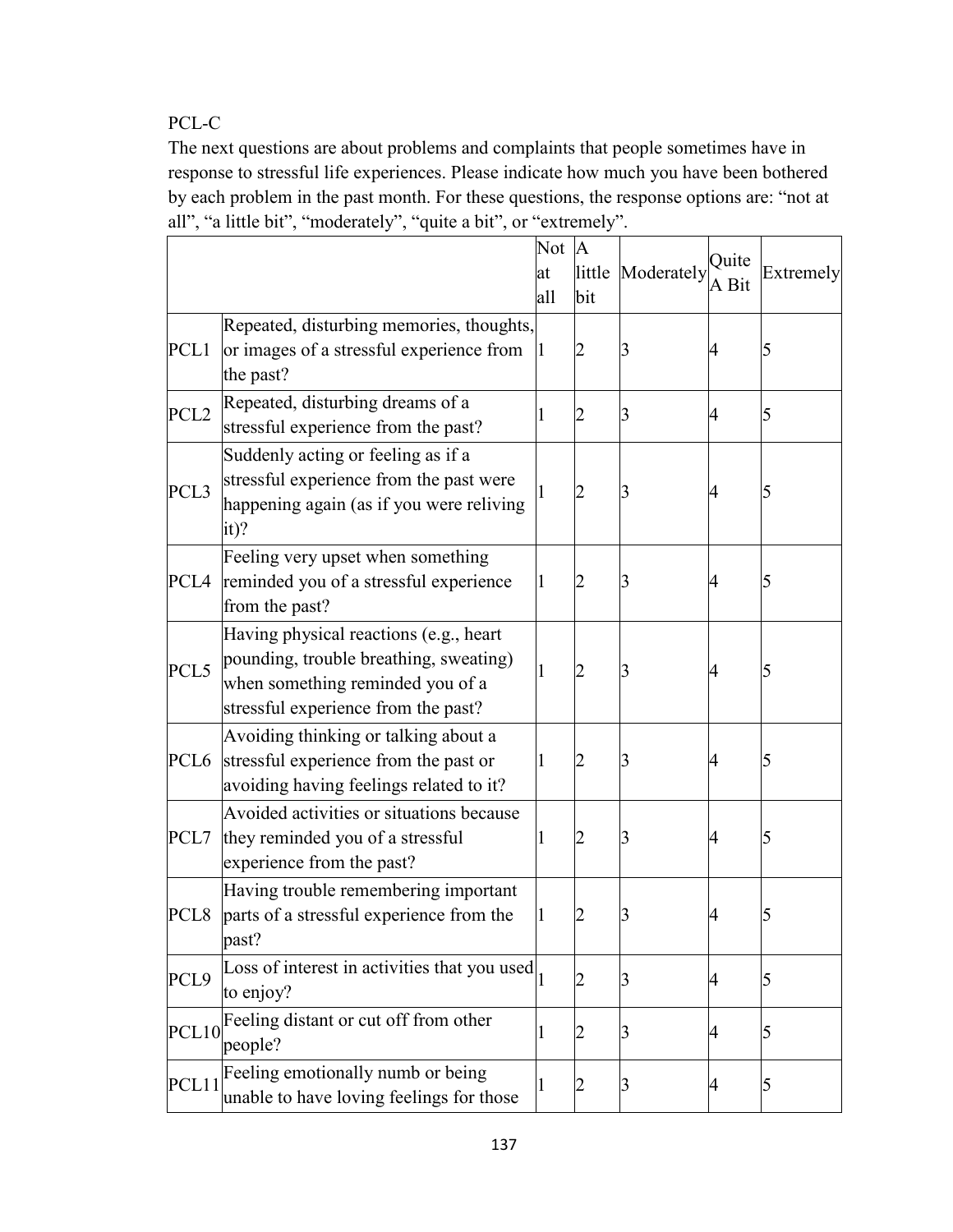|       | close to you?                                           |  |    |  |
|-------|---------------------------------------------------------|--|----|--|
| PCL12 | Feeling as if your future somehow will<br>be cut short? |  | 14 |  |
|       | PCL13 Having trouble falling or staying asleep?  1      |  |    |  |
| PCL14 | Feeling irritable or having angry<br>outbursts?         |  |    |  |
|       | PCL15 Difficulty concentrating?                         |  |    |  |
| PCL16 | Being "superalert" or watchful or on<br>guard?          |  | 4  |  |
|       | PCL17 Feeling jumpy or easily startled?                 |  |    |  |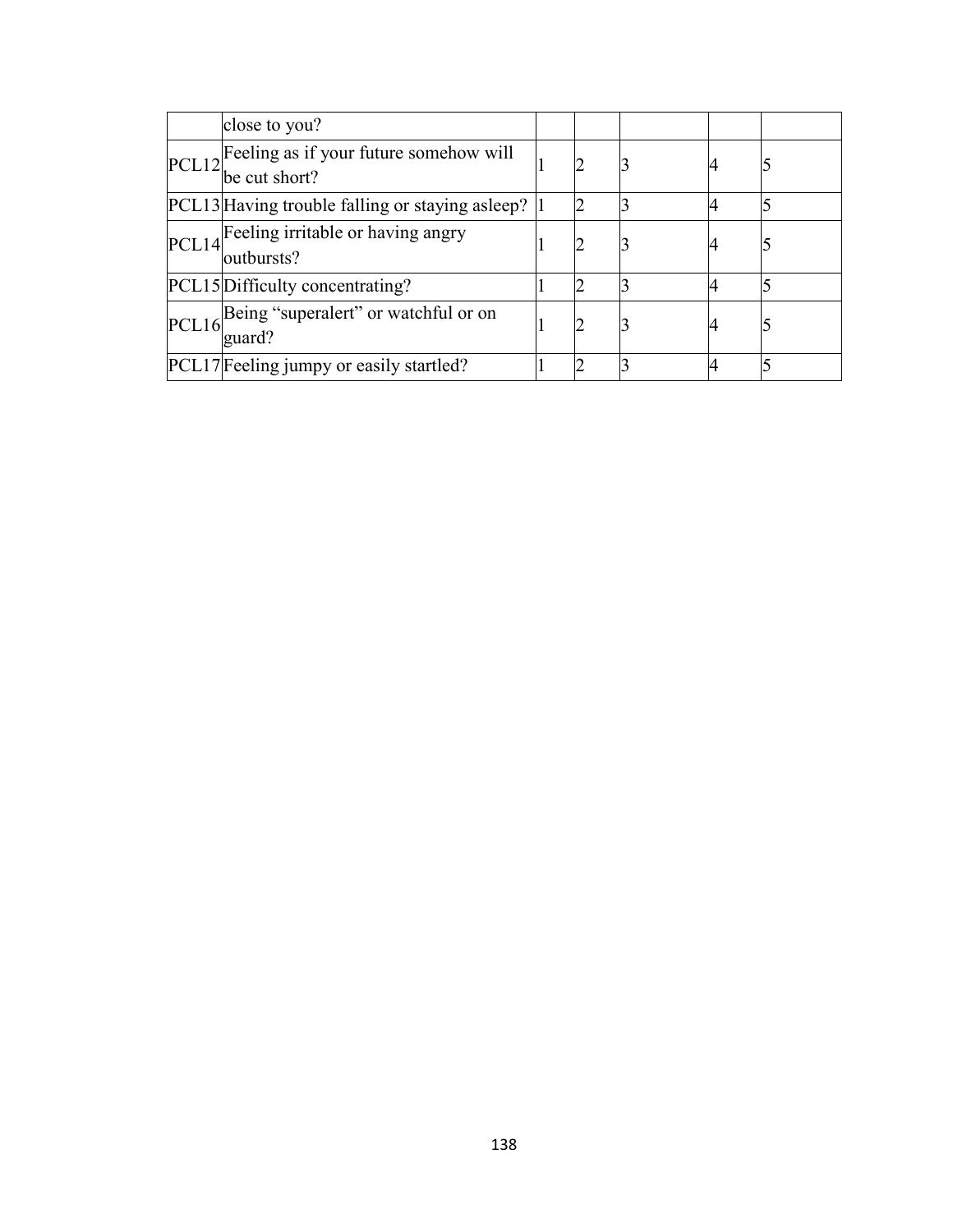## **Semi-Structured Interview I Protocol**

### *Demographic Information:*

History of assault Time since the assault Age at the time of the assault Relationship to the perpetrator

• How would you describe yourself to someone new?

What do you value most about yourself now?

What would you say others value most about you?

- Tell me how you would describe the person you are now. What most contributed to this change or your ability to remain the same?
- What would you say your strengths are?

What are your weaknesses?

• Is there anything else you would like me to know about you?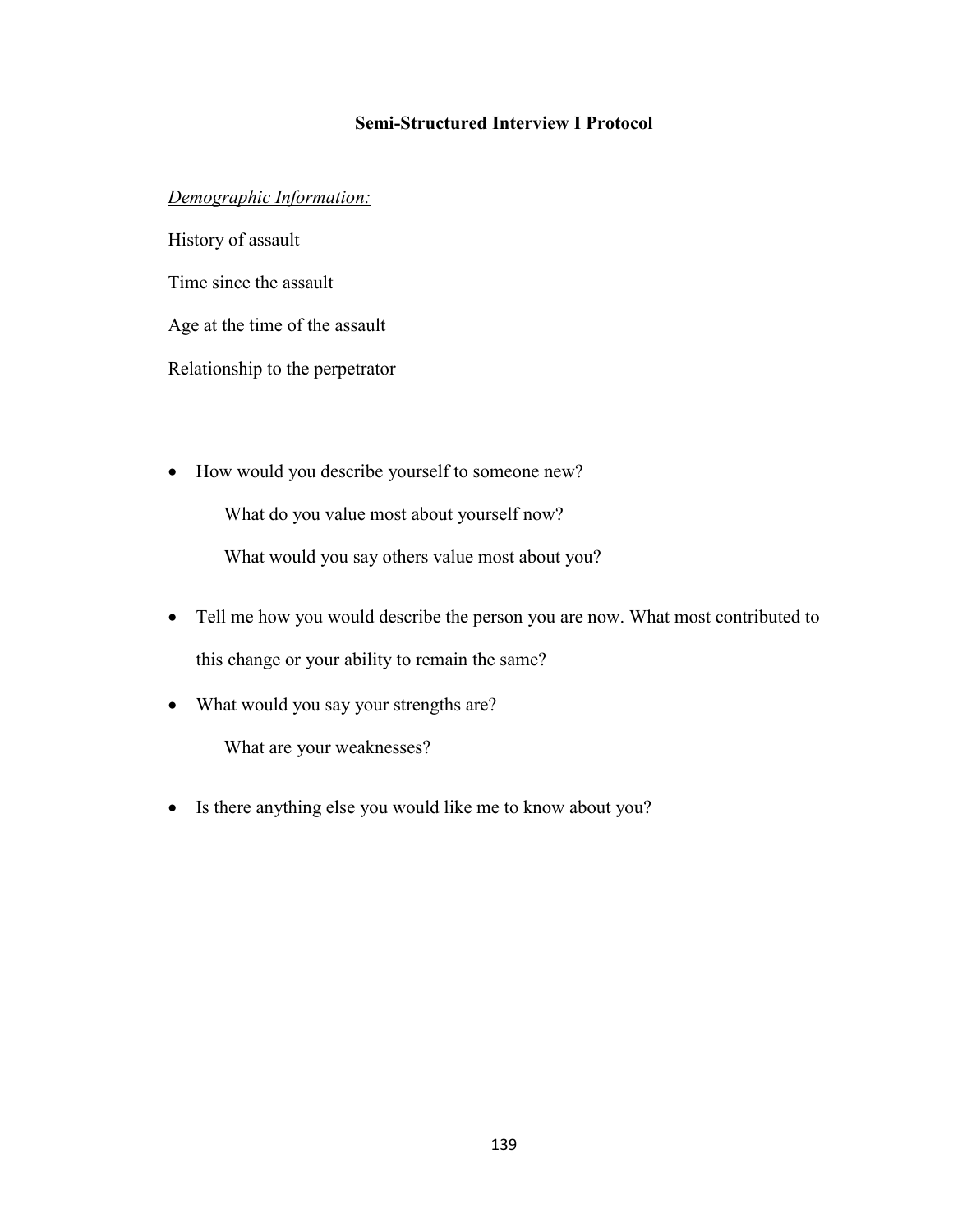### **Semi-Structured Interview II Protocol**

- Would you like to touch up on any of the areas we discussed the last time we met?
- How did you experience the assault after it occurred?
- Has it changed since then?

How or how not?

- What kinds of changes have occurred since your experience?
- How have you grown as a person, as a woman, since the experience? Tell me about your strengths that you have discovered or developed through this process?
- Has anything stood out to you since the assault that has affected you? How did you navigate that?
- What is your interpretation (meaning making) of the assault?

What is it like compared to when it first occurred?

- Was there a specific point after the assault that made an impact on you? If so, can you please explain it?
- What has been most helpful to you during this time? How has this been helpful?
- Is there anything significant you would like me to know?
- What does this experience mean to you?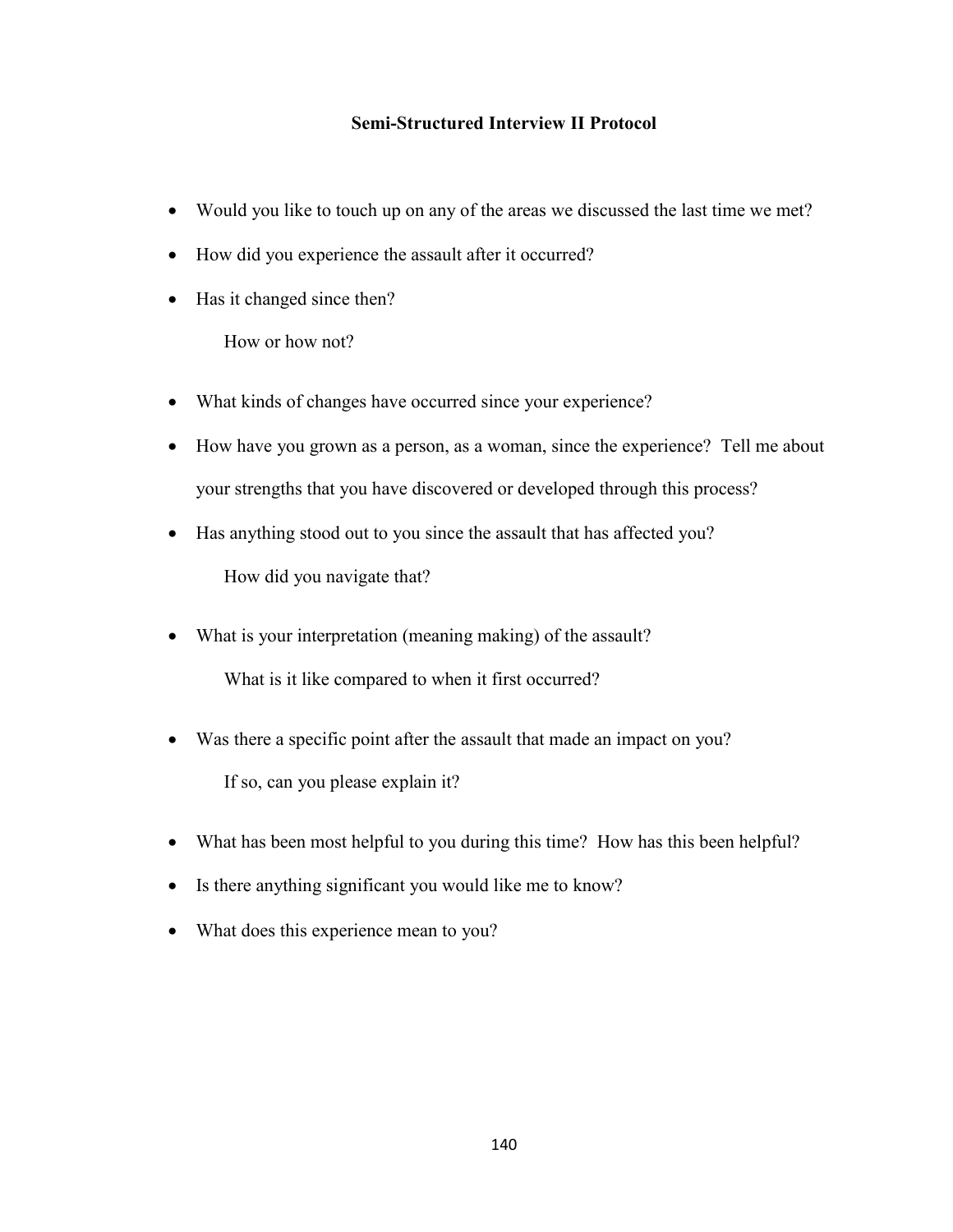**Appendix C**

**Data Analysis**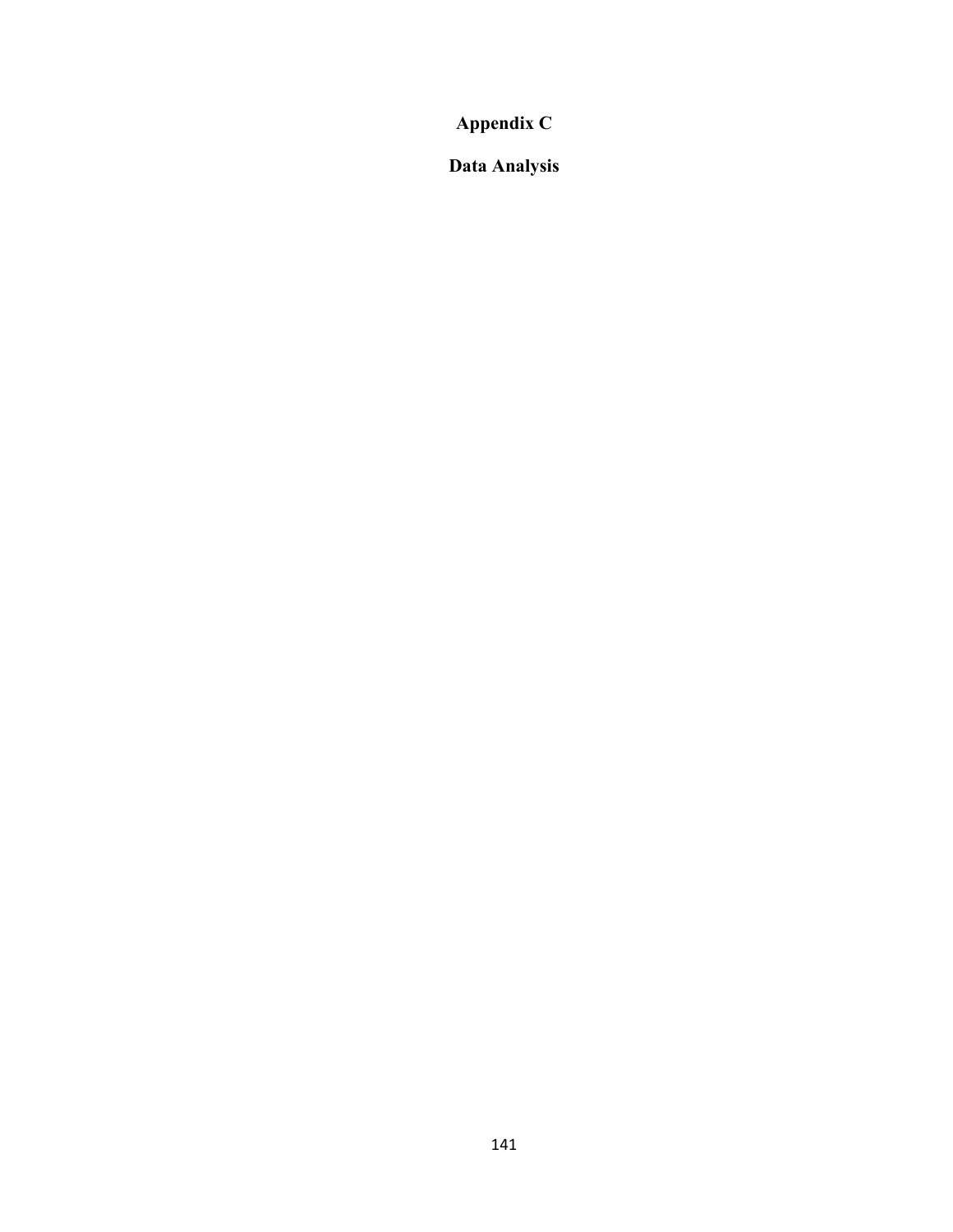# **Data Analysis Procedure**

| <b>Steps</b>            | Procedure                                                                                                                                                  | Justification                                                                                                                                                                                        |
|-------------------------|------------------------------------------------------------------------------------------------------------------------------------------------------------|------------------------------------------------------------------------------------------------------------------------------------------------------------------------------------------------------|
| Memo writing            | Documented coding process,<br>researcher's thoughts, process<br>experiences, and identified<br>significant interactions and<br>reactions during interviews | Used to elaborate on emerging<br>categories, identify gaps, and<br>explain relationships amongst<br>categories (Charmaz, 2014;<br>Glaser, 1978)                                                      |
| Open coding             | Line by line coding                                                                                                                                        | Provides an in-depth look at<br>data that may have been<br>missed otherwise.<br>Open coding encourages new<br>ideas to emerge, while<br>remaining close to the data<br>(Charmaz, 2014; Glaser, 1978) |
| Constant comparison     | Compared interview data<br>while collecting more data                                                                                                      | Making comparisons<br>throughout each stage of data<br>collection and analysis<br>(Glaser, 1978)                                                                                                     |
| Identifying differences | Identified differences in<br>participant data and codes<br>Cross comparison of data                                                                        | Identifying gaps among<br>participant data to address a<br>lack of data or participant<br>differences                                                                                                |
| Member checking         | Incorporated member<br>feedback from open coding to<br>inform next level coding                                                                            | Allow participants to examine<br>the data for accuracy and<br>provide feedback (Savin-<br>Baden & Major, 2013)                                                                                       |
| Process focused         | Identify the process that is<br>represented through the<br>emerged themes                                                                                  | Create an emergent theory<br>utilizing presented themes to<br>develop an understanding of<br>the process for the identified<br>phenomenon                                                            |
| Axial coding            | Collapsed open codes into<br>larger codes                                                                                                                  | Develop codes that encompass<br>broader participant<br>experiences                                                                                                                                   |
| Constant comparison     | Compared interview data<br>while collecting more data                                                                                                      | Making comparisons<br>throughout each stage of data<br>collection and analysis<br>(Glaser, 1978)                                                                                                     |
| Theoretical coding      | Analyze relationships between<br>categories to better inform the<br>process                                                                                | Introduces causes and<br>conditions under which the<br>process emerges and varies,<br>and delineates its<br>consequences (Charmaz,<br>2014)                                                          |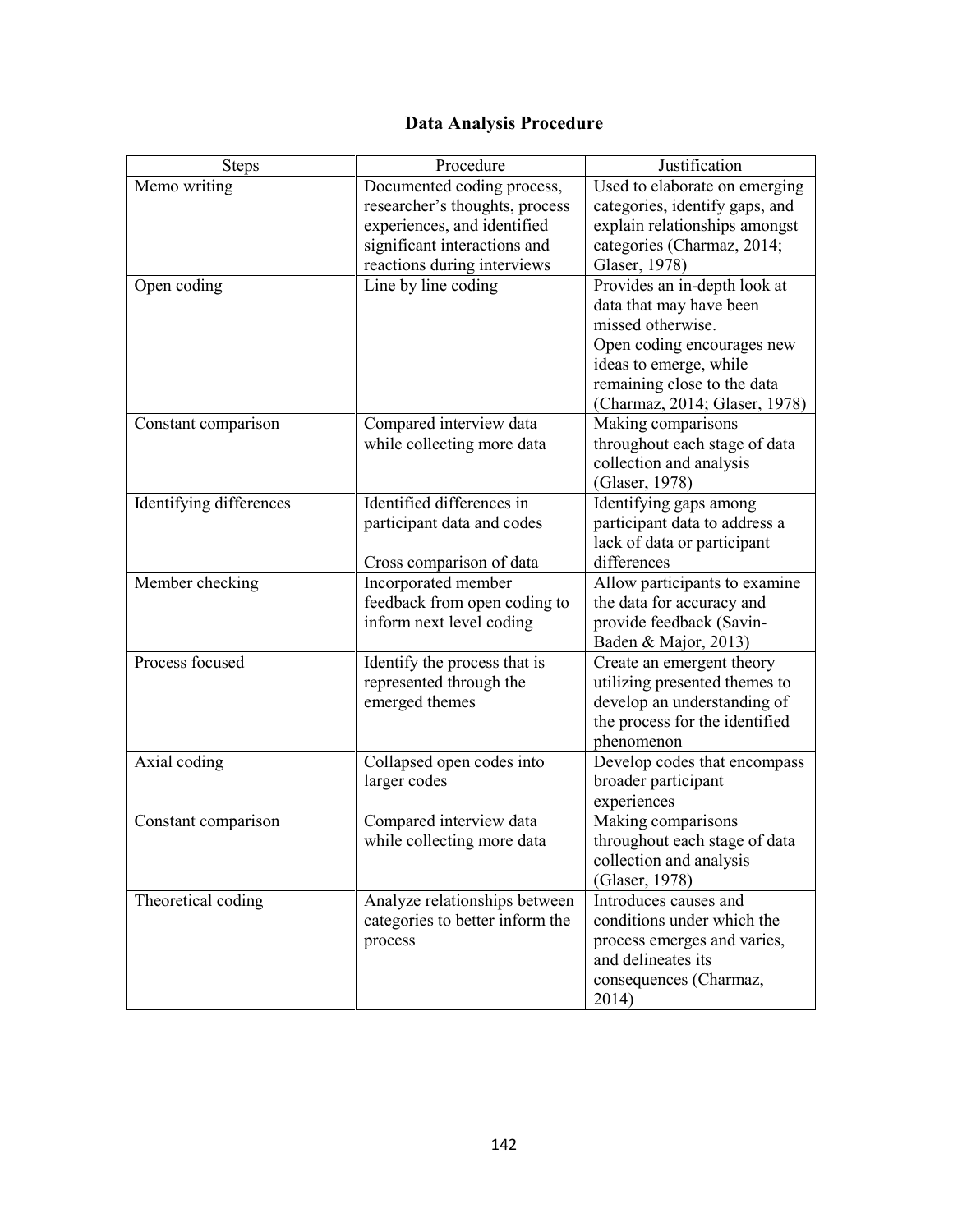**Appendix D**

**Findings**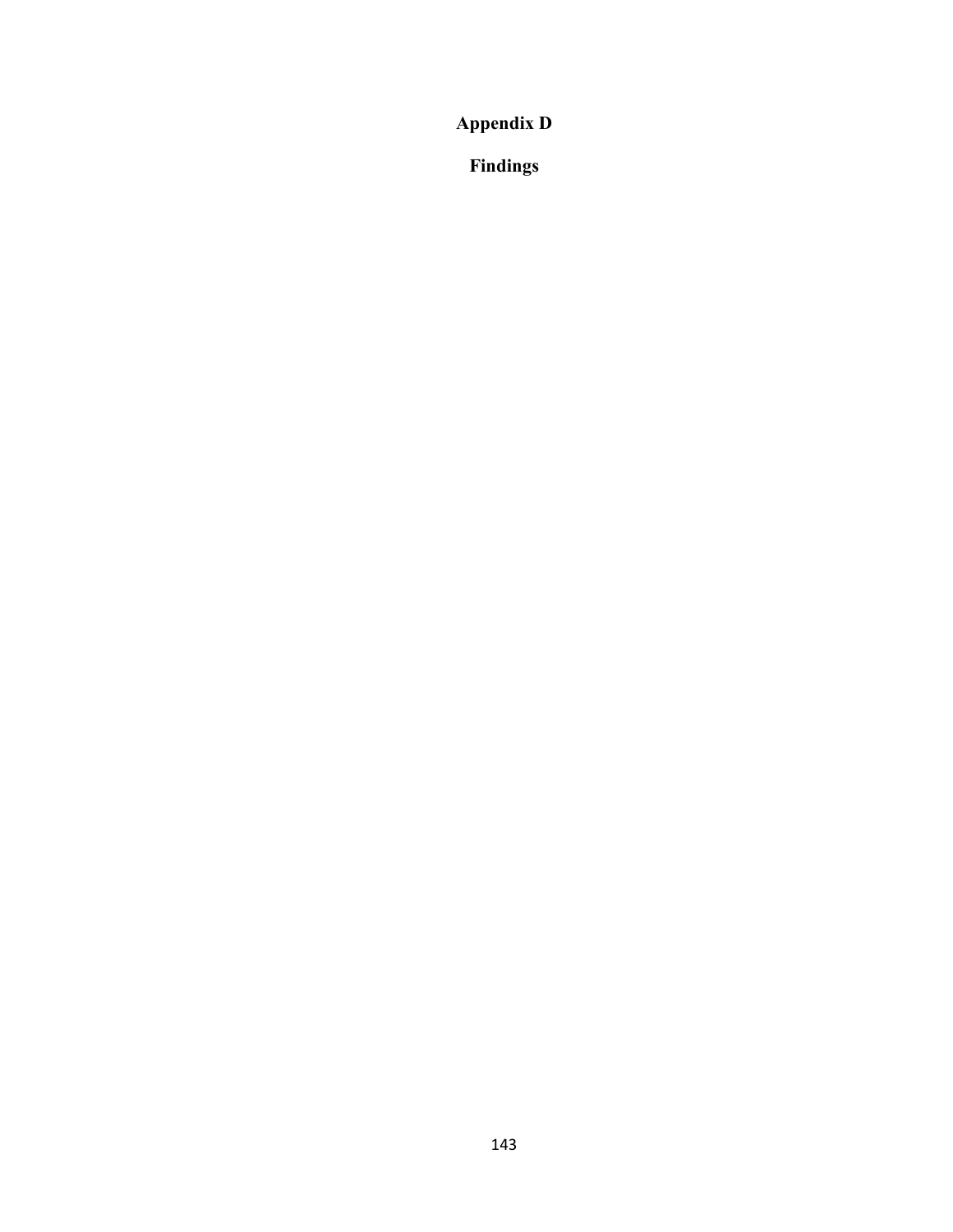# **Labeling of the Assault**

| Label of Assault  | Narrative Data                                      |
|-------------------|-----------------------------------------------------|
| the experience    | P: "I think I've always been a pretty               |
|                   | strong-willed person since I was born, but I        |
|                   | think like the experience we're gonna talk          |
|                   | about definitely contributed to that"               |
| assault           | P: "and then when there was like an actual          |
|                   | like clear like I said no and you're gonna          |
|                   | do this anyway kind of <b>assault</b> "             |
| sexually abused   | P: "when he said this is not a healthy              |
|                   | relationship I think I sexually abused you          |
|                   | that's not right"                                   |
| the sexual abuse  | M: "I mean I have the one the parts I               |
|                   | remember with my grandparents but then              |
|                   | afterwards when the sexual abuse happened           |
|                   | it's just gone."                                    |
| the first one     | M: "So the first one I might have been              |
|                   | younger than 5 but I think I was 5."                |
|                   |                                                     |
|                   | M2: "Umm the first one was my                       |
|                   | sophomore year in high school by my best            |
|                   | friend."                                            |
| the second time   | M: "and the second time happened when I             |
|                   | was, excuse me, I was about 23 and my son           |
|                   | was there."                                         |
|                   |                                                     |
|                   | M2: "I think from the seond one more"               |
| after I was raped | R: "I was never able to defend myself and           |
| had been raped    | after I was raped actually I really wanted I        |
|                   | felt so guilty because it was both my friend        |
|                   | and I that had been raped"                          |
| the attack        | R: "That changed when I met my boyfriend            |
|                   | though so he he allowed me to drink for the         |
|                   | first time when I was 21 after the attack           |
|                   | happened"                                           |
| an attack         | M2: "The only thing that's really changed           |
|                   | was for about the first year, year and a half       |
|                   | I didn't consider it an attack, I considered it     |
|                   | my fault and then once (silence) I guess"           |
| I have been raped | R: "whenever I get a boyfriend or                   |
|                   | something I have to disclose like what feels        |
|                   | like a really awful secret. Like <i>I have been</i> |
|                   | raped and umm it feels like baggage that's          |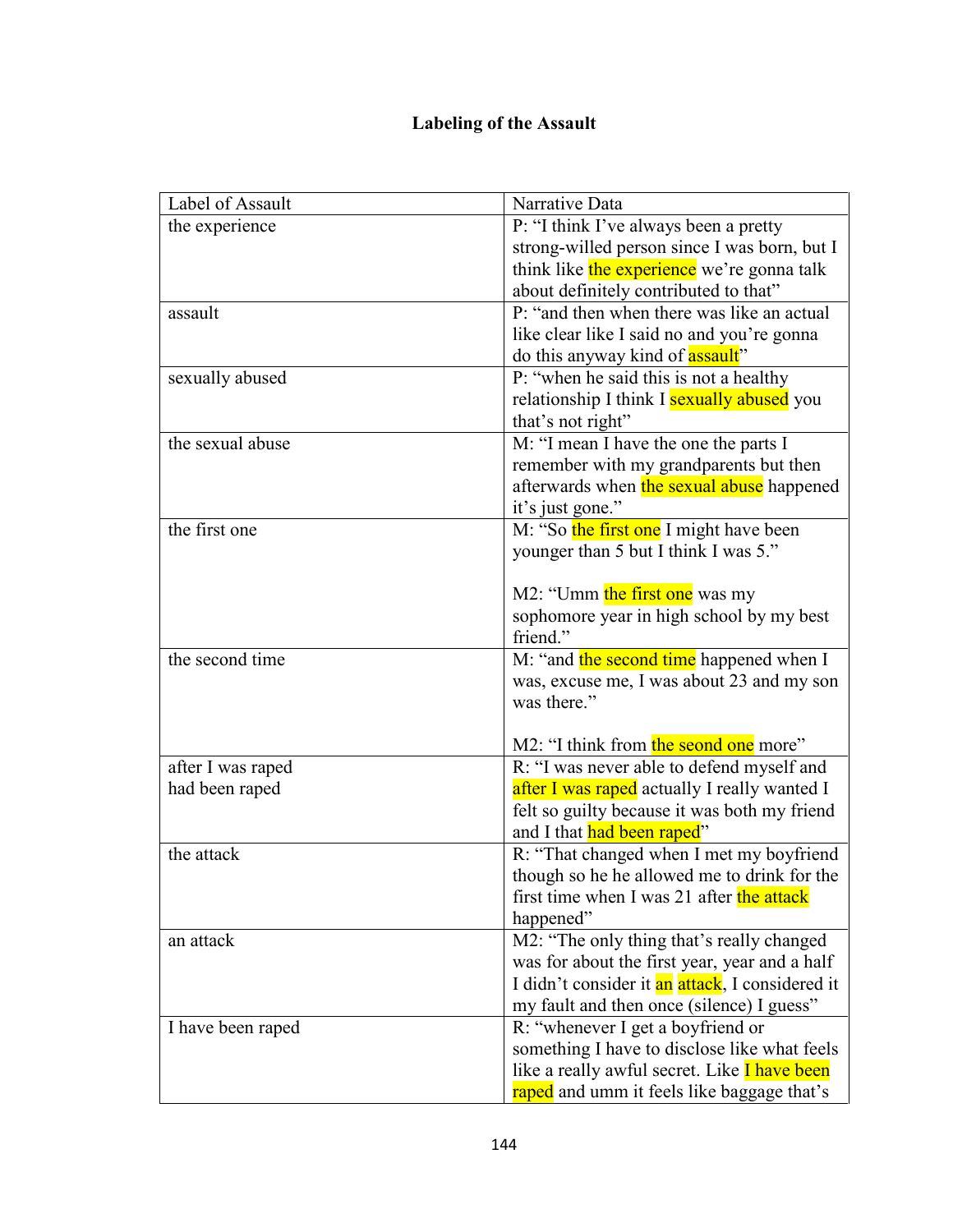|                      | not your fault but people might view it as<br>that."                                                                                                                                                                                                                                                                                                                                                                            |
|----------------------|---------------------------------------------------------------------------------------------------------------------------------------------------------------------------------------------------------------------------------------------------------------------------------------------------------------------------------------------------------------------------------------------------------------------------------|
| the rape             | R: "I would say ahh the most horrific thing<br>and whenever I think about the rape, it's<br>not the actual rape that kind of makes me<br>shutter."                                                                                                                                                                                                                                                                              |
| what I went through  | M2: "really the only thing kind of that does<br>bother me about it it doesn't really have<br>anything to do with the rape itself but for a<br>year umm I didn't talk about it at all"<br>A: "Umm how I've been able to change is<br>really understanding what I went through                                                                                                                                                    |
|                      | isn't as rare as we think it is and that there<br>are a lot of other people out there who feel<br>the same way I do in terms of being<br>isolated or feeling isolated."                                                                                                                                                                                                                                                         |
| what happened        | K: "And then what was worse which was<br>like I couldn't tell anybody, like I I<br>wouldn't tell anybody it took me a long<br>time for me to even admit to myself what<br>happened rather than ohh I was drunk I just<br>you know, it happened, no big deal."                                                                                                                                                                   |
| the incident         | K: "Umm I mean again when I stopped<br>talking to my friend which was probably<br>about seven months after the incident umm<br>then you know that was probably the main<br>point but it was kind of just this fluid<br>process of life umm I went to the doctor<br>maybe a year or so after the incident<br>because umm you know I've been in about<br>three or so relationships since then and<br>something just wasn't right' |
| minor sexual assault | K: "because like you know the fact that I<br>want to downplay it and be like oh it's just<br>me being like like a minor sexual assault or<br>something maybe not quite consenting or<br>things like that."                                                                                                                                                                                                                      |
| raped me             | T: "And umm I had have had sometimes<br>the man that raped me was Hispanic and<br>umm"                                                                                                                                                                                                                                                                                                                                          |
| I was raped          | T: "Umm I did start seeing a counselor<br>shortly after $\overline{I}$ was raped and it was the first<br>time I had ever had counseling really"<br>T: "I was a virgin when I was raped so I                                                                                                                                                                                                                                     |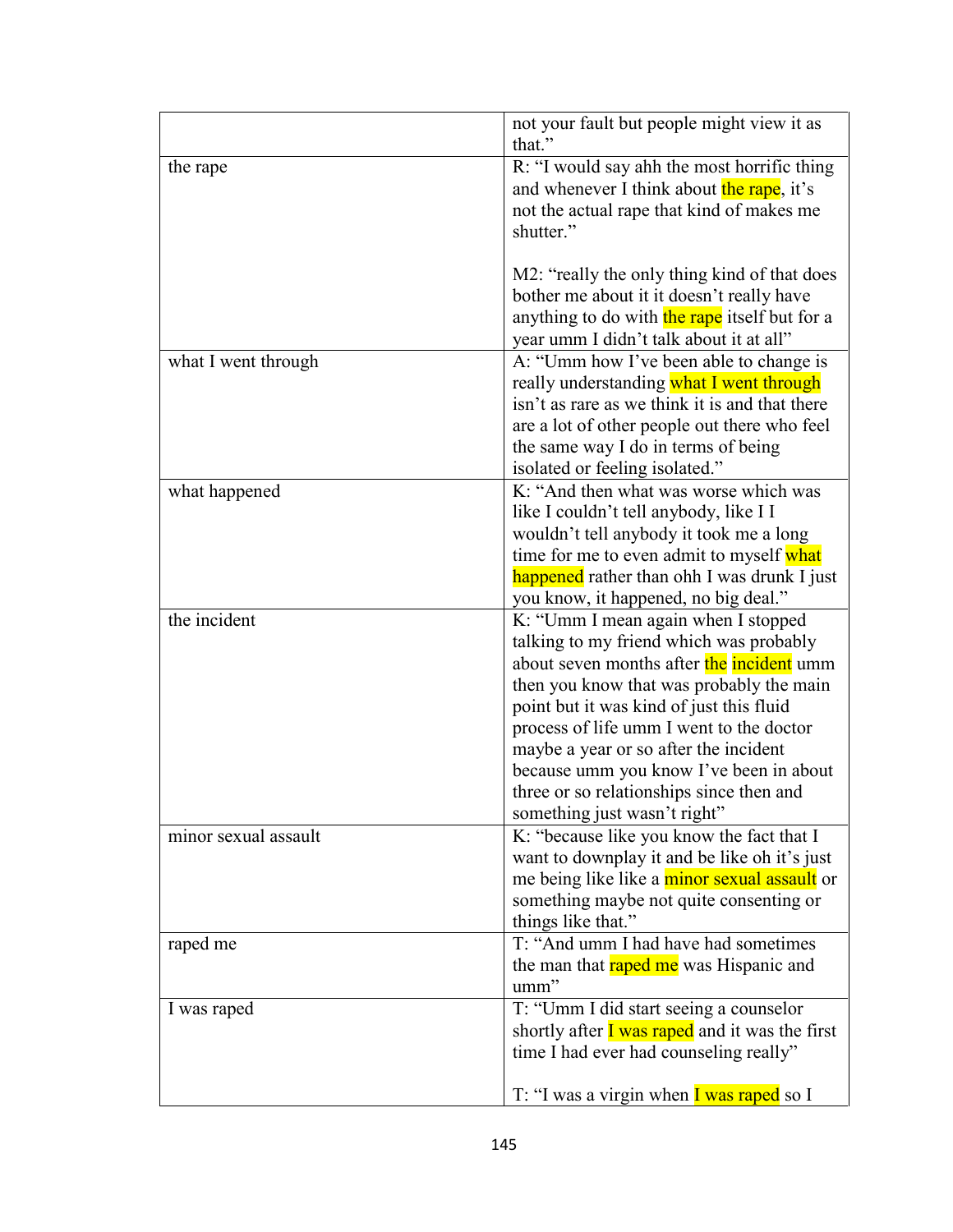| think that having my own sexual<br>experiences after that and having a choice"                        |
|-------------------------------------------------------------------------------------------------------|
| T: "And so he made me realize that I was<br>so that I was blaming everything well I was<br>raped so." |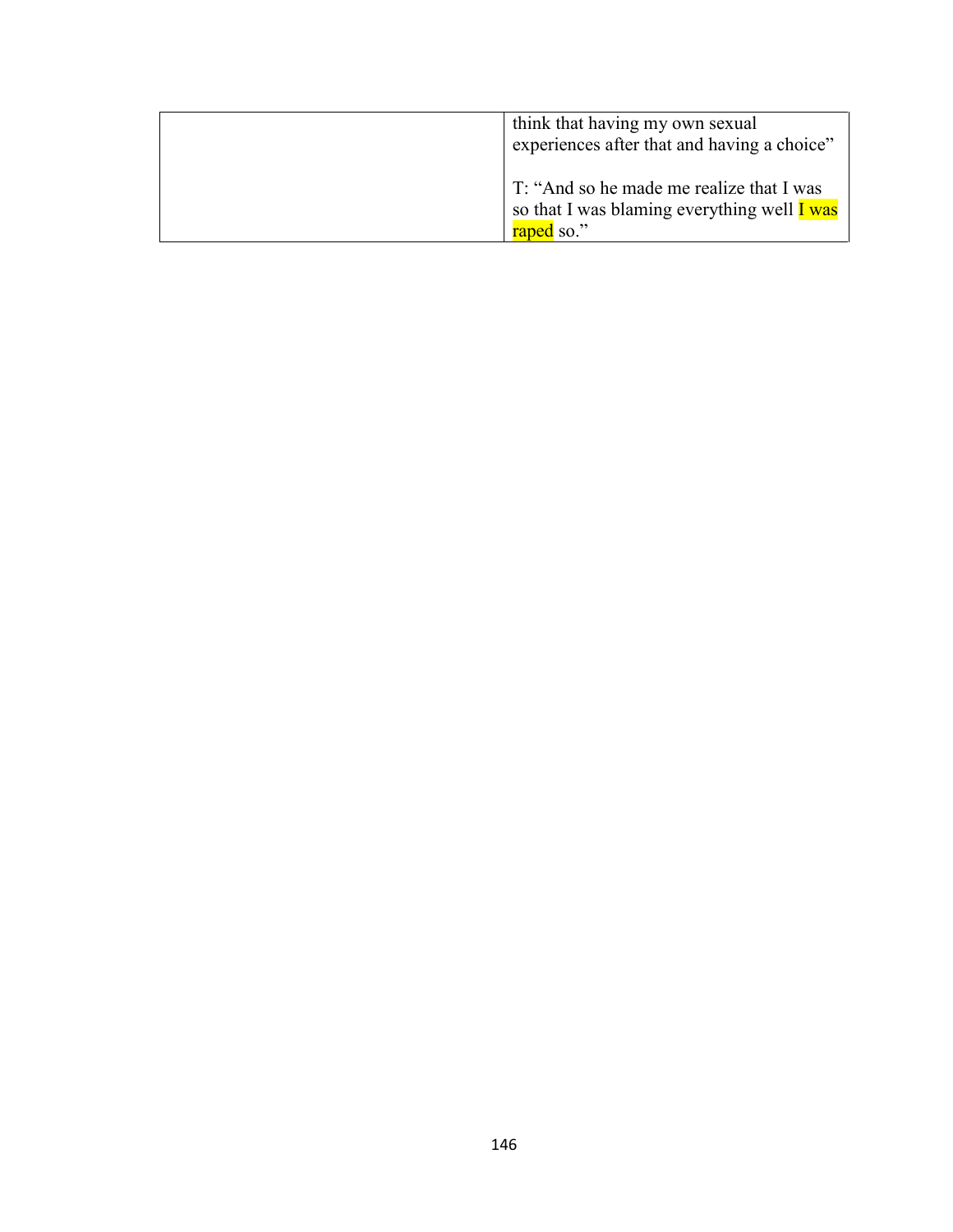## **Overall Themes**

| <b>Axial Coding</b>             |  |
|---------------------------------|--|
| <b>Personality Traits</b>       |  |
| Conceptualization of Assault    |  |
| Barriers to the Healing Process |  |
| Coping Skills                   |  |
| Disclosure                      |  |
| Changes                         |  |

| <b>Theoretical Coding</b>     |                                         |  |  |
|-------------------------------|-----------------------------------------|--|--|
| <b>Core Category</b>          | <b>Identification</b>                   |  |  |
| <b>Causal Condition</b>       | <b>Conceptualization of the Assault</b> |  |  |
| <b>Contextual Conditions</b>  | <b>Barriers</b>                         |  |  |
| <b>Intervening Conditions</b> | Coping                                  |  |  |
|                               | Maladaptive coping skills               |  |  |
|                               | Realization                             |  |  |
|                               | Adaptive coping skills                  |  |  |
|                               | Reframe                                 |  |  |
| <b>Action Strategies</b>      | <b>Disclosure</b>                       |  |  |
|                               | Counseling                              |  |  |
|                               | <b>Community</b>                        |  |  |
|                               | Partnership                             |  |  |
| <b>Consequences</b>           | <b>Altruism</b>                         |  |  |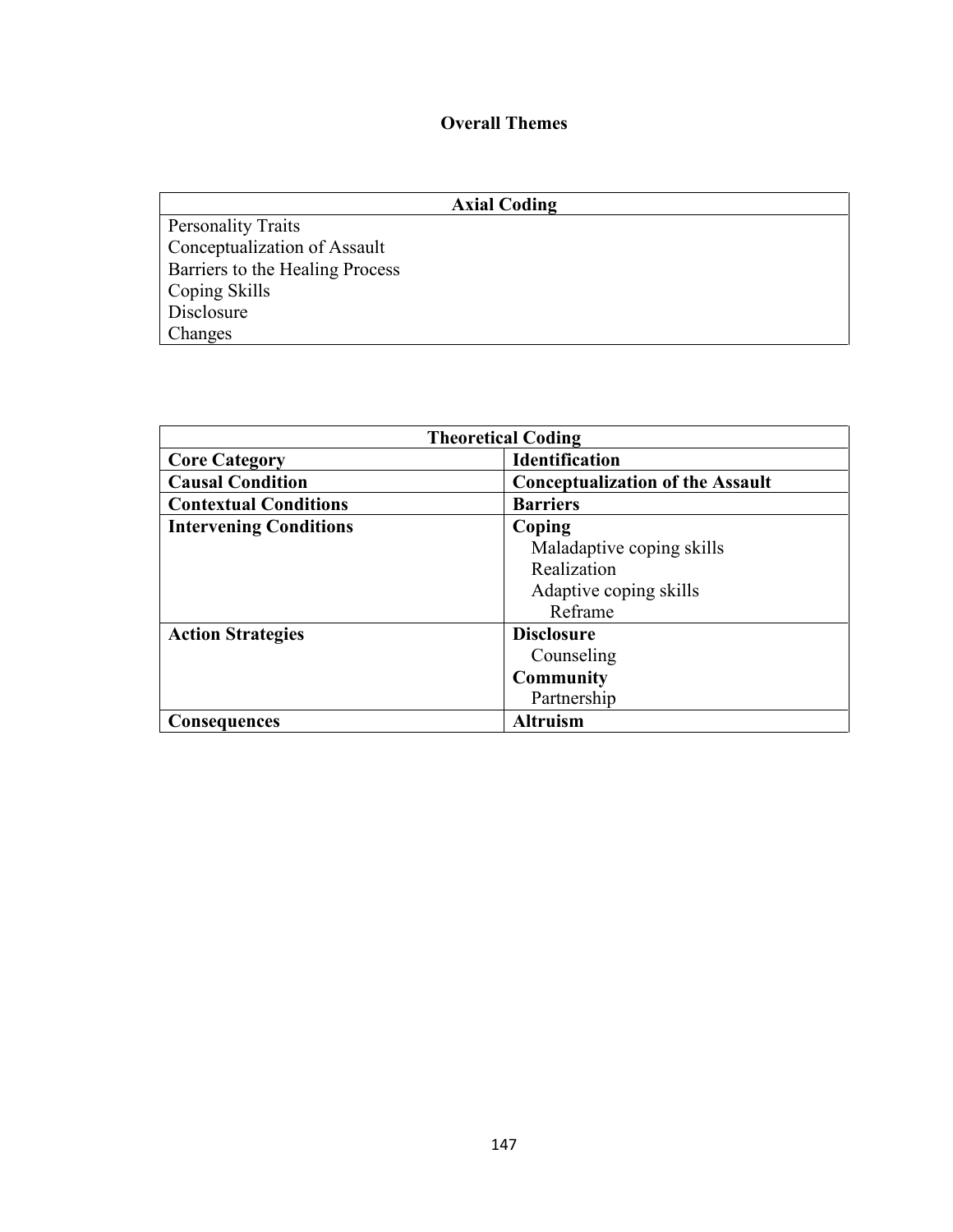#### **References**

- Ahrens, C. E. (2006). Being silenced: The impact of negative social reactions on the disclosure of rape. *American Journal of Community Psychology*, 38, 263-274.
- Ahrens, C. E., Abeling, S., Ahmad, S., & Hinman, J. (2010). Spirituality and well-being: The relationship between religious coping and recovery from sexual assault. *Journal of Interpersonal Violence, 25*(7), 1242-1263.
- Ahrens, C. E. & Aldana, E. (2012). The ties that bind: Understanding the impact of sexual assault disclosure on survivors' relationships with friends, family, and partners. *Journal of Trauma & Dissociation*, 13, 226-243.
- Ahrens, C. E., Cabral, G., & Abeling, S. (2009). Healing or hurtful: Sexual assault survivors' interpretations of social reactions from support providers. *Psychology of Women Quarterly*, 33, 81-94.
- Ahrens, M. E. & Campbell, R. (2009). Assisting rape victims as they recover from rape: The impact on friends. *Journal of Interpersonal Violence, 15*(9), 959-986.
- American Psychiatric Association. (2013) *Diagnostic and statistical manual of mental*  disorders, (5<sup>th</sup> ed.). Washington, DC: Author.
- Anderson, K. M., & Hiersteiner, C. (2008). Recovering from childhood sexual abuse: Is a "storybook ending" possible? *The American Journal of Family Therapy*, 36, 413- 424.
- Armstrong, E., A., Hamilton, L., A. & Sweeney, B. (2006). Sexual assault on campus: A multilevel, integrative approach to party rape. *Social Problems, 53*(4), 483-499.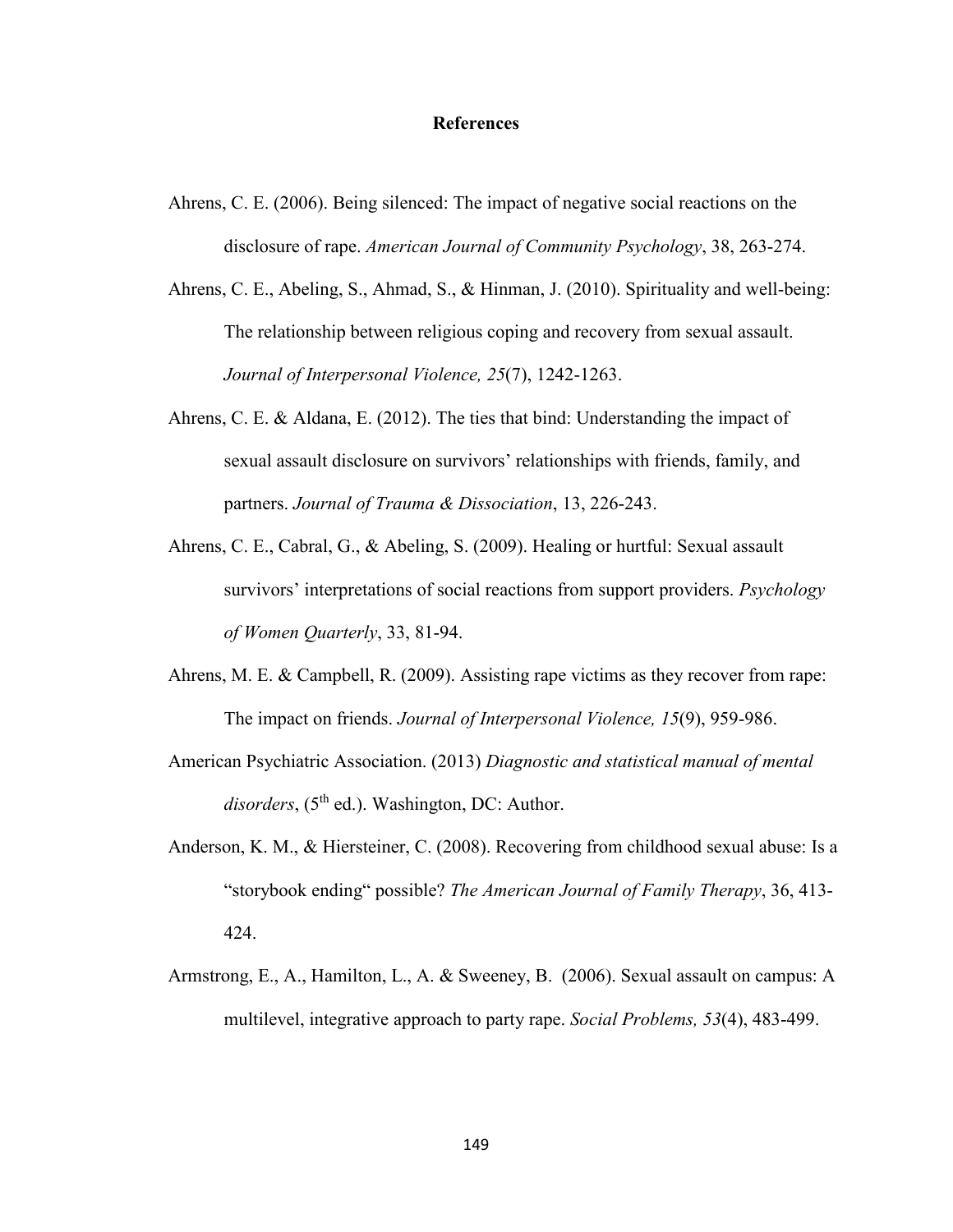- Barrington, A. & Shakespeare-Finch, J. (2013). Posttraumatic growth and posttraumatic depreciation as predictors of psychological adjustment. *Journal of Loss and Trauma, 18*(5), 429-443.
- Baumeister, R. F. (1993). Self-esteem: *The puzzle of low self-regard*. New York, Plenum Press.
- Beebe, D. K., Gulledge, K. M., Lee, C. M., & Replogle, W. (1994). Prevalence of sexual assault among women patients seen in family practice clinics. *Family Practice Research Journal*, 14(3), 223-228.
- Bernard, H. R., & Ryan, G. W. (2010). *Analyzing qualitative data: Systematic approaches.* Thousand Oaks, CA: Sage Publications.
- Bloomberg, L. D., & Volpe, M. (2012). *Completing your qualitative dissertation: A roadmap from beginning to end. Second edition*. Thousand Oaks, CA: Sage Publications.
- Boakye, K. E. (2009). Attitudes toward rape and victims of rape: A test of the feminist theory in Ghana. *Journal of Interpersonal Violence, 24*(10), 1633-1651.
- Bonanno, G. A. (2013). How prevalent is resilience following sexual assault?: Comment on Steenkamp et al. (2012*). Journal of Traumatic Stress*, 26, 392-393.
- Branscombe, N. R., Wohl, M. J. A., Owen, S., Allison, J. A., & N'gbala, A. N. (2003). Counterfactual thinking, blame assignment, and well-being in rape victims. *Basic Applied Social Psychology,* 25, 265-273.
- Brown, B. (2012). *Daring greatly: How the courage to be vulnerable transforms the way we live, love, parent, and lead*. New York, NY: Gotham Books.

Brownmiller, S. (1975). *Against our will: Men, women, and rape.* New York, Simon &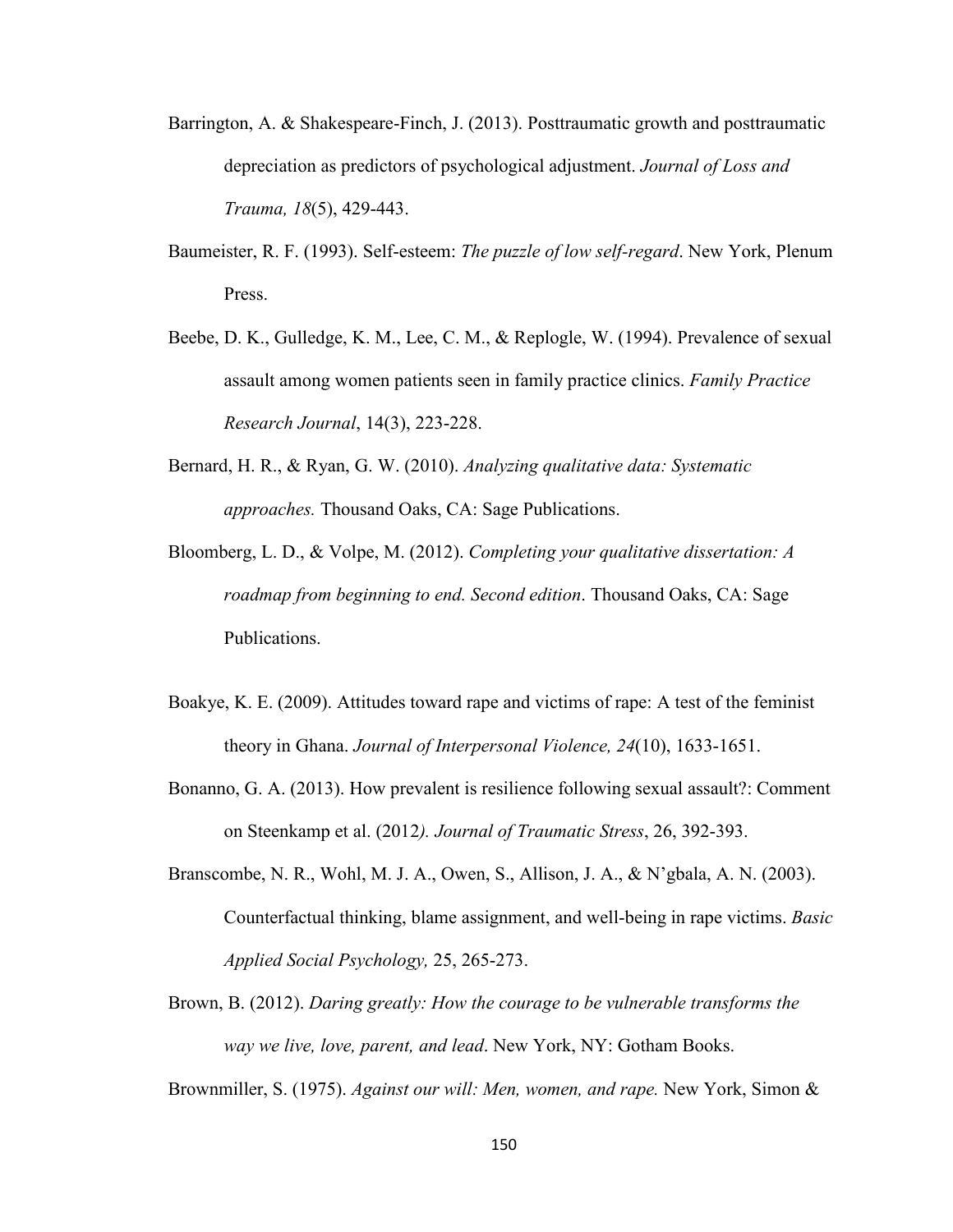Schuster.

- Burgess, A., & Holmstrom, L. (1974). Rape trauma syndrome. *American Journal of Psychiatry*, 131, 981-986.
- Burt, M. R. (1980). Cultural myths and supports for rape. *Journal of Personality and Social Psychology,* 38, 217-230.
- Calhoun, L. G. & Tedeschi, R. G. (2001). Posttraumatic growth: The positive lessons in loss. In R. A. Neimeyer (Ed.), *Meaning reconstruction and the experience of loss* (pp. 157-172). Washington, DC: American Psychological Association.
- Campbell, R. & Wasco, S. M. (2005). Understanding rape and sexual assault: 20 years of progress and future directions. *Journal of Interpersonal Violence, 20*(1), 127-131.
- Cassel, A. (2012). Are you the problem, or the solution? Changing male attitudes and behaviors regarding sexual assault. *Psi Chi Journal of Psychological Research, 2,* 50-58.
- Center for Disease Control and Prevention. (2014). Prevalence and characteristics of sexual violence, stalking, and intimate partner violence victimization – National intimate partner and sexual violence survey, United States, 2011. *Morbidity and Mortality Weekly Report, 63*(8), 1-18.
- Cahpleau, K. M., Oswald, D. L., & Russell, B. L. (2008). Male rape myths: The role of gender, violence, and sexism. *Journal of Interpersonal Violence, 23*(5), 600-615.
- Charmaz, K. (2000). Grounded theory: Objectivist and constructivist methods. *In The SAGE Handbook of Qualitative Research.* (2<sup>nd</sup> ed., pp. 509-536). Thousand Oaks, CA: Sage.

Charmaz, K. (2005). Grounded theory in the  $21<sup>st</sup>$  century: Applications for advancing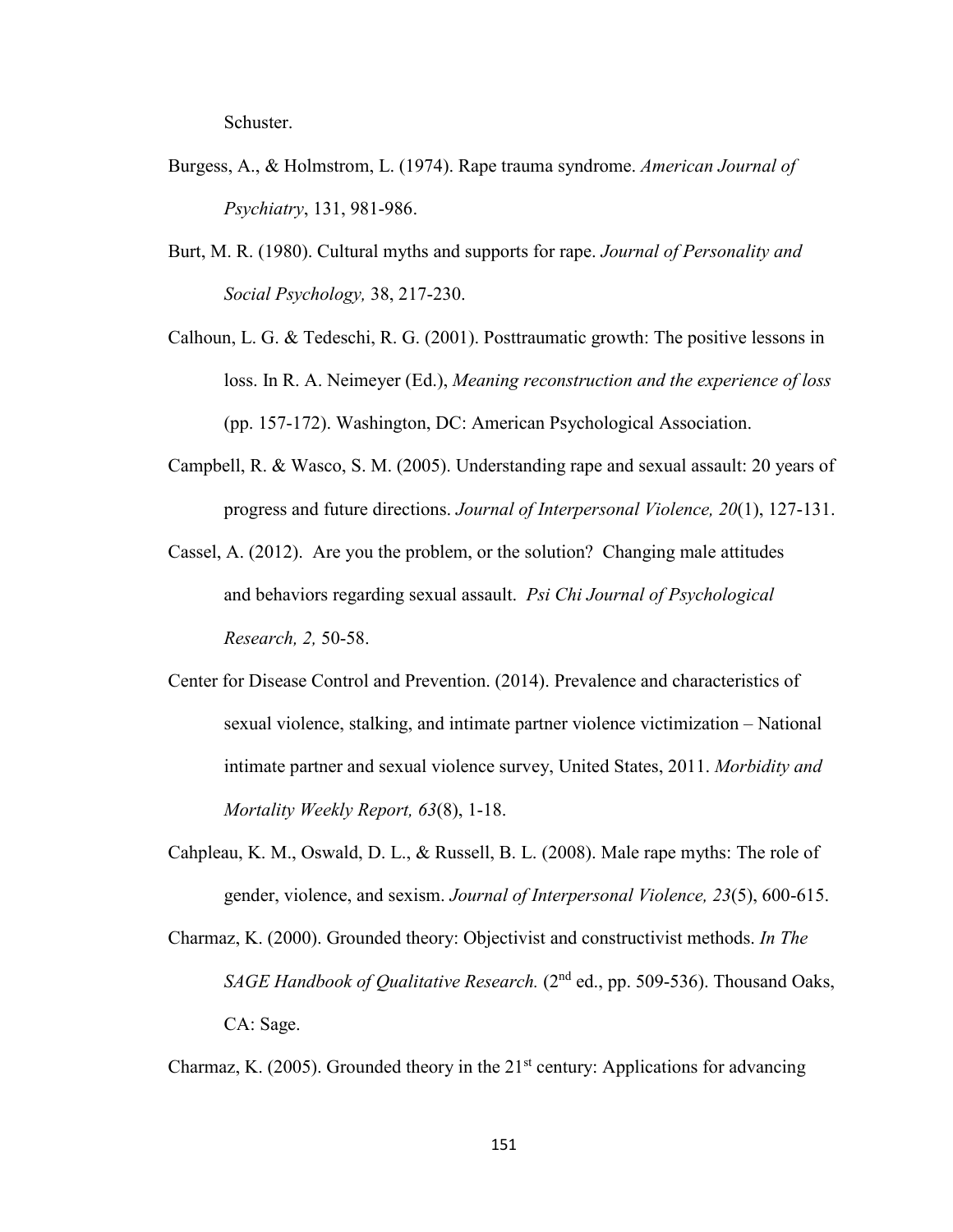Social justice studies. *In The SAGE Handbook of Oualitative Research*, (3<sup>rd</sup> ed., pp. 507-536). Thousand Oaks, CA: Sage.

- Charmaz, K. (2008). Constructionism and the grounded theory method. In J. A. Holstein & J. F. Gubrium (Eds.), *The Handbook of Constructionist Research* (pp. 397-412). New York: Guilford.
- Charmaz, K. (2014). *Constructing grounded theory* (2nd ed.). Thousand Oaks, CA: Sage.
- Cobb, A. R., Tedeschi, R. G., Calhoun, L. G., & Cann, A. (2006). Correlates of posttraumatic growth in survivors of intimate partner violence. *Journal of Traumatic Stress, 19*(6), 895-903.
- Coleman, J. C. (1950). Abnormal Psychology and Modern Life. Scott, Foreson, Chicago IL.
- Corbin, J. & Strauss, A. (1990). Grounded theory research: Procedures, canons, and evaluative criteria*. Qualitative Sociology, 13*(1), 3-21.
- Cortina, L. M. & Pimlott-Kubiak, S. S. (2006). Gender and posttraumatic stress: Sexual violence as an explanation for women's increased risk. *Journal of Abnormal Psychology,* 115, 753-759.

Council for Accreditation of Counseling and Related Educational Programs. (2009).

*CACREP accreditation standards and procedures manual and application.* Alexandria, VA: Author.

Council on Scientific Affairs, American Medical Association. Violence against women; relevance for medical practitioners. jAMA 1992; 267; 3184-9.

Creswell, J. W. (2013*). Qualitative inquiry and research design: Choosing among five*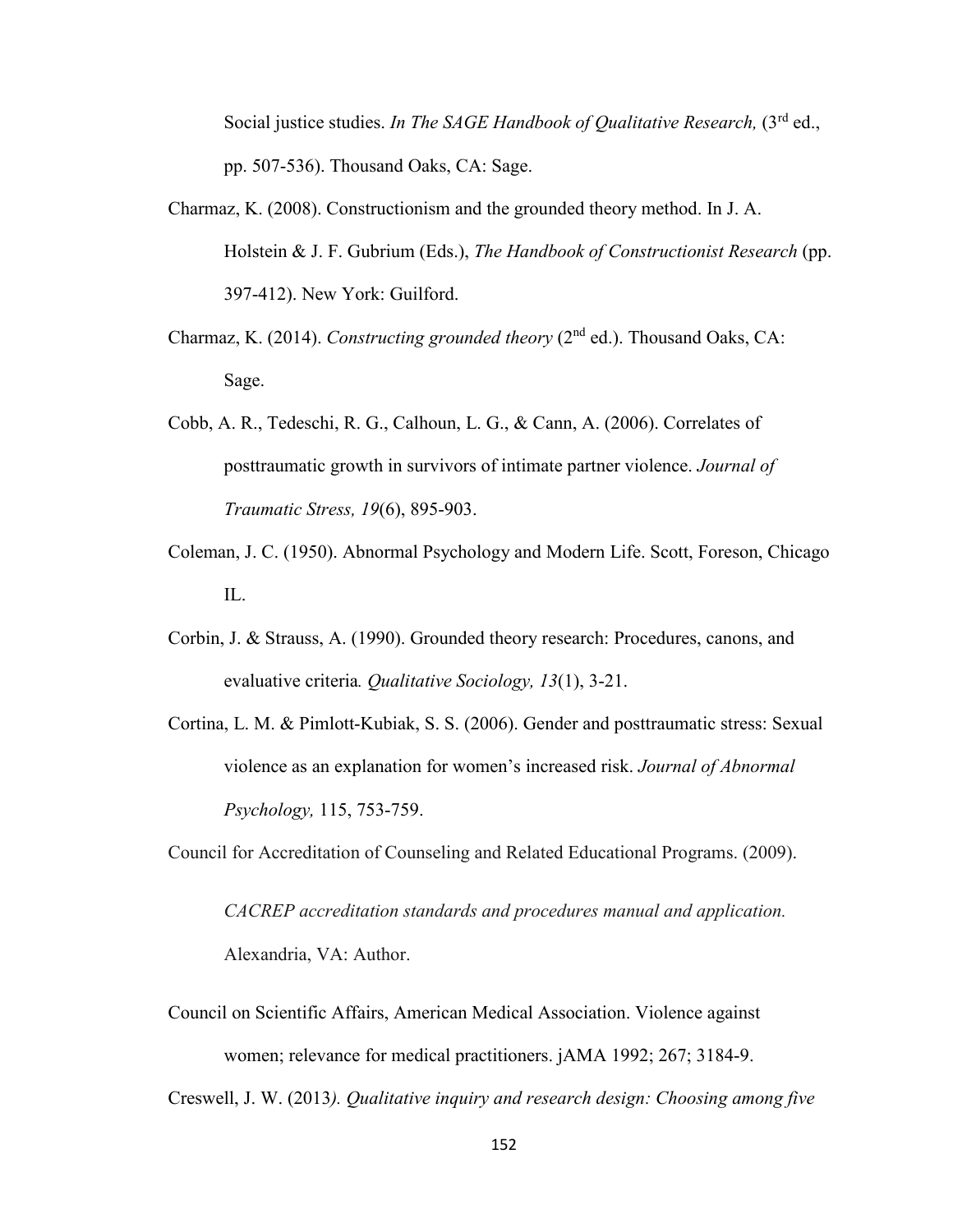*approaches.* Thousand Oak, CA: Sage.

- Danzer, G. S. (2011). From ego psychology to strengths, from victim to survivor. *Journal of Aggression, Maltreatment & Trauma,* 20, 175-198.
- Dean, R. G. (1998). A narrative approach to groups. *Clinical Social Work Journal*, 26(1), 23-37.
- Druacker, C. B., Martsolf, D. S., Ross, R., Cook, C. B., Stidham, A. W., & Mweemba, P. (2009). The essence of healing from sexual violence: A qualitative metasynthesis; *Research in Nursing and Health,* 32, 366-378.
- Du Mont, J., Macdonald, S., White, M., & Turner, L. (2013). Male victims of sexual assault: A descriptive study of survivors' use of sexual assault treatment services. *Journal of Interpersonal Violence*, *28*(13) 2676-2694.
- Fassinger, R. (2005). Paradigms, praxis, problems, and promise: Grounded theory in counseling psychology research*. Journal of Counseling Psychology, 57*(2) 156- 166.
- FBI. (2008). *Uniform crime reports: Crime in the United States 2007*. www.fbi.gov/ucr/.
- Fernandez, P. A. (2011). Sexual assault: An overview and implications for counselling support. *Australian Medical Journal*, 4:11, 596-602.
- Filipas, H. H., & Ullman, S. E. (2001). Social reactions to sexual assault victims from various support sources. *Violence and Victims*, 16, 673-692.
- Fisher, B., Cullen, F., & Turner, M. (2000).The sexual victimization of college women publication No. NCJ 182369. Washington, DC: U.S. Department of Justice, Office of Justice Programs, National Institute of Justice.

Frazier, P., Conlon, A., & Glaser, T. (2001). Positive and negative life changes following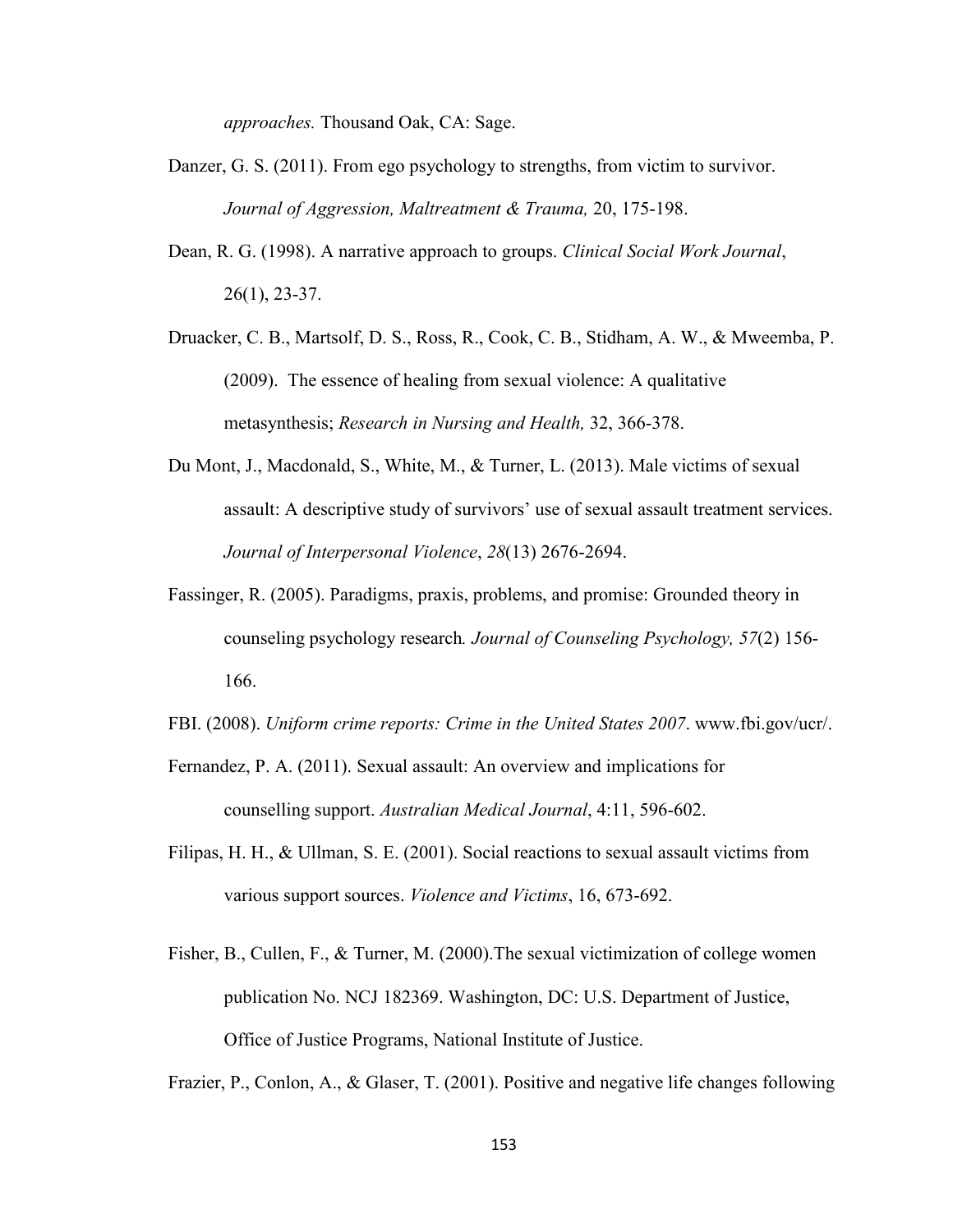sexual assault. *Journal of Consulting and Clinical Psychology, 69,* 1048-1055.

- Frazier, P. A. & Kaler, M. E. (2006). Assessing the validity of self-reported stress-related growth. *Journal of Consulting and Clinical Psychology*, 74, 859-869.
- Frazier, P., Greer, C., Gabrielsen, S., Tennen, H., Park, C. & Tomich, P. (2013). The relation between trauma exposure and prosocial behavior. *Psychological Trauma: Theory, Research, Practice and Policy*, *5*(3), 286-294.
- Gallagher, K. E., & Parrott, D. J. (2011). What accounts for men's hostile attitudes toward women? The influence of hegemonic male role norms and masculine gender role stress. *Violence Against Women, 17*(5), 568-583.
- Gergen, K. J., & Gergen, M. M. (2008). Social construction and psychological inquiry. In J. A. Holstein & J. F. Gubrium (Eds.), *The Handbook of Constructionist Research* (pp. 397-412). New York, NY: Guilford.
- Glaser, B. G. (1978). *Theoretical sensitivity*. Mill Valley, CA: Sociology Press.
- Glaser, B. G., & Strauss, A L. (1967). *The discovery of grounded theory: Strategies for qualitative research*. Chicago, IL: Aldine Publishing Company.
- Greenfeld, L. A. (1997). Sex Offenses and Offenders: An Analysis of Data on Rape and Sexual Assault, Washington, DC: Bureau of Justice Statistics, Office of Justice Programs, US Department of Justice.
- Grubaugh, A. L., & Resick, P. A. (2007). Posttraumatic growth in treatment-seeking female assault victims. *Psychiatric Quarterly, 78*, 145-155.
- Guterman, J. T. (1992). Disputation and reframing: Contrasting cognitive-change methods. *Journal of Mental Health Counseling, 14*, 440-456.
- Hall, J. M. (2011). Narrative methods in a study of trauma recovery. *Qualitative Health*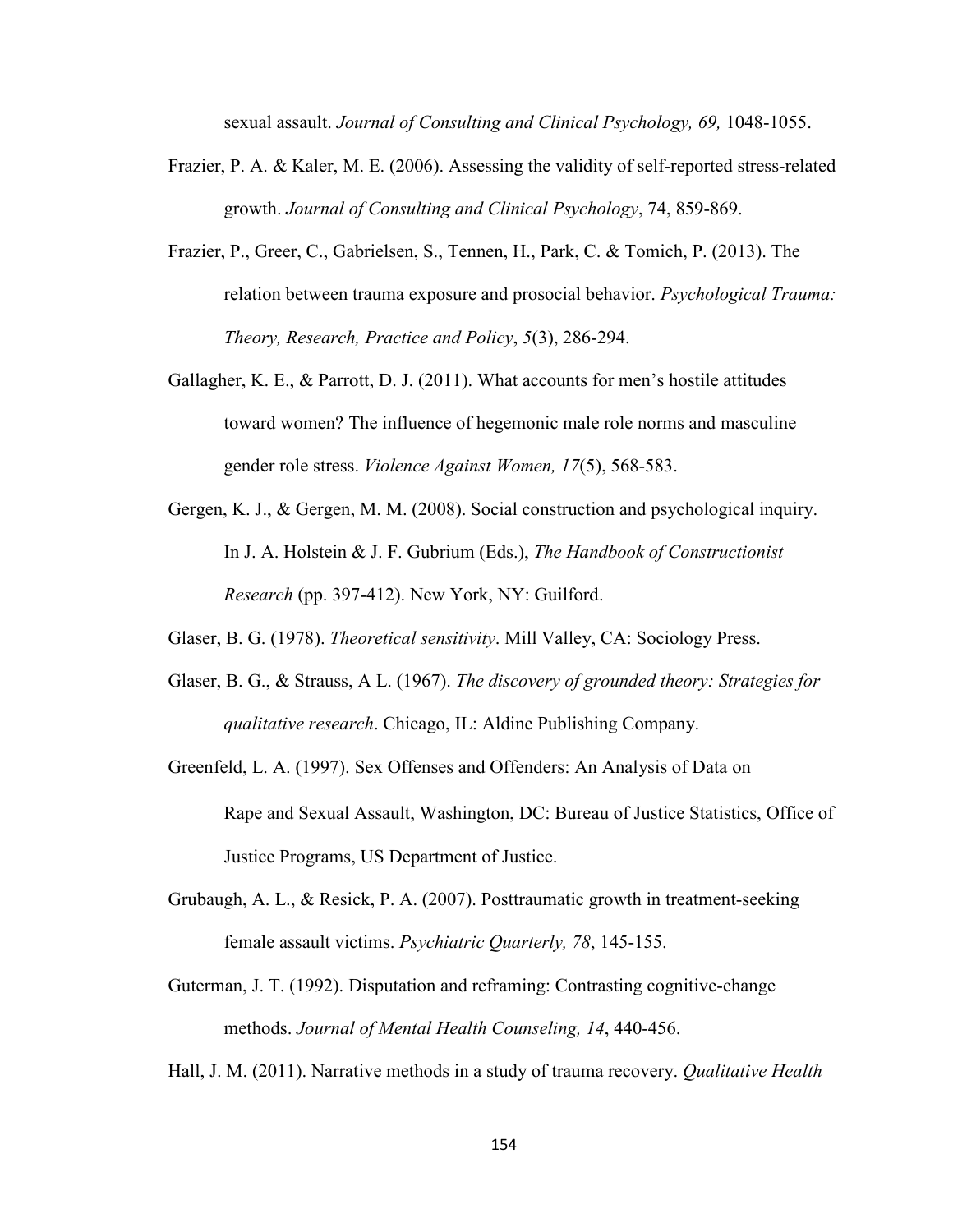*Research, 21*(1), 3-13.

- Hanley, K. E., Leifker, F. R., Blandon, A. Y. & Marshall, A. D. (2013). Gender differences in the impact of posttraumatic stress disorder symptoms on community couples' intimacy behaviors. *Journal of Family Psychology, 27*(3), 525-530.
- Harrison, M. O., Koenig, G. H., Hays, J. C., Eme-Akwari, A. G., & Pargament, K. I. (2001). The epidemiology of religious coping: A review of recent literature. *International Review of Psychiatry, 13*(2), 86-93.
- Hays, D. G., & Singh, A. A. (2012). *Qualitative inquiry in clinical and educational settings*. New York, NY: The Guilford Press.
- Johnson, B., Kuck, D., & Schander, P. (1997). Rape myth acceptance and sociodemographic characteristics: A multidimensional analysis. *Sex Roles, 36*(11), 693-707.
- Killpatrick, D. G., Best, C. L., Saunders, B. E., & Veronen, L. J. (1988). Rape in marriage and in dating relationships: How bad is it for mental health? *Annals of the New York Academy of Sciences,* 528, 335-344.
- Kimberling, R., Rellini, A., Kelly, V., Judson, P. L., & Learman, L. A. (2002). Gender differences in victim and crime characteristics of sexual assaults. *Journal of Interpersonal Violence, 17*(5), 526-532.
- Koelsch, L. E., & Knudson, R. M. (2009). I don't know how to start talking about it: Six poems. *Qualitative Inquiry, 15*(2), 350-358.

Koss, M. P. (1985). The hidden rape victim: Personality, attitudinal, and situational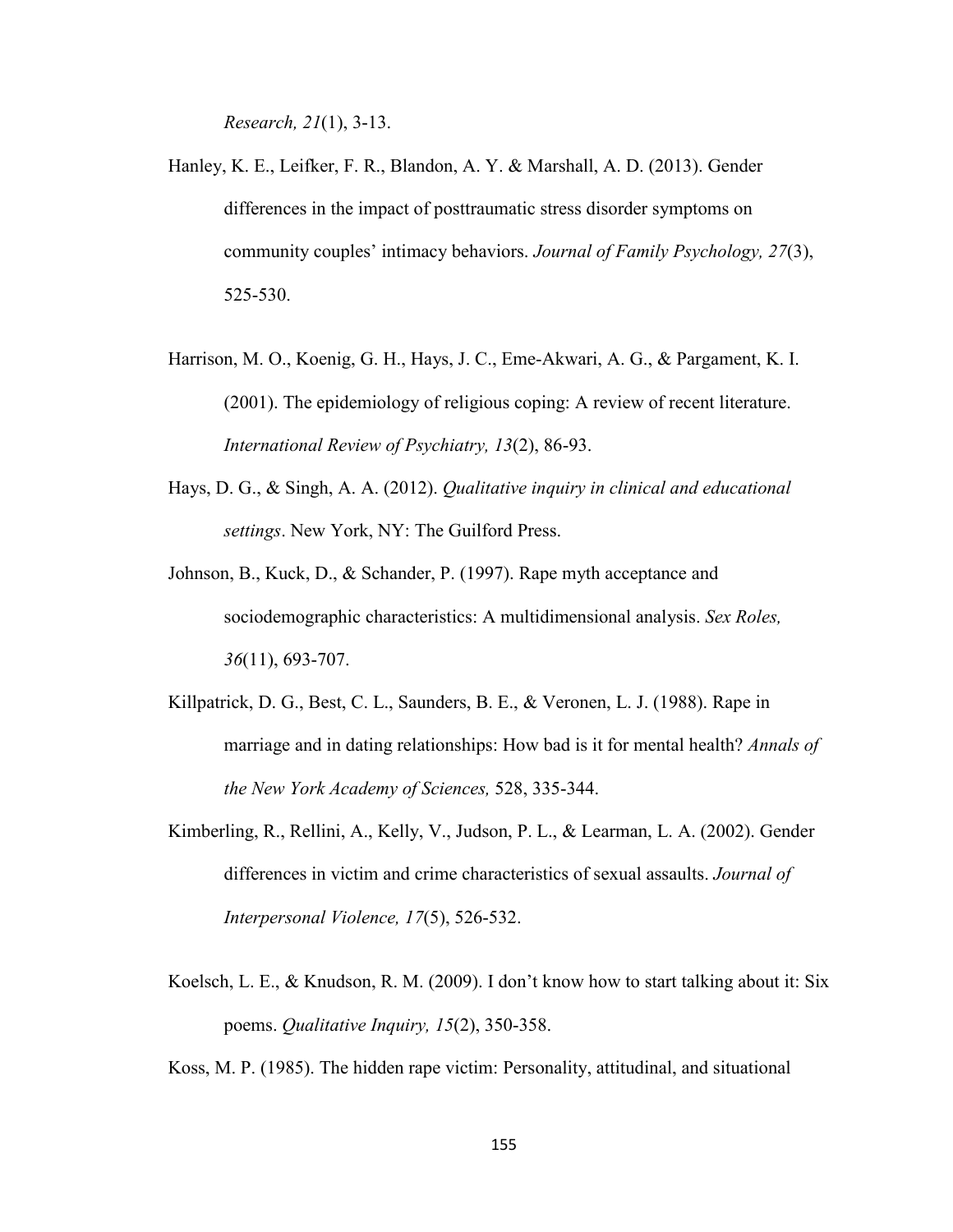characteristics. *Psychology of Women Quarterly*, 9, 193-212.

- Koss, M. P. (2006). Restoring rape survivors: Justice, advocacy and a call to action. *Annals of the New York Academy of Sciences, 1087*(1), 206-234.
- Koss, M. P., Dinero, T. E., Seibel, C. A., & Cox, S. L. (1988). Stranger and acquaintance rape: Are there differences in the victim's experience? *Psychology of Women Quarterly*, 12, 1-24.
- Koss, M. P., & Figueredo, A. J. (2004). Cognitive mediation of rape's mental health impact: Constructive replication of a cross-sectional model in longitudinal data. *Psychology of Women Quarterly*, 28, 273-286.
- Koss, M. P., Gidycz, C. A., & Wisniewski, N. (1987). The scope of rape: Incidence and prevalence of sexual aggression and victimization in a national sample of higher education students. *Journal of Consulting and Clinical Psychology, 55*(2), 162- 170.
- Lawson, D. M. (2013). *Family violence: Explanations and evidence-based clinical practice*. Alexandria, VA; American Counseling Association.
- Leehy, T., Pretty, G., & Tenenbaum, G. (2003). Childhood sexual abuse narratives in clinically and nonclinically distressed adult survivors. *Professional Psychology Research and Practice, 34*(6), 657-665.
- Lev-Wiesel, R., Amir, M., & Besser, A. (2004). Posttraumatic growth among female survivors of childhood sexual abuse in relation to the perpetrator identity. *Journal of Loss and Trauma, 10*(1), 7-17.
- Lincoln, Y. S. & Guba, E. G. (1985). *Naturalistic inquiry*. Beverly Hills, CA: Sage.
- Littleton, H. & Breitkopf, C. R. (2006). Coping with the experience of rape. *Psychology*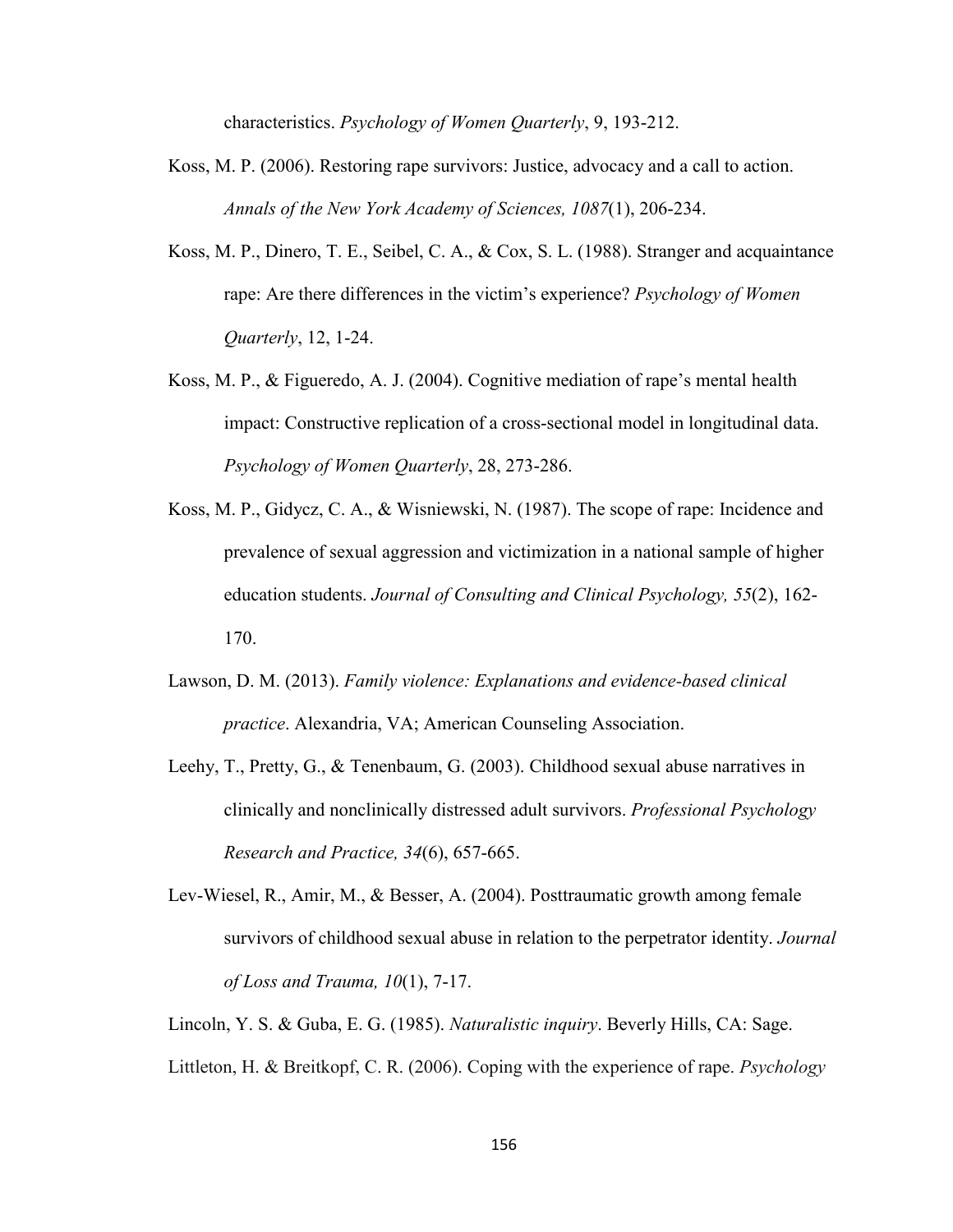*of Women Quarterly*, 30, 106-116.

Lonsway, K., A. & Fitzgerald, L., F. (1994). Rape myths: In review. *Psychology of Women Quarterly, (18)*2, 133-164.

Mahoney, P. & Williams, L. M. (1998). Sexual assault in marriage: Prevalence, consequences, and treatment of wife rape. *Partner violence: A comprehensive review of*, *20*, 113-162.

Malamuth, N. M. (1983). Factors associated with rape as predictors of laboratory

aggression against women. *Journal of Personality and Social Psychology*, *45*, 432-442.

- McMullin, D. & White, J. W. (2006). Long-term effects of labeling a rape experience. *Psychology of Women Quarterly*, 30, 6-105.
- Merriam, S. B. (2009). *Qualitative research: A guide to design and implementation*. San Francisco, CA: Jossey-Bass.
- Miller, A. K., Canales, E. J., Amacker, A. M., Backstrom, T. L., & Gidycz, C. A. (2011). Stigma-threat motivated nondisclosure of sexual assault and sexual revictimization: A prospective analysis. *Psychology of Women Quarterly, 35*(1), 119-128.
- Miller, A. K., Handley, I. M., Markman, K. D., & Miller, J. H. (2010). Deconstructing self-blame following sexual assault: The critical roles of cognitive content and process. *Violence Against Women, 16*(10), 1120-1137.

Monroe, L. M., Kinney, L., Weist, M. D., Spriggs-Dafeamekpor, D., Dantzler, J., &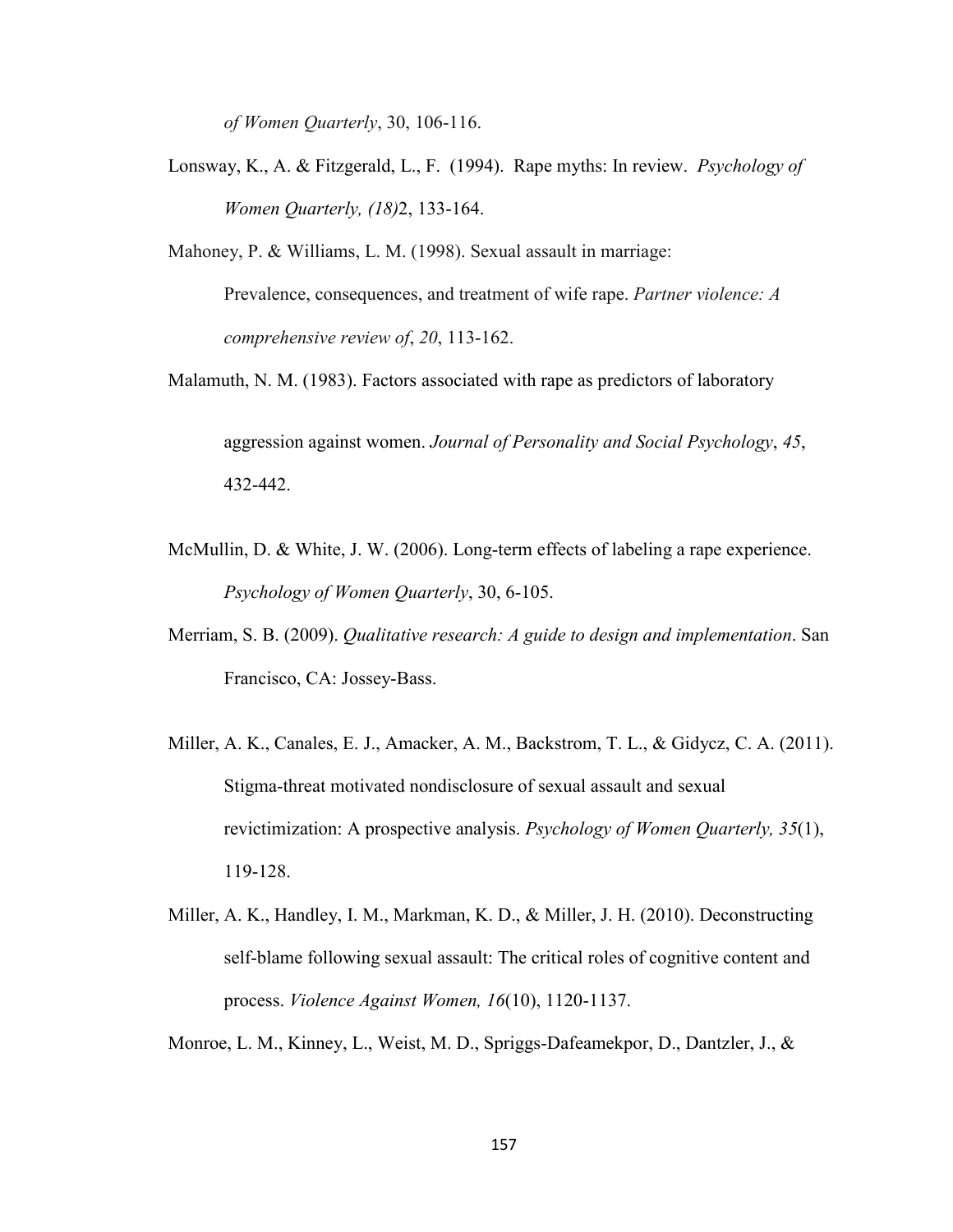Reynold, M. W. (2005). The experience of sexual assault. *The Journal of Interpersonal Violence*, 20, 767-776.

- Monson, C., Langhinrichsen-Rohling, J., & Binderup, T. (2000). Does "no" really mean "no" after you say "yes"? Attributions about date and marital rape. *Journal of Interpersonal Violence*, 15, 1156-1174.
- Myers, J. E. & Sweeney, T. J. (2004). Advocacy for the counseling profession: Results of a national survey. *Journal of Counseling & Development, 82*, 466-471.
- Nagel, B., Matsuo, H., McIntyre, K. P., & Morrison, N. (2005). Attitudes toward victims of rape: Effects of gender, race, religion, and social class. *Journal of Interpersonal Violence, 20*(6), 725-737.
- Nelson, H. L. (2001). *Damaged Identities: Narrative Repair*. Ithaca, NY: Cornell University Press.
- Nevid, J. S., Rathus, S. A., & Greene, B. (2008). *Abnormal psychology in a changing world: Seventh edition*. Upper Saddle River, NJ: Person Education, Inc.
- Neville, H. A. & Heppner, M. J. (1999). Contextualizing rape: Reviewing sequelae and proposing a culturally inclusive ecological model of sexual assault recovery. *Applied and Preventative Psychology, 8*, 41-62.
- Neville, H. A., Heppner, M. J., Oh, E., Spanierman, L. B., & Clark, M. (2004), General and culturally specific factors influencing black and white rape survivors' selfesteem. *Psychology of Women Quarterly*, 28, 83-94.
- Payne, D. L., Lonsway, K. A., & Fitzgerald, L. F. (1999). Rape myth acceptance: Exploration of its structure and its measurement using the Illinois rape myth acceptance scale. *Journal of Research and Personality*, 33, 27-68.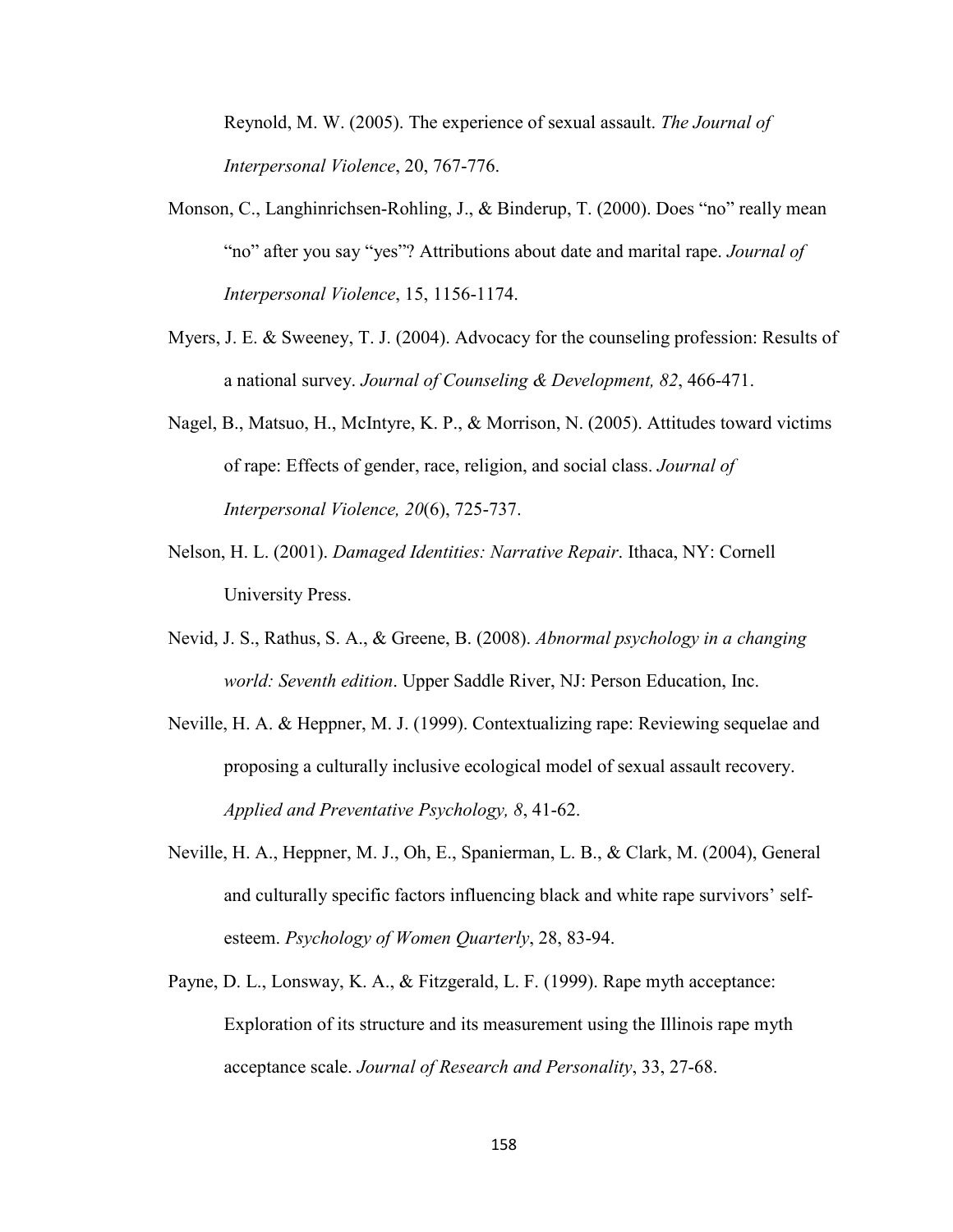- Price, M., Davidson, T. M., Ruggiero, K. J., Acierno, R., & Resnick, H. S. (2014). Predictors of using mental health services after sexual assault. *Journal of Traumatic Stress,* 27, 331-337.
- Quosh, C. & Gergen, K. J. (2008). Constructing trauma and its treatment: Knowledge, power and resistance. *Meaning in Action: Constructions, Narratives, and Representations,* 97-111.
- Rudes, J. & Guterman, J. T. (2007). The value of social constructionism for the counseling profession: A reply to Hansen. *Journal of Counseling & Development, 85*, 387-392.
- Russel, D. E. H. & Bolen, R. M. (2000). *The epidemic of rape and child sexual abuse in the United States.* Thousand Oaks, CA: Sage.
- Russo, N. F. & Pirlott, A. (2006). Gender-based violence: Concepts, methods, and findings. *Annals of the New Your Academy of Sciences, 1087*(1), 178-205.
- Savin-Baden, M. & Major, C. H. (2013). *Qualitative research: The essential guide to theory and practice*. New York, NY: Routledge.
- Senter, K. E., & Caldwell, K. (2002). Spirituality and the maintenance of change: A phenomenological study of women who leave abusive relationships. *Contemporary Family Therapy, 24*, 543-564.
- Sheikh, A. I. (2008). Posttraumatic growth in trauma survivors: Implication for practice. *Counselling Psychology Quarterly, 21*(1), 85-97.
- Steele, W. & Kuban, C. (2011). Trauma-informed resilience and posttraumatic growth (PTG). *Reclaiming Children and Youth, 20*(3), 44-46.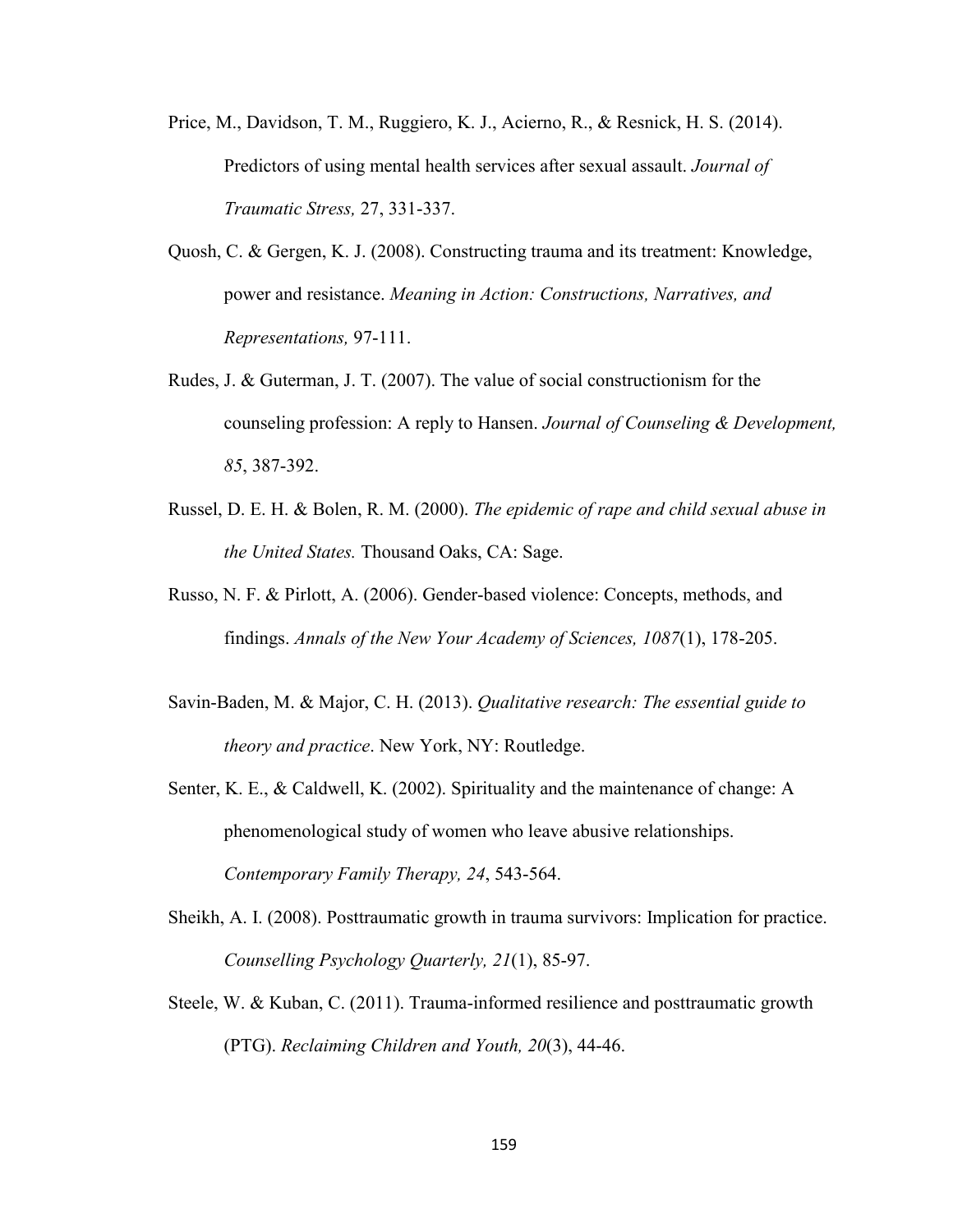- Strauss, A. L. & Corbin, J. (1990). *Basics of qualitative research: Grounded theory procedures and techniques*, Newbury Park, CA: Sage.
- Strauss, A. L. & Corbin, J. (1998). Basics of qualitative research: Techniques and procedures for developing grounded theory  $(2^{nd}$  ed.). Thousand Oaks, CA: Sage.
- Strauss, A. L. & Corbin J. (1994) Grounded theory methodology: an overview. In: Denzin N, Lincoln YS (Eds) *Handbook of Qualitative Research*. Thousand Oaks CA: Sage Publications, 273-285.
- Smith, M. E. & Kelly, L. M. (2001). The journey of recovery after a rape experience. *Issues in Mental Health Nursing, 22*, 337-352.
- Sundaram, V., Laursen, B., & Helweg-Larsen, K. (2008). Is sexual victimization gender specific? The prevalence of forced sexual activity among men and women in Denmark, and self-reported well-being among survivors. *Journal of Interpersonal Violence, 23*(10), 1414-144-.
- Tedeschi, R. G. & Calhoun, L. G. (1996). The posttraumatic growth inventory: Measuring the positive legacy of trauma. *Journal of Traumatic Stress, 9,* 455-471.
- Thompson, M. (2000). Life after rape: A chance to speak? *Sexual and Relationship Therapy, 15*(4), 325-343.
- Tolin, D. F. & Foa, E. B. (2006). Sex differences in trauma and posttraumatic stress disorder. A qualitative review of 25 years of research. *Psychology Bulletin,* 132, 959-992.
- Truman, J. L. & Planty, M. (2012). Criminal victimization, 2011. U.S. Department of Justice, *Bureau of Justice Statistics*.

Tufford, L & Newman, P. (2010). Bracketing in qualitative research. *Qualitative Social*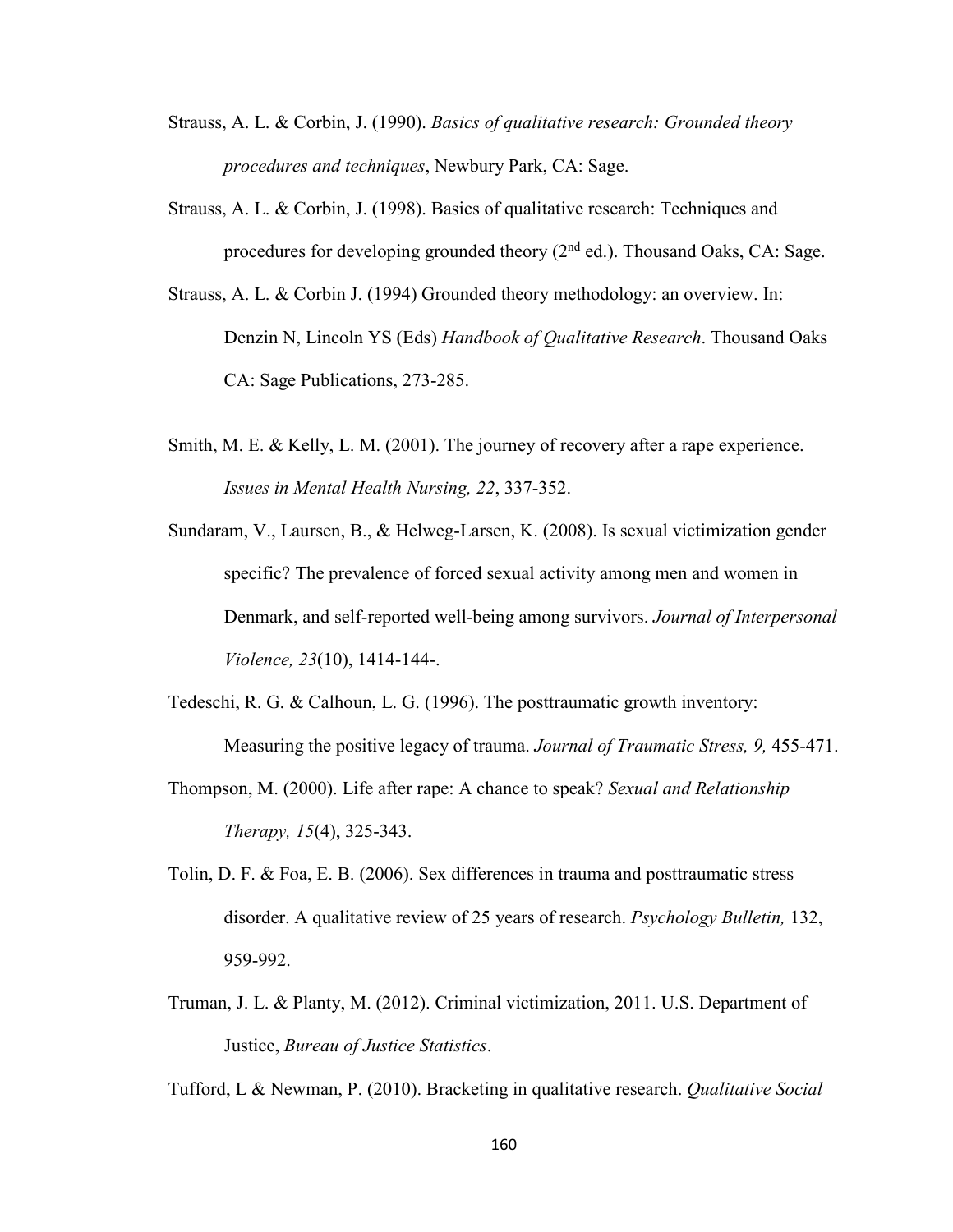*Work, 0*(0), 1-17.

- Ullman, S. E. (2000). Psychometric characteristics of the social reactions questionnaire: A measure of reactions to sexual assault victims. *Psychology of Women Quarterly, 24*, 257-271.
- Ullman, S. E. (2006). Do social reactions to sexual assault victims vary by support provider? *Violence and Victims, 11*, 143-156.
- Ullman, S. E. (2007). Mental health services seeking in sexual assault victims. *Women and Therapy*, 30, 61-84.
- Underleider, S. (2003). Posttraumatic growth: Understanding a new field of research: An interview with Dr. Mark Chesler. *The Prevention Researcher,* 10, 10-12.
- Valencia, S., Shakespeare-Finch, J. & Obst, P. (2013). Exploring the process of meaning making in healing and growth after childhood sexual assault: A case study approach. *Counselling Psychology Quarterly, 26*(1), 39-54.
- Van Berlo, W., & Ensink, B. (2000). Problems with sexuality after sexual assault. *Annual Review of Sex Research, 11*(1), 235-257.
- Vidal, M. E. & Petrak, J. (2007). Shane and adult sexual assault: A study with a group of female survivors recruited from an East London Population. *Sexual and Relationship Therapy*, 22, 159-171.
- Walsh, K., Blaustein, M., Knight, W., G., Spinazzola, J. & van der Kolk, B., A. (2007). Resiliency factors in the relation between childhood sexual abuse and adulthood sexual assault in college-age women*. Journal of Child Sexual Abuse*, 16(1) 1-17.
- Weiss, K. G. (2009). Boys will be boys and other gendered accounts: An exploration of victim excuses and justifications for unwanted sexual contact and coercion.